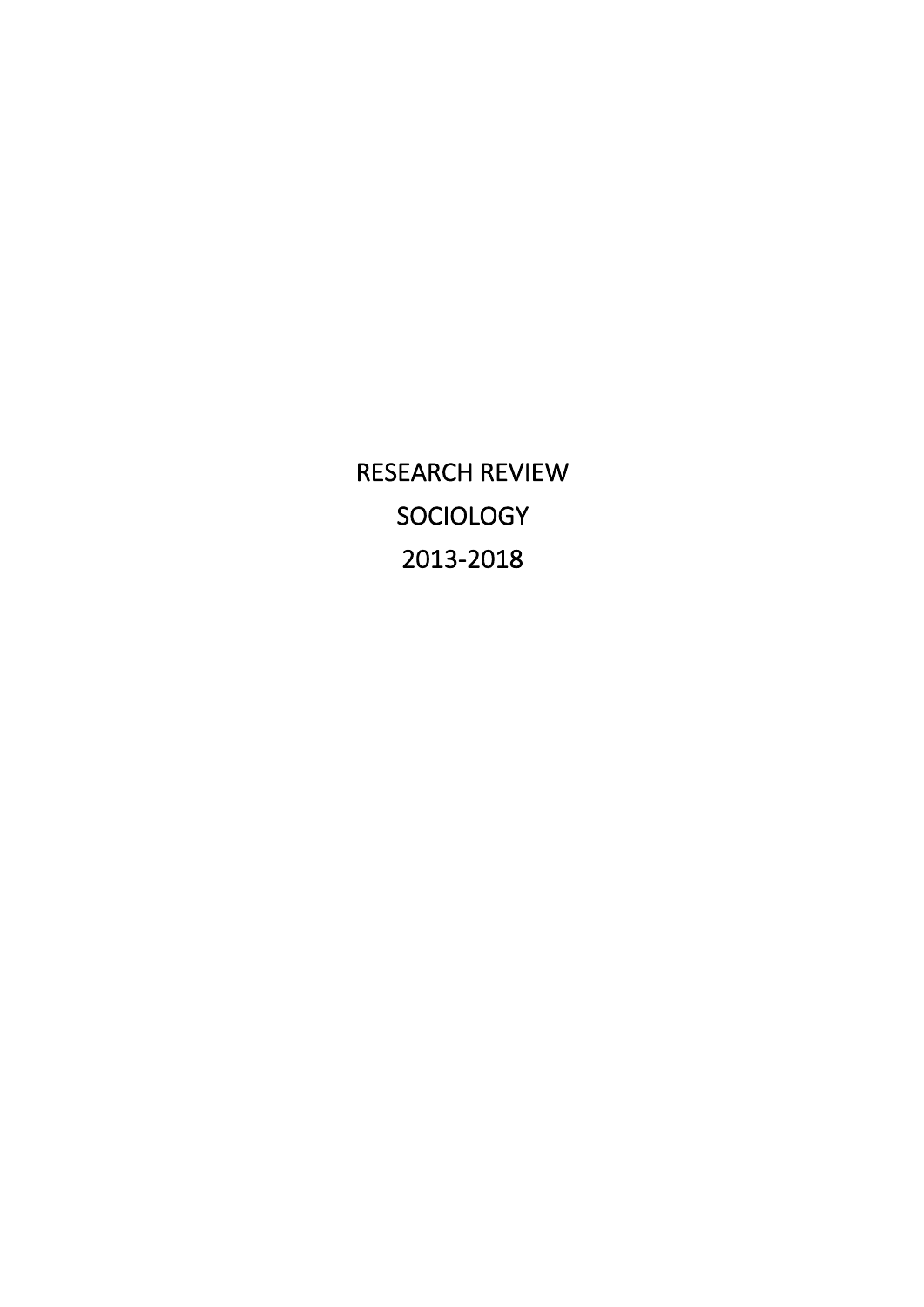De Onderzoekerij Vondellaan 58 2332 AH Leiden Email: info@onderzoekerij.nl Internet: www.onderzoekerij.nl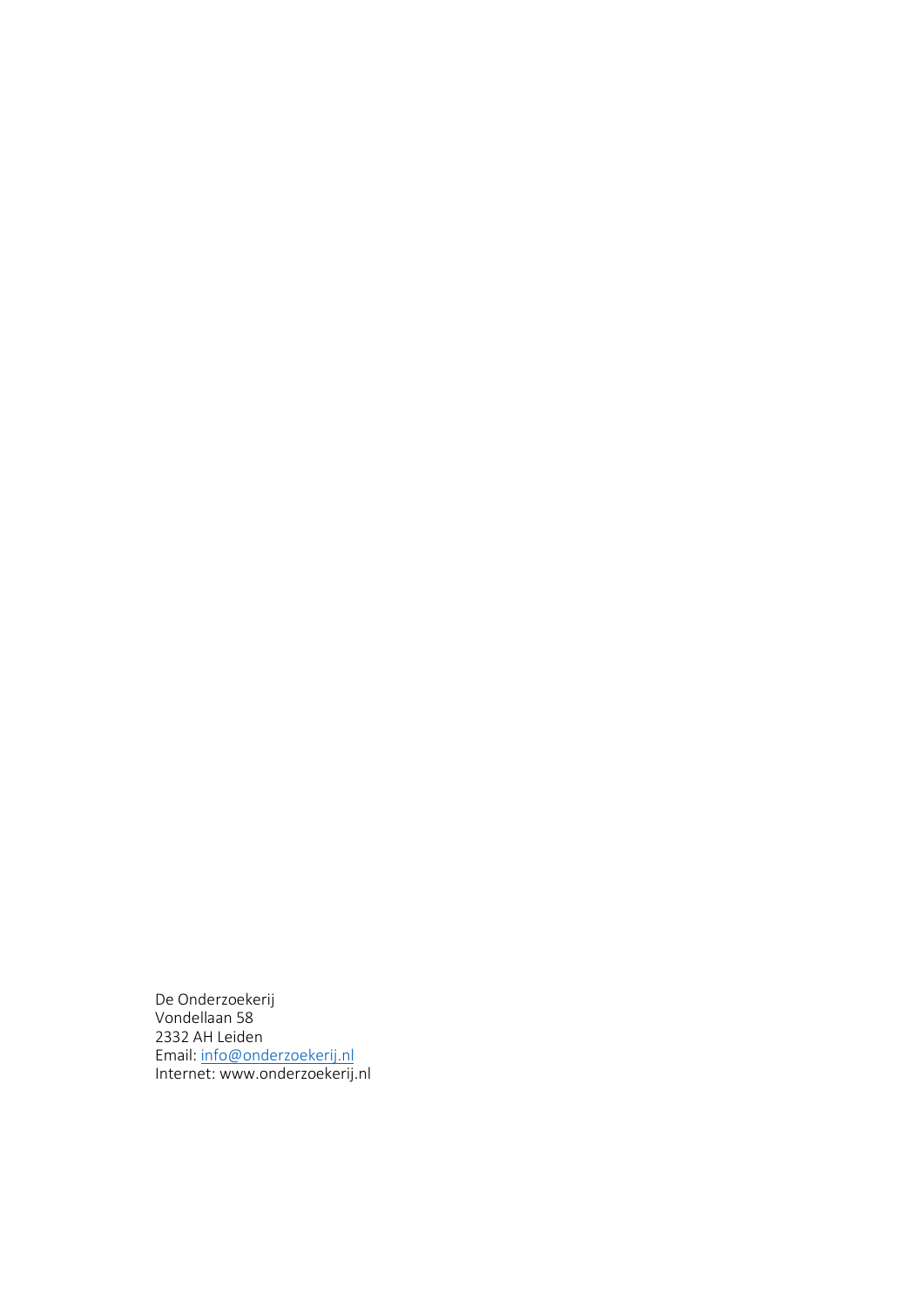# Contents

| 2.7 Integrity - procedures embedded and integrated in the daily practice11 |  |
|----------------------------------------------------------------------------|--|
|                                                                            |  |
|                                                                            |  |
|                                                                            |  |
|                                                                            |  |
|                                                                            |  |
|                                                                            |  |
|                                                                            |  |
|                                                                            |  |
|                                                                            |  |
|                                                                            |  |
|                                                                            |  |
|                                                                            |  |
|                                                                            |  |
|                                                                            |  |
|                                                                            |  |
|                                                                            |  |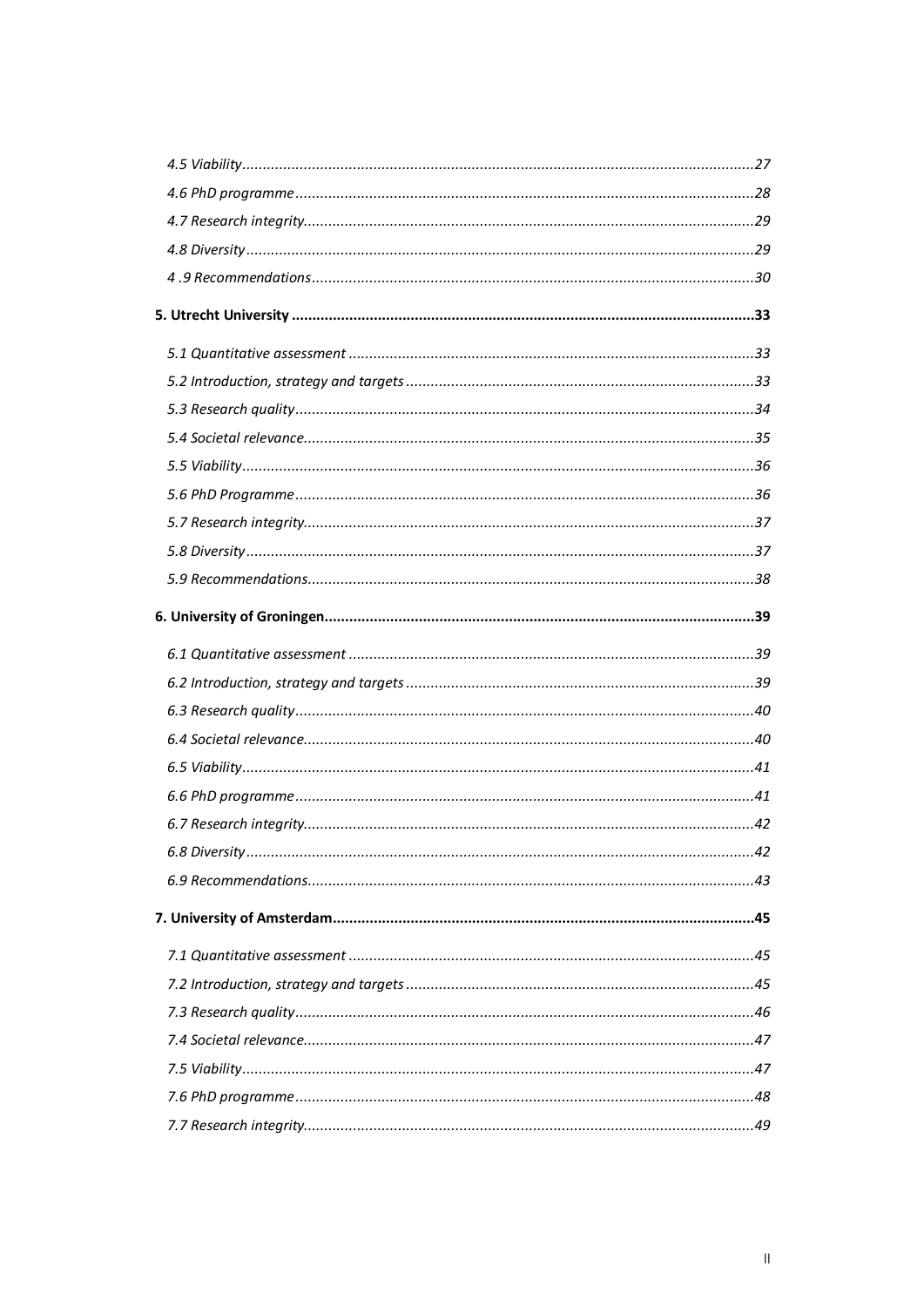| 9. Interuniversity Center for Social Science Theory and Methodology (ICS)57 |  |
|-----------------------------------------------------------------------------|--|
|                                                                             |  |
|                                                                             |  |
|                                                                             |  |
|                                                                             |  |
|                                                                             |  |
|                                                                             |  |
|                                                                             |  |
|                                                                             |  |
|                                                                             |  |
|                                                                             |  |
|                                                                             |  |
|                                                                             |  |
|                                                                             |  |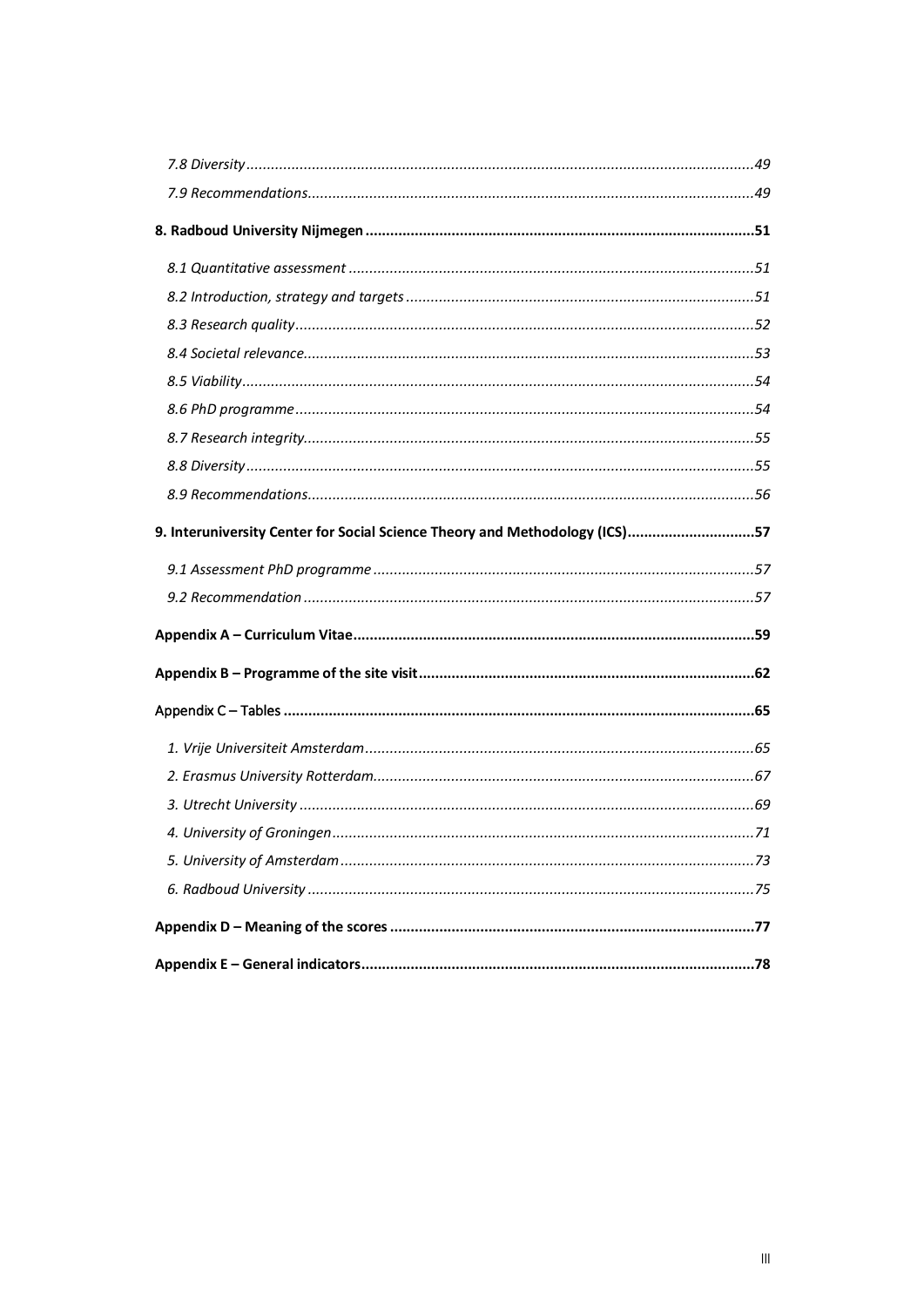### Preface

Participating in a research evaluation is not a daily task an academic is asked to do. Being asked to be a member of such a research evaluation therefore arouses one's attention. Being asked for a research evaluation in succession of Prof Jos Berghman was an honour, as Jos is still remembered as a distinguished sociologist and an amiable man. Being asked for the Dutch research sociology evaluation was even more of an honour as several Dutch sociologists, now close to their retirement, have formed me as an academic, transferring their skills to a (once) young Flemish scholar as a mentor. It is with great pleasure that I accepted this task and I am glad to present you this evaluation report.

Of course, this report is a group effort that goes beyond the borders of the evaluation committee. Many scholars and administrative personnel have worked hard to write preparatory evaluations and find the right data to document their research efforts. These self-evaluation reports were the basis of our work and we highly appreciate the extra time all these staff members devoted to preparing these documents and compiling all tables and graphs. This group effort is not only limited to the written work. We also want to thank all participants in the interviews in Amsterdam for their highly appreciated contributions, for the constructive and open atmosphere of the talks, and for their willingness to approach the committee with an open mind and spirit.

Each interview was done by eight committee members whom I hope are not known now as the *Tarantino's Hateful Eight*. Evaluating always involves asking about those things you forgot to do or those things that you tried to hide in a self-evaluation report. I want to thank all committee members for taking their task so seriously and digging through hundreds of pages to not only find the excellence of Dutch sociology about which we shall report here, but also to formulate recommendations that could help our Dutch colleagues to flourish even further than their achievements to date. A special thank you hereby goes to the two PhD candidate members of our committee, Danelien van Aalst and Lucille Mattijssen. You endured all these old people for a week while you could have done at least six new regression models for your latest top-10% journal paper. In short, this committee had an inspiring week of "academic sight-seeing in the Netherlands" of which you are about to learn the outcomes.

On behalf of the whole committee, I also want to thank Esther Poort, the process coordinator and secretary of this committee. Esther did an outstanding job by coaching us in being "the committee", and by instructing us about the ins and outs of the Dutch academic system. She was excellently prepared and shared great wisdom to sharpen the ideas of our committee. She also prevented this committee from fully throwing the quantitative scoring overboard so that those who love the metrics will be served in this report as well.

The committee also wants to thank Nicole Schulp of the University of Amsterdam for the practical organisation of the evaluation. Our gratitude also goes to the Royal Netherlands Academy of Arts and Sciences (KNAW) for hosting us during a rainy week in February, and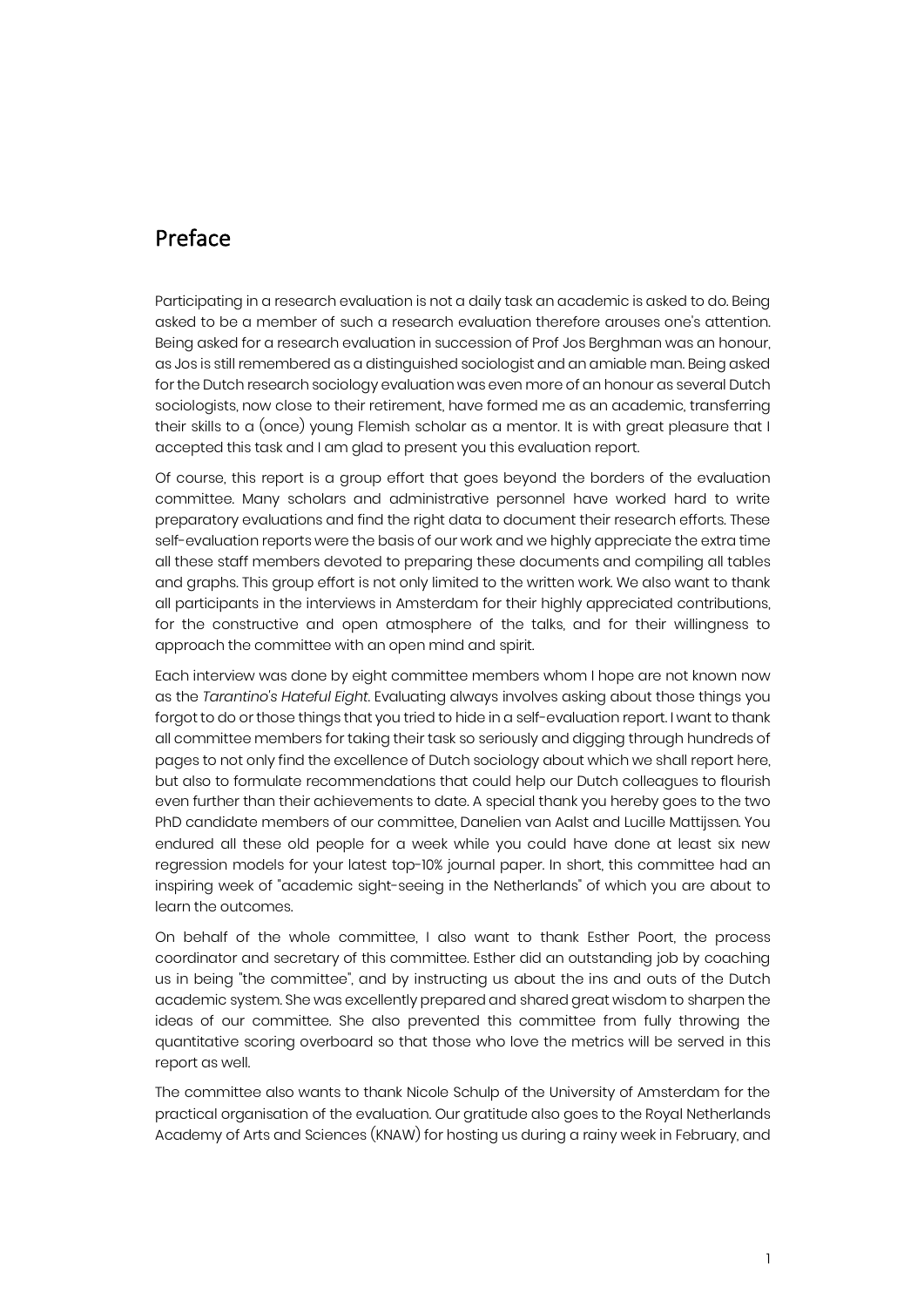we thank the staff for their hospitality and catering. We never, ever ran out of tea, coffee or biscuits; three crucial ingredients that kept the committee up and running for a week.

At the close of this introduction, I address *you*, the reader of this report. Whatever your background, whatever function you have – PhD, professor, board member or minister – whatever interest you have in sociology – friendly or hostile – be warned that what you will read is a report demonstrating the absolute excellence and societal relevance of Dutch sociological research. A story of hard work, intellectual risk taking and international success. I invite you to gain insights into *Sociology in the Netherlands* from 2013 to 2018.

Dimitri Mortelmans

chair of the committee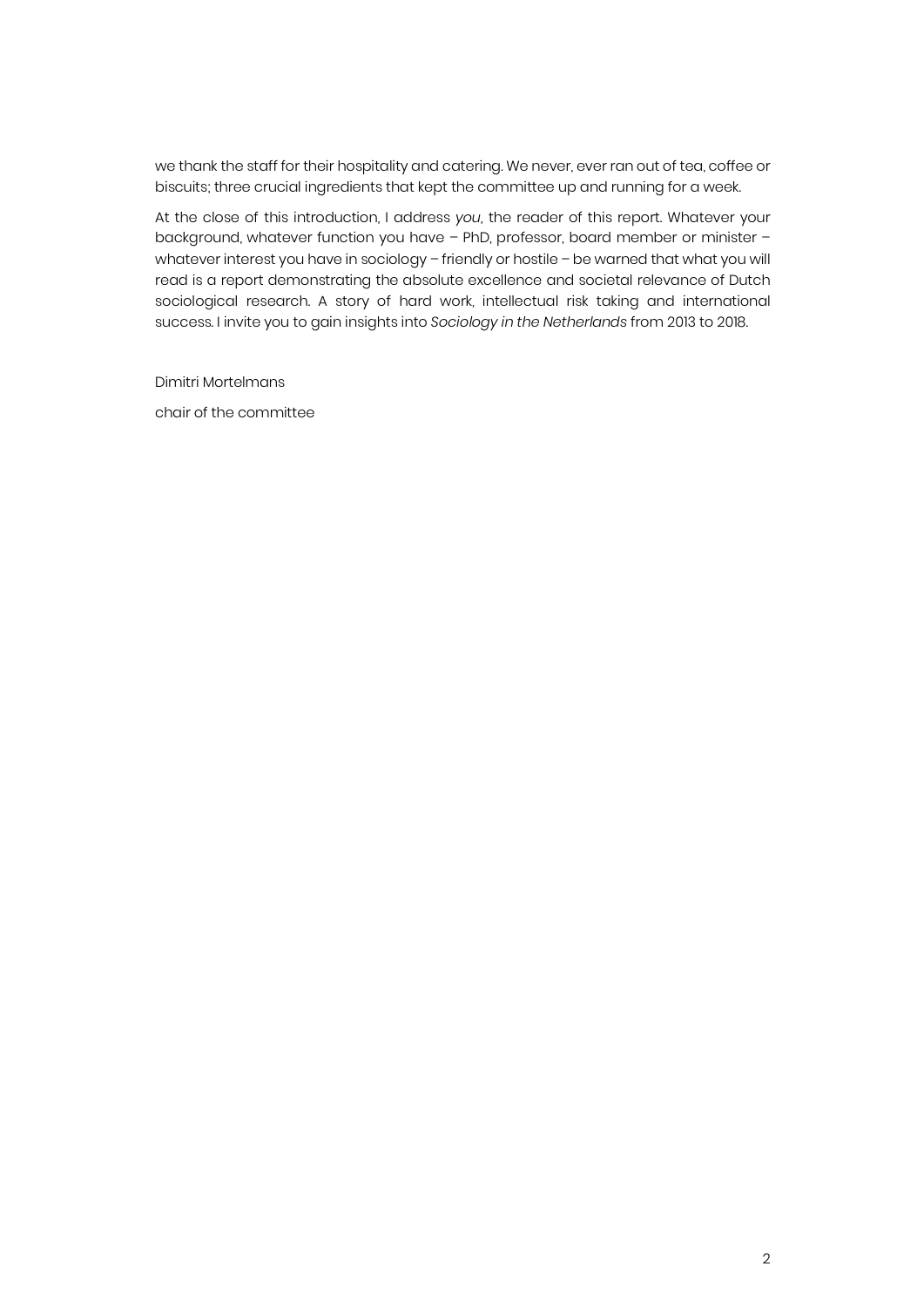## **1. Introduction**

#### **1.1 Terms of reference for the assessment**

The quality assessment of research in Sociology is carried out in the context of the Standard Evaluation Protocol (SEP) for Public Research Organisations by the Association of Universities in The Netherlands (VSNU), the Netherlands Organisation for Scientific Research (NWO), and the Royal Netherlands Academy of Arts and Sciences (KNAW). This research review is part of the six-year cycle of evaluation of research in all Dutch universities.

In accordance with the SEP, the research in Sociology covering the period of 2013-2018, is being reviewed by an external peer review committee. The research review comprises six research programmes from six different universities:

- Vrije Universiteit Amsterdam (VU), PARticipating In Society (PARIS)
- Erasmus University Rotterdam (EUR), Contemporary Social Problems: The Formation, Governance and Consequences of Public Issues
- Utrecht University (UU), Social Networks, Solidarity, and Inequality Research
- University of Groningen (RUG), Social Networks, Solidarity, and Inequality Research
- University of Amsterdam (UvA), Political and institutional dynamics of culture, inequality and citizenship
- Radboud University Nijmegen (RU), Social Inequality and Cohesion.

In accordance with the SEP, the committee's tasks were to assess the quality of the research conducted by the programmes and their relevance to society as well as their strategic targets and the extent to which they are equipped to achieve them. In addition, the committee provides qualitative feedback on the PhD programmes, research integrity and diversity aspects of the programmes. The committee was furthermore invited to write a review on the performance of Dutch sociology from an international perspective and considering international trends. This review is provided in Chapter 2 of this report.

The committee received detailed information consisting of the self-evaluation reports of the programmes under review, including all the information required by SEP (including appendices), five key publications for each research programme and general information on Sociology in the Netherlands.

#### **1.2 The review committee**

The Board of the six participating universities appointed the following members of the committee for the research review:

- Prof. Dimitri Mortelmans, University of Antwerp (chair);
- Prof. (em) Sara Arber, University of Surrey;
- Prof. (em) Abby Peterson, University of Gothenburg;
- Prof. Tobias Wolbring, FAU Erlangen-Nürnberg;
- Prof. Heike Solga, Wissenschaftszentrum Berlin für Sozialforschung (WZB);
- Prof. Jose Luis Molina, Universitat Autònoma de Barcelona;
- Prof. (em) Enzo Mingione, Università de Milano-Bicocca;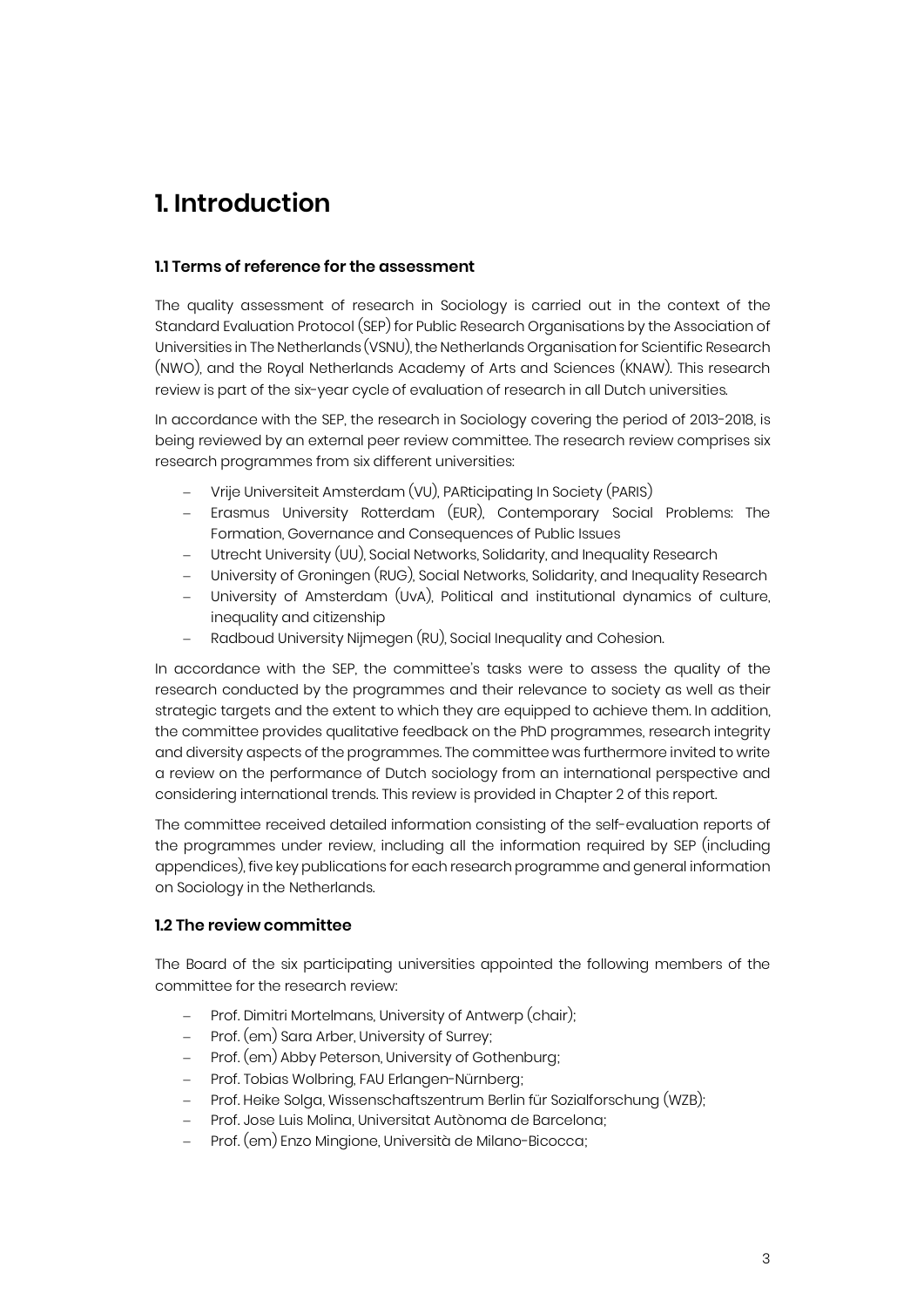- Danelien van Aalst, MSc (PhD candidate), University of Groningen;
- Lucille Mattijssen, MSc (PhD candidate), Vrije Universiteit Amsterdam.

More detailed information about the members of the committee can be found in Appendix A. The Board of the participating universities appointed drs. Esther Poort Onderzoekerij as the committee coordinator and secretary. All members of the committee signed a declaration and disclosure form to ensure that the committee members made their judgements without bias, personal preference or personal interest, and that the judgment was made without undue influence from the programmes or stakeholders.

#### **1.3 Procedures followed by the committee**

j

The committee was invited by the six participating universities to assess the participating programmes during a site visit at a central location in the Netherlands (Amsterdam). Prior to the site visit, all committee members were requested to read the self-evaluation reports of all six research programmes. Each committee member was furthermore requested to independently formulate a preliminary assessment concerning three research programmes under review, based on the written information that was provided. This way all research programmes were reviewed in-depth by a first, a second and a third reviewer. Nevertheless, all committee members are jointly responsible for the review, scoring and report of all the programmes<sup>1</sup>. .

The committee proceeded according to the Standard Evaluation Protocol 2015-2021. The assessment was based on the documentation provided by the programmes and the interviews with the management, a selection of researchers of the programme, and PhD candidates. The interviews took place on 25-27 February 2020 (see Appendix B).

The committee discussed its assessment at its final session during the site visit. Based on the preliminary assessments and notes taken during the interviews, the committee members wrote an assessment of the programme for which they had been appointed as first reviewer. The second and third reviewer verified and added to this assessment after which the secretary used it for the report. The chair was requested to write the review on Dutch Sociology. The total draft report was verified and added to by the committee before being presented to the programmes concerned for factual corrections and comments. The comments were reviewed by the secretary and incorporated in the final report in close consultation with the chair and other committee members. The final report was presented to the Board of the Universities and to the management of the programmes.

<sup>1</sup> The PhD's only reviewed and scored three of the reports. Neither of them has evaluated the report of their own institution.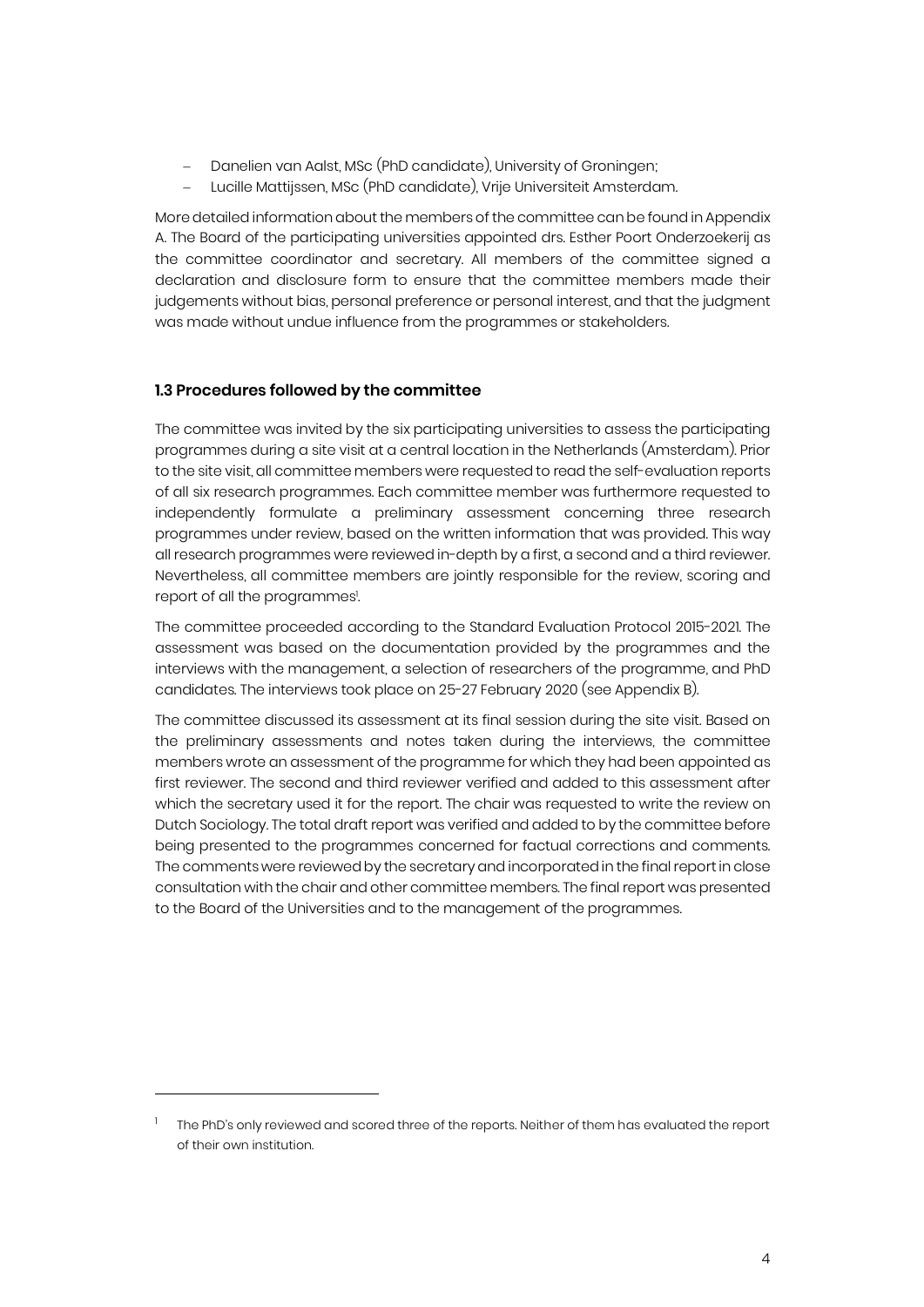### **2. Sociology in the Netherlands – an appreciation**

#### **2.1 Introduction**

j

The committee used the Standard Evaluation Protocol (SEP) as the general framework to look at the research of the sociology departments in the Netherlands. The committee realises that this framework will lead to a focus on the quantitative scores we are expected to give and which we present in the second part of this report. The committee stresses however that we urge the departments and universities to look at our qualitative judgements as our primary focus in this evaluation report. The SEP requires quantification but at the same time provides only a limited 4-point scale to score the institutes. Therefore, we point to the content of our evaluation rather than the scores as we hope that our recommendations will help to improve Dutch sociology in the coming evaluation period. It is also important to note that the scores cannot be compared with the scores from the previous evaluation period because of the different scales.

This being said, the committee started off with a quantified comparison of the departments<sup>2</sup> under evaluation. Very quickly, the committee found out that these quantitative measures revealed a sociology discipline that operates on an exceptionally high level. Quantitative differences are present between departments, not always related to differences in size. But when both the input in terms of grants and the output in terms of publications are this high, we can only describe Sociology in the Netherlands as undertaking top-level research competitive with the best in the world. Prioritising these quantitative differences in our evaluation would follow the advice of Darrell Huff3 "to cut off the y-axis". If you zoom in on the top of a distribution, differences appear that would otherwise go unnoticed. Our overall conclusion from the quantitative exercise is that Sociology in the Netherlands is very impressive.

But the extensive self-evaluation reports provided more than just a quantitative picture of the discipline. Despite the differences in size and the breadth of thematic research topics across the institutions under evaluation, the sociology landscape in the Netherlands is also characterised by a huge methodological and theoretical pluralism. This strength of Dutch sociology should be preserved in the future. In this introductory appreciation, we will briefly touch upon the six evaluation dimensions of the SEP. We will give a general overview of points that struck the committee while reviewing the self-evaluation reports and interviewing the departments. We end this introductory part with nine recommendations aimed at the discipline as a whole.

<sup>&</sup>lt;sup>2</sup> When referring to FTE (Full Time Equivalent) in this report, we refer to "FTE in research time".

<sup>3</sup> Huff, D. (1954) *How to lie with statistics*. New York: W.W. Norton & Company.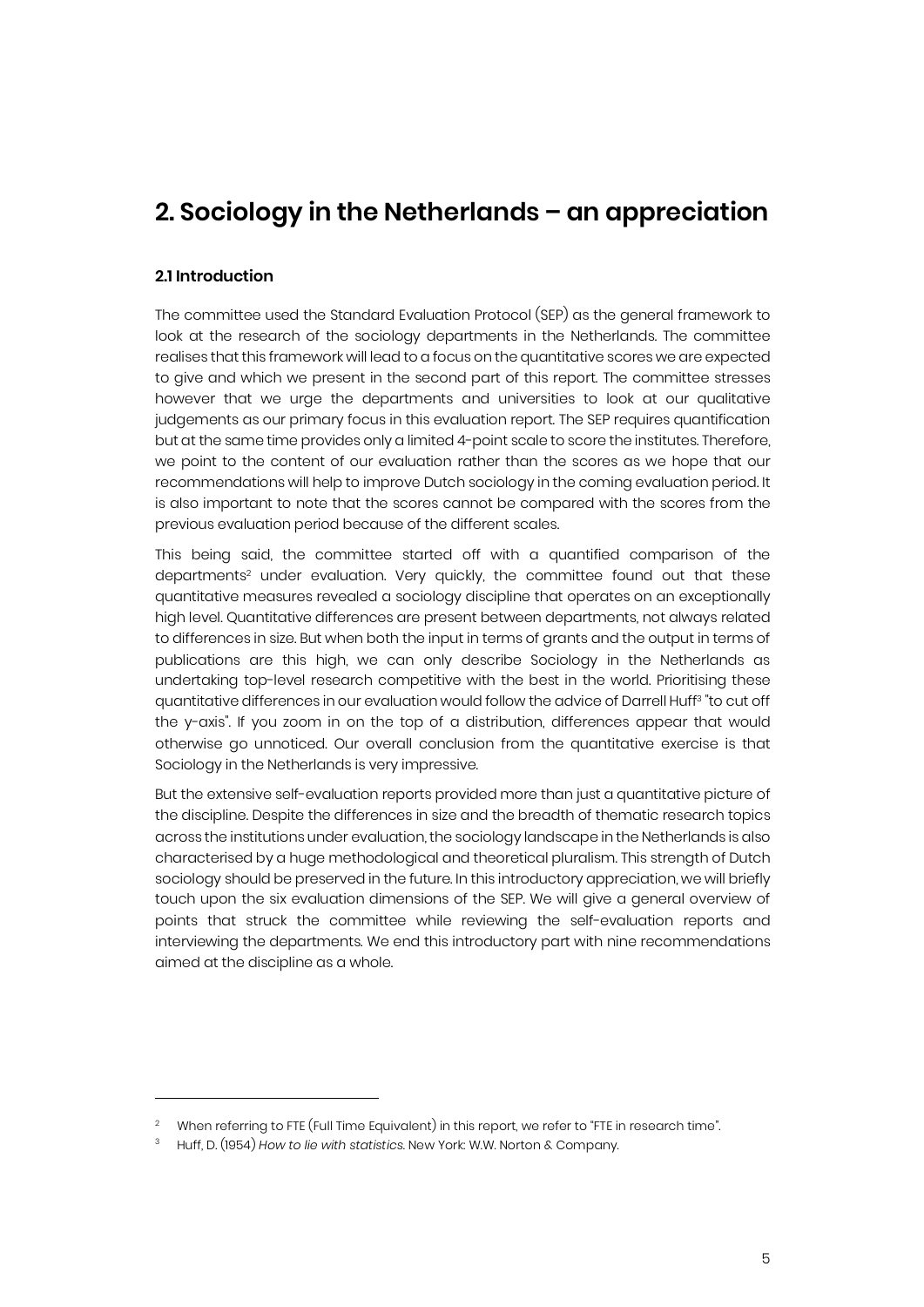#### **2.2 Quality**

Beyond any doubt, the quality of the research in all departments is of a very high level. The number of grants in highly competitive programmes like the NWO and ERC increased substantially since the last evaluation of Sociology and the H-indexes of some scholars prove that they are world-leaders in their fields. The success in obtaining prestigious grants is an indicator of the quality of both the proposals written and the candidates' CVs. Publication strategies in most departments are focussed on high ranked (top 25% and top 10%) journals. This is associated with a high number of publications in more specialised journals. This relatively high output of refereed journal articles will inevitably enhance individuals' professional development and visibility. However, in many departments far less publications have been found in general sociological journals, which might jeopardize the visibility of Dutch scholars to the wider international discipline.

With pleasure, the committee learned that several groups are investing in the construction of research infrastructure. These kinds of infrastructure are important to the wider academic community as many scholars can use the data collected when they are stored in data archives. Collecting data and providing them to the research community is not always valued substantially in researchers' CVs. Therefore, the committee highly appreciates the efforts of the groups that do invest in large data infrastructure and encourages the teams to continue to do so in the future. We also found a widespread habit of documenting the data according to the FAIR principle and making the data available through the Dutch data archive DANS.

Dutch sociology works across a wide variety of topics and subdisciplines, but the quantitative research approach dominates in most departments. The previous evaluation committee saw some signs of cooperation between qualitative and quantitative approaches. However, this committee observed little structural cooperation or mixed methods approaches. Though there are some initiatives, there is no structural collaboration between the different research approaches. The same could also be said about interdisciplinary cooperation for some departments. We realise that this cooperation is not a goal in itself but where the previous commission saw signs of increasing cooperation, we fear that this has halted in the last six years.

When reading through the key publications, we observed the strong "scientification" of sociology. This has to do with the strong quantitative focus among Dutch scholars and the highly standardised manuscripts with identical structures required in much of the international literature. Impressed as we were about the high-quality journal publications, the committee also fears that the fragmentation of research results endangers the development of sociology in the long term. The publication of monographs has decreased, not only in the Netherlands but across the discipline as a whole. Monographs are a communication instrument that goes beyond the limiting 20-page journal article. It allows scholars to develop new ideas without any page limits. Monographs have the ability to set the scene in a field and to inspire scholars for the next decade. The committee therefore points to the underappreciated quality aspect of writing monographs which could help many scholars, especially Dutch full professors, to claim a leading position in their domain of expertise. The full professors should be given time to develop a manuscript and get it published by an internationally visible publisher. Sabbatical leaves specifically with this goal might be a possible formula to achieve this. This could also fit in with the "slow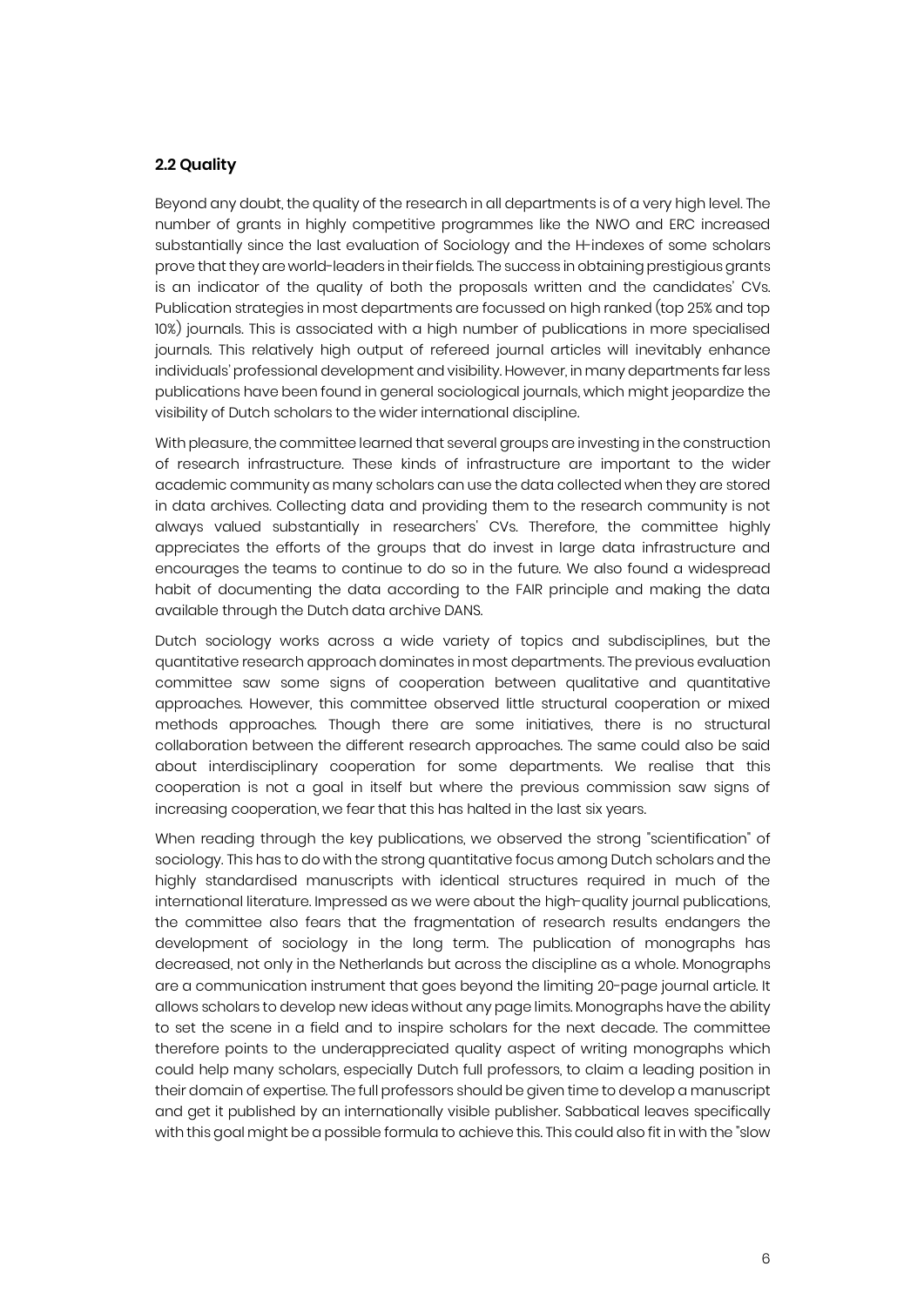science" policies (focussing more on quality rather than quantity in output) some departments announce they will develop in the near future.

#### **2.3 Relevance – from a one-way street to co-creation**

Most sociological research has the inherent property of being highly relevant for society. It is not surprising therefore that we found a huge impact of the programmes in the public debate, even if this could lead to (online) disputes. All departments have strategies to publish in Dutch outputs that are comprehensible by non-specialised audiences. All staff members across the different layers in the programmes take part in outreach activities. Also within the academic world, Dutch scholars are actively engaged in editorial boards, research evaluation committees and international organisations. The committee did not take into account whether a department concentrated more on national or international impact. It was clear that the visibility of research and outreach were structurally present in all departments.

Some departments had made the switch from one-way communication to co-creation. Popularising lectures or media presence all start from a model where the specialists translate their knowledge and communicate it to a passive receiving audience. With pleasure, the committee learned that pro-active policies and co-creation beyond knowledge transfer activities have been developed in some departments. The step towards co-creation in society is an important one as it reminds us of what Robert Park said to his sociology students in the 1920s: "gentlemen, go get the seat of your pants dirty in *real* research"4. Increasingly, sociologists will need to get their hands dirty in co-creation to pick up questions from civil society, translate them into academic research questions, and bring the answers back to the places where they are needed. This automatically involves an integration of applied and fundamental research, a distinction which is becoming increasingly blurred. Several departments have understood this new development and are experimenting with intelligent new systems of co-creation.

With these new evolutions in mind, Dutch Sociology might need a thorough evaluation of the remaining Dutch academic outlets. The committee learned that most departments no longer value publications in Dutch academic journals as the compass is exclusively pointed at high ranked English language journals. Some departments still invest in writing Dutch publications but at the same time admit that these outlets are not fit (anymore) to communicate academic results to a broader audience. Thus, the Dutch academic literature currently falls between two stools; it is neither good for academia, nor a fit product for valorisation. An inter-departmental reflection might be necessary to rethink the position of this type of communication. The model of *socialevraagstukken.nl* might be inspirational, as many interviewees have referred to this website as representing a good practice of current-day communication of sociological findings.

j

<sup>4</sup> Cited in McKinney, J.C. (1966) *Constructive Typology and Social Theory*. New York: Appleton-Century-Crofts: p 71.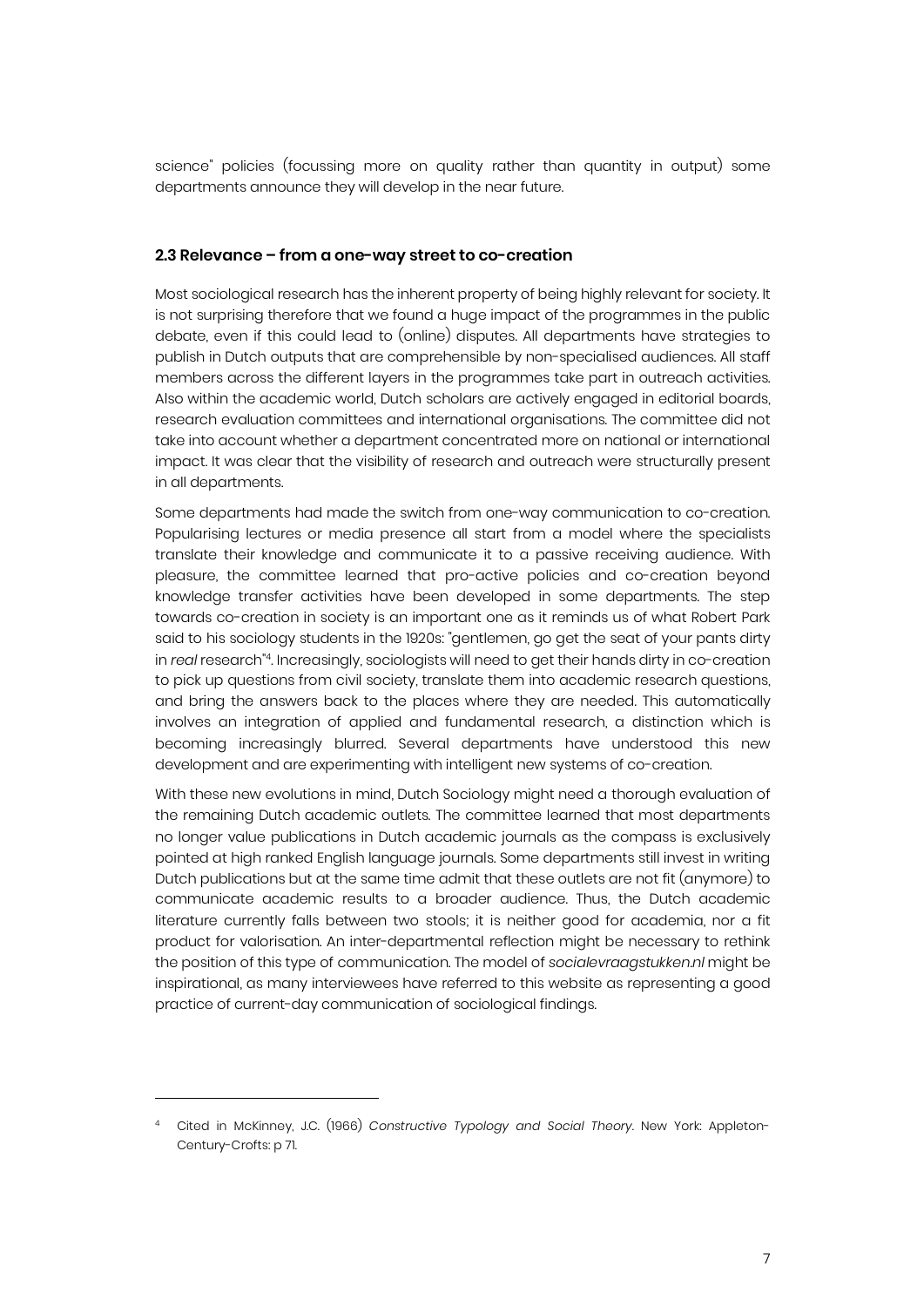#### **2.4 The Janus head of viability**

In the previous two sections, the overall conclusion was that Sociology in the Netherlands is (1) qualitatively outstanding and (2) highly relevant and performs well in its valorisation activities. This conclusion stands in sharp contrast with the rather hostile and difficult environment the discipline of sociology is facing nowadays, especially after the publication of the "Wissels om" report ("Turn the switches")<sup>5</sup> in 2019. The low appreciation of the social sciences and humanities is not in line with the performance of Dutch sociology as a discipline. The committee observed this paradox with great astonishment. We hope that the deans and the university boards will succeed in restoring the appreciation of the social sciences in the Netherlands.

With regard to viability, the committee worries about the funding structures of some departments. Even when some departments are relatively large across sociology, the smaller size within the university jeopardises the direct funding. One important danger for the direct funding of sociology programmes is clearly the decreasing number of students that often count as the basis for direct funding. Also, government cuts in general funding were regularly mentioned as threats to the viability of departments. Great care is taken to ensure the recruitment of sufficient and high-quality new students but the numbers of Dutch sociology students keep falling. A strategy to attract international students by introducing an English study programme was successful but showed many side effects of increased teaching load and decreasing research time.

On the other hand, the success in attracting major grants like ERC ensures the viability of sociological research in the coming years. Unfortunately, one could also argue that this model is a colossus built on shaky foundations as programmes need a sufficient critical mass to write proposals and keep educational programmes running. Moreover, transaction costs are high and investments not without risk. This tension is currently guarded by a strict monitoring of teaching time but a further decrease of direct funding could have major consequences on the power and potential to ensure success in (inter)national grant competitions. In the short term, the committee has trust that the sociology programmes will succeed in keeping up their strengths but a long-term strategy might be advised. In this respect, a structural united front of the managers of the sociology programmes, across universities, is strongly advised. Programmes can compete with each other harshly in grant competitions but at the policy level this hostile environment and the potential sharp cuts in the social sciences will only be counteracted by a strong crossdepartment consultation.

#### **2.5 PhDs – continuity on a high level**

j

The committee was pleased with the enthusiastic and energetic representatives of the PhDs talking so passionately about their work environment and research topics. The training of Dutch PhD candidates is a combination of courses followed in the Graduate

<sup>5</sup> Van Rijn (2019) *Wissels om. Naar een transparante en evenwichtige bekostiging, en meer samenwerking in hoger onderwijs en onderzoek*. Adviescommissie Bekostiging Hoger Onderwijs en Onderzoek: 140p.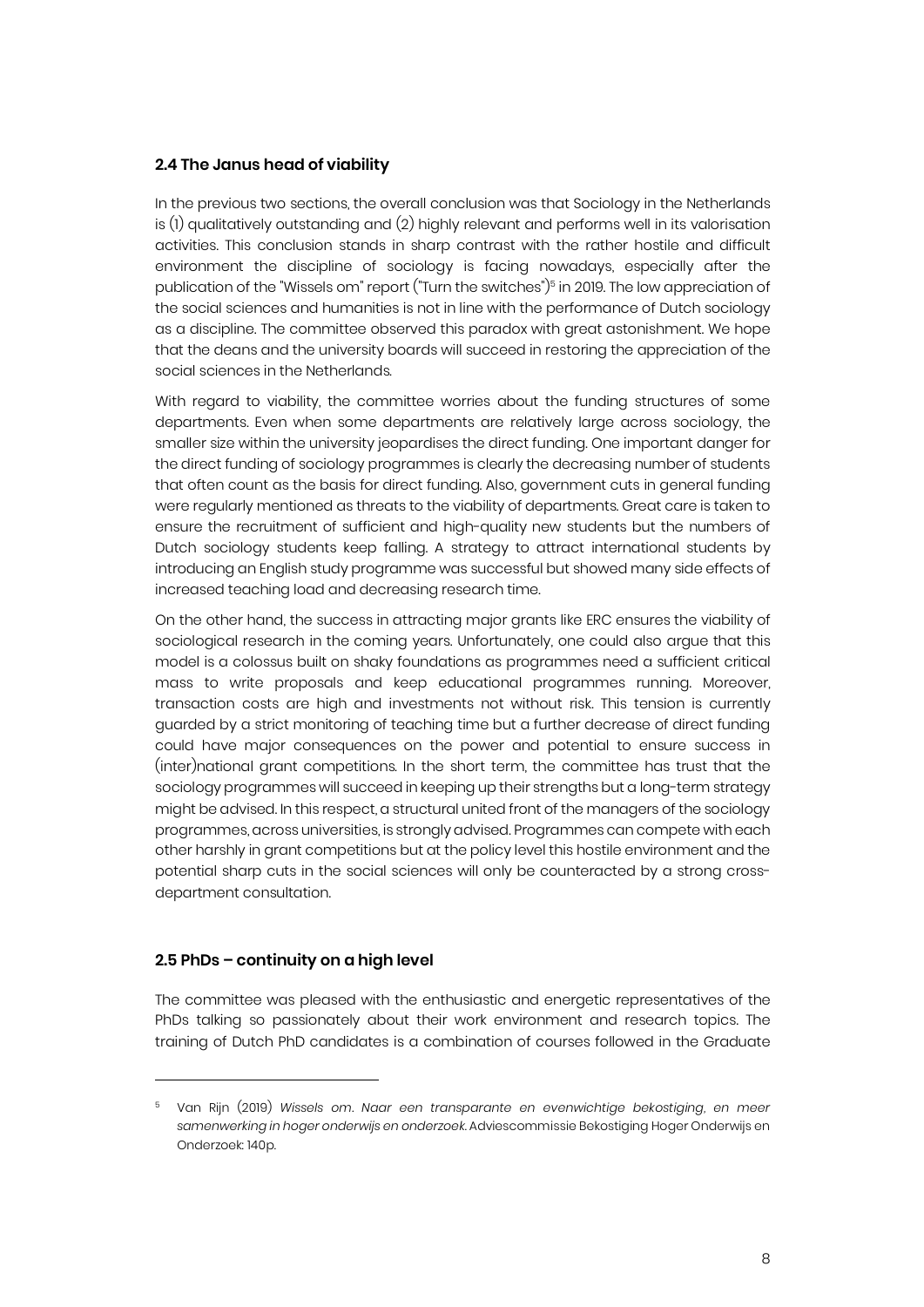School and the individual guidance in designing the project and writing the publications. Four of the sociology programmes collaborate in PhD training in the joint graduate school Interuniversity Center for Social Science Theory and Methodology (ICS, see chapter 9). The committee learned about the unique Dutch system of having at least two supervisors: the main supervisor and the so-called daily supervisor. Strategic talks and major decisions are discussed with the main supervisor while the daily - or better weekly - talks are done with an experienced researcher helping PhDs with the daily tasks associated with doing research. PhD candidates highly appreciated both the training they received in the doctoral programmes and the help from their supervisors. All were aware of institutional procedures to use when problems would arise. Also more general issues concerning worklife balance and mental health problems are covered in all institutions with persons of trust (known to the PhDs and used by some of them).

A point of worry for the committee was the observation that a significant proportion of the PhD candidates in several departments takes more than 4 years to graduate. The committee understands that graduation during the fifth year is due to the bureaucratic and administrative procedures to follow, but a substantial proportion are only graduating after six or more years. This delay was also noted by the previous review committee and only partial progress has been made in this respect. The completion rate should be monitored and set as a priority. This is both in the interest of the PhD candidates and for society outside academia receiving these young potentials in their organisations and firms. Worrisome was the reference an interviewee made to a strategy used by some PhD candidates to live on unemployment benefits in order to be able to finish their PhD. This strategypotentially hurts the further career of the PhD and should be strongly discouraged by the departments. A potential fruitful strategy can be the cohort approach implemented by ICS. Here PhD candidates not only work on assignments or present their preliminary results but also support each other as a group, a PhD cohort. This feeling of belonging was not only highly appreciated, it also has the potential to stimulate timely completion as progression is made by the members of the cohort.

The committee also learned about the Dutch experiment with the bursary system for PhD funding. We learned about the controversy on the practical organisation of the system and the strict framework in which a bursary system is allowed. The committee interviewed one bursary PhD and learned that the department takes their well-being - both in working conditions and in terms of supervision - very seriously. However, the committee believes that the differences in working conditions (and most importantly the lack of social security rights) are unacceptable at the system level. It is not the role of this committee to take up this issue but we do advise the departments to keep pushing higher levels to revise some of the blunt inequalities of the bursary system.

A final point we want to raise is not the general well-being of the PhDs, but in several interviews, insecurity came up as a major theme. Insecurity in terms of contract is something all PhD candidates know and live with as a career step. They signed up for temporary contracts and they know their time is limited. A second type of insecurity however is far less acknowledged and lies in the career decisions these young people need to make (early in their path). In the graduate schools and the departments, the focus lies heavily on academic careers and far less on using their competencies in other nonresearch related sectors. They are hardly aware of all possible roads they can take to not only finish their PhD but more importantly to prepare for a (non-academic) career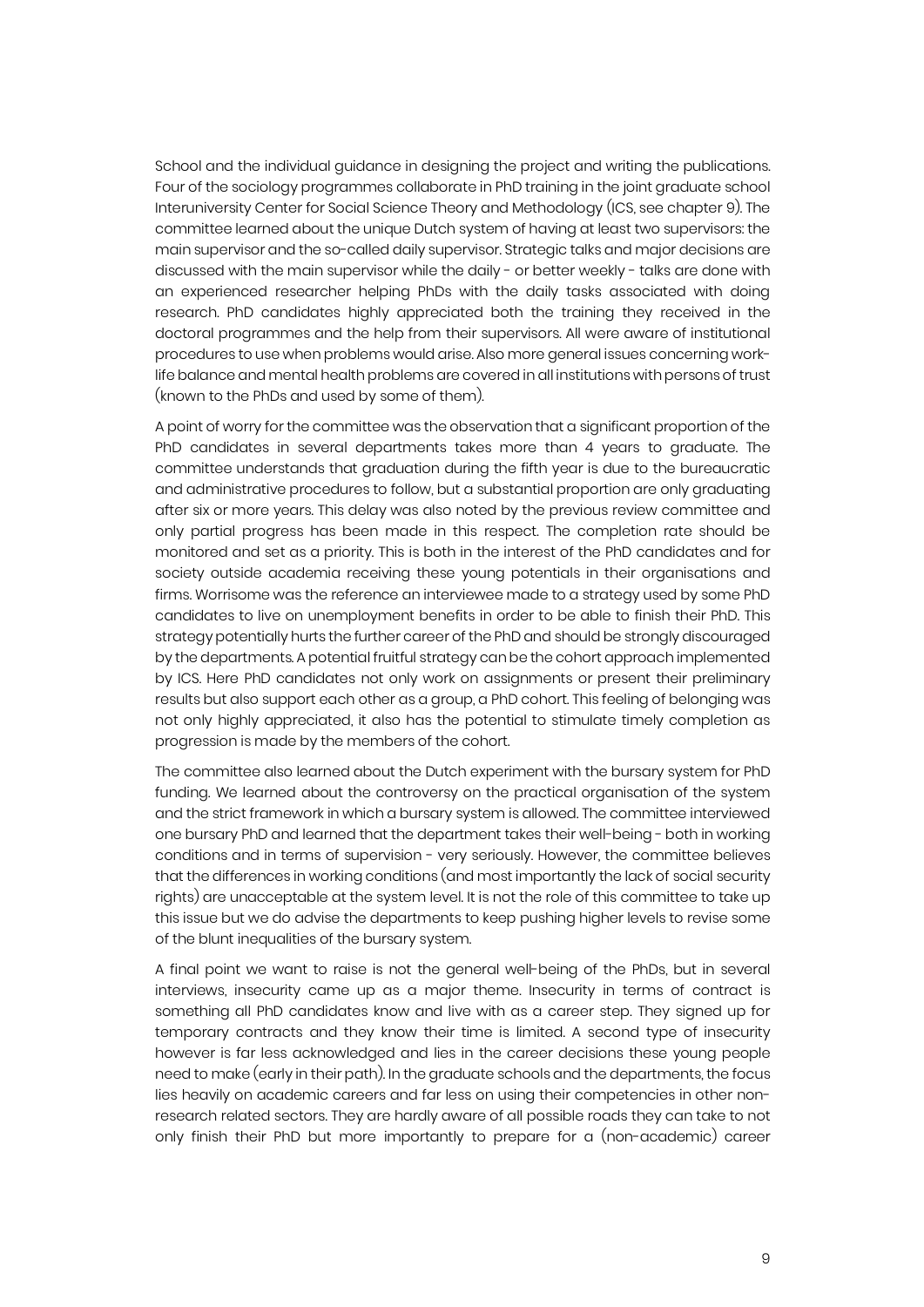afterwards. This creates another type of insecurity that has little to do with temporary contracts or graduating in time. The committee felt that there is too little awareness among the supervisors about this type of uncertainty. The committee advises paying specific attention to the mid-term career path of PhDs in an early stage of the PhD trajectory, so that this uncertainty can easily be prevented.

#### **2.6 Diversity – the long way to go**

Diversity was an important theme during the interviews with the different institutes. In the self-evaluations, diversity was often described rather briefly and mainly in terms of age and gender. Cultural diversity was mostly reduced to diversity in terms of nationality.

The diversity in terms of age was not for all institutes an issue. Some programmes had recently replaced a cohort of full professors; others are facing a retirement wave in the coming period. All programmes were very aware of their age structure and had a vision about the strategy they want to follow to integrate the new colleagues in the programme or to replace the ones about to retire.

With regard to gender, all universities have programmes in place to either help women in building an academic career or stimulating hiring committees to take the gender balance in the department into account. The imbalance of women in academia, especially in the higher rank of full professor, has only marginally improved. The committee realises that financial limitations do impact on the speed of change but we also observed examples of excellent female scholars barred by the 'glass ceiling'. We hope that the gender imbalance at the top of the Dutch sociology programmes remains a top priority and that in the next evaluation period actual changes occur in those programmes where the imminent retirement of some full professors will allow correction of the gender imbalance while hiring new full professors in the coming years.

With regards to ethnic minorities, the self-evaluation reports often reduced this category to nationality turning this diversity issue into an internationalisation question. The committee acknowledges that internationalisation is important but we need to face the fact that international students are mainly coming from privileged families in their home country, and that the so-called international scholars are often very much like us: privileged white men and women.

We realise that we are ourselves a committee of white men and white women listening predominantly to arguments of white faculty members. But still the arguments that senior staff gave for the lack of ethnic diversity of Dutch minority groups would generate huge controversy if one would change "ethnic minority" by "women". The committee was quite astonished by the arguments given for the lack of Dutch students with an ethnic or migration background. A selection of the arguments that we heard during the interviews include: "*they are not there because they choose for high status disciplines like law and medicine*", "*they are not there because they do not choose the research master*", "*they are not of sufficient quality to be hired as PhD candidates*", or "*we did have attention for this since we recently hired an Italian scholar*". The committee acknowledges the difficulty of the problem and the difficulty to overcome the current absence of minority groups in the sociology departments. But by using the same arguments today, that have previously kept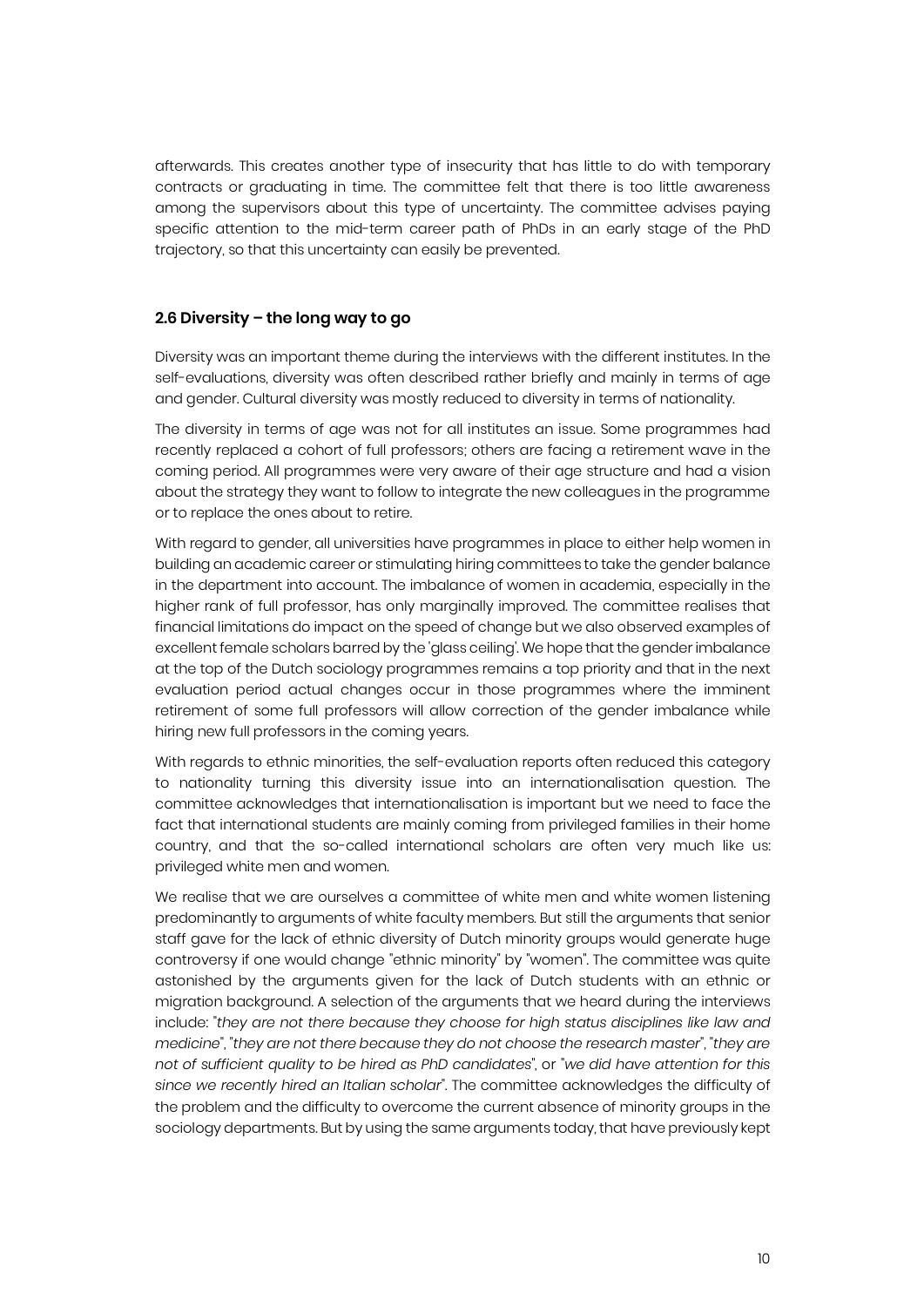women out of academia for decades (they were not enrolled in university, they did not have the right background, etc.), then little change is to be expected.

The committee wants to send a wake-up call to all sociology programmes that one fifth or even one quarter of the population in the Netherlands has a minority background and that failing to start developing policies now will ignore these young potentials for another decade or two. The committee is convinced that a combination of strategies is necessary to ensure the gradual introduction of these Dutch minority groups in your research teams and faculty: (1) an individualised approach (reach out to them instead of waiting for them to come), (2) a scaling-up approach (take the most talented and bring them individually to an adequate level to enter the PhD programmes), (3) an empowering approach (e.g. start advisory groups with these students and learn from them how change could work), (4) an exemplary approach (take the barrier breakers in your department and see how they can help in stimulating the growth of first-year students with a migration background), (5) an institutional approach (give yourself targets and monitor your progress; evaluate not only your courses but also your hiring criteria for 'whiteness'). Only with a substantial effort in the coming years, a start can be made to change the ethnic imbalance at the start of academia: the PhD.

#### **2.7 Integrity – procedures embedded and integrated in the daily practice**

The extensive fraud of a prominent Dutch psychologist created huge shock waves through academia in the Netherlands. As a consequence, scientific integrity came high on the managerial agenda. The committee learned that all universities have extensively developed procedures to ensure scientific integrity. In all layers of the organisation, the knowledge of these procedures is present and implemented. All staff members are clearly aware of their role and responsibilities in doing ethical research with respect to the standard guidelines of scientific integrity.

#### **2.8 General recommendations**

The committee highly appreciates the quality and the depth in Sociology in the Netherlands. Nevertheless, as an outside voice, we have seen several possible ways in which we believe Dutch sociology can further develop and improve. Therefore, we want to give ninegeneral recommendations. We hope these recommendations will help the Dutch Sociology Programmes to further improve their excellence to a next level and to secure their position as nationally and internationally leading institutes for the coming years.

1. The committee senses a tiredness with the so-called "old evaluation system" counting merely top-10% journal publications or research funding gained. Especially among the younger generations, we heard a loud and clear plea to evaluate in a different way, in a qualitative way instead of the quantitative "points system". On the other hand, the different institutes still heavily rely on this system. Also in this research evaluation much attention was paid (and will be paid) to the scores of the committee. As a committee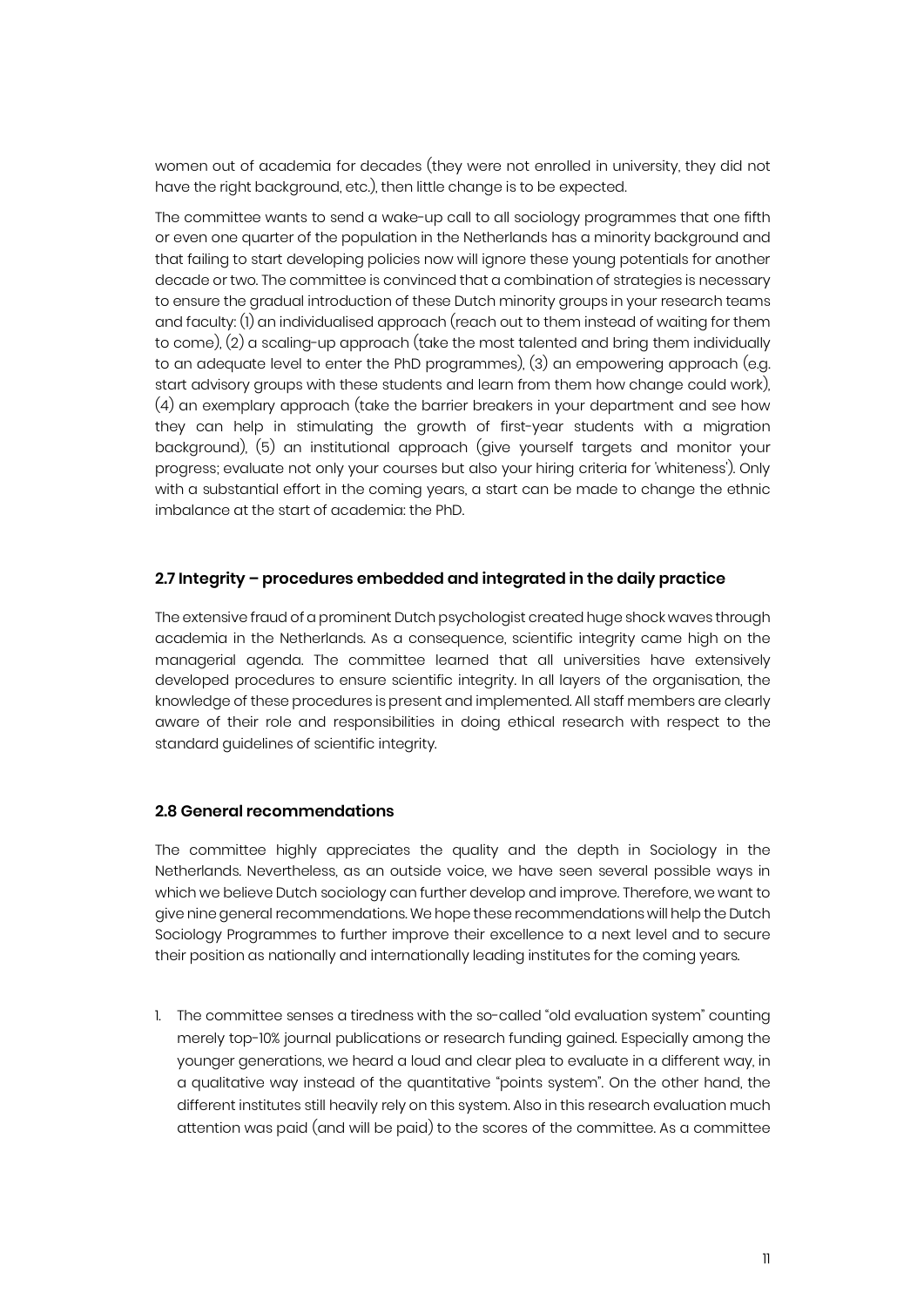we are bound to the SEP requirements to attach scores even though we do value the qualitative approach as well.

Our recommendation *is that all Sociology programmes gather and develop a new system of evaluation of your staff members that relies more on quality than on quantity. It seems important to the committee to make this a joint effort to avoid structural differences between universities, or between senior and junior staff. In the selfevaluation reports, we already saw changes in this direction and we encourage you all to continue this step collectively to reform the system.* 

2. All research programmes that took part in this review contribute to educational programmes, which means that the majority of staff have teaching duties. A general complaint among staff of all Dutch sociology programmes evaluated is that their teaching load is quite heavy and leaves too little time for research. The committee found that the researchers are also confronted with an extensive administrative burden, especially in relation to education. We do acknowledge that accountability in teaching quality is required and that this can only be done with a certain amount of paper trail. However, the committee has the impression that the bureaucratic paperwork in relation to education (and to a lesser extend also to research) is taking such a substantial part of the work hours of the staff (at all layers in the organisation) that a critical self-reflection by the administrations of the universities is necessary.

The committee encourages all universities to explore approaches to improve the balance between teaching and research time. We recommend *all universities to start a process of administrative simplification both in the domain of education as well as research. The aim of this exercise is not to give up accountability procedures but to make them lean and with a minimal impact on the research time of the staff. Automated systems based on insights from the field of learning analytics or artificial intelligence could be helpful in lowering the administrative burden for the staff members.*

3. Many programmes have been very successful in attracting major grants from the ERC and the NWO. As a consequence, the number of postdocs has increased substantially. While all universities do have extensive policies in place for their PhDs, little is available for the postdocs.

Our recommendation is *to develop guidelines for postdocs and develop training programmes to further enhance their competencies and career prospects. We specifically recommend programmes for grant writing and supervision of PhDs. Also, clear rules to become a co-supervisor are necessary as some postdocs are doing "shadow work" that cannot be formally recognised in their CVs.*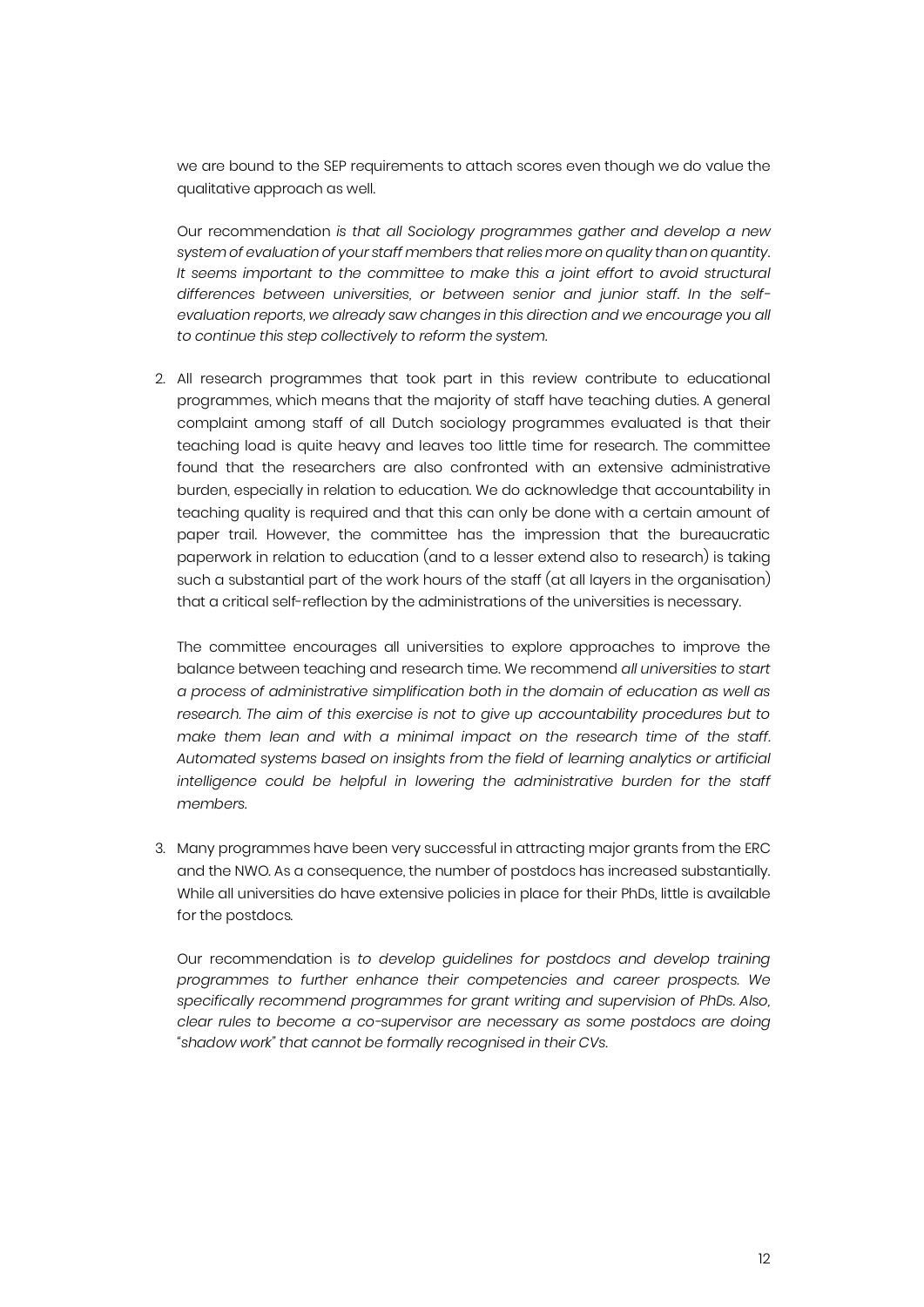4. The graduate schools are all doing great work in training PhD candidates, creating a group feeling, stimulating mutual help and raising the overall level of the PhDs. One aspect returned in some interviews was the lack of clarity about the PhD trajectory when starting and insights about potential later career trajectories. First-year PhD candidates asked for more clarity on what lies ahead of them.

Our recommendation is *(1) to develop a clear insightful document on different career paths and its implications at the start of the PhD: for example, if you aim for an academic career (and a Veni grant), this is your PhD trajectory and these are your later possibilities. When your aim is a career outside of academia, this is your trajectory and your future possibilities.*

*(2) In addition to information, a more pro-active policy is necessary to prepare the skills of PhDs during their trajectory. PhD courses are now nearly exclusively directed to academic skills. Offering a wider range of courses to develop other skills outside academia is necessary in order to enhance the career opportunities of your PhDs. Often a non-academic career path is sought in ministries and research positions outside academia. Doctors in Sociology could also perfectly function in the private sector conditional on a proper preparation. The committee believes that a broader spread of*  PhDs outside academia would also strengthen sociology as a discipline in the *Netherlands. Let these PhDs be your ambassadors in environments that have hardly heard from sociologists. (3) Start reflecting on the use of internships for co-creation with society. The committee believes that a co-creation internship outside academia could significantly stimulate innovation in research in the Netherlands. This could also create innovative academic papers for the PhDs.*

5. Regarding gender balance, all universities still have a considerable way to go. The committee appreciates the awareness across the research programmes, but regrets the slow progress in this respect.

We recommend that *all programmes continue to address the gender imbalance and develop a clear action plan to speed up the hiring of female full professors.*

6. The committee urges the universities to no longer see ethnic diversity in terms of nationality only. We learned that some universities do have programmes to stimulate students with an ethnic background in bachelor programmes. Unfortunately, these efforts are more on the university level than on the departmental level.

Our recommendation is *to start initiatives in the bachelor programmes to increase the number of participants from first generation students and Dutch students with a migrant background to choose the research master. Additionally, look at the efforts done with regards to women in academia and employ similar but adapted initiatives to increase the number of PhDs among this group*. *The target for EUR, VU, UvA and UU should be to have at least two Dutch students with a migrant background in the PhD trajectory at the end of the next evaluation period. Due to population composition outside the urban regions, for Groningen and Nijmegen, we expect at least one Dutch*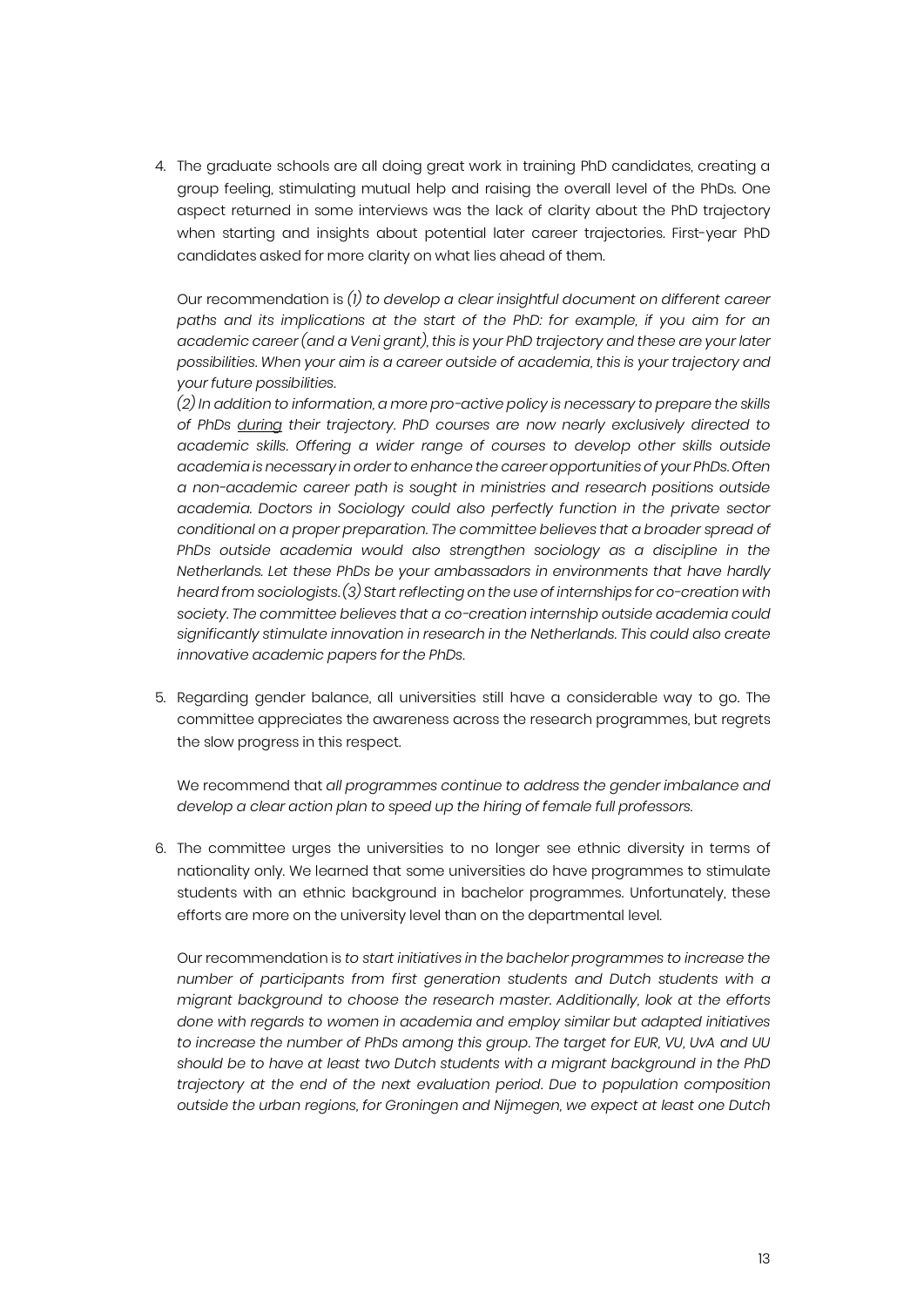*student with a migrant background in the PhD trajectory at the end of the next evaluation period.*

7. The committee experiences considerable sensitivity among the departments concerning ethical behaviour of staff members in hierarchical relationships. Research integrity is high on the agenda. Nevertheless, the committee finds little formal rules on co-authorship.

Our recommendation is *not to develop formal rules on co-authorship that must apply in all cases. Many decisions are taken in consensus between PhDs, junior staff and senior staff. But the committee recommends departments to write down and distribute the common practice in their faculty, define red lines and explicitly point parties involved to procedures they can rely on in case of problems. As practices are not always shared among all ranks, we recommend that this document is made widely available among all staff members.*

*8.* Following up on the previous recommendation, the committee feels that the independence of PhDs needs to be more visible. Within the Netherlands, all universities more or less use the same norms and standards but when applying for positions outside the Netherlands, the silent rules of the Netherlands might jeopardise the chances of promising young scholars.

We recommend *including a footnote in each publication stating the contribution of each author obligatory for all PhDs. In addition, the committee encourages the current practice to send PhDs on an internship and have their 3rd or 4th paper written with a coauthor that is not their own daily supervisor or promotor. We also strongly encourage that PhDs write at least one solo authored paper during their trajectory.*

9. As previously indicated, the committee was impressed by the overall strength and depth of Sociology as a discipline in the Netherlands, but considered the differences between the six Sociology programmes to be rather small. Nevertheless, these are extraordinary times whereby sociology as a discipline is threatened from the bottom by a decrease in students but also from the top as overall finances for the social sciences might decrease in the coming years.

We recommend to *(1) create a structural united front of the managers of the sociology programmes, across universities. Programmes can compete with each other harshly in grant competitions but at the policy level the external threats will only be counteracted by a strong cross-department consultation. (2) Keep the discipline united in the future by using joint communication channels such as socialevraagstukken.nl to show the Dutch society what its sociologists do and to demonstrate the knowledge and solutions they produce. (3) Keep your evaluation discipline bound. Already one sociology programme is missing from this round's evaluation but a joint evaluation is a moment where you can show the overall quality and strength of Dutch sociology as a whole.*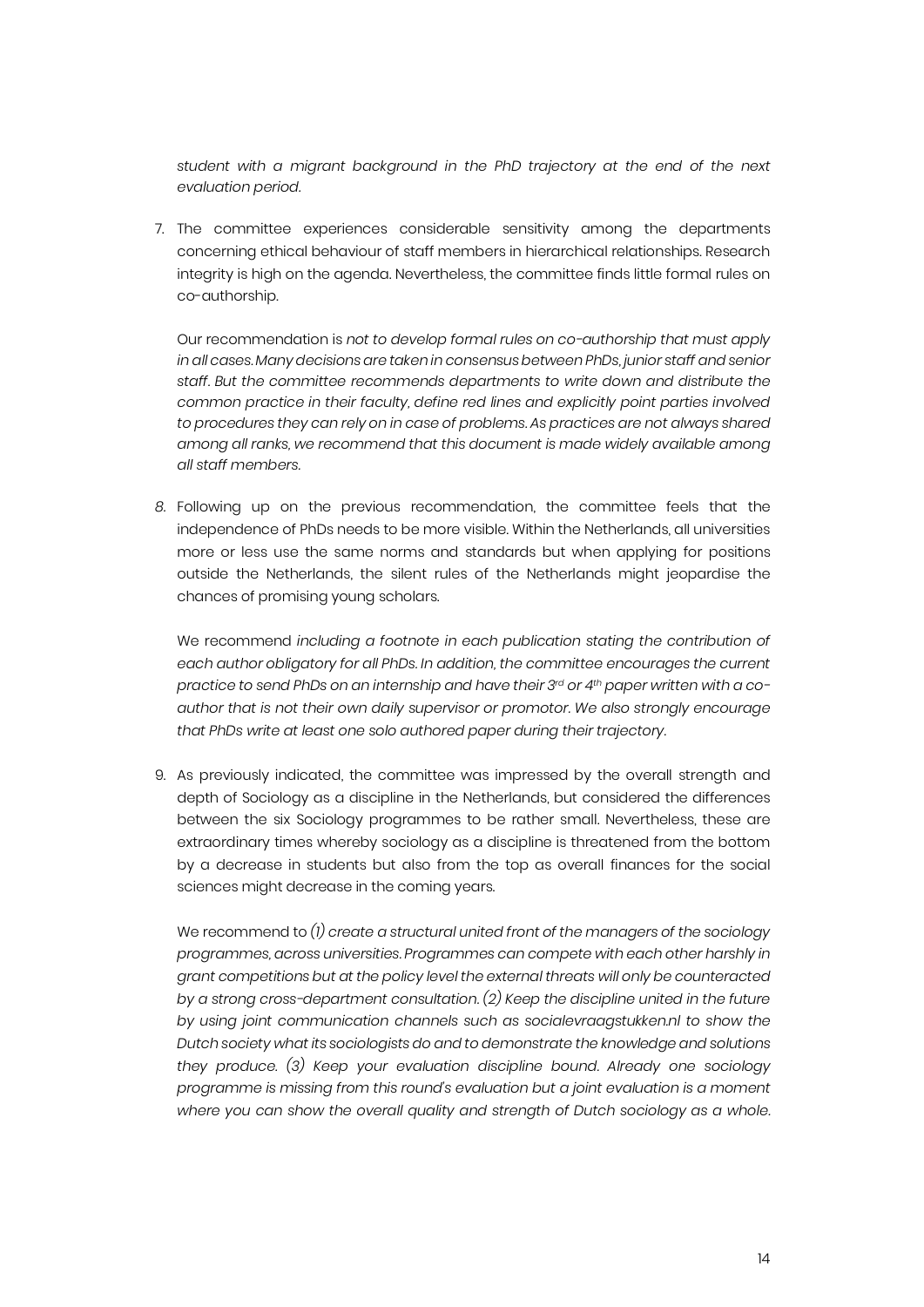*Paradoxically, internal comparisons between departments within universities are much less powerful than a joint evaluation.*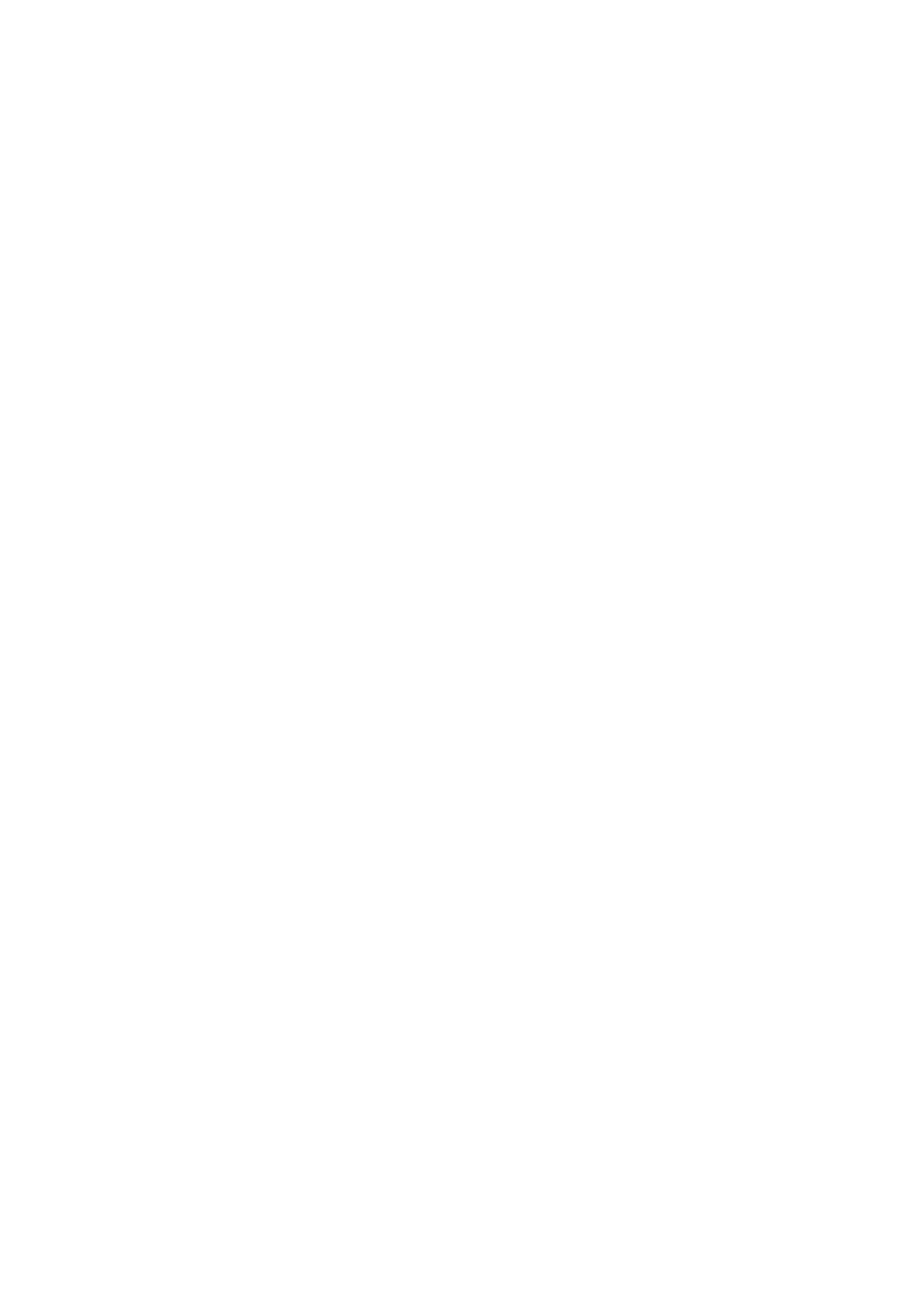Assessments of the research programmes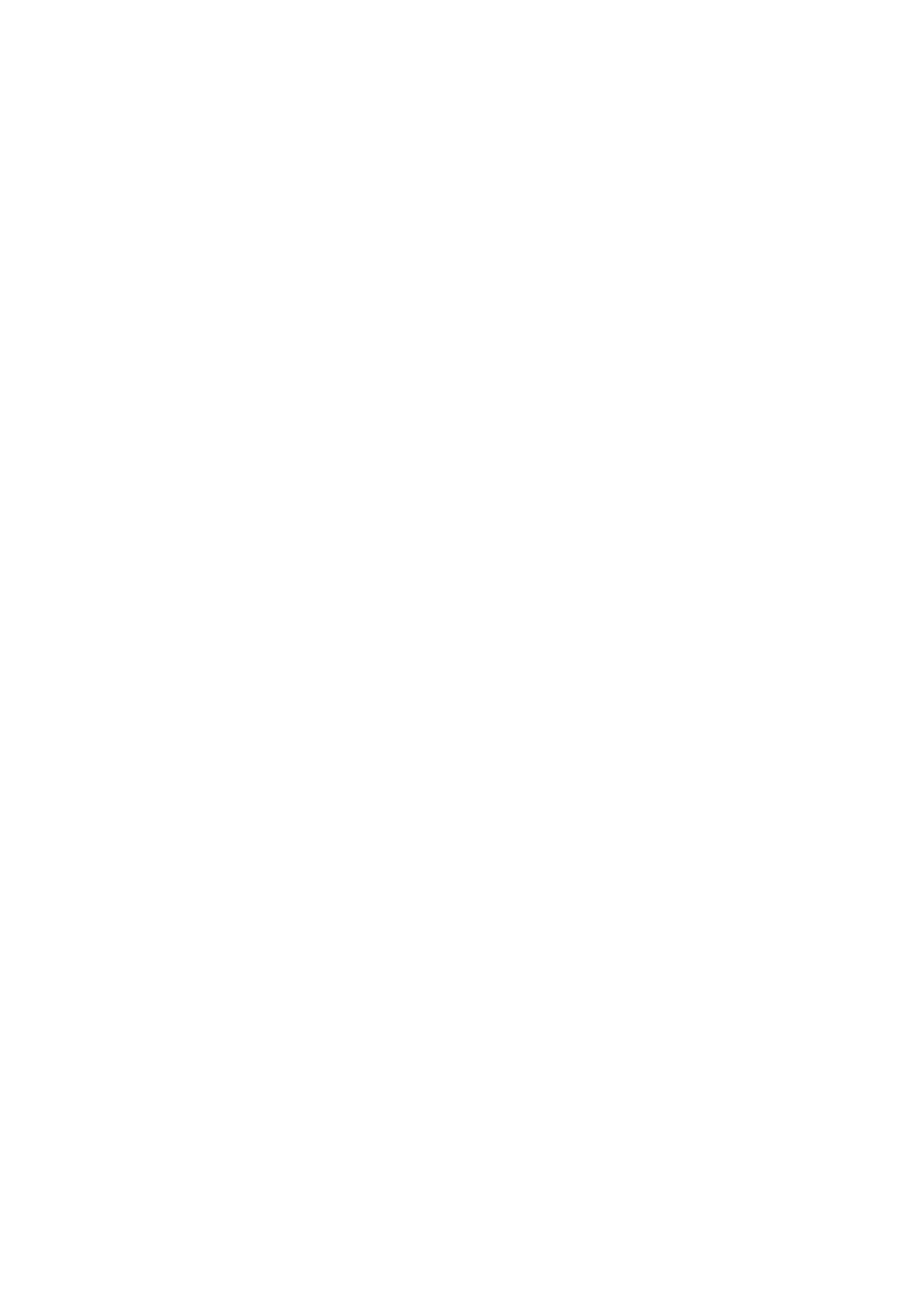### **3. Vrije Universiteit Amsterdam**

#### **3.1 Quantitative assessment**

The committee assessed the research programme 'PARticipating In Society (PARIS)' both quantitatively and qualitatively. For the quantitative assessment a four-point scale is used, according to the standard evaluation protocol 2015-2021. The explanation of the criteria underlying the scores can be found in appendix D.

According to the SEP scoring system, the committee has awarded the following scores to the research programme 'PARticipating In Society (PARIS)'.

| Research quality:     | 2 |
|-----------------------|---|
| Relevance to society: |   |
| Viability:            | 2 |

The qualitative assessment of the programme can be found in the next sections.

#### **3.2 Introduction, strategy and targets**

The sociology research programme PARIS – PARticipation In Society - within the Faculty of Social Sciences (FSS) at Vrije Universiteit Amsterdam (VU) focuses on formal and informal societal participation in late modern Western societies. Participation in society is studied from a variety of theoretical perspectives using diverse methodological approaches. PARIS encompasses five research groups: Social Inequality in the Life Course (SILC); Social Context of Aging (SoCA); Social Conflict and Change (SCC); Identities, Diversity and Inclusion (IDI); and the Centre for Philanthropic Studies (CPhS). CPhS was previously a separate research group in FSS, and following a mid-term review in 2016 joined PARIS as a fifth sub programme in 2017. The research groups are largely autonomous and much effort has been put into connecting the program leaders with regard to shared research management policies and research plans in the domain of societal participation. All of the groups are committed to engaging with relevant societal stakeholders and policy makers, maximising the valorisation of their research. Furthermore, PARIS' themes are integrated in the teaching offered at the Department of Sociology at the Bachelor, (research) Master and PhD levels.

#### **3.3 Research quality**

The various research groups within PARIS have substantial international and national reputation, which, however, varies somewhat between groups. SILC has had an outstanding reputation for their macro-level (cross-national and historical) comparative research using a wide range of (pooled) cross-national datasets. SILC has produced numerous world-leading quantitative research studies often using cutting-edge statistical techniques. SoCA has a strong national and international reputation for their research, especially on social networks and loneliness. The methodology of SoCA is largely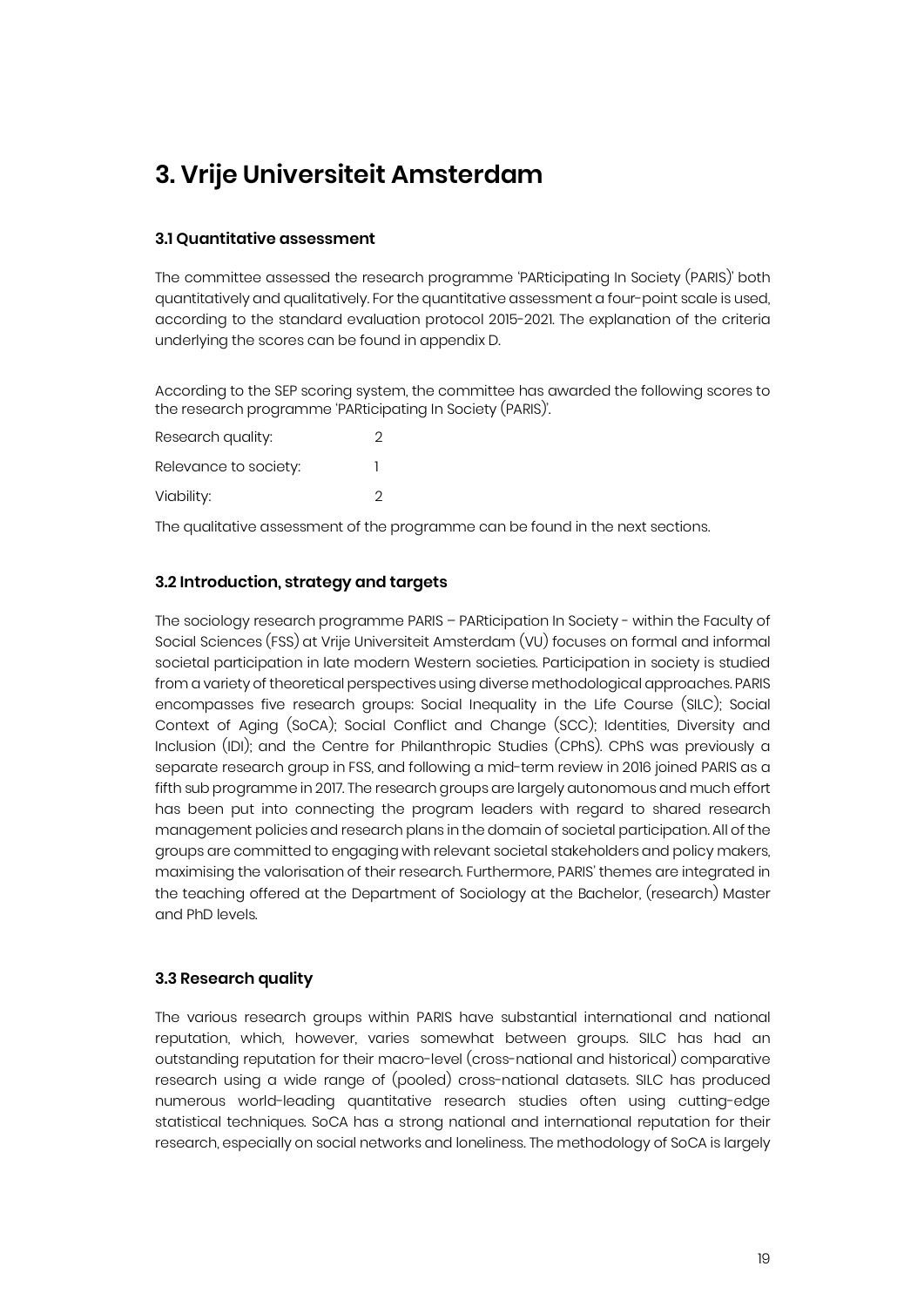quantitative, especially using the Longitudinal Aging Study Amsterdam (LASA). The work of the two leaders of SCC is highly regarded internationally for their empirical and theoretical contributions to the study of contemporary social movements. IDI has a high national and international reputation, undertaking mainly qualitative research and particularly focuses on research of national and international societal relevance. CPhS undertakes a significant quantity of research relevant for understanding philanthropy in the Netherlands, and is very active in terms of societal relevance.

Publication activity is very strong in respect of both volume and quality. Among the 315 English publications in WoS journals published during the audit period 63 articles (20%) were in the top 10% of journals and 116 articles (37%) in the top 25%. These shares account for about 3.9 top-25% articles per research FTE and 2.1 top-10% articles per research FTE (total research staff) between 2013 and 2018 (see appendix E).

During the audit period the research programme has been highly successful in securing external funding and the ratio between direct and external funding is very good. The research programme has secured, among other grants, two ERC Advanced Investigator Grants in 2014 and 2017, one ERC Starting Grant in 2017 and one NWO-Vici grant in 2018. There has been a very substantial increase in the amount of contract research funding, which is largely because of the inclusion of CPhS within PARIS. Between 2013 and 2018, the scientific staff acquired, on average, funds for 2.5 FTE research staff (see appendix E).

The programme has produced an impressive number of large-scale quantitative (often cross-national) datasets (particularly SILC) and survey instruments, which are only in part open access but those are often used by other researchers. Also, there has been a harmonisation of existing data, for example, collecting surveys with questions on social trust. These databases are also made available via open access.

#### **3.4 Societal relevance**

The committee is impressed by the commitment to contributing to societal impact. The societal relevance of research undertaken by PARIS is high, in particular in the areas of loneliness, refugees, polarisation and philanthropic giving. The work on loneliness and the development of an online intervention to combat loneliness is widely used by professionals. The work on informal care has clearly influenced the general public, as well as professionals, practitioners and policy makers. An Expertise Lab on young informal carers has been established.

The work of IDI has high policy relevance with the Refugee Academy established in 2017. This brings together practice and research related to the issue of refugee inclusion in Dutch society, and has been very active in bringing together academics with diverse groups of stakeholders on issues of human rights, integration, diversity and inclusion.

The work of CPhS has very high societal relevance and engagement with a wide range of research users. It is very influential among fund-raising organisations and charities in the Netherlands and across Europe. CPhS is an active advocate of open science, and very active with blogs, social media and the regular media. Thus, CPhS research has high visibility in the national media and social media.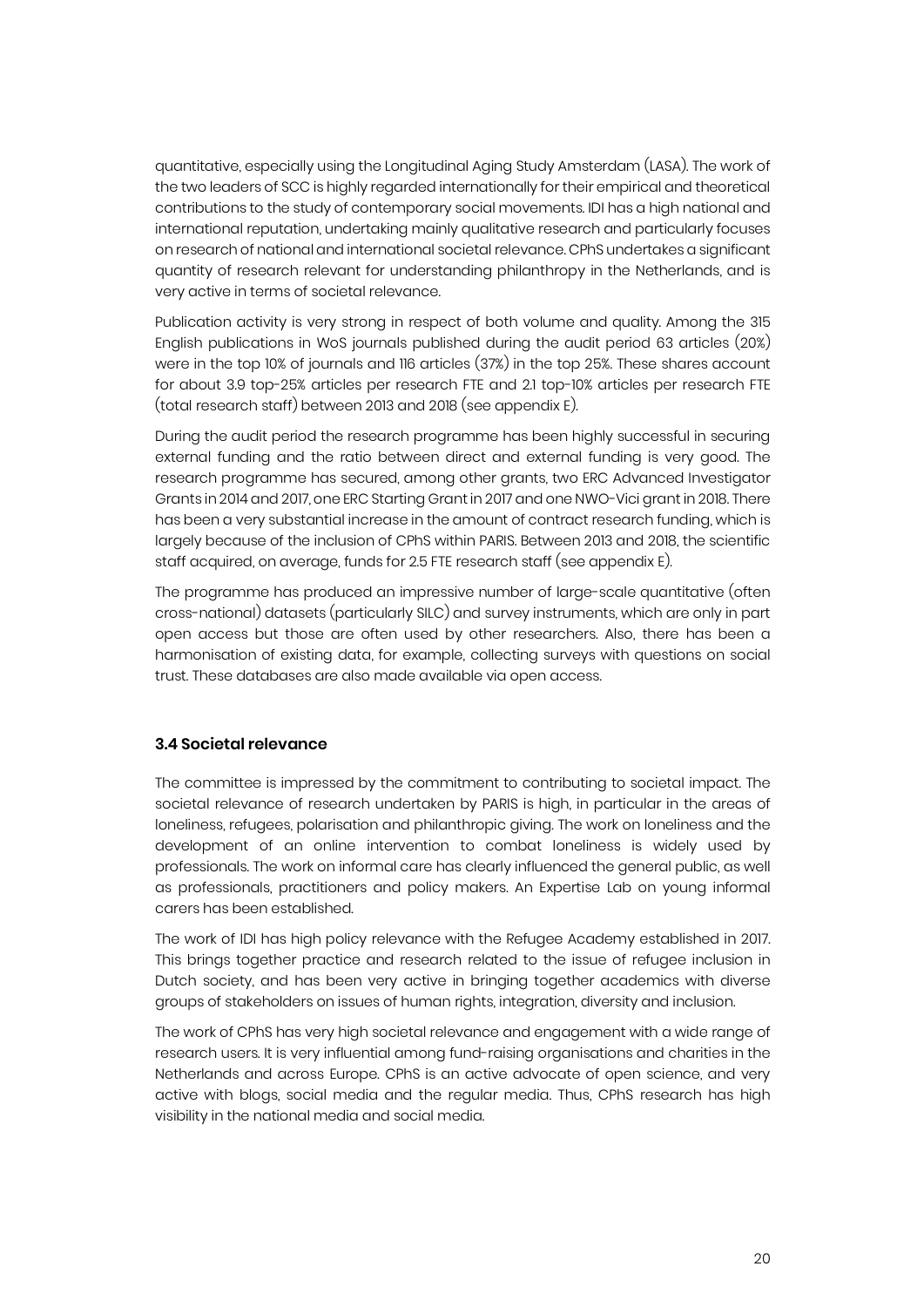The SCC set up an ISR Expertise Lab on Polarization in 2019 to act as a hub for knowledge creation and utilisation for societal stakeholders and academics, which potentially should help address this critical societal trend towards political and societal polarisation.

All of the research groups have an open and active interface with society. All are highly engaged in communicating their research through professional journals and newsletters, media, invited talks and consultations, membership in civil society bodies, and social media. PARIS will continue to invest in 'expertise labs', which they describe as 'living labs', to enhance dialogue with societal stakeholders in co-creating research topics and questions.

Ten PhD graduates have found employment in the professional domain during the audit period. A further mark of the strong societal relevance of research in PARIS is that 5 chairs are sponsored (with 0.2 funding) by other organisations; by the National Institute of Social Research, Statistics Netherlands, the Netherlands Institute for Social Research, the Netherlands Interdisciplinary Demographic Institute, and the Historical Sample of the Netherlands. These sponsored chairs create very valuable direct links and enable liaisons with non-academic research institutes. PARIS members have extensive involvement on advisory committees, illustrating the strong structural ties with various societal stakeholders.

In summary, the committee concludes that the PARIS aim to reach out and connect to various target groups has paid of a high societal profile of PARIS.

#### **3.5 Viability**

The PARIS programme's strategic planning and future investments are well thought out and achievable. The SWOT analysis clearly outlines the substantial strengths of the research programme. However, there are weaknesses in terms of the PhD programme (low completions), as well as the need to carefully manage senior retirements and the changing age structure of research staff. The age structure of PARIS indicates that a number of professors are close to retirement, with 6 of the 10 full Professors (and 2 of the 6 associate professors) over age 55. Therefore, it will be challenging for PARIS to manage replacements and ensure a balanced age structure of staff. The future strategy indicated in the self-evaluation report reflects this and includes the shrinking in size of the SoCA, SCC and SILC research groups. Specific actions have been taken in order to deal with the retirement of the SILC group leader in 2019 (and other SILC professors in 2023): the recent ERC Consolidator Grant and the continuation of the CBS chair after 2023 guarantees the viability of SILC research with a focus on labour market issues.'. The SCC group started a new expertise lab in collaboration with colleagues from Communication Science and Organisation Science on the topic of online protest and polarisation to pick up the slack and regain critical mass with the retirement of the (now retired) SCC group leader; but the question remains if this will be enough.

The recent embedding of PARIS in the FSS research Institute for Societal Resilience (ISR) is a significant venture that strengthens the viability of the programme.

All in all, viability is actively addressed. However, the precarious position of promising nontenured staff threatens to disrupt continuity in the programme. In general across the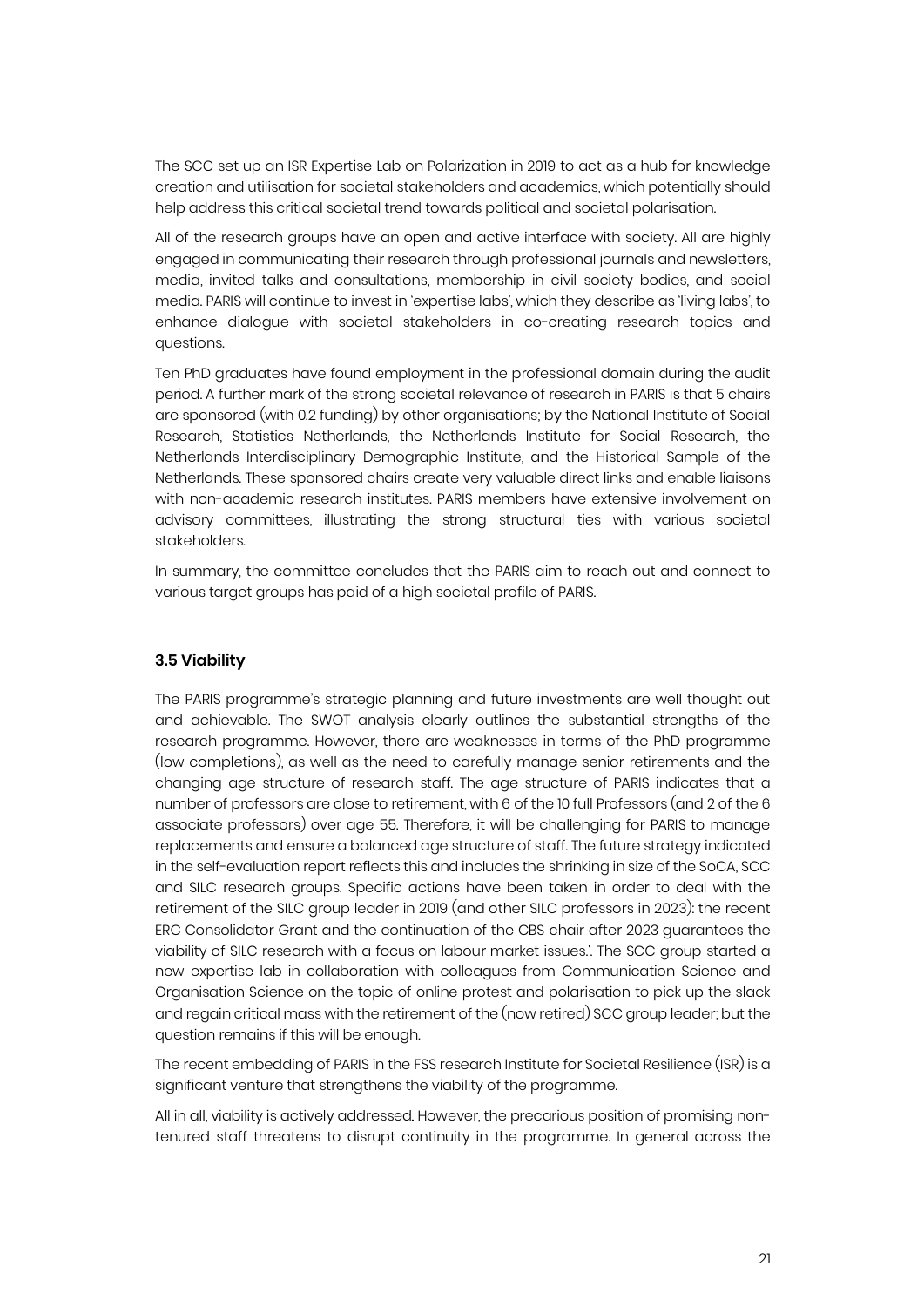board in the Netherlands research programmes are walking a tightrope navigating, on the one side, the danger of becoming too top-heavy and thus vulnerable *and,* on the other side, unable to attract and retain the most promising young researchers.

#### **3.6 PhD programme**

In the period 2013-2018 PhDs have contributed to on average 13.23 FTE research. The research programme shows alarmingly low completion rates among PhD candidates. However, measures have been taken in the last two years to speed-up the completion rates.

PhD candidates start with a 12-month contract. For all projects a go/no go assessment is held after eight months. The management team indicated that there are sometimes no go-decisions, but that they also have put a lot of effort into PhD selection. Furthermore, there is a strict limit for teaching (5%) and there is more emphasis on having a feasible plan with realistic expectations. All PhD candidates (including external students) are member of the FSS Graduate School of Social Sciences (GSSS). After admission to the Graduate School they take a 30 ECTS educational programme, aside from research masters PhDs who have only 10 ECTS. PhD candidates write a Training and Guidance Plan with details about work appointments and a plan for the first year. PhD candidates indicated that they would have liked more detailed long-term planning, and that especially in the fourth year a month-to-month planning would have helped them to finish in time and divide their work better over the final contract year.

PhD candidates have meetings with their daily supervisor (bi-)weekly and an annual meeting with all supervisors. However, PhD candidates indicated that they saw their supervisor on a daily basis in the office. Supervisors also receive supervision focusing on expectation management, which we think is a good innovation to address completion rates. There is no limit regarding the number of PhD candidates that can be supervised by one supervisor – the committee noted with concern that one full professor (co)supervised 13 PhDs.

The PhDs indicated that they perceive some work pressure due to their ambition to be a good scientist, together with some worries about future career possibilities, the pressure to publish and to balance writing with teaching. PhD candidates indicated that this work pressure did slow them down, as did their efforts in teaching, especially when they had never taught a subject or course before. One course (Research Integrity and Responsible Scholarship) is mandatory for all PhD candidates. In addition, PhD candidates can choose courses that fulfil their specific need. For broader training, they are able to attend broader courses, including teaching courses designed for PhD's to help them with their teaching tasks or the University Teaching Qualification (BKO), a course on learning for junior staff on how to teach.

The PhD candidates with whom the committee spoke, mentioned having a PhD representative, together with peer-to-peer meetings where external PhD candidates also participate. The committee did not meet an external PhD and could therefore not interrogate their situation and low (non)completion rates.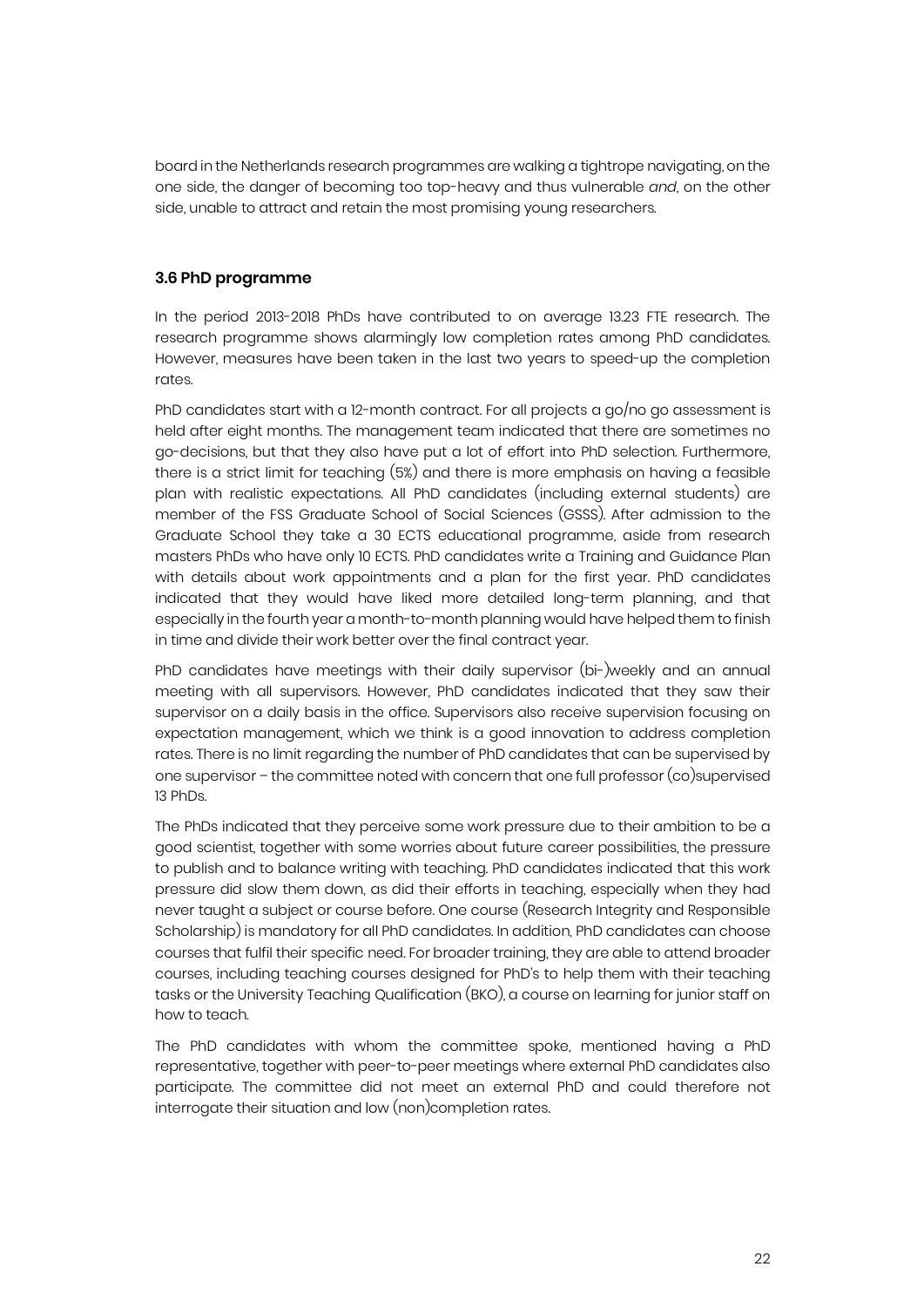Regarding co-authorship, there are no formal rules, but the PhD candidates indicated that they were always first author, and often the daily supervisor, the supervisor whom they met most often, was second author. One PhD candidate interviewed also had a solo paper.

#### **3.7 Research integrity**

Research integrity is well attended to. The FSS has appointed two confidential counsellors (one for PhD candidates and one for all personnel) with whom researchers can seek advice, which is very innovative. As mentioned above, the GSSS offers an obligatory course in Research Integrity and Responsible Scholarship, which was developed by one of the staff members from PARIS, who is also chair of the Research Ethics Review Committee. Principal investigators prepare data management plans involving the processing of data. While an expedited ethics review is implemented for minimal risk studies, full ethics reviews are required for all others. Within the FSS the national guidelines for data availability are not yet fully implemented and the self-evaluation report mentions that compliance varies between the five PARIS research groups. However, CPhS is fully committed and is taking a leading role in pushing FSS and PARIS in the direction of open access data. The PARIS programme has written guidelines regarding co-authorship for PhDs, but does not offer formalised guidelines for staff. However, the practice of footnotes explaining the contribution of authors appears to be used.

#### **3.8 Diversity**

PARIS is confronted with the usual problem, too few women full professors. All in all, among full professors, 33% are women, whereas 66% of associate professors, 63% of the (tenured) assistant professors and 89% of the untenured postdocs/researchers are women. Therefore, the research programme should consider their future recruitment in order to increase the proportion of women among full professors. Nonetheless, the future looks bright if many associate professors will develop into full professors. There is an alarming over-representation of full professors (6 of 9) who are over 55, but there is a large group between 35 and 55 years of age who can be expected to pick up the slack when professors retire.

There was little discussion in the departmental strategy regarding diversity (gender and ethnicity), apart from: "All selection committees include at least one female member' and 'PARIS is quite homogenous in terms of ethnicity…". The self-evaluation report doesn't indicate the number of ethnic members of staff, but it would appear that at least one full professor and one associate professor have ethnic minority backgrounds — both are women and rather unique in the Dutch sociology landscape. An increase of ethnic diversity is reported among PhD candidates. However, Dutch ethnic minorities are not represented.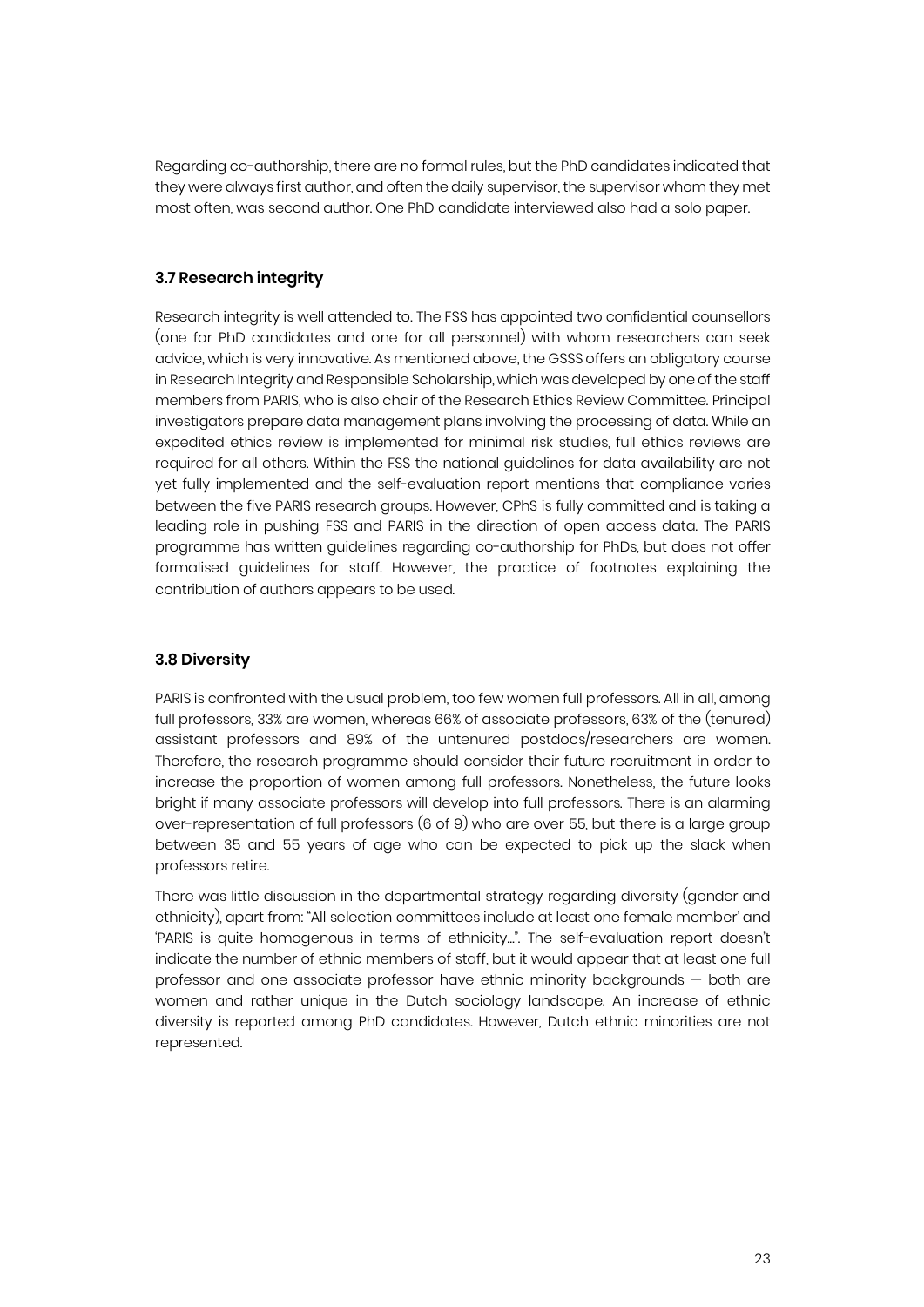#### **3.9 Recommendations**

1. The research programme is not very clear in how they adapt to new societal developments. There is some sensitivity to new trends, but the programme lacks a clear and straightforward strategy to adopt these new developments in their research groups.

Our recommendation is to *have a more explicit and recurring reflection on how new topics can be identified and taken up in the research programme.*

2. The committee observed the relatively small size of some groups within the department.

We recommend *establishing structures for more systematic exchange between the different groups within the research programme. These structures could stimulate new innovative research among the sociologists from different groups within the research programme counterbalancing potential size issues*.

3. The committee misses substantial courses in sociology and sociological theory in the PhD programme.

We recommend *to review the PhD training programme and to bring more balance between methods and theory*.

4. The committee observed a very low completion rate (within 5 years) of the PhDs.

We recommend *developing procedures that improve timely completion and to continuously monitor the PhDs' progress.*

5. The department is well aware of the top-heavy age structure among the tenured staff.

We recommend *developing a clear strategy to deal with the coming retirement wave*.

6. With regard to (mental) well-being, the committee has observed that the department lacks a more preventive policy.

We recommend *strengthening a preventive detection system and a more personal approach than the current online questionnaire available to the staff. We also advise to extend attention in this respect beyond potential (mental) health problems among PhDs, but take the whole staff into account in their mental well-being policy.* 

7. The committee welcomes the new policy to invest in new assistant professors to assure them a 50-50 ratio in teaching/research. We are, however, worried for the current generation of assistant professors who are still employed in the 70-30 system. A potential inequality might arise for this "squeezed generation".

Our recommendation *is extending the new policy to all assistant professors and not only the new ones*.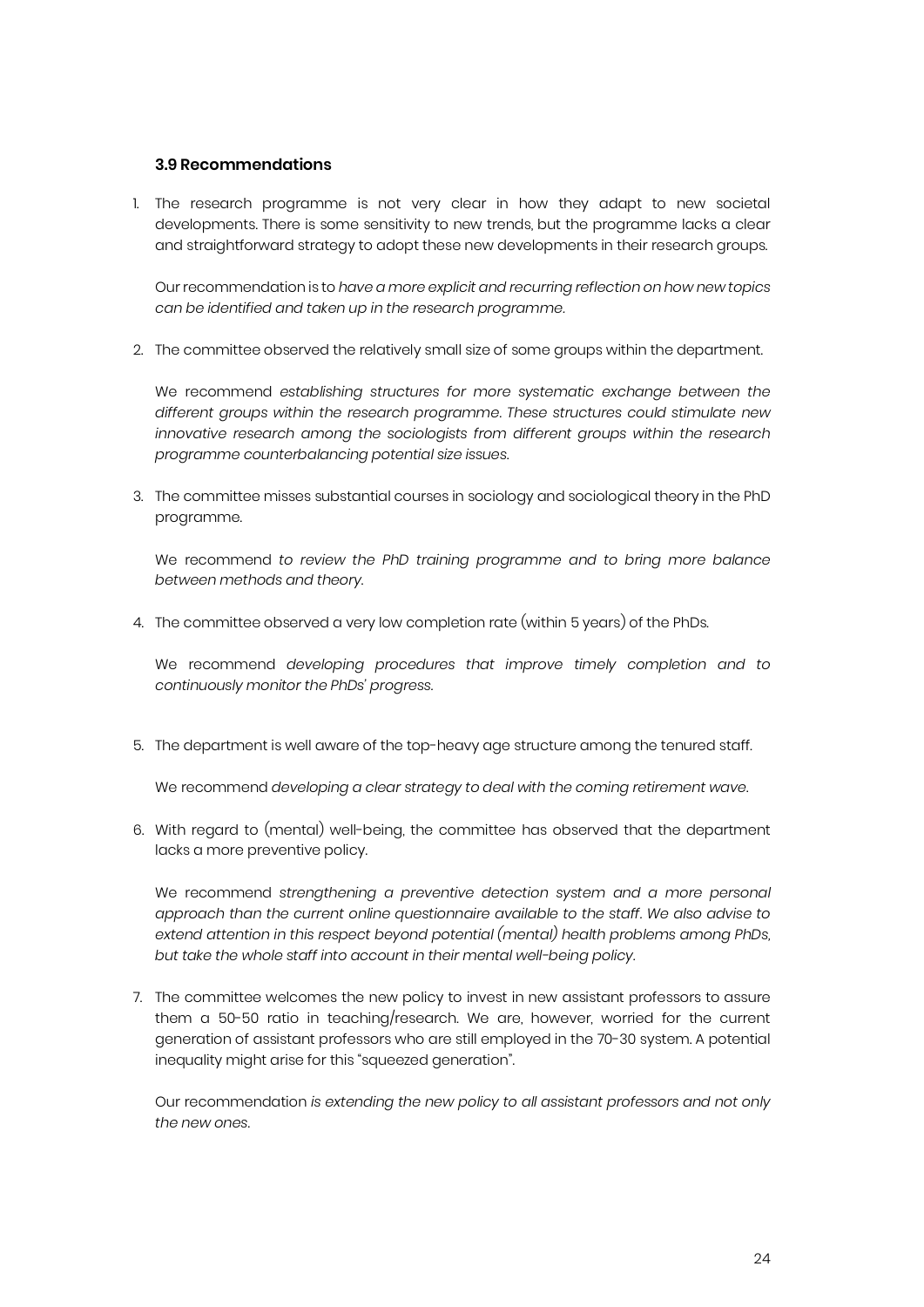## **4. Erasmus University Rotterdam**

#### **4.1 Quantitative assessment**

The committee assessed the research programme 'Contemporary Social Problems: The Formation, Governance and Consequences of Public Issues' both quantitatively and qualitatively. For the quantitative assessment a four-point scale is used, according to the standard evaluation protocol 2015-2021. The explanation of the criteria underlying the scores can be found in appendix D.

According to the SEP scoring system, the committee has awarded the following scores to the research programme 'Contemporary Social Problems: The Formation, Governance and Consequences of Public Issues'.

| Research quality:     | 2 |
|-----------------------|---|
| Relevance to society: |   |
| Viability:            | 2 |

The qualitative assessment of the programme can be found in the next sections.

#### **4.2 Introduction, strategy and targets**

The Sociology programme at Erasmus University Rotterdam (hereinafter referred to as EUR-SOC) is broadly based and characterised as 'Understanding Societal Challenges'. The aim is to consider key sociological questions concerning social inequality, social cohesion and identity formation, and apply them to a range of contemporary societal challenges. The programme values both theoretical and methodological pluralism, and actively bridges the divide between qualitative and quantitative strands of sociological research. Key concerns are to undertake interdisciplinary research and inter-departmental (interuniversity) collaboration with a continuing focus on high quality research and societal relevance, undertaking 'sociology that matters'.

Sociology at EUR merged with Public Administration in 2015 to create a combined Department of Public Administration and Sociology (DPAS). The merger has resulted in benefits for EUR-SOC, enabling more collaboration of sociology academics with public administration researchers. This has led to greater success in obtaining research grants and success in undertaking research of societal relevance. EUR-SOC aims to undertake research of societal relevance, which includes a pluralistic publication strategy that values, among others, Dutch language publications, and encourages staff to be involved in public contributions (e.g. through memberships, providing policy advice, and mediaand public-sphere participation). Objectives since the 2016 Mid-Term Review included implementing various governance and coordination measures to optimise PhD trajectories, increasing staff diversity and taking steps to maximise viability.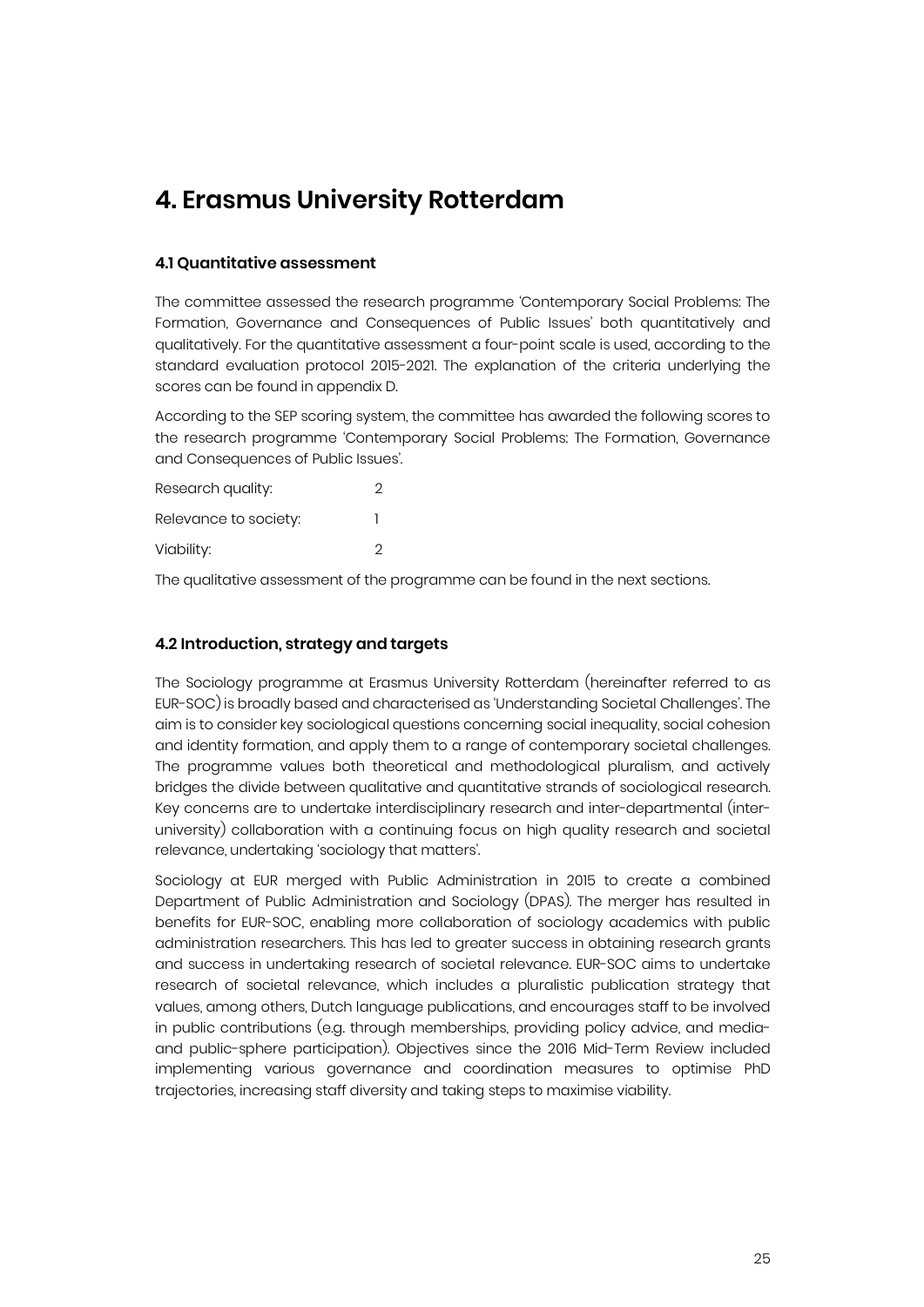#### **4.3 Research quality**

EUR-SOC research is of a very high quality. It addresses five main themes: families; migration and ethnic relations; political attitudes and behaviours; the changing nature of welfare institutions; and work and organisations. Each research theme addresses the impact of societal changes and focuses on issues of societal and policy relevance. The five selected key publications exemplify each of the five main themes, the methodological pluralism and interdisciplinary work of EUR-SOC.

EUR-SOC aims to focus on quality rather than quantity of articles. Among the 189 English publications in WoS journals published during the audit period 34 articles (18%) were in the top 10% of journals and 67articles (36%) in the top 25%. These publications represent about 1.3 top-10% articles per research FTE (total research staff) and 2.6 top-25% articles per research FTE (total research staff) between 2013 and 2018 (see appendix E). The high level of publications in non-sociology journals is noteworthy (73% of 220 peer reviewed articles covered in Scopus) and highlights the strong emphasis on interdisciplinary research.

In addition, to peer-reviewed articles, 24 non-Dutch books (including edited volumes) and 97 book chapters were published, many with highly internationally recognised publishers (among them MIT, Cambridge University Press, Cornell University Press, NYU University Press, Routledge, Wiley, Sage). The pluralistic publication strategy also emphasises Dutch language publications: 60 peer-reviewed articles, 10 monographs/edited books and 22 book chapters over the review period. Thus, EUR-SOC has a stronger emphasis on publications in Dutch and publishing monographs and edited books than most research programmes reviewed. This aligns well with their strong focus on policy advice.

EUR-SOC has been very successful at grant capture, especially by mid-career staff. Over the review period, the programme members have obtained an impressive array of highly competitive grants, including three NWO-Veni and three NWO-Vidi grants, and high value ERC Starting and Advanced Grants. They have successful international collaborations, evidenced by NWO-ORA and EU FP7 grants.. EUR-SOC has also been successful in obtaining EUR Fellowships and EUR/Strategic investments, increasing the programme's amount of direct funding. Between 2013 and 2018, the scientific staff acquired, on average, funds for 2.2 FTE research staff (see appendix E).

Many of the associate/full professors are highly recognised nationally and internationally, and some have received international and national awards. Programme members are active on editorial boards of international journals and as members of Dutch and European Academies, together with national scientific boards and public organisations. Programme members have given numerous international keynote lectures and are widely involved in research collaborations with non-EUR scholars and interdisciplinary research consortia.

EUR-SOC actively contributes to the Dutch social science data infrastructure, by managing ODISSEI, through which social science researchers have access to large-scale, longitudinal data collections connected to registrations from Statistics Netherlands (CBS).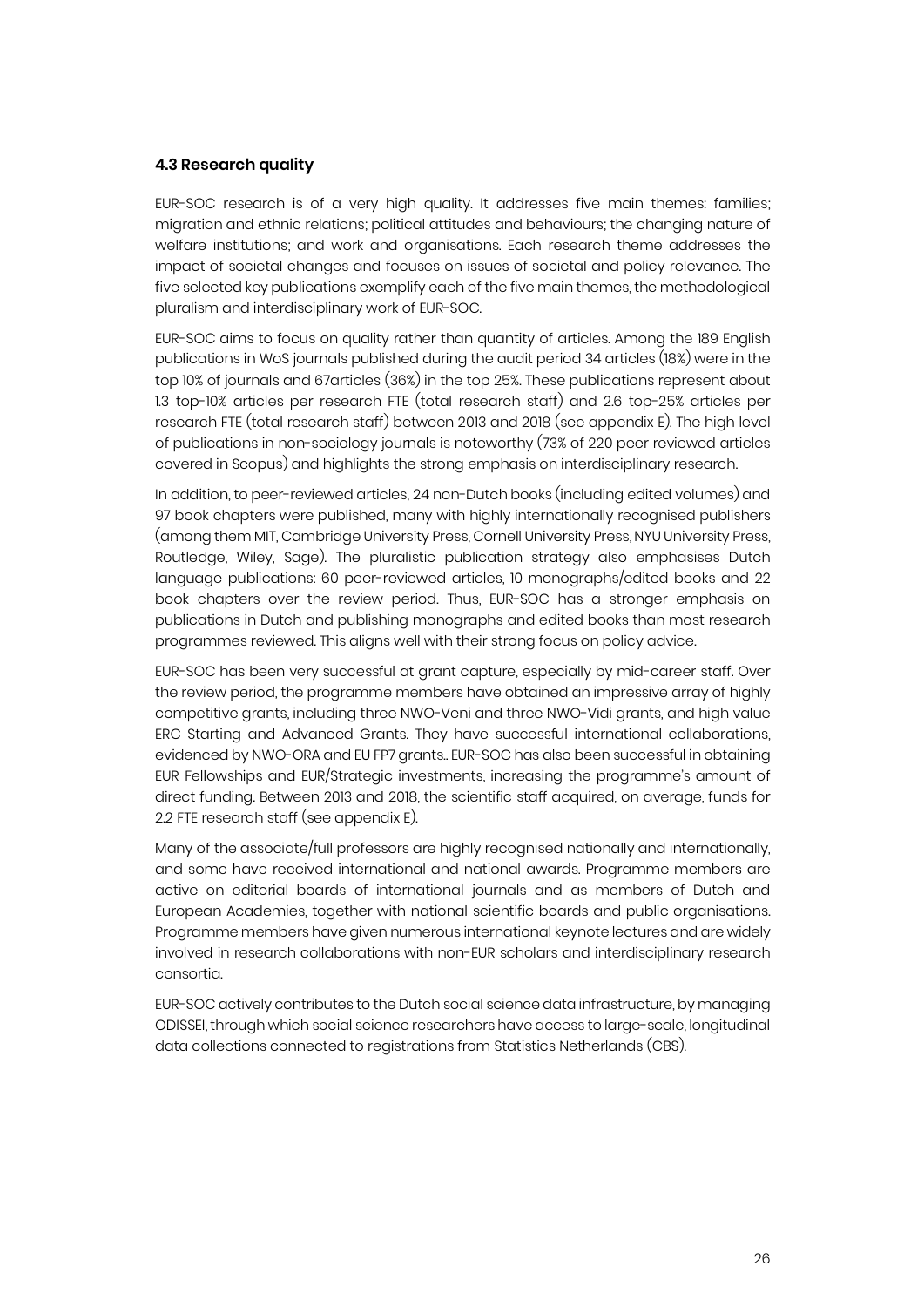#### **4.4 Societal relevance**

EUR-SOC makes an outstanding contribution to society through undertaking and disseminating societally relevant research: their strategic aim is to have societal impact embedded within all staff levels. Programme members are active in giving policy advice to government and semi-government organisations, providing reports informing policy making, through non-academic (Dutch) publications and media contributions. The joint department with public administration scholars offers unique opportunities for creating a societal impact with research.

EUR-SOC has founded two Rotterdam knowledge-labs, one on urban big data and the other on liveable neighbourhoods, and actively participates in a third Rotterdam knowledge-lab on urban labour markets. These knowledge-labs hold regular meetings between researchers, policy-makers and professionals. EUR-SOC is also involved in the Erasmus Institute for Public Knowledge (EIPK), which involves collaborations with ministries and local government, as well as research institutes outside academia, demonstrating fruitful and important exchange with politics, society, and citizens. These initiatives involve active engagement of scientific staff with a range of users and stakeholders in the cocreation of research.

Examples of research by members of EUR-SOC with a substantial societal impact include (1) a research report on the labour-market consequences of new technological developments, which informed government policies on innovation, life-long learning, work and income; (2) research as part of the BOLD Cities programme which produced an awareness tool developed to investigate citizen's knowledge, privacy concerns and behaviour regarding the 'datafication' of public spaces. This online 'game' has been extensively played by non-academic audiences and received very widespread media attention; and (3) the editorship of *De Correspondent*, which is an online journalistic medium with over 60,000 subscribers in the Netherlands and encourages active collaboration between readers and authors, generating extensive social media and live (online) discussions.

Research by EUR-SOC has generated considerable media attention through Dutch newspapers, public broadcasts, and online blogs. Examples include research on parenting becoming front-page news and being discussed on national television and various news programmes. In summary, the committee was impressed by the very active engagement of EUR-SOC scientific staff in ensuring that their scientific knowledge has an influence outside academia: they use reports, media appearances, a digital forum for policy makers and professionals, articles in professional journals, public lectures, and provide policy advice to ministries and local governments.

#### **4.5 Viability**

The committee was concerned to see a decrease in scientific staff from 8.7 FTE in 2013 to 6.2 FTE in 2018; a trajectory that differs from other sociology programmes reviewed. The committee learned that this was due to a decline in the level of direct funding per student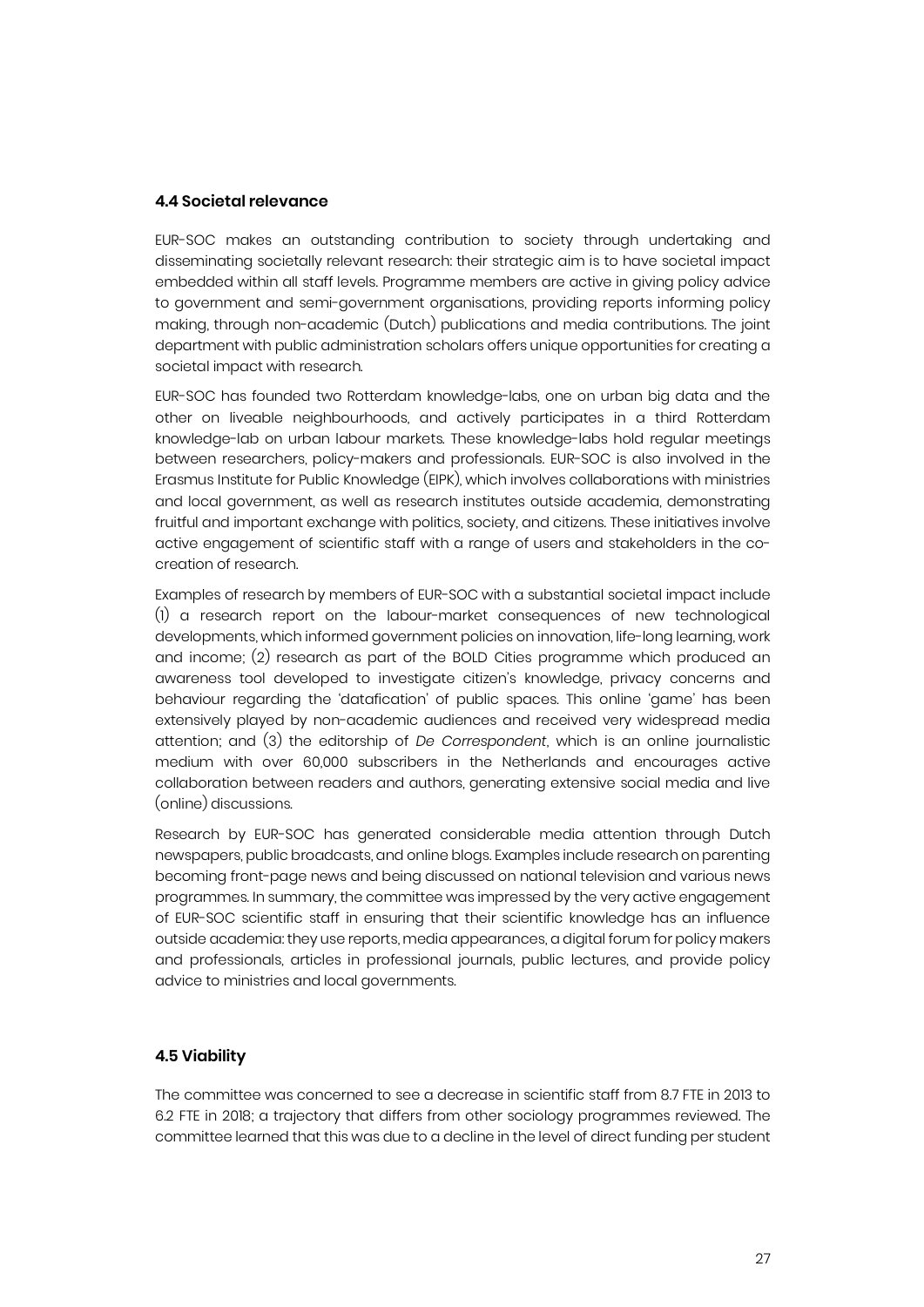and the EUR university allocation model which is heavily dependent on student numbers. In contrast, over the same period, there was a substantial increase in postdocs/nontenured staff – from 4.2 FTE  $(n=10)$  in 2013 to 10.95 FTE  $(n=21)$  in 2018 – reflecting the programme's success in grant capture.

EUR-SOC has clear and carefully considered strategies regarding viability, which is especially important given that a number of key staff is over age 60. The future strategy includes that five mid-career staff have recently started to draft a new sociology research programme. In addition, there is current involvement of mid-career staff in activities to foster governance and leadership skills. EUR-SOC mid-career researchers have a high success rate in securing research grants and are likely to be well placed to take on greater management roles within EUR-SOC.

The merger with Public Administration in 2015 to form DPAS is positive in terms of ensuring future viability, in particular it enables a greater diversification of research funding (especially from contract research) and more collaborative research. EUR-SOC appears well managed, with clear management structures in place and effective annual P&D assessments with all academic staff. The SWOT analysis by EUR-SOC is very thoughtful, and includes that one of their strengths is the pluralism of research topics and approaches. This enables quick reaction to changing funding priorities and societal challenges. Thus, the focus of EUR-SOC on societal relevance, interdisciplinary research and research collaborations nationally and internationally is a strength, which enhances their viability.

#### **4.6 PhD programme**

In the period 2010-2014, 16 PhD candidates (internal and contract) began their PhD project at EUR-SOC. In 2018, ten PhD candidates were hired, which reflects the high success rate in obtaining funding from various grants. Most PhD candidates from 2010-2014 completed their PhD in six (69%) or seven (94%) years. In 2016, EUR-SOC implemented various new measures to optimise PhD trajectories and ensure timely completion. PhD candidates write a PhD trajectory plan two months after the start of their programme, which is approved by the supervisors, promotor and research director. At nine months, the PhD candidate meets with the supervisory team to discuss his/her research project paper. After 18 months, a 'go/no go' decision is made, based on results up to that moment. In future, this will be moved to 12 months, with annual P&D meetings with their promotor and supervisors in the remaining years.

Every PhD candidate has at least two supervisors, and can choose to write their dissertation as a monograph or a series of articles. PhD candidates interviewed indicated that they met their supervisor (bi-)weekly for a formal meeting, or had a loose style, where they saw each other daily at the office. PhD candidates are embedded in one of the research lines of the programme, which have monthly meetings where work in progress is discussed and the PhD candidates present their work. PhDs are automatically enrolled in the EGSH where they follow a tailor-made training programme. Additionally, PhDs present their work in progress at annual PhD meetings where all PhD candidates and staff are present. Regarding authorship, PhD candidates indicated that supervisors did not require to be named as co-author, nor did PhDs perceive any pressure to do so. They were also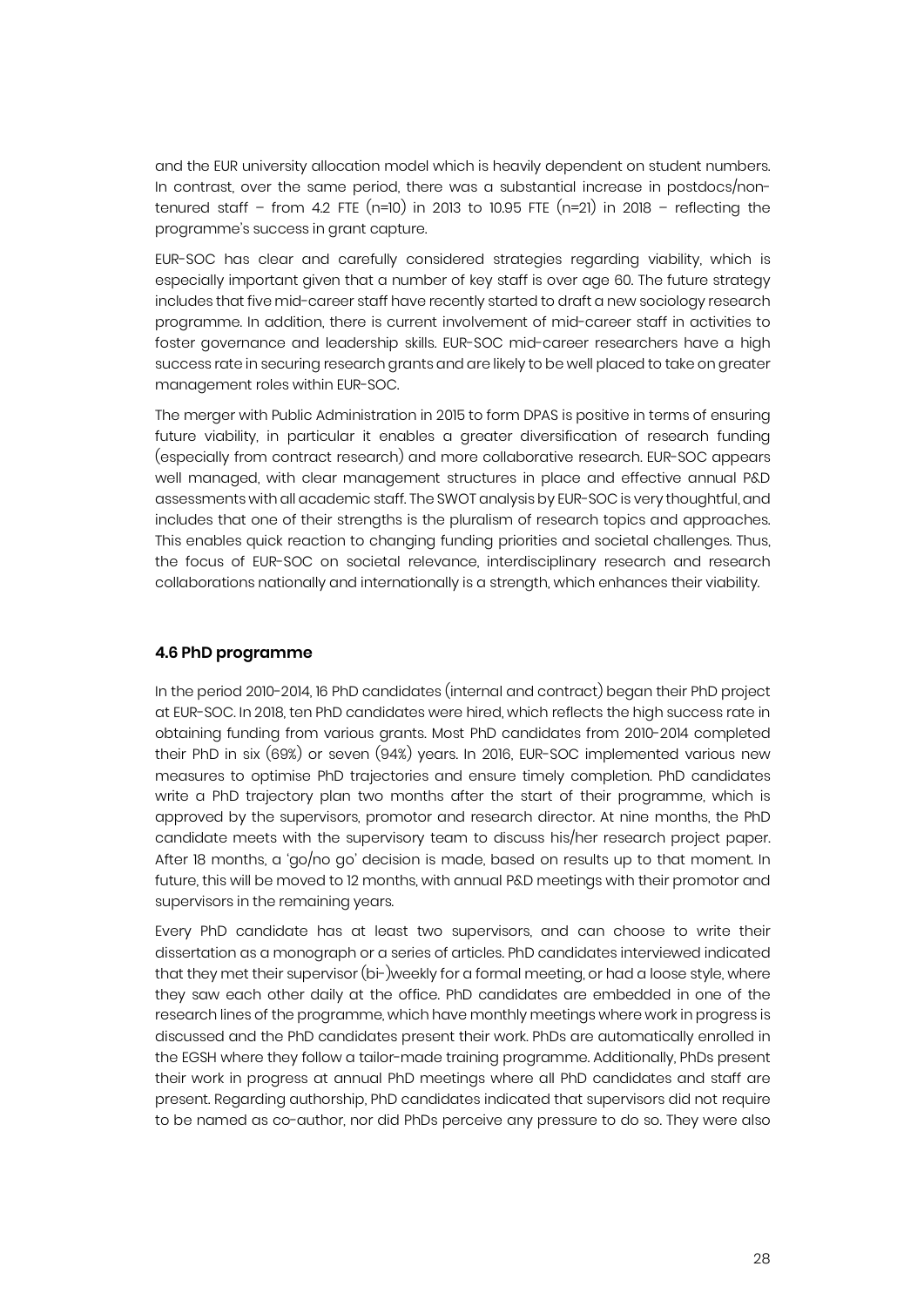not aware of formal rules about this or the use of footnotes to specify co-author contributions.

All PhD candidates indicated that they did not perceive much work pressure, and that there are opportunities to go to a counsellor (who introduced themselves to all new PhD candidates), with whom the PhD candidate can have five sessions to address a problem. One PhD candidate spoke from experience and was very satisfied. The committee was pleased to hear that there are initiatives for PhD wellbeing, such as a buddy program and a PhD council, and activities such as a play about harassment.

#### **4.7 Research integrity**

EUR-SOC pays excellent attention to issues of research integrity and all aspects of ethics associated with academic staff and PhD research. Issues of research integrity are discussed at PhD assessments and with scientific staff at annual P&D assessments. There is a DPAS Ethics Review Committee of six members, which provides advice about ethical issues, as well as reviewing integrity aspects of research grant applications and PhD research proposals prior to the start of data collection. A data-management plan must be put in place in all cases where data is collected or used.

The formal and informal mechanisms at EUR-SOC provide a strong basis for the integrity of their research. PhD candidates undertake a compulsory integrity course. There are clear policies for data safety and storage. When confronted with specific problems or questions concerning integrity, staff members can consult a dedicated Erasmus School of Social and Behavioural Sciences (ESSB) integrity-coordinator. EUR-SOC promotes research integrity and open-science practices by securely storing data, software codes, protocols, research material and corresponding metadata. There is a Privacy Officer within each EUR School.

#### **4.8 Diversity**

The proportion of scientific staff who are women is low, 22% in 2018 (up from 15% in 2013). This contrasts with 75% women among postdocs and non-tenured staff and 70% among PhD candidates. EUR-SOC should more actively pursue their strategic goal to increase the proportion of women among all levels of scientific staff. The age profile of staff has become more 'top heavy' over the review period, from 24% age 55+ in 2013 to 43% in 2018. EUR-SOC will need to take active steps to ensure the future success of the programme following predicted retirements over the next 5 years.

The committee was impressed that a strategic goal of EUR-SOC is to increase staff diversity regarding ethnicity, focusing on Dutch with a migrant background. All hiring committees are gender and, if possible, ethnically diverse. There is a Diversity Officer in ESSB, who through a taskforce has formulated a recently implemented diversity and inclusion plan. This includes implicit-bias training and guidelines to ensure that recruitment and selection is 'equality-proof'. EUR-SOC also pays attention to strategies to recruit and support first-generation students and scientific staff, and this is recognised as a continuing goal.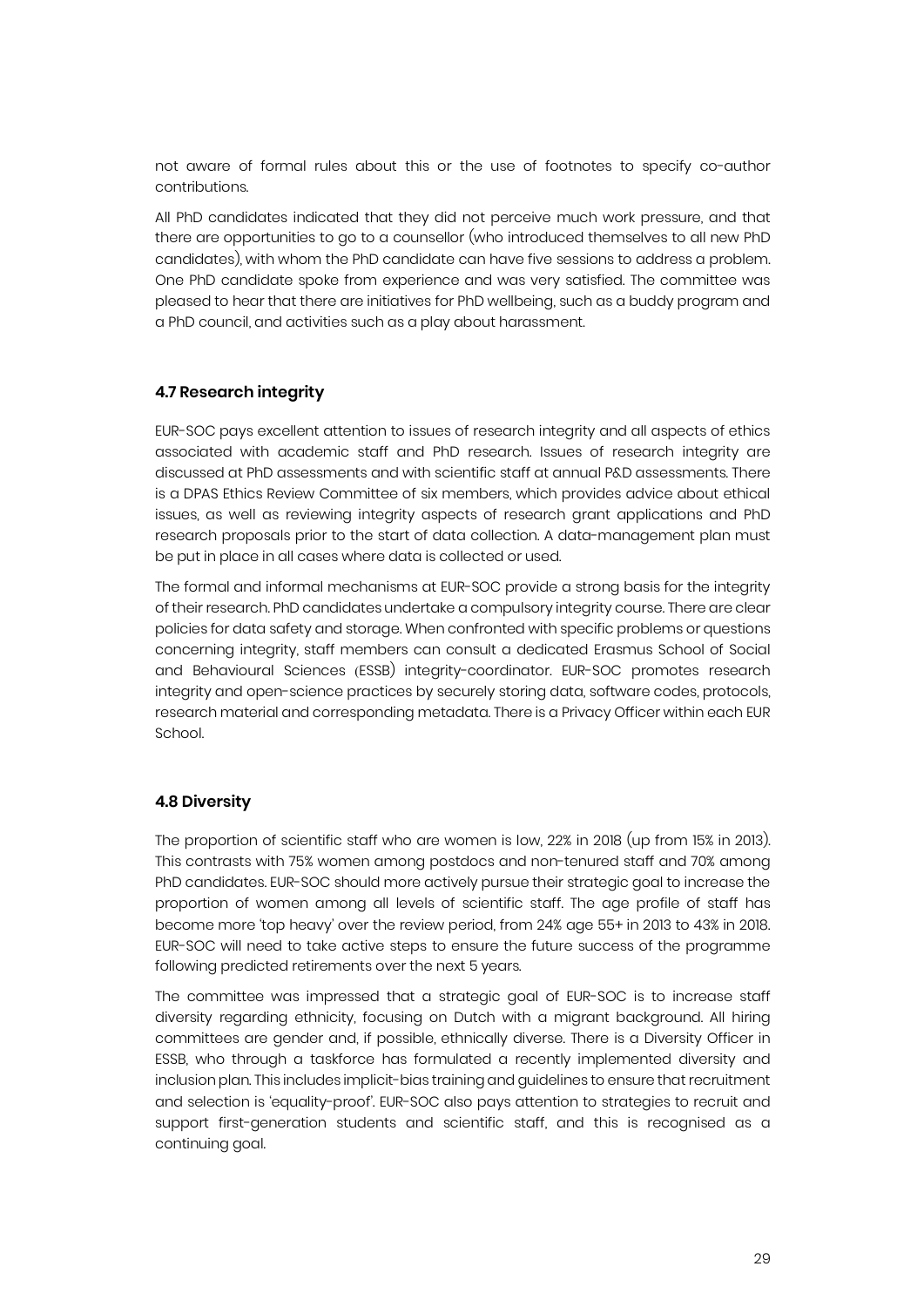#### **4 .9 Recommendations**

1. EUR-SOC has a strong belief in its philosophy to do 'sociology that matters'. The committee highly appreciates this strong vision and the excellent translation of this into societal impact. However, the committee feels that visibility in the larger sociological community is also important. There seems far less attention in Rotterdam to play this visible role in sociology on the international forum.

Our recommendation is *to cultivate (international) visibility in the sociology discipline. One possible strategy might be to reconsider the specialised publication strategy (73% in nonsociology journals) and give more attention to general sociology journals. This also relates to the following recommendation to help junior staff members to publish in these outlets.*

2. The committee appreciates the philosophy of the management and the senior staff to do 'sociology that matters'. However, a consequence of this policy is that Rotterdam may give less attention to the competitiveness of their PhDs and postdocs on the Dutch and the international market. Even though Rotterdam values the principle of societally relevant research, the junior staff face an outside world that still heavily stresses a publication culture based on (non-Dutch) journal articles.

Our recommendation is *to stay close to your philosophy but still help PhDs and postdocs to be competitive in academia outside Rotterdam. More specifically, junior staff members ask for more guidance regarding publishing in internationally leading journals or in high*  ranked books. In addition, we recommend reconsideration of the points system for *publications as this still has a strong focus on quantity and shows several limitations.*

3. EUR-SOC is excellent in attracting external funds from the EU and the NWO. Despite this success, this does not translate into a more substantial direct funding. The internal allocation model relies heavily on student numbers and the smaller size of the department within the university jeopardises the direct funding. It would be highly desirable to have an allocation model in which research efforts and the societal relevance of the research are weighted more heavily.

We recommend that *the university board at Rotterdam develops sensitivity towards the unbalance between direct funding based on student numbers and research excellence. We advise the board to take some indicator of research output (grants/FTE or publications/FTE) into account when calculating the direct funding of their faculties or departments.*

4. The committee observed an inequality between PhD candidates coming from a research master and those not having this background. Even though both groups of PhD candidates have an equal amount of time to finish their PhD, the students without a research master need to do 30 ECTS in the PhD programme compared to only 10 ECTS when coming from a research master.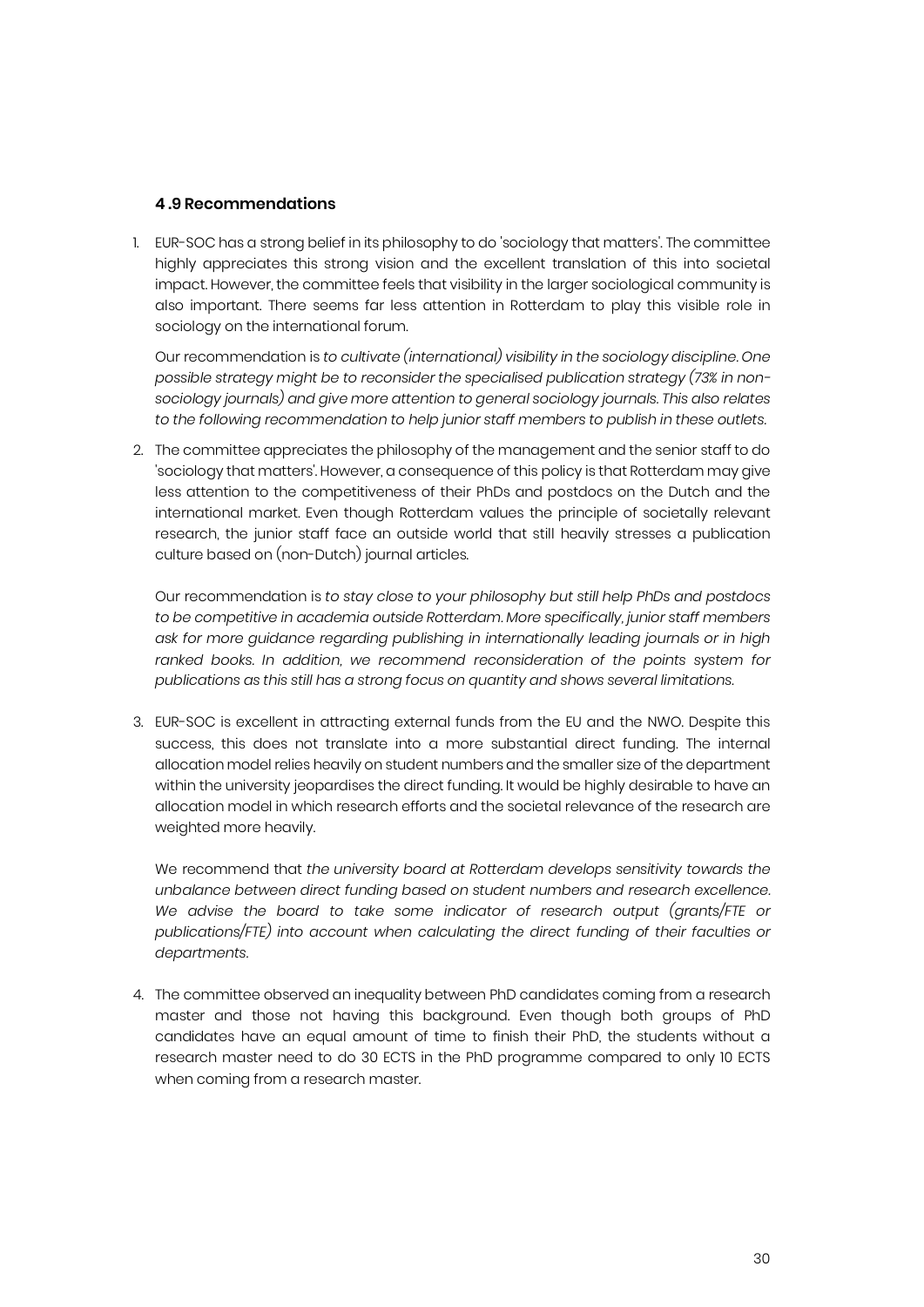We recommend *revising the PhD programme requirements in such a way that both groups have an equal amount of ECTS to fulfil. We leave it up to the programme to decide whether they want to increase or decrease the number of ECTS required.*

5. The committee found it striking that none of the (three) assistant professors interviewed were supervising a PhD candidate.

Our recommendation is *that PhD supervision should be a standard (and formalised) element in the CV of each assistant professor and preferably also for each postdoc.*

6. The PhD completion time has been addressed within the department's policy. The committee highly appreciates the efforts taken to ensure timely PhD completion.

We recommend *to continue the current efforts and continuously monitor PhD progress and completion times*.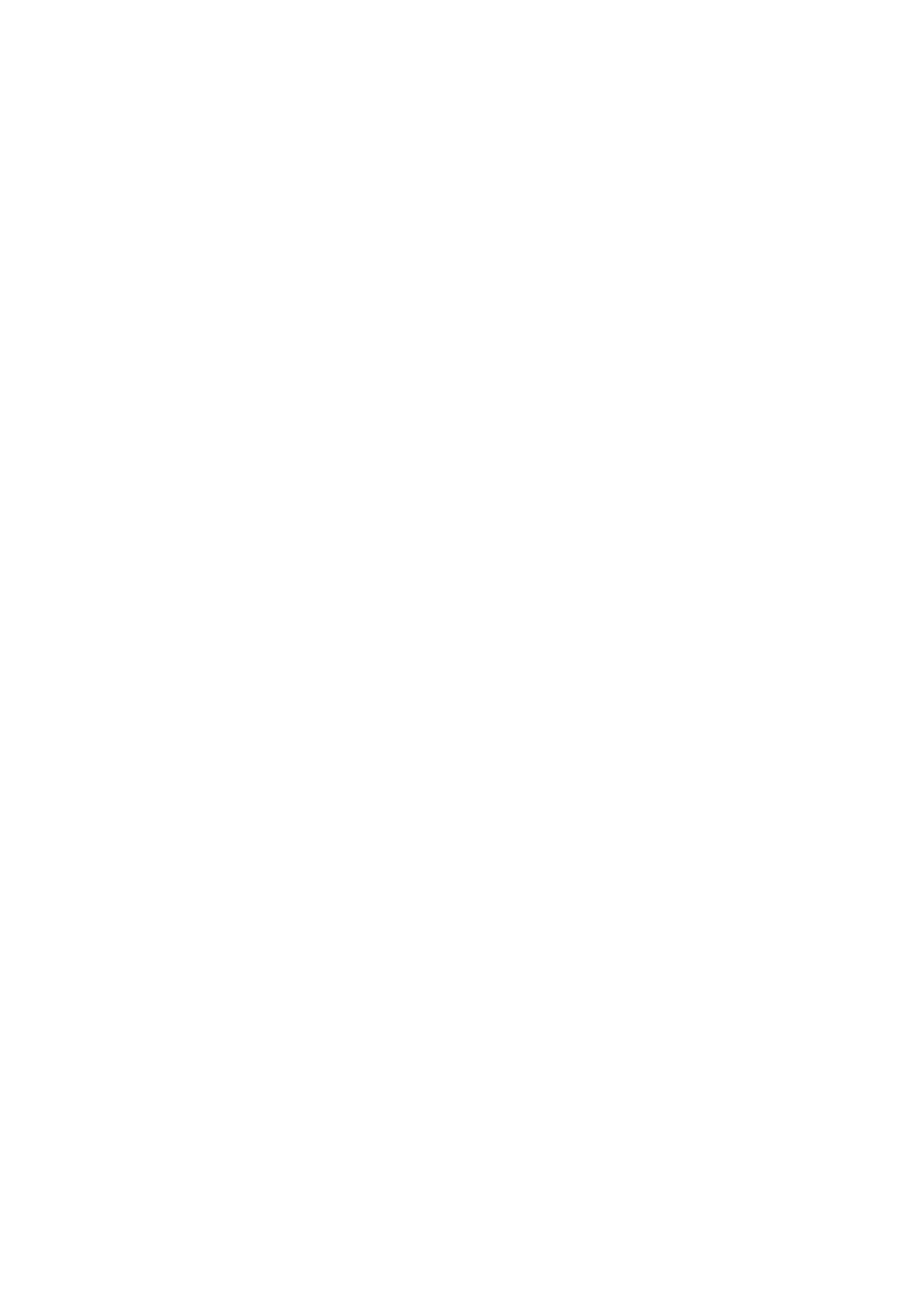### **5. Utrecht University**

#### **5.1 Quantitative assessment**

The committee assessed the research programme 'Social Networks, Solidarity, and Inequality Research' both quantitatively and qualitatively. For the quantitative assessment a four-point scale is used, according to the standard evaluation protocol 2015-2021. The explanation of the criteria underlying the scores can be found in appendix D.

According to the SEP scoring system, the committee has awarded the following scores to the research programme 'Social Networks, Solidarity, and Inequality Research'.

| Research quality:     |   |
|-----------------------|---|
| Relevance to society: | 2 |
| Viability:            | 2 |

The qualitative assessment of the programme can be found in the next sections.

#### **5.2 Introduction, strategy and targets**

The research programme 'Social Networks, Solidarity, and Inequality' is embedded in the Faculty of Social and Behavioural Sciences at Utrecht University (UU) and belongs to the Behaviour in Social Contexts research priority area. The main strategy of the research programme is to develop different research lines based on a common core. The common core consists of a mutual understanding to aim at innovative, high-quality, theory-driven research as well as shared theoretical and methodological foundations. Theories are typically, but not exclusively, tested and developed by the use of rigorous quantitative methods such as for the analysis of longitudinal, social network and experimental data. Based on that common core, the main research lines are developed along the following six themes: (1) cooperation in social and economic relations, (2) cultural diversity and ethnic relations, (3) families and employment, (4) immigration, (5) social stratification and inequality, and (6) computational sociology.

For the evaluation period under consideration, the members of the research programme have targeted to establish a leading position in the strategic theme 'Institutions for Open Societies' at UU, to acquire prestigious NWO and European funding, to foster collaboration with colleagues from other disciplines, international partners, and societal stakeholders, to increase outreach activities, and to provide excellent training and support for research master and PhD candidates. In line with that, the specific objectives for the next decade are mainly to further strengthen these activities.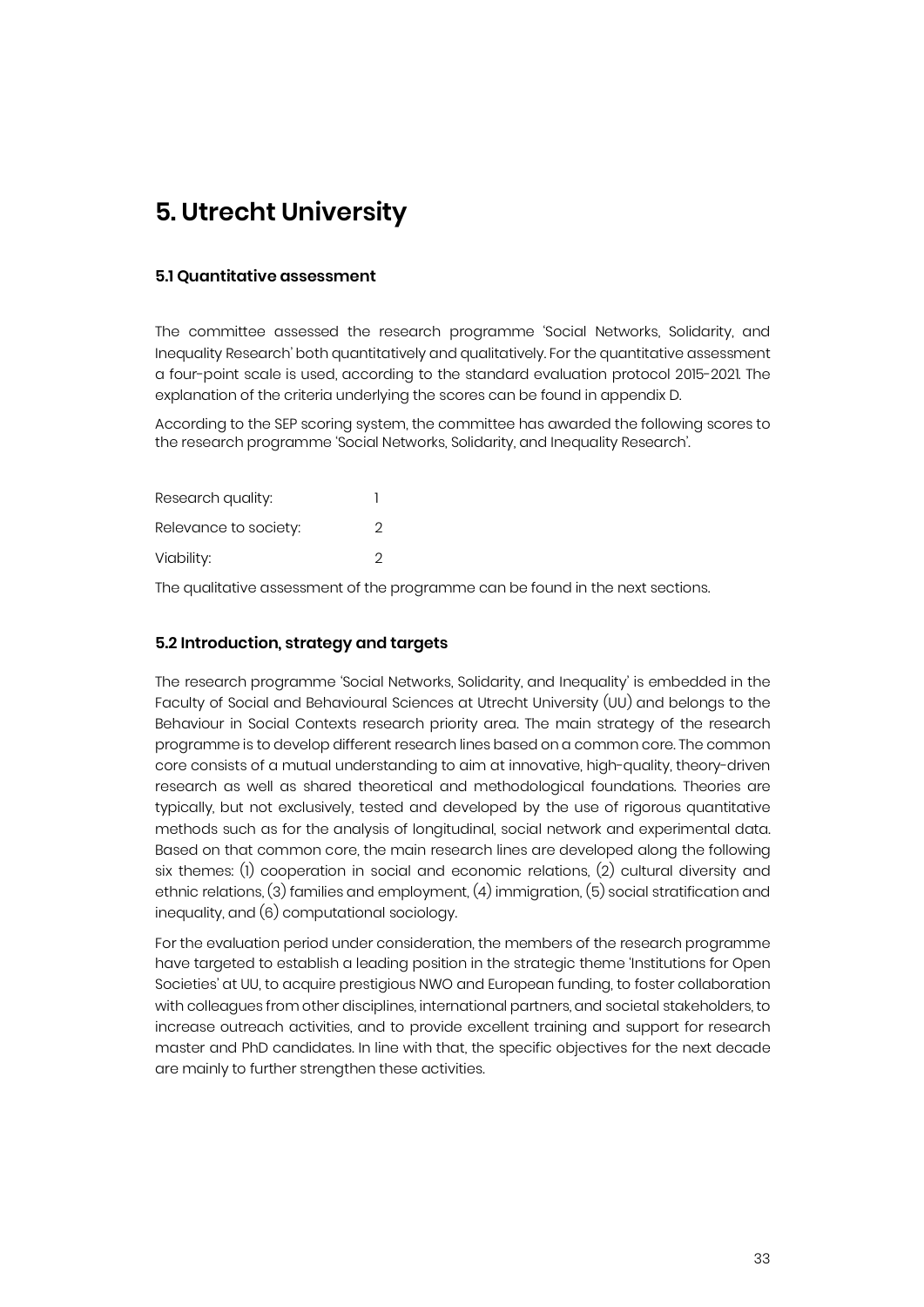#### **5.3 Research quality**

The programme conducts original quantitative and experimental research with excellent quality in a number of interlocking areas, well integrated among them. The coherence encourages cross-line collaborations as documented by various co-authorships across the research lines. The five key publications submitted are very strong examples of their scientific publications in general and highlight that each of the research lines produces outstanding academic contributions of high societal relevance.

The research programme has specialised on non-Dutch language articles in peerreviewed journals. The output in terms of quality and quantity is impressive. Among the 533 English WoS journal articles published during the audit period 92 articles (17%) were in the top 10% of journals and 222 articles (40%) in the top 25% journals. These shares account for about 3.0 top-10% articles per research FTE (total research staff) and 6.9 top-25% articles per research FTE (total research staff) between 2013 and 2018 (see appendix E). In addition, staff members contributed to the construction of 22 data sets and 25 experiments. Open access is strongly supported and UU participated in DANS' advisory board. In line with the chosen strategy, the number of academic publications in Dutch – which was already on a low level in the last evaluation period – further declined between 2013 and 2018. The committee highly appreciates the department strategy to mainly publish in highly ranked journals and is impressed by the output. However, in order to set the research agenda and take a world-leading role, a diversified strategy including more monographs, edited volumes/special issues and review articles might be helpful to further increase impact.

Many researchers involved in the research programme are highly cited and received various awards. Each research line is led by an outstanding, internationally well-known scholar. Most of the senior staff members either have been editors of a journal or book series or sit on an editorial board. Many are members of scientific committees, elected to learned societies, are active in international research organisations, and are jury members in funding organisations. Members of staff have a sizeable number of invited keynotes and lectures. Plenty of marks of recognition can be also found for mid-level career researchers who are already often very highly cited and provide services to the scientific communities by memberships in editorial boards and boards of professional organisations.

The programme has been highly successful in acquiring external funding resulting in a still relatively healthy ratio between direct funding and external/other funding. Successful funding applications both concern individual initiatives as well as team applications and interdisciplinary research. Overall, the scientific staff acquired, on average, funds for 2.2 FTE research staff between 2013 and 2018 (see appendix E). The acquiring of 3 ERC grants and of in total 6 Veni, Vidi, Vici grants from NWO is particularly remarkable. Furthermore, the researchers serve on various boards of professional organisation and editorial boards of top journals further documenting their international reputation and networks. What is promising for the future is that the research quality is driven by many contributors, which makes it likely that the research programme will be able to sustain and maybe even extend its excellent output in the future.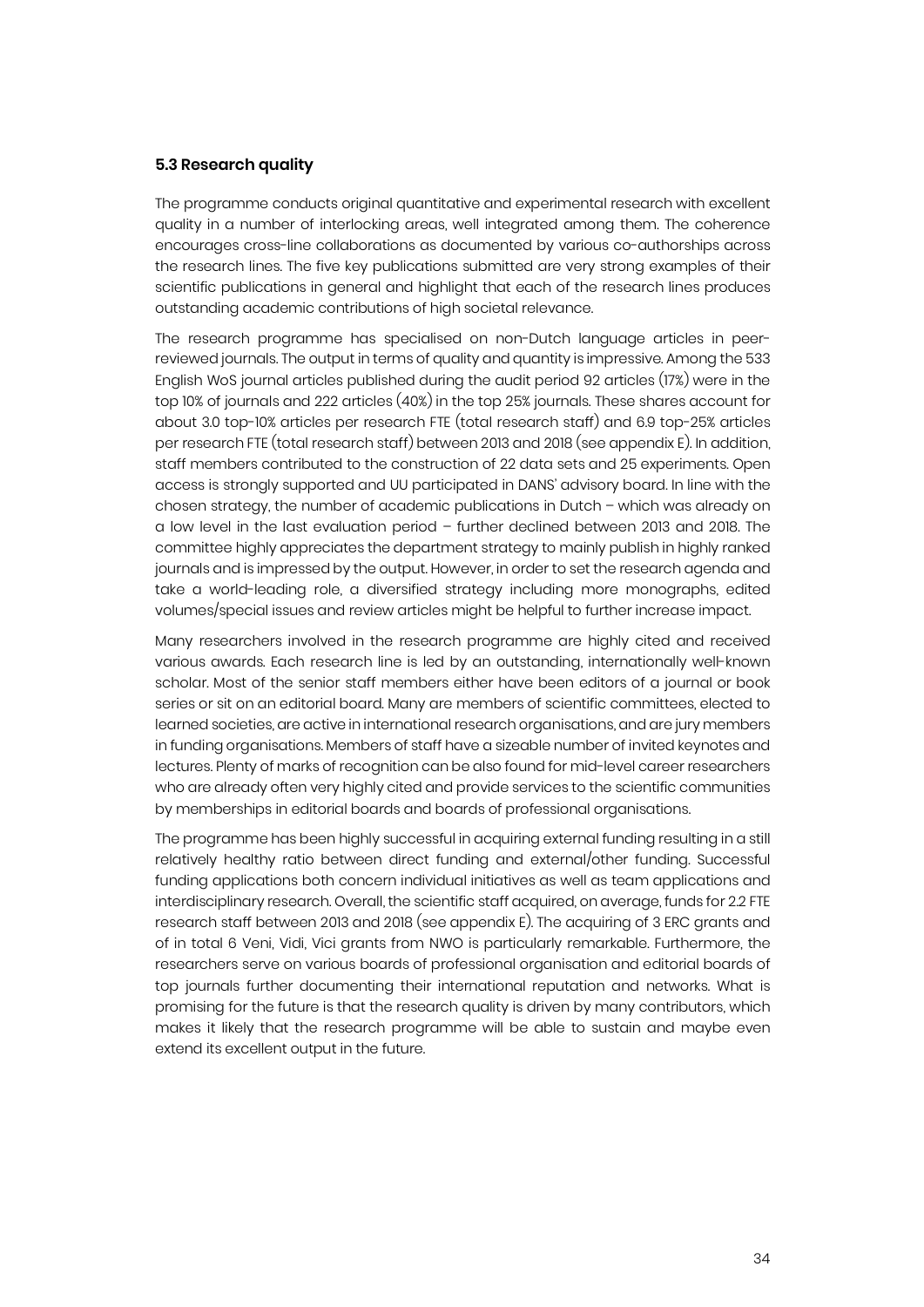#### **5.4 Societal relevance**

The overall focus of the research programme on topics of solidarity and inequality is of high societal relevance as is the strong involvement of programme members in the strategic themes of UU 'Institutions for Open Societies' and 'Dynamics of Youth'. While programme members are not formally involved in the UU strategic theme 'Sustainability', they also conduct related research on climate change and energy consumption. The overall high societal relevance of the research programme is corroborated further by the five key examples reported in the self-evaluation: (1) attitudes towards commemoration, (2) immigration and religion, (3) workforce sustainability, (4) gender discrimination in labour markets, (5) citizen-based initiatives. These examples show that the research programme makes important and significant contributions to societal problems in a wide range of areas.

As compared to the last evaluation period, the programme members have substantially extended their outreach activities. Research projects with a focus on policy making at the national and European level – such as on gender equality, migration, and workforce sustainability – are increasingly conducted. Furthermore, the programme has a long list of societal collaborations ranging from the international to the municipal level, which witnesses the programme's societal relevance and impact. While the programme concentrates its energies on international publishing, it nonetheless has produced a considerable number of professional publications, policy reports, publications for the general public, press media, and invited lectures/workshops. In this vein, the programme aims to increase its involvement in the gravitation award 'Sustainable Cooperation for a Resilient Society' (SCOOP) for the next period.

Moreover, interesting outreach activities have been implemented and developed more recently in the department. Thematic hubs such as 'The Future of Work Hub' and 'The Future of Citizen-Based Initiatives' aim to be an interface with society and to bring researchers from different disciplines and societal partners together. The committee likes the HUBs' ambition to reach out to society. This is an example in the department that could be taken up by the other groups. The recently introduced position of an impact manager is another innovation, which has the potential to further increase societal impact by connecting researchers and stakeholders and facilitate the exchange of ideas. The committee appreciates the position of the 'impact manager' in the department. It is a remarkable innovation to help staff members reach out to society in different ways. However, the committee has the impression that the task definition of the manager is not yet optimised. To sum up, these measures can help to overcome a one-sided sending model from academics to society and can foster processes of co-creation. These more recent activities with respect to co-creation and citizen-based science appear very promising. They should be continued and strengthened in the future by developing them further, putting them on a more stable institutional basis, and linking them with a programmewide outreach strategy.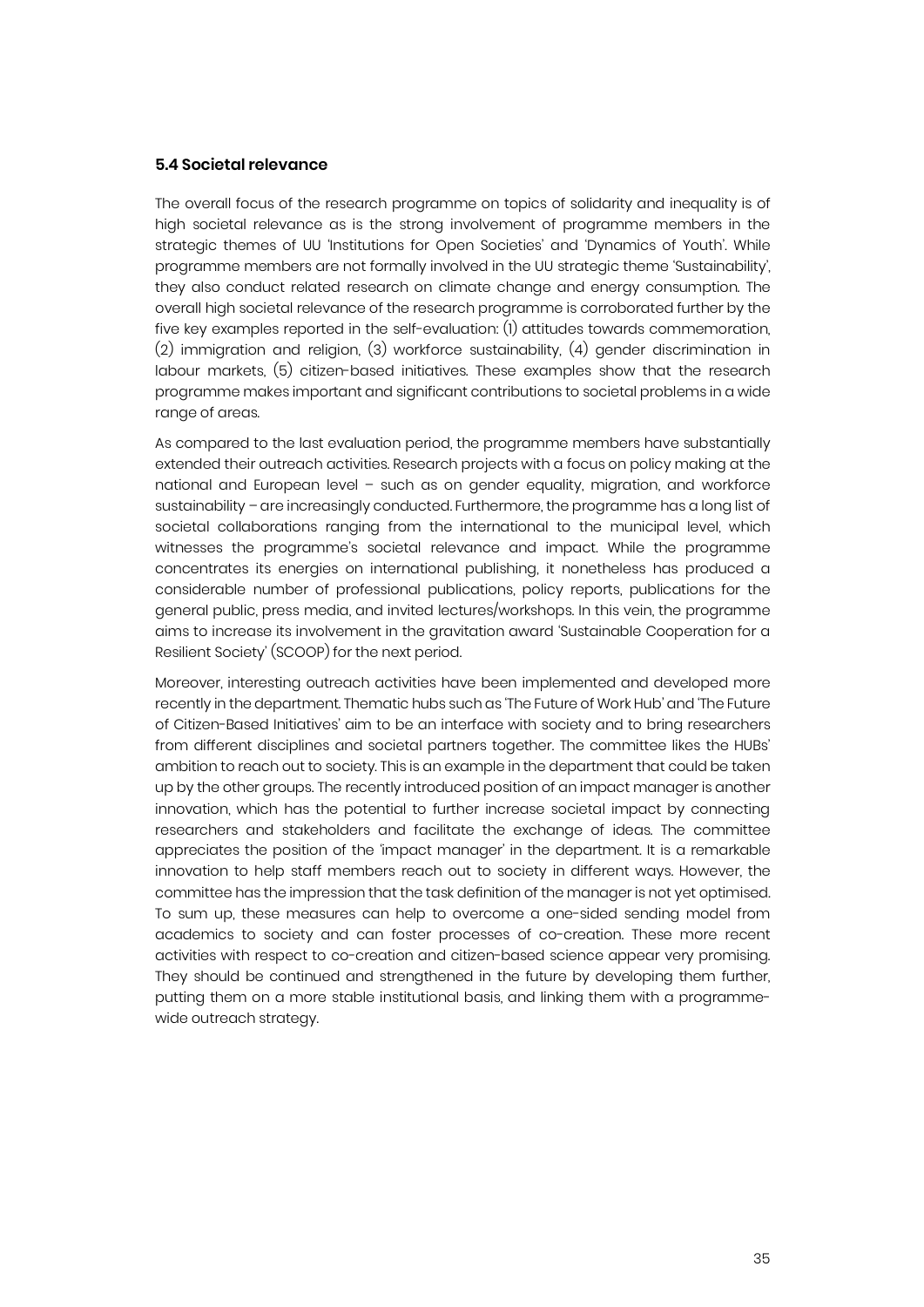#### **5.5 Viability**

The SWOT analysis clearly depicts the key strengths of the research programme, chief among them a coherent programme with a common core, impressive publication output in terms of quality and quantity in international journals, and high success rate in the competition for prestigious funding at the national and European level. Interviews with staff members at different career levels further revealed the highly supportive and cooperative atmosphere among the staff as another key asset of the department. Furthermore, the sociology programme has acquired a central role in two of Utrecht University's four university-wide strategic themes, which significantly boosts its viability.

The sociology programme is using recruitment offensively. Viability was considerably enhanced with the appointments of four promising mid-career associate professors with excellent track records and a new full professor to replace the leader of the research line 'Cultural diversity and ethnic relations' who will retire in 2022. The future flourishing of all six research lines is thus secured with excellent and well-known leaders as well as very promising and highly productive mid-level and early career staff in all areas. The research programme is a forerunner in computational Sociology in the Netherlands being the first to establish a separate research line for this nascent and important field. These efforts should be continued and strengthened in the future. The research programme also puts a particular emphasis on interdisciplinary research to advance knowledge. A plan to strengthen the networks and collaboration across disciplines within the UU reduces vulnerability to external and internal threats and improves viability.

The SWOT analysis mainly points to external threats such as dependence upon Bachelor student intake due to lump sum funding, the increasingly fierce competition for second stream funding, and developments affecting Sociology in the Netherlands in general. The committee observed that the Utrecht staff had little critical self-reflection on potential internal problems or weaknesses. We do agree that the outside pressure can make life in the department difficult and our rating on viability highlights that these external uncertainties might negatively affect viability (see general recommendations). At the same time, the committee is not convinced that there is no room for improvement by internal measures. This point was clearly visible when discussing the relatively low number of sociology students. Societal trends do play a role here but also faculty policies are possible to turn the tide.

#### **5.6 PhD Programme**

Utrecht University cooperates with the University of Groningen, Radboud University and the University of Amsterdam in the ICS graduate training programme. This programme is elaborated in chapter 9.

In Utrecht, 18 of 26 PhDs have finished their trajectory after four years, which is a very good completion rate. The PhD programme is characterised by close supervision by a daily supervisor and a promotor. The frequency of supervision is dependent on the stage of the PhDs, with more frequent supervision at the start of the PhD trajectory, and less frequent supervision as the PhD project progresses. The PhDs are very satisfied with their PhD programme. Many PhD candidates have published papers in international peer-reviewed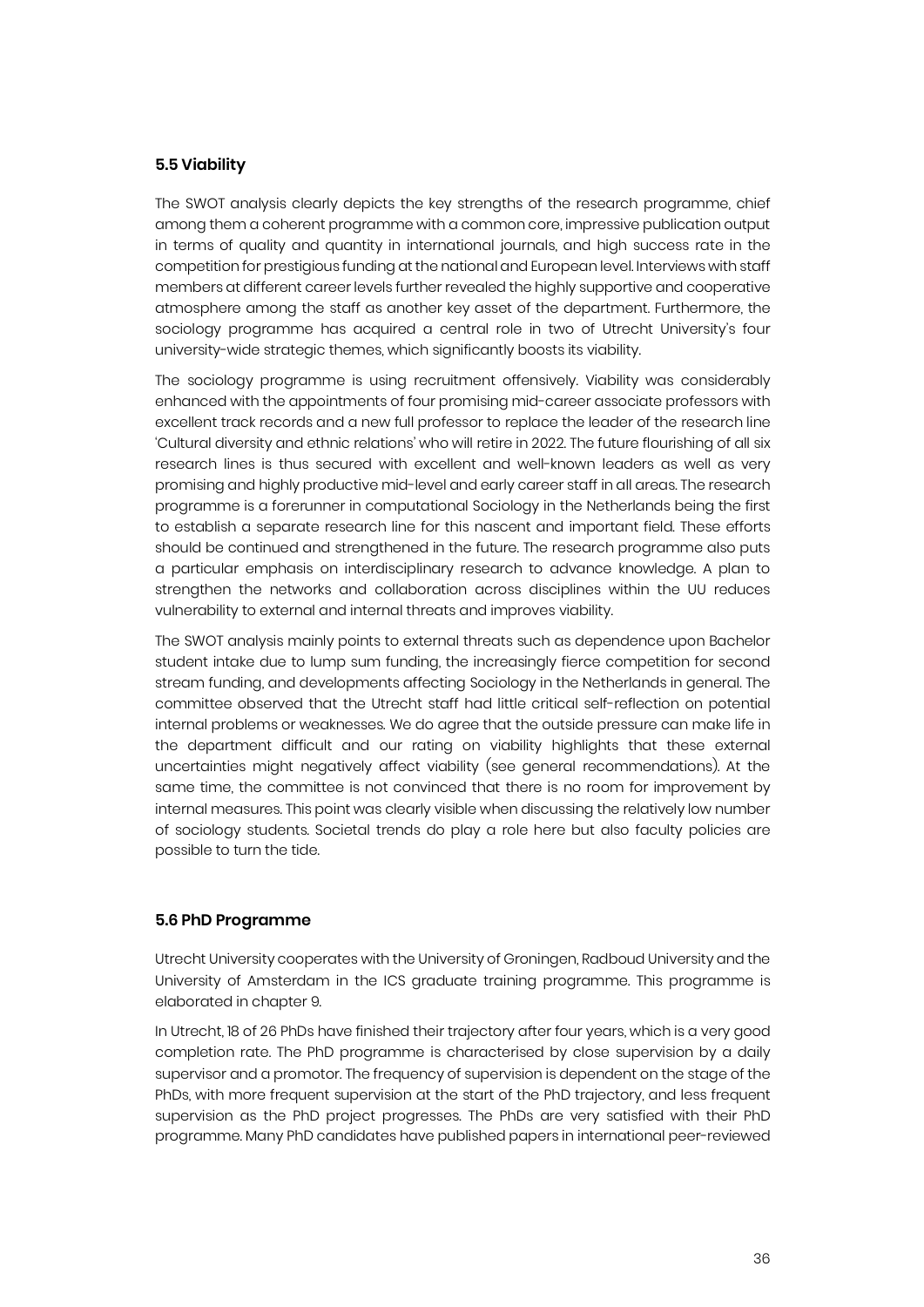journals during their qualification phase, and many have their first job after completion of the programme within academia. These achievements highlight both the strong research orientation of the programme as well as the excellent reputation within academia.

#### **5.7 Research integrity**

All necessary measures are in place. A Faculty Ethics Review Board, a Protocol on Research Data and a Committee on Academic Integrity were installed in 2014. Research involving human subjects is submitted to the Faculty Ethics Review Board for ethical approval. The Faculty Protocol on Research Data guides collection, processing and storage of research data. In line with recent European privacy legislation, new empirical studies are required to make a Data Management Plan (DMP). The Committee on Academic Integrity and Data Protection Officers check for adherence to these protocols. The faculty possesses stateof-the-art facilities to store highly sensitive research data. Educational programmes at the Research Master and PhD level contain mandatory modules on research integrity, ethics, and data management. Furthermore, informal mechanisms to secure research integrity are implemented, chief among them a close supervision by and collaboration with different scholars.

#### **5.8 Diversity**

In general, UU devotes a lot of attention to issues of diversity including a task force, a prize for outstanding diversity activities, a buddy system, participation in a NWO programme for PhD candidates with refugee status, and, very recently, a large-scale education innovation project on the development of an inclusive curriculum.

With respect to gender, the research programme performs well as compared to the other programmes under assessment. Women hold 42% of the tenured positions and 39% of non-tenured positions. Notably, 50% of the associate professors in 2018 were female. However, continued efforts are needed at the level of full professor to secure gender balance. In 2013, the percentage of females amounted to 33%, but reduced to 17% in 2018 due to the hiring of a new male professor and the departure of a female professor.

With respect to age, the research programme has a healthy balance. The department consists of a critical number of established senior scholars, highly productive researchers in mid-level career, and very promising assistant professors and postdocs.

While the research programme hosts a large number of international scholars from across the globe, similar to other sociology programmes in the Netherlands (see general recommendations), less attention is devoted to Dutch students with an ethnic minority background.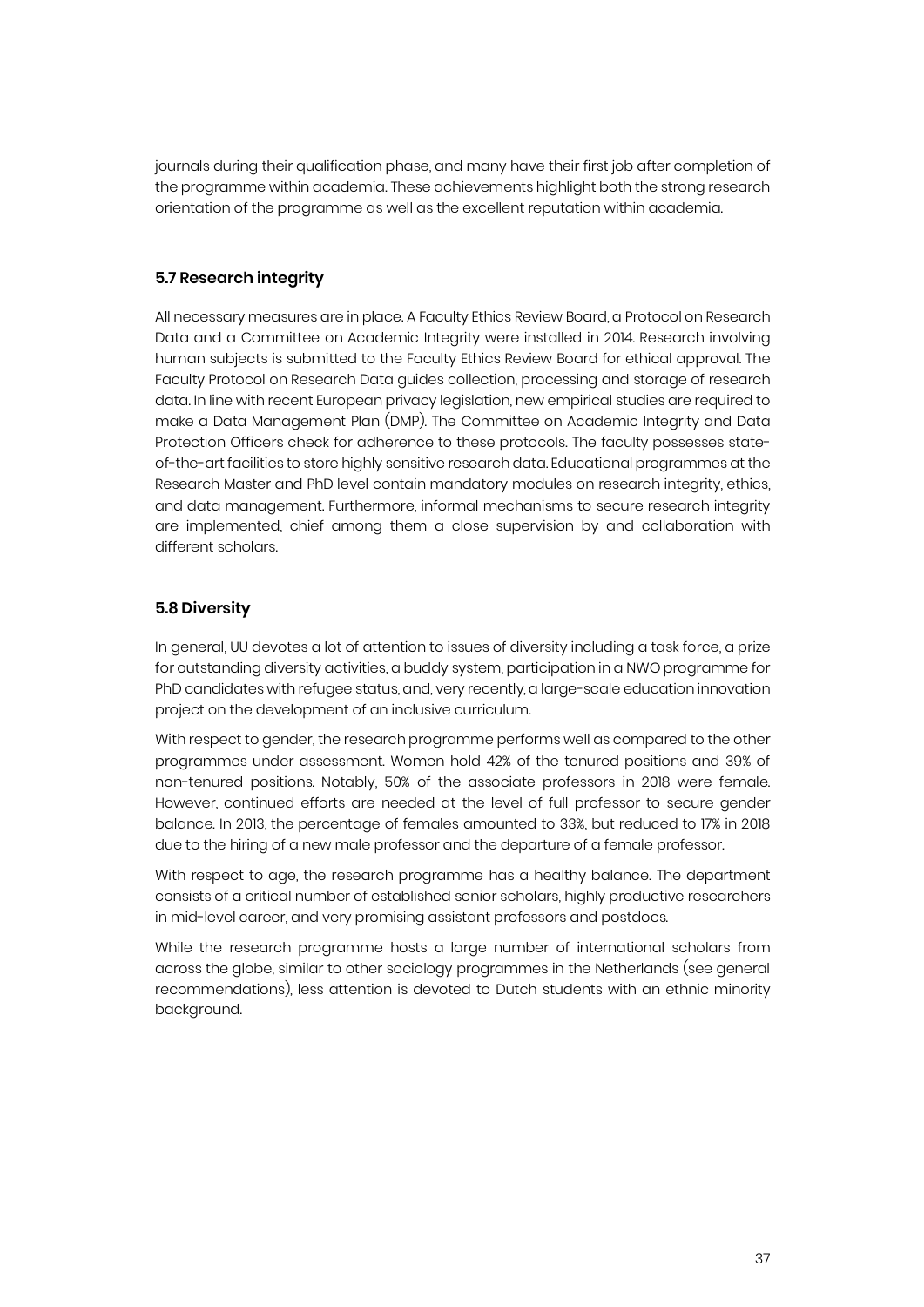#### **5.9 Recommendations**

1. The committee highly appreciates the departmental strategy to mainly publish in highly ranked journals. In order to set the research agenda and take a leading role, a diversified strategy might be helpful.

We recommend *considering to use different publication formats such as books, special issues, or review papers.*

2. The committee appreciates the position of the 'impact manager' in the department. It is an innovation to help staff members reaching out to society in different ways. However, we have the impression that the task definition of the manager is not yet optimised.

We recommend *strengthening the function of the manager in order to fully utilize its*  unique expertise on how to integrate impact and valorisation in the scientific work of all *staff members.*

3. The committee likes the HUBs' ambition to reach out to society.

We recommend *to guard that the HUBs firmly integrate in all research groups in order to stimulate the co-creation processes throughout the whole department.*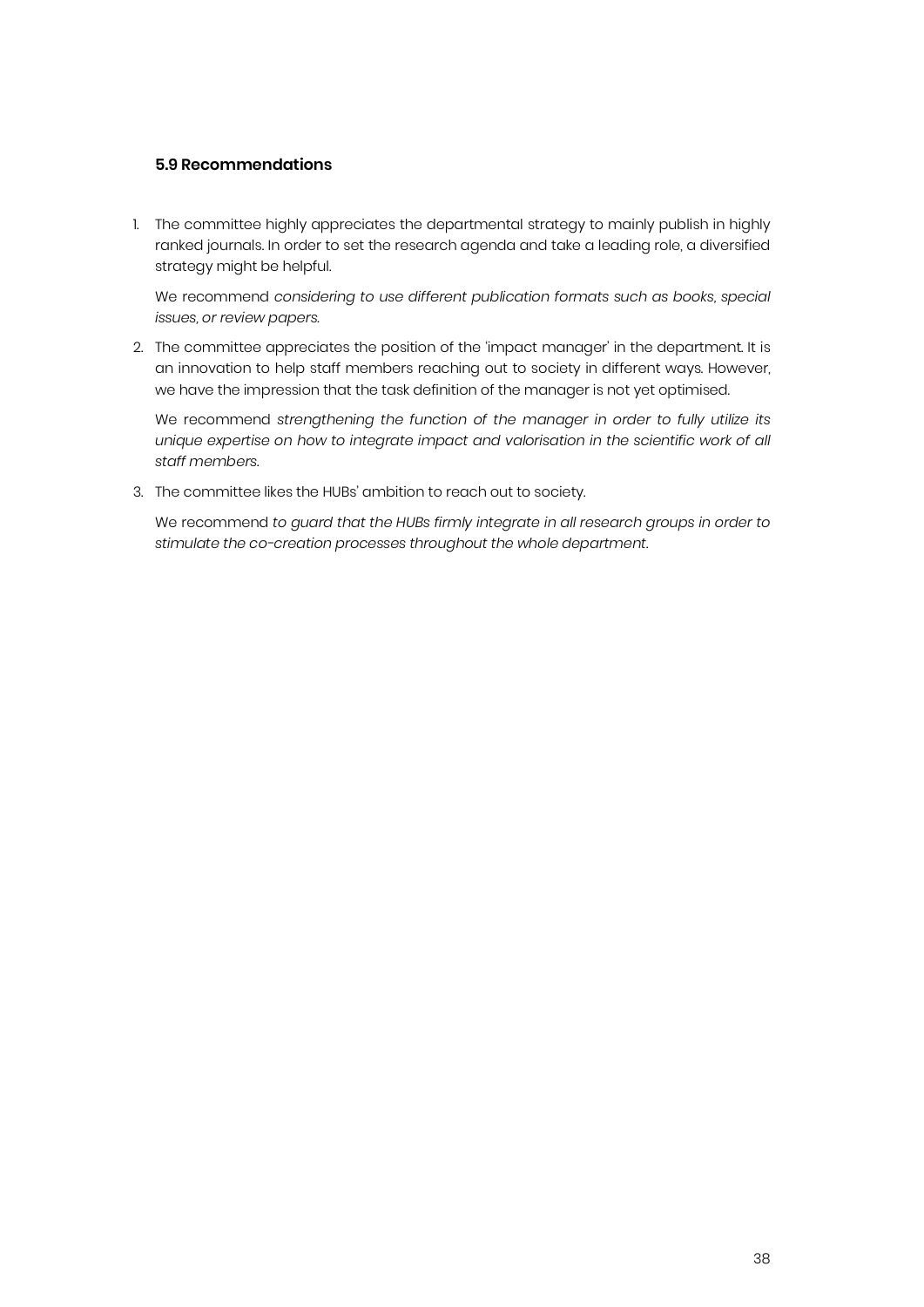# **6. University of Groningen**

#### **6.1 Quantitative assessment**

The committee assessed the research programme 'Social Networks, Solidarity, and Inequality Research' both quantitatively and qualitatively. For the quantitative assessment a four-point scale is used, according to the standard evaluation protocol 2015-2021. The explanation of the criteria underlying the scores can be found in appendix D.

According to the SEP scoring system, the committee has awarded the following scores to the research programme 'Social Networks, Solidarity, and Inequality Research'.

| Research quality:     |   |
|-----------------------|---|
| Relevance to society: | 2 |
| Viability:            | 2 |

The qualitative assessment of the programme can be found in the next sections.

#### **6.2 Introduction, strategy and targets**

The research programme 'Social Networks, Solidarity and Inequality' is embedded in the Department of Sociology at the Faculty of Behavioural and Social Sciences. The programme consists of 5 thematic clusters: (1) Social Development of Young People, (2) Family, Life Course and Ageing, (3) Sustainable Cooperation, Institutions, and Organisations, (4) Norms and Networks, and (5) Statistical Methods for the Analysis of Social Network Data.

The programme plays an internationally acknowledged leading role in the development of theoretical micro-foundations, model-building, and (social network) methodology for the study of complex social phenomena. This focus on social mechanism explanations constitutes the common core of the five clusters, which are oriented to the development of evidence-based solutions to societal problems in collaboration with external stakeholders, institutional frameworks like SCOOP, and intervention programmes like GRIP&GLANS and KiVa (see paragraph 6.4).

A key strategy of the research programme for the future is to strengthen its internal structure by increasing intergroup collaboration, developing interdisciplinary collaborations, attracting competitive international students, and seeking opportunities for EU funding through international consortia. Additionally, the research programme intends to lead the development of SCOOP and its focus on mixed methods research, in collaboration with the university's Sustainable Society programme.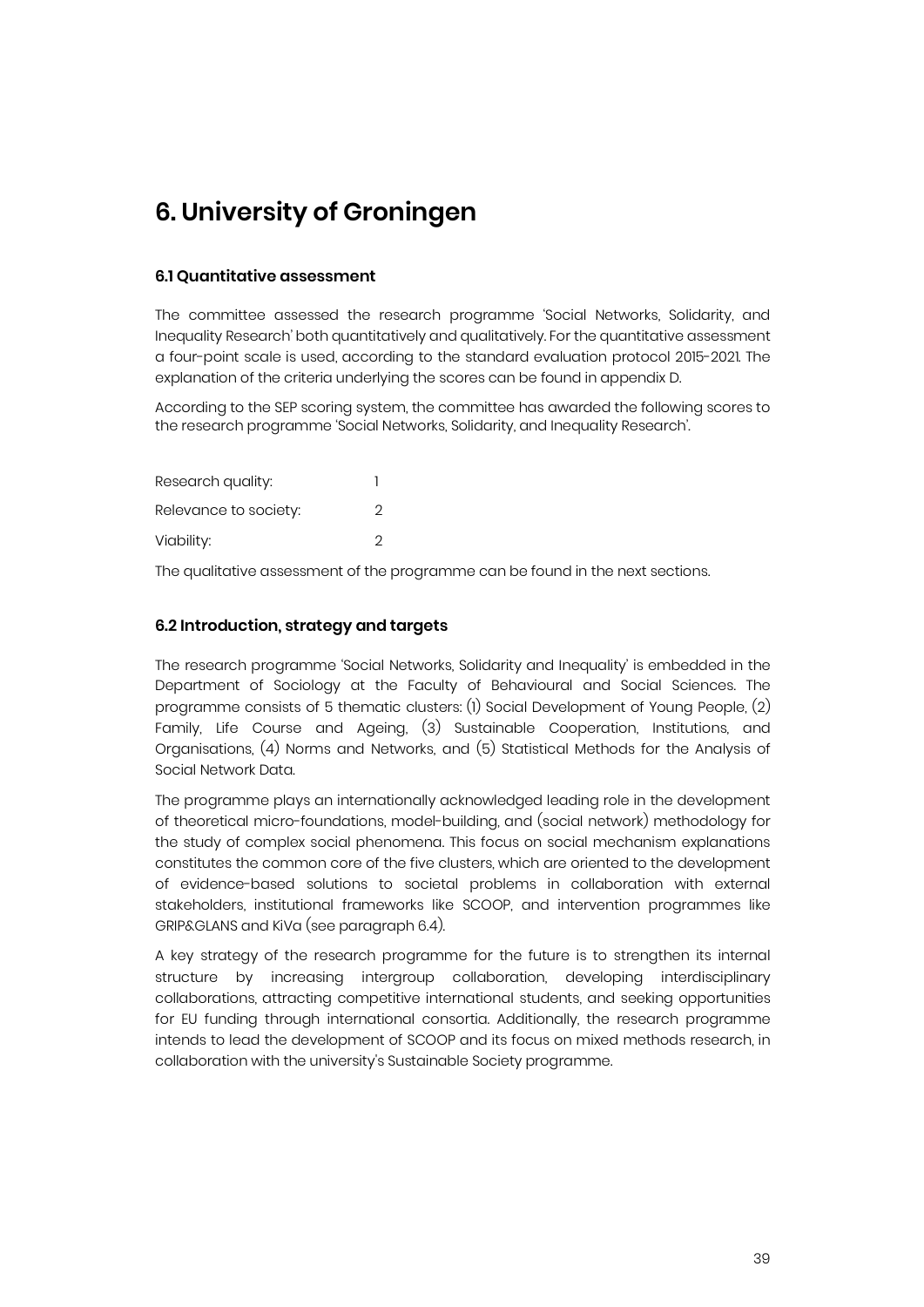#### **6.3 Research quality**

The research quality of the programme is outstanding: 339 articles in international journals, 62 of which (18%) were published in top 10% journals and 179 (53%) in top 25% journals (WoS). The productivity per research FTE (total research staff)is also remarkable: 2.6 papers in the top 10% and 7.6 in the top 25% on average between 2013 and 2018 (see appendix E).

The scientific relevance of this research output can be assessed by looking at the citation record: the research staff generated 19,000 citations in Scopus and 46,000 citations in Google Scholar. In addition, two of the ten most cited sociological articles worldwide in 2010-2014 were written by faculty from the programme.

The key publications reported by the programme show a wide range of international collaborations in sociological methodology, interdisciplinary journals, social psychology, and organisational theory. The committee believes that this international recognition and transdisciplinary contributions could be anchored in a stronger strategy of contributing to substantive sociological journals, publishing monographs or special topics aimed at setting the sociological agenda.

Other strengths of the programme during the period have been its capacity to obtain funds either by research grants or contract research. Quoting the self-evaluation report: "In the previous period 2007-2012, the Department acquired 40 grants amounting to 6.6 M€ (…). In the current period 2013-2018, the Department acquired 50 grants (21 NWO, 3 ZonMW, 3 EU, 4 Government, 12 private/public organisations, 7 from the Faculty or University Board), amounting to 9.6M€." Between 2013 and 2018, the scientific staff acquired, on average, funds for 2.0 FTE research staff (see appendix E).

The teaching and research infrastructure are also assessed positively, especially the SocioQuest framework which provides access to intervention programmes within schools, municipalities and the society at large following an open data philosophy. The data collected by research projects within the programme are shared through the DANS service.

#### **6.4 Societal relevance**

Societal relevance is a core principle in the research programme and the self-evaluation report contains many examples indicating how the programme contributes to the development of evidence-based solutions to societal problems. The societal relevance of the programme is achieved through institutional collaborations, intervention programmes, and media coverage of the research outputs. The cluster (1) 'Social Development of Young People' conducts the KiVa anti-bulling project (implemented by more than 300 schools), a clear example of application of basic research to societal problems. This programme fosters collaborations with parents, schools, and the Youth Institute, among other stakeholders.

The cluster (2) 'Family, Life Course and Ageing' explores the interaction between social networks, ageing, and health through GRIP&GLANS (www.gripenglans.nl) interventions, which support older adults in strengthening their self-management skills (GRIP) and wellbeing (GLANS) which are now applied at the national level.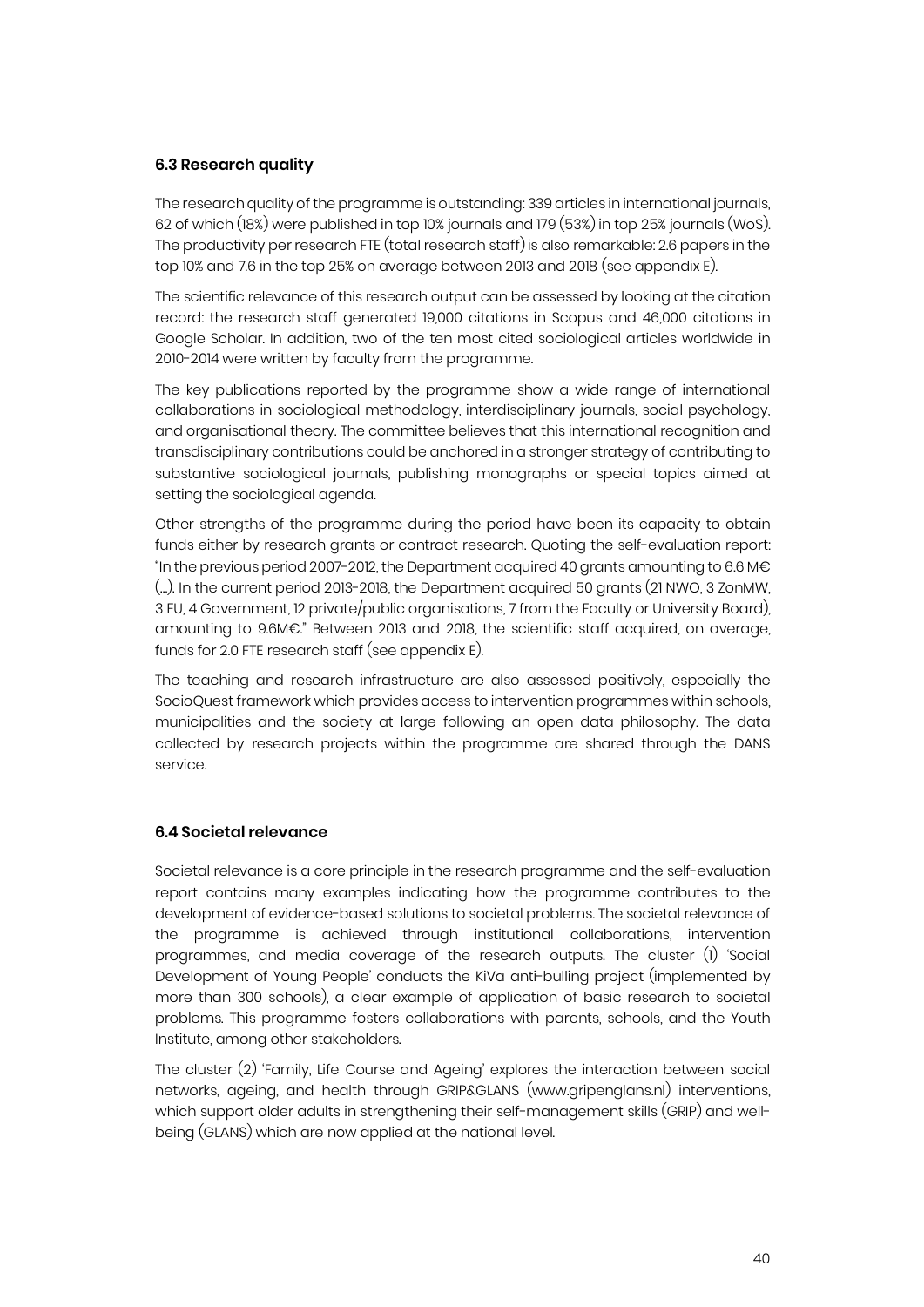The cluster (3) 'Sustainable Cooperation, Institutions, and Organisations' studies the institutional conditions and related social mechanisms that sustain or undermine cooperation at the level of groups, organisations, societal sectors, and (across) nations. The research is not limited to the Netherlands but also includes Europe and other regions.

The cluster (4) 'Norms and Networks' is currently engaged in a project funded by Top Sectors policy, which is aimed to enhance sustainability at the neighbourhood level, helping people to organise themselves collectively into owners' associations in order to achieve an energy neutral city.

Finally, the cluster (5) 'Statistical Methods for the Analysis of Social Network Data' includes the software SIENA, a world acknowledged package in R for the study of longitudinal network data, which is accompanied by teaching manuals and application papers that have been cited many thousands of times.

All these achievements are accompanied by an active presence on the media and collaborations with Public Administration (reports for the Ministry of Education, Ministry of Justice, and European Commission), teacher manuals to tackle bullying, training of professionals (e.g. social and health care professionals), and memberships in scientific advisory councils of civil society organisations.

This societal impact may be further developed in the future through new co-creation programs and promoting the greater active participation of junior staff and graduate students in impact generation.

#### **6.5 Viability**

The SWOT-analysis presents a realistic account of both strengths and weaknesses. The programme enjoys a high level of permanent staff and direct funding (63%). In this regard, the number of tenured faculty increased from 16 in 2013 to 20 in 2018 (or 5.1 and 6.5 research FTE, respectively) and the number of non-tenured staff decreased from 9 to 7 (four postdocs and three non-tenured assistant professors), while the number of PhD candidates has been quite stable, ranging between 25 and 29 (with 30% bursary students). One strategy of the department is to recruit at the level of assistant professors, in order to keep a balance between junior and senior staff.

The committee encourages the programme to actively explore new areas of sociological research in which staff have special expertise like computational social science, among others. These strategic choices could contribute to strengthening the programme's future viability.

#### **6.6 PhD programme**

University of Groningen cooperates with the Utrecht University, Radboud University and the University of Amsterdam in the ICS graduate training programme. This programme is elaborated in chapter 9.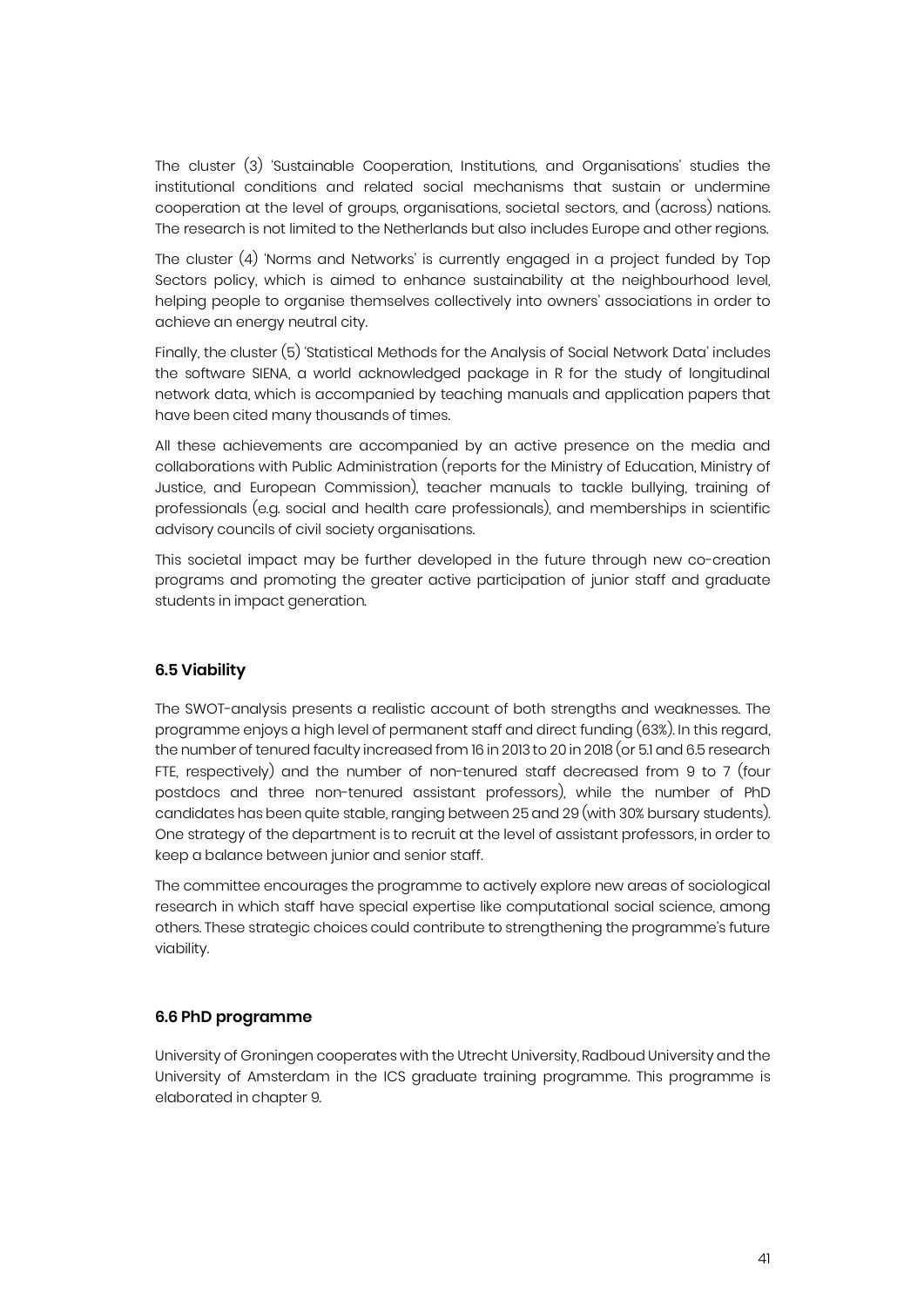Generally, the PhDs of the sociology department are very satisfied with their PhD programme. They feel they get sufficient autonomy in their projects and good supervision, adapted to the needs of the PhDs. The PhD completion rate at the University of Groningen is very good, with 80% of PhDs defending their dissertations within five years. However, the PhD candidates miss contact between the different clusters and would like to see more formalised exchange between the clusters.

The University of Groningen currently participates in a national experiment with bursary PhD students. Only Research Master graduates were hired as bursary PhDs to ensure quality. In the sociology department, bursary PhDs do not have to teach, but can teach if they desire to do so.

In all other respects, bursary PhDs are treated the same as regular employee PhDs: supervisors do not make distinctions between types of PhDs. Bursary PhDs are also enrolled in the ICS and follow the same course programme as regularly employed PhDs. Bursary students appreciate the opportunity to undertake research on topics they otherwise would not have been able to do, and accept lower incomes in exchange, but lack the social security that employed PhDs enjoy.

#### **6.7 Research integrity**

Research integrity and ethics concerns are addressed by the existence of an ethics committee at the programme level, and also by the everyday example of experienced researchers. The programme complies with the European Regulation on Personal Data Protection (GRPD) and the national code of conduct for scientific practice. The programme has appointed a data management coordinator who stimulates and safeguards that the scientific staff and PhD candidates handle their data in a responsible way. In addition, the Open Science Policy is promoted with clear guidelines for documenting and sharing research data with secure repositories.

#### **6.8 Diversity**

The Department of Sociology has recruited international research staff in the period 2013- 2018: German (2), Italian (1), Hungarian (1), Singaporean (1), and Turkish (1). One limitation of the hiring policy is that candidates must be able to teach in Dutch, because the regular program is taught in Dutch. Only the Research Master is taught in English. The gender balance in the programme is biased (11 females, 14 males): Women represent just 40% of tenured staff while they are slightly overrepresented among younger non-tenured staff (86%) and among PhD candidates (59%). The programme is aware of this situation and it may provide a policy for achieving gender equity in the near future. However, there is no current policy for recruiting more staff and PhDs with a minority ethnic Dutch background.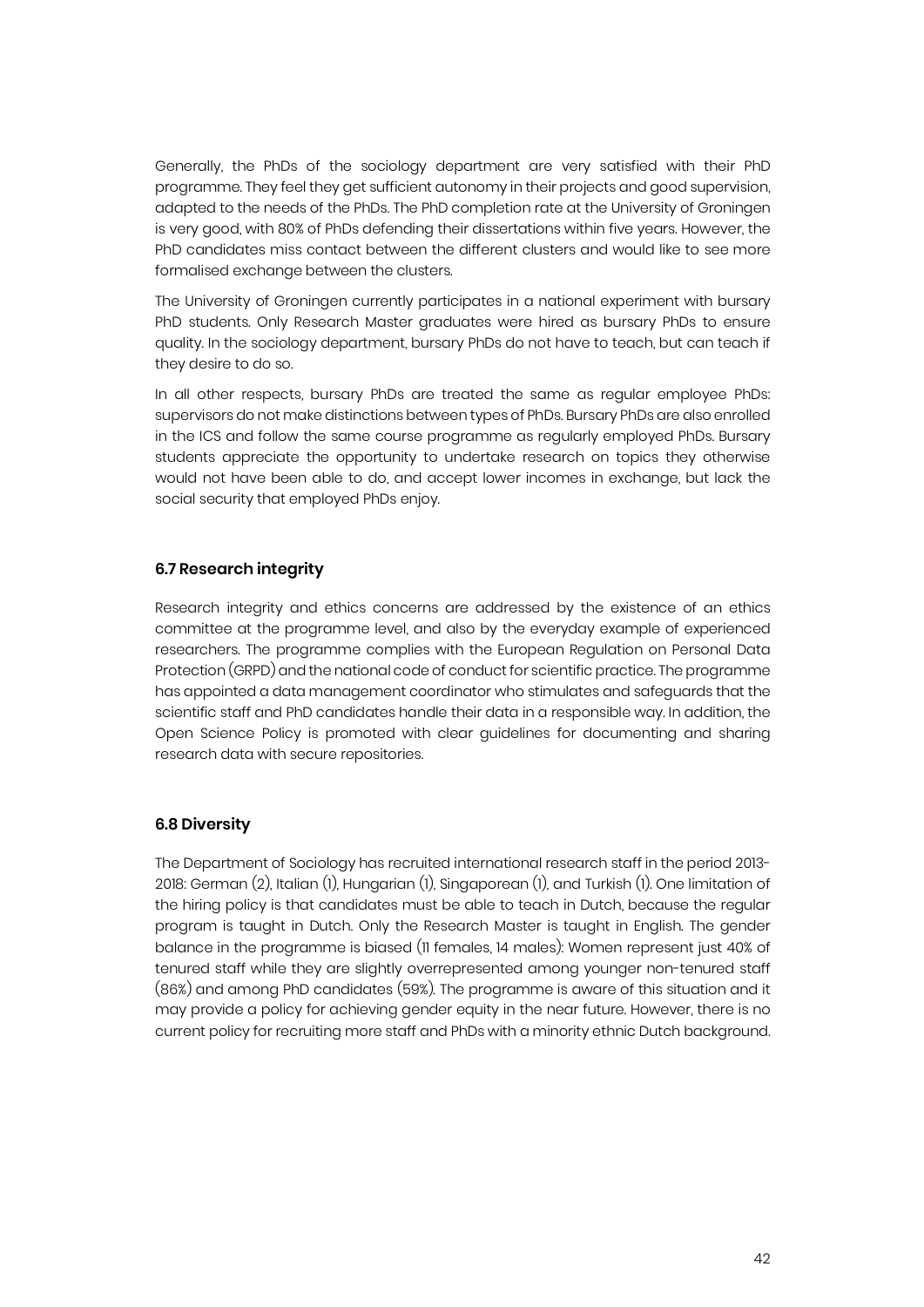#### **6.9 Recommendations**

1. The department is very effective in publishing journal articles in highly ranked, internationally peer-reviewed journals. Often, the staff members thereby choose for excellent quality, but also very specialised outlets. The committee feels that visibility in the larger sociological community is also not to be underestimated. The philosophy to undertake interdisciplinary work is highly appreciated but the committee does feel that the core discipline should not be forgotten. There is far less attention in Groningen to playing a visible role in sociology on the international forum outside their specialised domains.

Our recommendation is *to cultivate (international) visibility in the sociology discipline. One possible strategy might be to move the specialised publication strategy into a more balanced profile with more attention to general sociology journals.*

2. The committee highly appreciates the department strategy to mainly publish in highly ranked specialised journals. In order to set the sociological research agenda and take a leading role, a more diversified strategy might be helpful.

We recommend *considering greater use of different publication formats such as books, special issues, or review papers.*

3. The committee received insight about some excellent examples of valorising and cocreating academic research to the wider society. On the other hand, the impression remains that the focus on valorisation is not a department wide endeavour.

Our recommendation is *to spread the valorisation of research more widely across all clusters in the department and across all levels of the staff.* 

4. The committee observed some possible lack of clarity about future teaching of the junior staff. Not all staff members interviewed knew what courses they would continue to teach or the new courses that would need to be developed in the near future.

We *recommend to write reliable plans in consultation with all staff members about their teaching load and the specific courses to be continued, discontinued or planned for a 2- 3 year period. At least a substantial core of the teaching assignment should be stable over this period.*

5. The committee observed a great appreciation among PhDs on the organisation in clusters in the PhD training. However, PhDs would like to have more formalised contact moments with the other clusters on the PhD level.

We recommend *to establish structures for more systematic exchange between the clusters. These structures could also stimulate new innovative research among the sociologists from different clusters within the department.*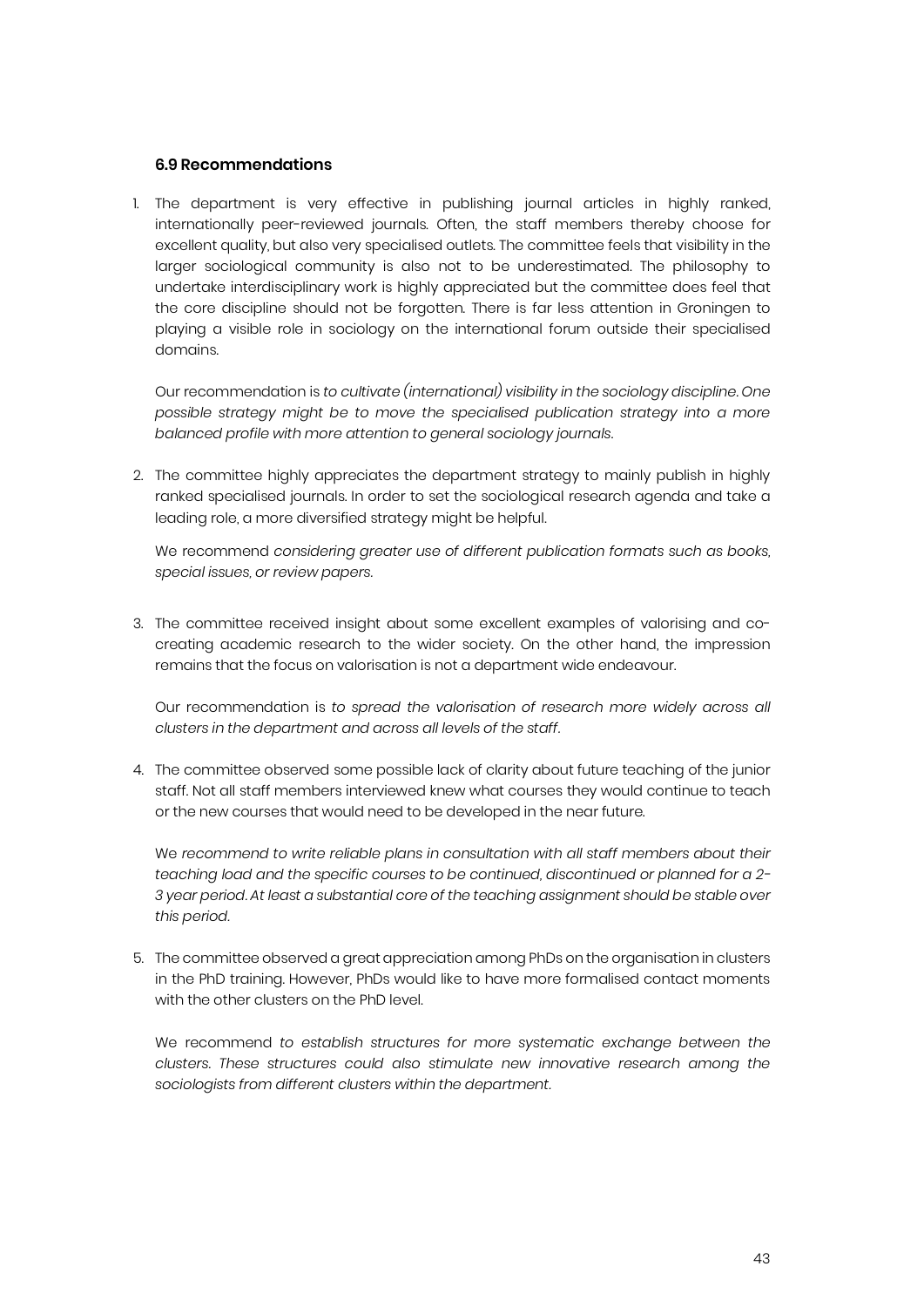6. With regard to the experiment of bursary students, the committee found a great respect from the part of the department to integrate the PhDs in the department while at the same time respecting their freedom to develop their own research theme and the absence of teaching obligations. Nevertheless, serious issues in labour conditions, outside of the responsibility of the departmental management, are inherent for bursary PhD students. The lower wage could be a price to be paid for the greater academic freedom but the committee sees no reason for the blunt lack of social security protection these bursaries are facing.

We recommend *to look systematically into the advantages and disadvantages of the "bursary system" and to document the necessary changes this system needs in order to better balance out the academic freedom with the working conditions of these PhDs. At the same time, we recommend the department to continue their current approach towards these bursary PhDs as this shows a great respect to the people in this position.*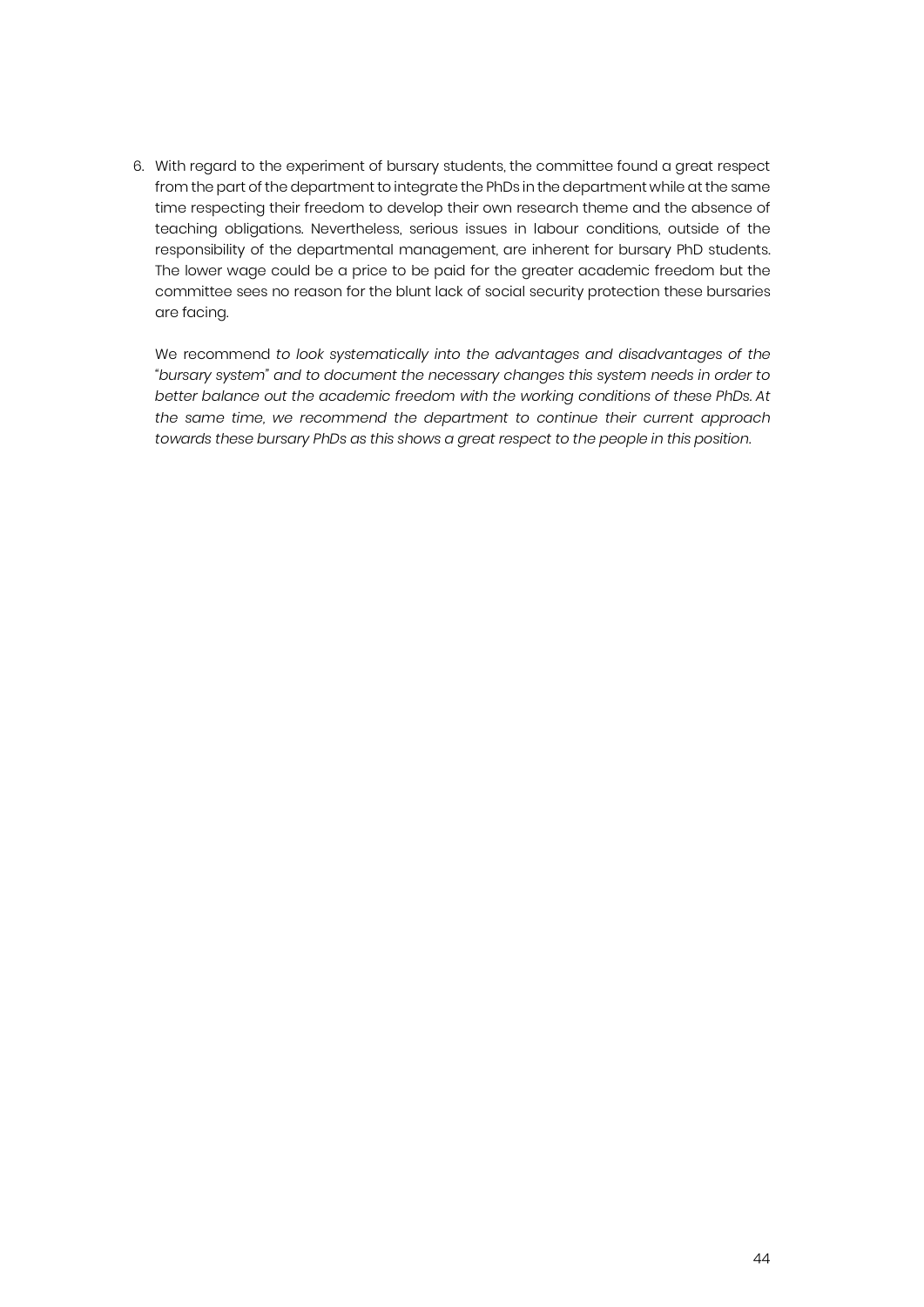### **7. University of Amsterdam**

#### **7.1 Quantitative assessment**

The committee assessed the research programme 'Political and institutional dynamics of culture, inequality and citizenship' both quantitatively and qualitatively. For the quantitative assessment a four-point scale is used, according to the standard evaluation protocol 2015-2021. The explanation of the criteria underlying the scores can be found in appendix D.

According to the SEP scoring system, the committee has awarded the following scores to the research programme 'Political and institutional dynamics of culture, inequality and citizenship'.

| Research quality:     |   |
|-----------------------|---|
| Relevance to society: | 2 |
| Viability:            | っ |

The qualitative assessment of the programme can be found in the next sections.

#### **7.2 Introduction, strategy and targets**

The research programme 'Political and institutional dynamics of culture, inequality and citizenship' is embedded in the Amsterdam Institute for Social Science Research (AISSR), which encompasses research in anthropology, political science, sociology, and human geography, planning and international development studies.

The sociology department consists of three research groups: (a) Cultural sociology (CULSOC), focusing on dynamics of culture as crucial foundation of human social life; (b) Institutions, Inequality and the Life Course (IIL), examining how institutions develop and change and how they affect inequality and life courses and (c) Political Sociology (PolSoc), addressing issues of power, place and difference, investigating how contemporary inequalities and global power differentials shape specific local contexts.

The large size of the programme and its internal diversity in terms of research specialisations and methodological approaches is an important strategical resource. The programme's mission is to generate innovative, high quality, and theoretically grounded empirical research on a number of core analytical foci of the discipline: culture, inequality and citizenship. It aims at academic leadership in the discipline by bringing together a wide array of theoretical and methodological approaches and different styles of sociology.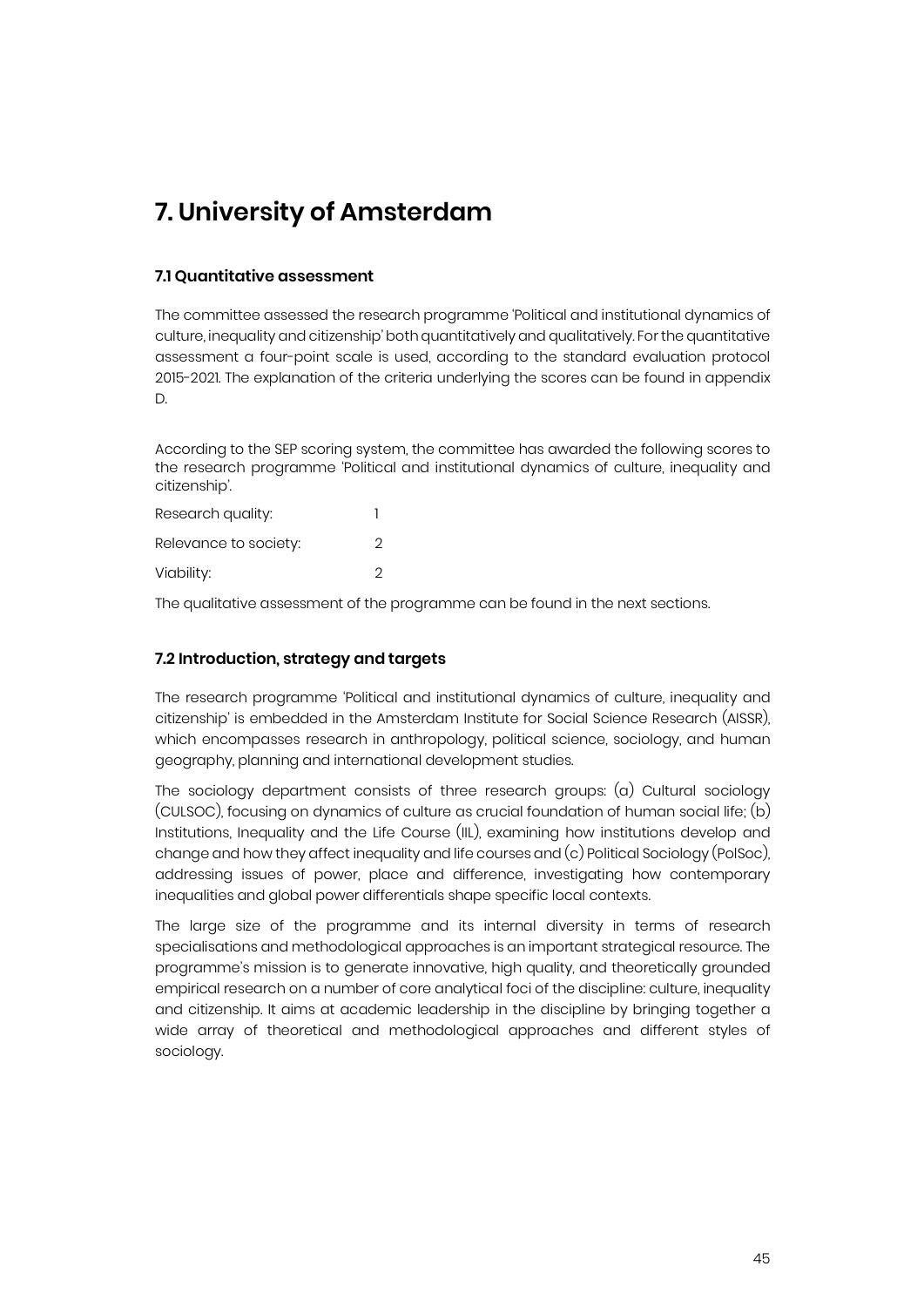#### **7.3 Research quality**

The quality and scientific relevance of the research programme and of the researchers are excellent. The research programme shows balanced competences on both rigorous empirical research and the capacity to produce sound interpretations and theory. Within the Netherlands and compared to other European countries, the research programme is very large with 37 professors (full, associate, and tenured/tenure-track assistant professors). The programme is internationally highly visible and recognised. The research is of a high quality and cutting-edge, and the range of topics covered by the programme is very broad. The commitment to public sociology and to critical sociology is important and a good resource for the interaction with societal problems and stakeholders in society.

Publication activity is very strong with respect to both quantity and quality. Among the 396 English publications in WoS journals published during the audit period, 75 articles (19%) were in the top 10% of journals and 171 articles (43%) in the top 25% of the relevant research field. These shares account for about 4.2 top 25% articles per research FTE (total research staff) and 1.8 top 10% articles per research FTE (total research staff) between 2013 and 2018 (see appendix E). It is worth mentioning that among the top journals, the research programme succeeded to publish, are five articles in American Journal of Sociology/American Sociological Review and 18 in European Sociological Review. Moreover, the programme has published 14 non-Dutch books with highly internationally recognised publishers and 39 edited volumes, including 18 special issues as guest editors of recognised international journals.

UvA sociologists have a very high national and international reputation. They are well represented in national and international scientific bodies, editorial boards of international journals, as well as in various national scientific boards and advisory boards of ministries and local advisory and governmental bodies. Several researchers involved in the research programme are highly cited, while other staff members perform less well with respect to citation indicators. As compared to the previous evaluation period, this heterogeneity in performance is less pronounced.

Between 2013 and 2018, the scientific staff acquired, on average, funds for 1.8 FTE research staff (see appendix E). The budget of the department has increased considerably since 2016, mainly owing to successful grant applications. Whereas the direct funding increased only by 4.2 FTE (41%) between 2013 and 2018, research grant funding increased by 104% (from 12.8 to 26.0 FTE). The relationship between direct and research grant funding changed from 30% resp. 37% (2013) to 26% resp. 46% (2018). These developments have resulted mainly in an increase in postdoc and non-tenured assistant professorship positions. Programme members were awarded with prestigious research grants. The acquisition of three ERC grants is particularly remarkable as is the number of NWO Veni, Vidi, Vici grants (n=10) and the participation in international collaboration for several Norface and EU Horizon 2020 grants. The high and increasing number of the research grants is a very good sign, even if it may produce difficulties with the allocation of time of some programme members.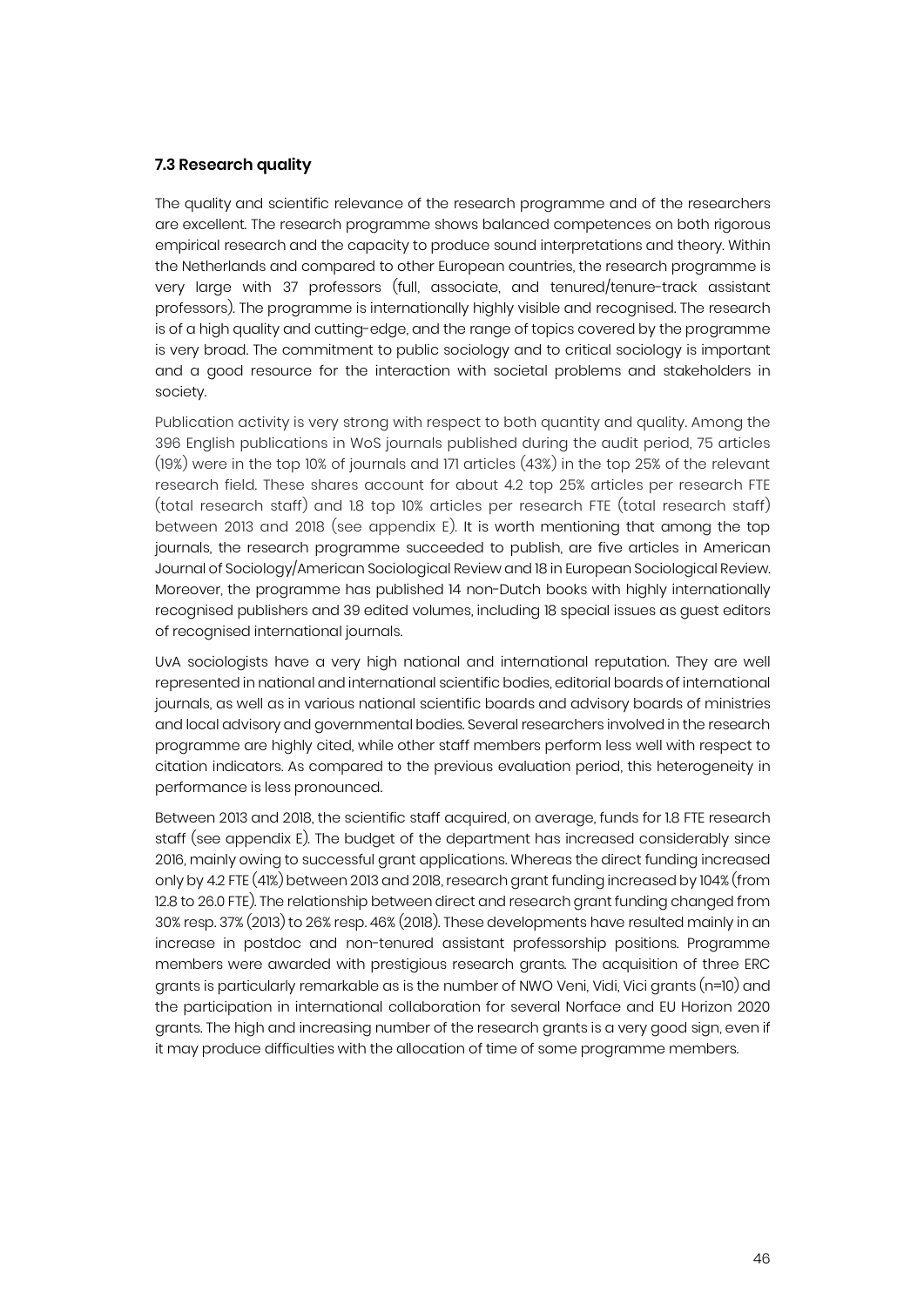#### **7.4 Societal relevance**

The research programme shows a strong commitment to society, stakeholders and institutions. The self-evaluation report explicitly underlines the importance of the relations with Amsterdam as a city that is attractive, a centre for international intellectual exchange and a place open to social innovations.

The research programme is very active in the dissemination of their scientific knowledge outside academia. However, the initiatives to co-create research opportunities in collaboration with societal stakeholders are rather limited.

The self-evaluation report highlights activities in three areas:

- *Critical sociology:* teaching future university graduates to critically reflect on their thinking, practices and structures; critically engaging with clinical researchers, health care professionals and public health specialists.
- Policy sociology: providing policy-makers with the knowledge they need to make evidence-based decisions and influencing policy-making across local, national and international governmental bodies, among others by eight endowed chairs from policy-shaping organisations (e.g. SCP, CBS, City of Amsterdam and Amsterdam GGD). Various researchers are actively engaged in policy discussions in the public sphere. UvA sociologists also advise or collaborate with several European institutions. For example, Jan Rath is the European Chair of International Metropolis, a global network connecting academic researchers, policy advisors and civic society practitioners around international migration and migrant integration.
- *Public Sociology:* providing commentaries on topical issues on television or newspaper interviews, in writing opinion pieces in (inter-)national newspapers and magazines or more local level talks and more intensive forms of engaging publics.

#### **7.5 Viability**

The research programme has shown very good results in the period of assessment and has clear and realistic views for its future. The explicit commitment to consolidate its leading role in international networks and to continue to invest on interdisciplinary, comparative, public orientation research on a wide variety of topics, from a wide array of perspectives and different styles of sociology, is to be regarded as extremely positive. Important is also the intention to devote attention to new subjects and problems that have not been studied in depth in the past, like environment and global change, for example. Moreover, the programme has a strong and lively PhD culture. The research programme has foreseen a strategy to confront the unbalanced gender composition of faculty (especially at the associate and full professorship level) with new recruitments of women.

The programme depends increasingly on external funding. The transformation of the bachelor programme into a bi-lingual programme (Dutch and English) has substantially increased the student base. This will ultimately translate into more direct funding, however, presumably also in higher teaching loads that might reduce competitiveness at an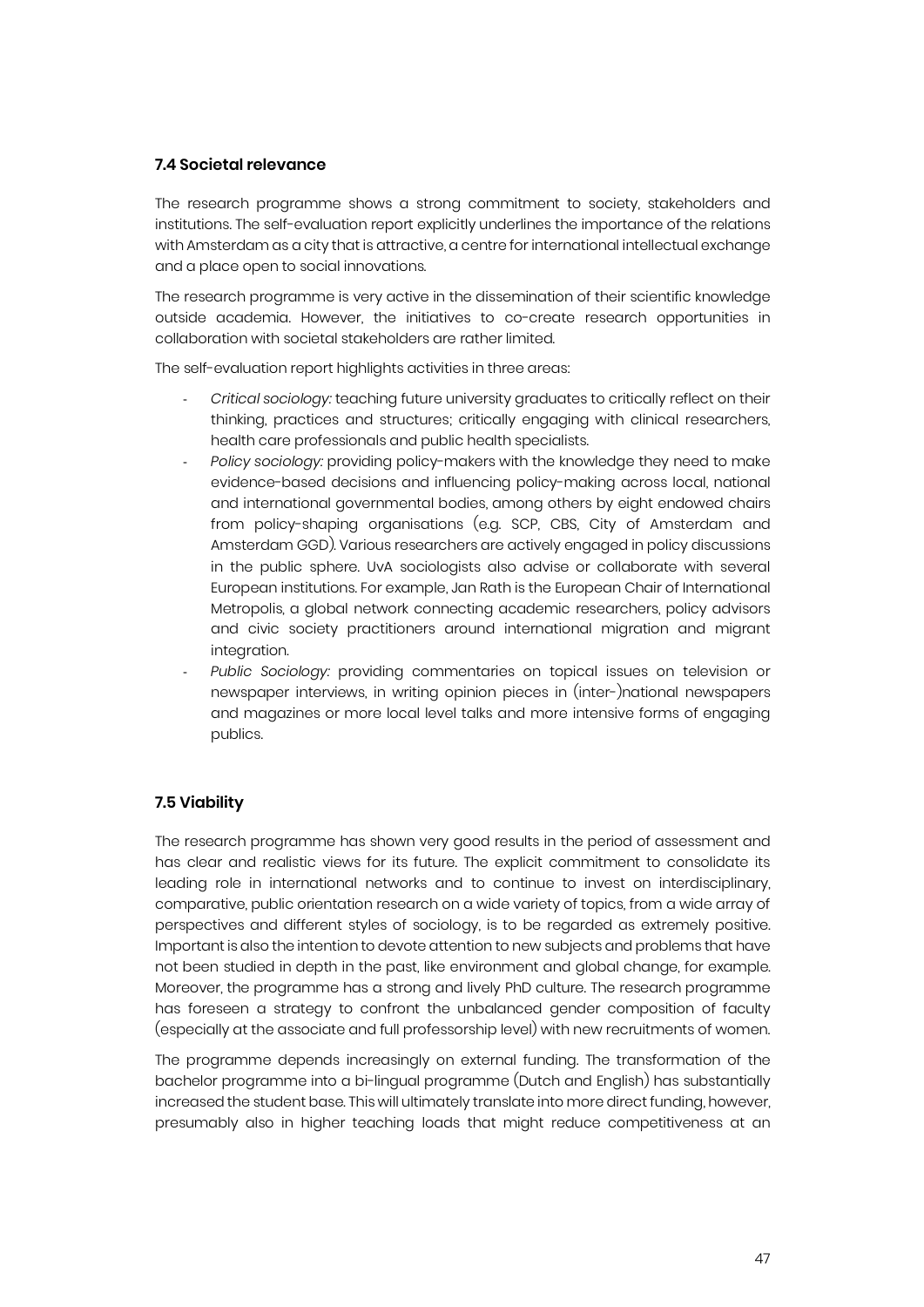international level. This appears particularly important in face of increasing numbers of Master and PhD candidates.

The programme members are very successful in grant applications. The viability of the research strategy thus depends on this competitive funding with increasing competition and high transaction costs. Several programme members have excellent records of accomplishment and the applications are distributed on many members. Nonetheless, the heavy reliance on external research funding poses a certain threat. The successful research strategy implies a large number of temporary staff at the postdoc and assistant professorship level resulting in increasing difficulties in their careers without internal perspectives. The increasing number of PhD candidates poses a similar threat and suggests the idea to reinforce supportive measures to help them to develop not only careers inside, but also outside of academia.

#### **7.6 PhD programme**

In the period 2013-2018, 62 PhD candidates have graduated; of whom 52 found a job in (academic) research and/or higher education.

At the start of their project, PhD candidates write a research time plan, and a PhD trajectory plan. The latter is evaluated in annual meetings. They are automatically enrolled in the Graduate School AISSR PhD training programme, and PhD candidates from the IIL research group are also part of the ICS (and take part in the PhD training programme there).

At least two supervisors supervise every PhD candidate, and the students meet regularly with their supervisors. The PhD candidates indicated that they were very satisfied with their supervision. All three PhD candidates interviewed during the assessment wrote a cumulative thesis, although there is an option for a monograph as well. According to the PhD's, the requirement is that two out of four articles have to be accepted for publication in a peer-reviewed journal before the defence can take place. However, the AISSR PhD Guide notes that at least one article should be accepted and three other articles formally submitted and under review.

PhD training includes methodology clinics, advanced social theory, English academic writing and short intensive courses organised by the PhD candidates themselves. However, PhD candidates do not have any course that is compulsory for all students.

The PhD candidates were not aware of the formal rules regarding co-authorship described in AISSR documents (such as the PhD Guide and Integrity Protocol) and most had at least one supervisor as co-author for each paper. While the use of footnotes, indicating who did what, is not obligatory or a common practice, AISSR regulation stipulates that the dissertation contains a page indicating the role of the PhD student in each of the publications that are part of the dissertation

PhD candidates, mainly due to future career possibilities, feel work pressure. However, they feel supported and have internal rules to reduce work pressure, such as no emailing in the weekends. They have discussions among peers how to deal with stress, and they can contact a trust person (belonging to other departments) and a psychologist in order to face difficulties. Furthermore, AISSR is working on developing workshops for work pressure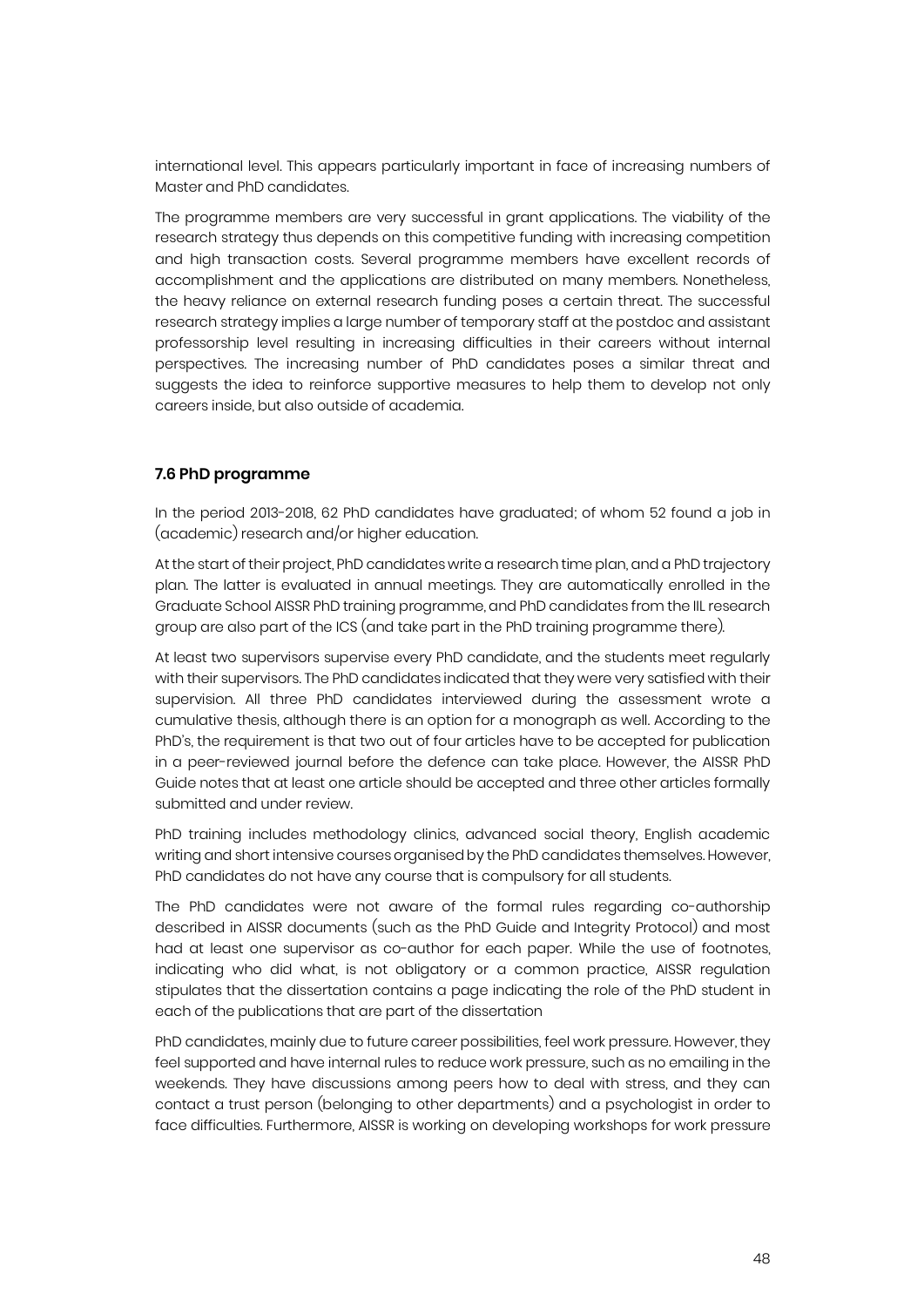and future career opportunities, courses about career planning are also provided by ProActief (university level), but not obligatory. PhD candidates would like to see more attention paid by their supervisors to different career prospects, also earlier in their PhD trajectory, to make strategic choices in consideration of their work opportunities.

For the PhD cohort starting between 2010 and 2014, UvA shows very long PhD durations: only 42% graduated after 5 years; and after 7 years, the majority of the cohort graduated. The research programme as well as the entire department are aware of this problem and are committed to changes in order to improve the situation.

#### **7.7 Research integrity**

UvA sociologists follow the VSNU's Netherlands Code of Conduct for Research Integrity: Honesty, Scrupulousness, Transparency, Independence, and Responsibility. The research programme falls under the auspices of the AISSR, which has developed a number of social science specific protocols (the AISSR research integrity protocol with specific rules and norms to avoid scientific fraud, plagiarism, and self-plagiarism, to pursuing good practice regarding ownership and intellectual property rights, authorship, declaring conflicts of interest, and research data management). The AISSR ethics committee evaluates research involving primary data collection, including qualitative and ethnographic research data.

The formal and informal mechanisms established within the research programme provide a strong basis for integrity of their research. The close PhD supervision by and collaboration with different scholars are particularly noteworthy.

#### **7.8 Diversity**

Concerning the age composition, UvA sociology has achieved a healthy mix of young and senior colleagues. However, the gender balance at higher levels is low, and the presence of non-white/ethnic minorities in the staff (including PhD candidates) appears quite limited.

The self-evaluation report states: "female staff members, regardless of age, are more likely to occupy junior-level positions. The proportion of female staff members at higher levels in our department (notably associate and full professorships) is very low." In order to contrast the gender unbalance the department has already taken the important decision that female sociologists will preferably fill new senior posts. This is already happening with a new post of full professor where the final shortlisted candidates are all females.

#### **7.9 Recommendations**

1. Sociological research at the UvA is at an impressive level. Still the committee feels that the three research groups operate predominantly as lone islands. However, we saw signs of collaboration across the groups in terms of co-teaching, which could lead to a better understanding of each other's traditions and intensify internal collaboration.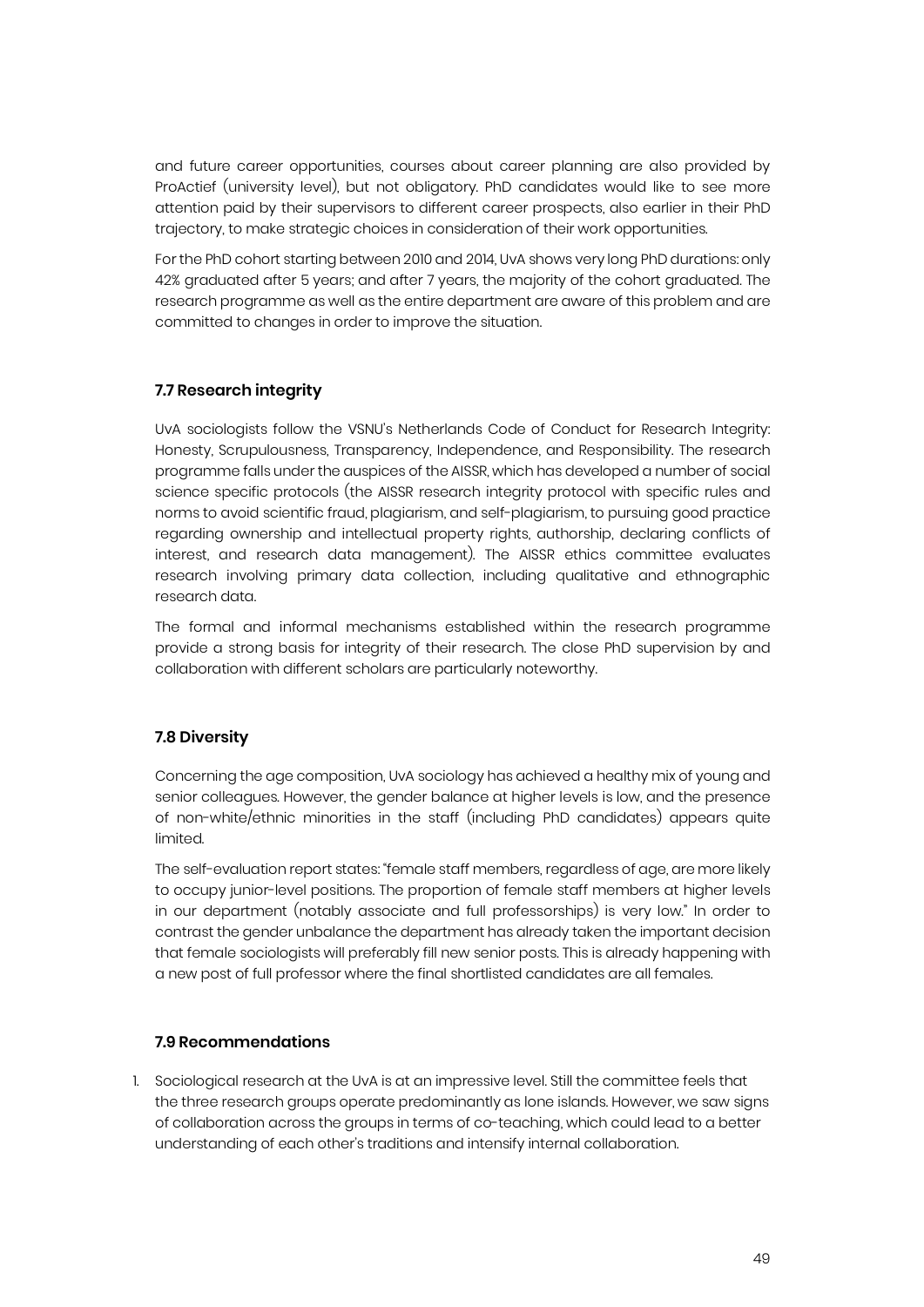We recommend *to deepen the collaborations in research in the coming years between the different groups. Look for each other's strengths and exploit them to form alliances strengthening the overall research capacity of the UvA*.

Next, we also recommend *to further invest in collective planning on (1) common research themes, (2) collaborations on methods (e.g. explore the possibility of mixed methods) and (3) a more institutionalised model of valorisation and outreach.*

2. The internationalisation of education has proven to be an effective way to attract new sociology students and secure basic funding as a department. However, the committee was also informed about the shadow side of this success: having international students clearly influences your programme as new teaching methods and additional guidance of international students shall be developed and, consequently, the teaching load and students' assistance requirements of the staff might increase significantly.

We recommend *to the university board to foresee additional basic financing for each international student attracted in order to cope with the start-up costs of this programme and to secure a high level of academic achievement in order to secure the influx of these students in the Research Master and the PhD programme afterwards.*

3. The completion rate of PhDs was problematic at UvA. The committee has found substantial policy measures to increase the completion rate. Both the policy plan on the PhD programme is promising as is the current PhD support network that has been formed.

We recommend *to continue the current efforts, to strengthen them and to continuously monitor the PhD progress.*

*4.* There is a high pressure due to career insecurity on PhD candidates and junior staff due to the large size of the junior staff of the UvA. We fear for an unhealthy environment as we received signs during the site visit of hazardous limits on (mental) well-being.

We recommend *to take action on the following domains: 1. Develop alternative career strategies and career plans for PhD candidates and junior staff members. Help them to broaden their scope away from an academic career. 2. As senior staff look actively in your networks for places where your junior staff members can be employees and realise their ambition and aspirations. 3. Use your outreach activities more strategically as opportunities to develop career trajectories for young staff members that orient outside academia.*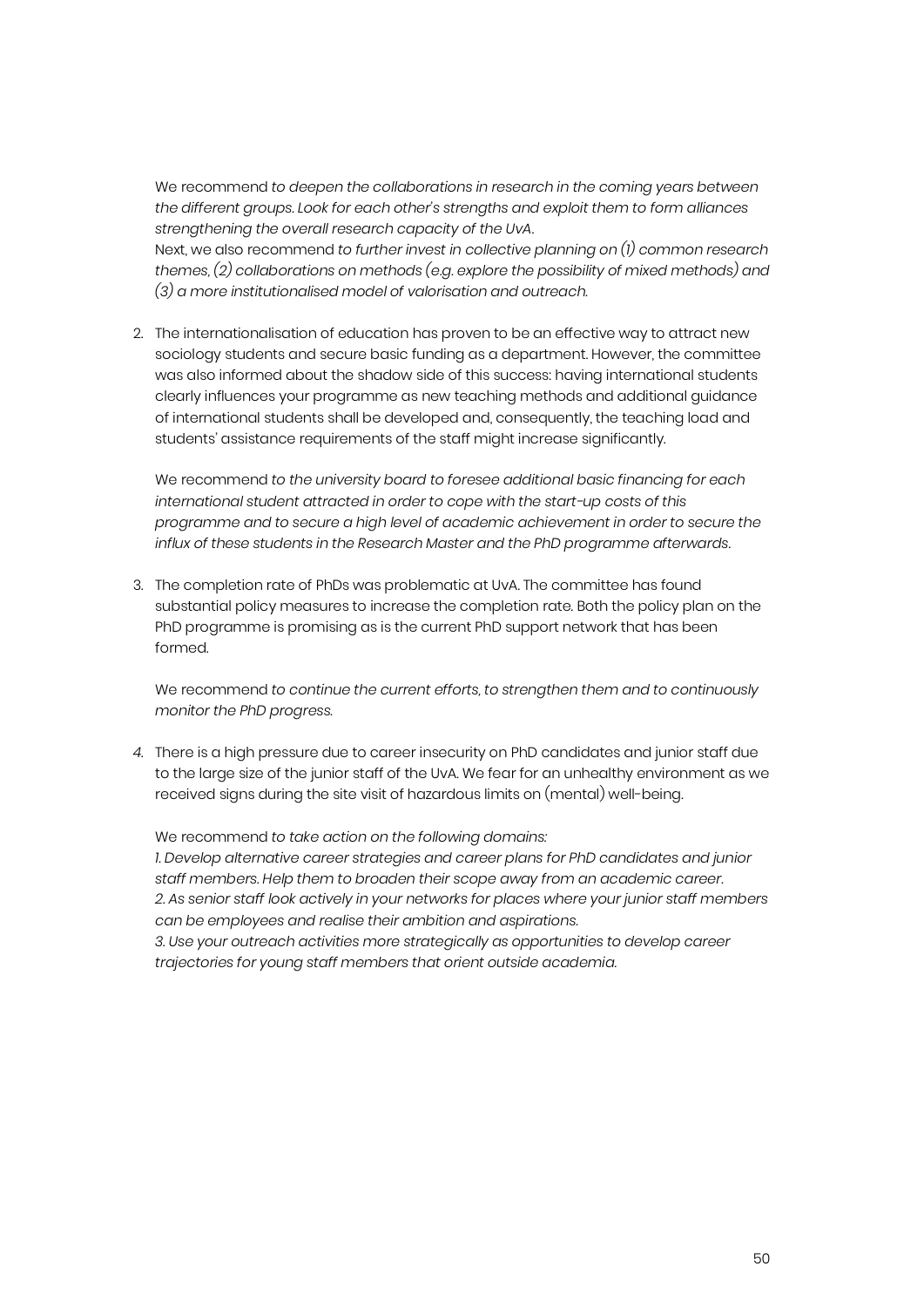# **8. Radboud University Nijmegen**

#### **8.1 Quantitative assessment**

The committee assessed the research programme 'Social Inequality and Cohesion' both quantitatively and qualitatively. For the quantitative assessment a four-point scale is used, according to the standard evaluation protocol 2015-2021. The explanation of the criteria underlying the scores can be found in appendix D.

According to the SEP scoring system, the committee has awarded the following scores to the research programme 'Social Inequality and Cohesion'.

| Research quality:     | 2 |
|-----------------------|---|
| Relevance to society: | 2 |
| Viability:            |   |

The qualitative assessment of the programme can be found in the next sections.

#### **8.2 Introduction, strategy and targets**

The research programme 'Social Inequality and Cohesion' is embedded in Radboud Social Cultural Research (RSCR) institute. RSCR consists of two research groups: (a) Sociology and (b) Cultural Anthropology and Development Studies – both hosting researchers from the Gender & Diversity group. Among the six sociology programmes assessed, Nijmegen's programme is the smallest (with on average 15.64 FTE total staff in research between 2013 and 2018, incl. PhD candidates). The number of PhD candidates increased substantially since the last evaluation, as suggested by the previous evaluation committee.

The sociology research programme contributes to advance theoretical and empirical knowledge on overarching questions related to social inequality (differences in access to and control over resources that affect individuals' opportunities in education, in organisations, and on the labour market) and social cohesion (social disparities in social and civic participation in varying economic, cultural, and demographic contexts). Both lines of research pay particular attention to vulnerable groups (e.g. ethnic minorities or economically marginalised groups). With its strong focus on quantitative and problemoriented research, it studies how macro-societal phenomena influence micro-level behaviours under specific contextual conditions, mostly in contemporary Western societies. The research strategy emphasises a quantitative, theory-based/hypothesistesting approach and includes systematic data collections and developments of advanced data analysis. Since the last evaluation, Nijmegen has increased its efforts in multi-disciplinary research (e.g. with anthropology, education science and political science).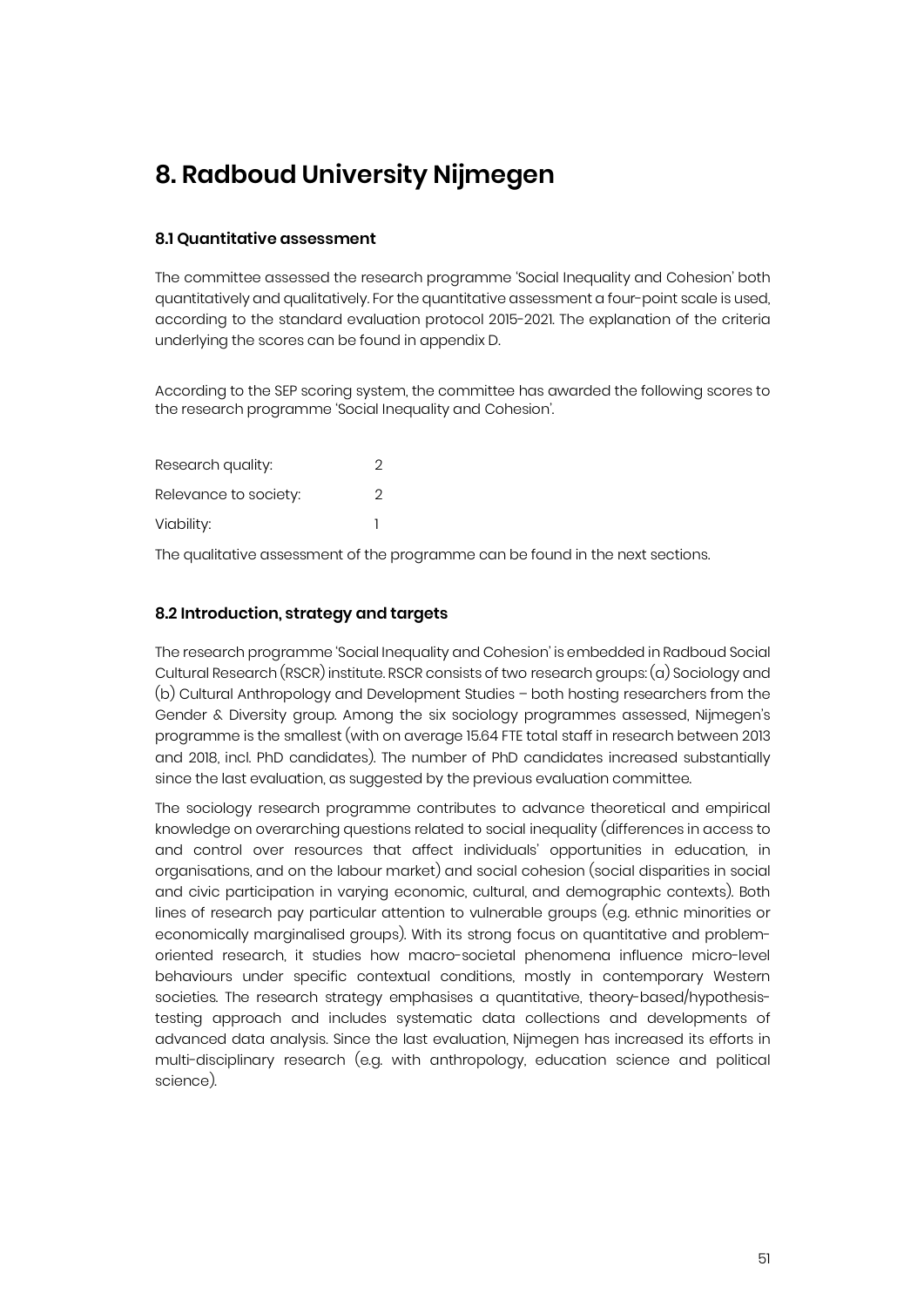#### **8.3 Research quality**

As for the previous evaluation period 2007-2012, the Nijmegen programme can be characterised as small, coherent, integrated, and highly professional. The research carried out at Nijmegen is of a very high standard. The group has achieved to conduct and publish cutting-edge research. Still, its emphasis on theory testing somewhat restricts the great potential of the group for theory development and agenda setting. A very good example of how to strengthen theory development might be the review paper on the relationship between ethnic heterogeneity and social cohesion, which was selected by Nijmegen as one of the five key publications for the evaluation. Another way is to consider mixed methods more strategically to enhance the innovative value of theory development.

Nijmegen's sociology methodological and statistical work has proven to be relevant even to biological and medical (e.g. cancer) research with practical health care implications. An outstanding example of Nijmegen's methodological work is the paper on how to best estimate the internal consistency of a measure that has only two (survey) items (published in *International Journal of Public Health* 2013). This paper is among the top 1% most cited papers within the Social Sciences.

Nijmegen's sociology group is outstanding in contributing to the Dutch as well as international data infrastructure. Three long-running surveys are (partly) organised in Nijmegen and financed by facilities provided by the Radboud Faculty of Social Sciences: the Family Survey Dutch Population (FSDP), the NEtherlands Longitudinal Life course Study (NELLS), and the Social and Cultural Developments in The Netherlands survey (SOCON). Additionally, the group has been responsible for collecting the European Social Survey (ESS) data for the Netherlands (rounds 7 to 9).

Nijmegen's researchers published 232 non-Dutch articles in WoS journals in the evaluation period, thereof 92 (40%) in the top 25% journals and 42 (18%) in the top 10%. These shares account for about 5.9 top 25% articles per research FTE (total research staff) and 2.7 top 10% articles per research FTE (total research staff) between 2013 and 2018 – indicating a very high productivity of Nijmegen's researchers (see appendix E). Moreover, several books and book chapters were published with highly internationally recognised publishers (among them Oxford University Press, Palgrave, Routledge, Sage). All associate and full professors are highly recognised in their field, visible by their high citation index. Adjusted to age, this also applies to most of the tenured assistant professors as well as non-tenured researchers.

Nijmegen's researchers are well represented in national and international scientific bodies and editorial boards of international journals (especially in the fields of health, medicine, and gender).

Between 2013 and 2018, the scientific staff acquired, on average, funds for 0.9 FTE research staff (see appendix E). Looking at the kind/type of grants as indicator of recognition of researchers, the result is good. Among the research grants obtained are four NWO Veni grants, three international NWO ORA or Norface grants, several (14) other NWO research grants. EU research grants and advanced personal NWO (Vidi, Vici) grants are missing, however. Concerning collaborative international research, the Nijmegen's sociology programme relies on the networks of the individual researchers but has not yet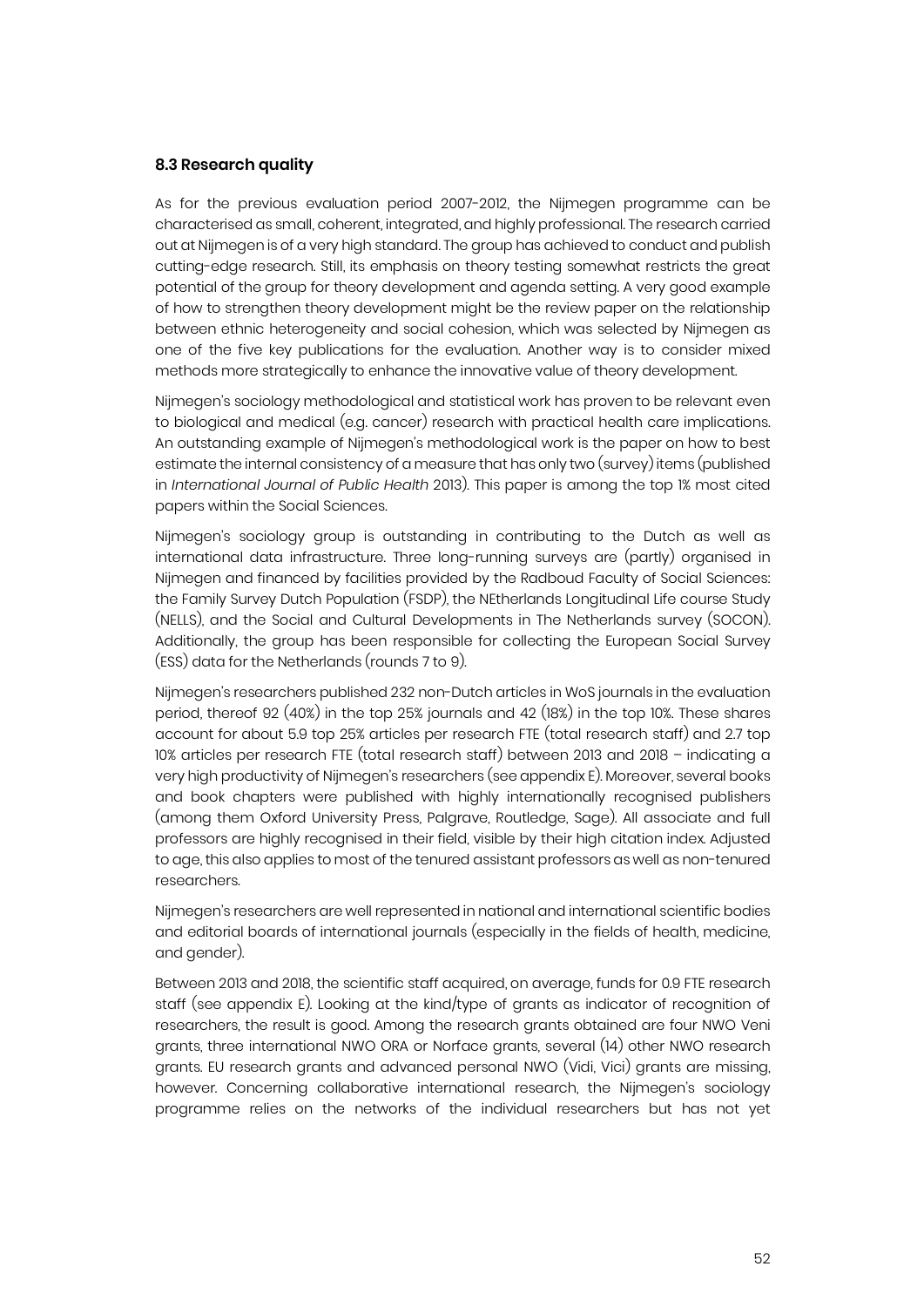strategically planned and used preparatory activities to take on the lead in international consortia.

#### **8.4 Societal relevance**

Nijmegen's sociology research programme strives to conduct policy-oriented societal relevant research. The group is very actively engaged in the dissemination of their scientific knowledge outside academia: they use reports, media appearances, cooperation with societal partners (among them are the Netherlands' Institute of Social Research (SCP) and the Dutch Scientific Council of Government Policies (WRR)), and provide policy advice (at the ministry and municipality level). Quite a number of staff members are involved in outreach activities. Moreover, several professors by special appointment and the research assignment of the director of Mulier Institute have established a vivid link between policy stakeholders and Nijmegen's research on inequality in education, health care, and sports. Since 2012, the department also offers a MA programme in Sociology focusing on policy evaluation.

Examples of their valorisation activities are:

- Policy reports commissioned by ministries, participation in expert and national think tanks meetings, as well as interviews to newspapers and TV (including 43 opinion pieces). Examples are the reports on the inclusion of women on company boards and 'Harassment in Academia' or tools to prevent gender bias in the recruitment and selection of senior and early career researchers.
- Research on discrimination against immigrants in application procedures has led to tangible policy advice on 'anonymous' soliciting. Moreover, the New Immigrant Survey among recent immigrants from Eastern and Southern Europe (with CBS/SCP), coordinated by Nijmegen, is used for several policy reports commissioned by Dutch Ministries.
- The cooperation with other Dutch research institutes (ROA, Institute GAK, WRR, and SCP) and the national coordination for the ESS have resulted in policy reports, and an interactive website (which has already attracted over 20,000 visitors) on pressing social inequality issues (e.g. in health behaviour, the precarious position of the middle class, or youth unemployment). Their work is discussed at (expert) meetings at the Ministry of Education, the Ministry of Social Affairs and Employment, the parliamentary commission of Social Affairs, and the municipality of Nijmegen.
- Researchers are engaged in blogging, web-sites, social media, and keynotes/lectures at public events for presenting new research findings, providing background information, and responding to claims in media or politics.

Moreover, Nijmegen's researchers received 14 grants by ministries, foundations and other organizations to conduct contract work.

So far, Nijmegen's sociology outreach activities mostly occur after research has been conducted and rely on individual researchers' initiatives; co-creation activities, in which researchers and stakeholders together generate research questions and designs, are seldom and not yet strategically channelled into more institutionalised forms. To extend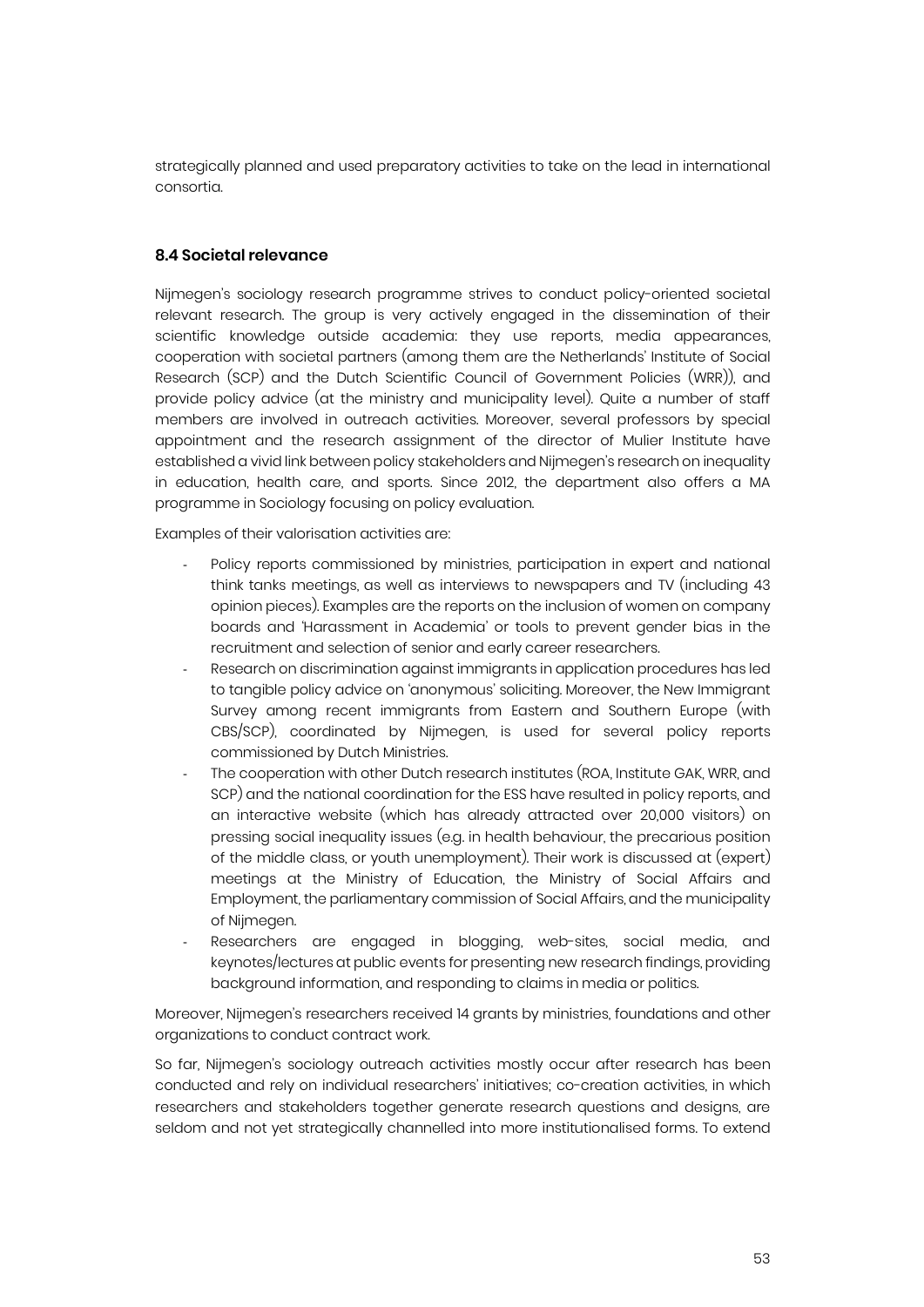its valorisation activities and strategies to more often and strategically stimulate cocreation processes, participation in 'knowledge labs' or other kind of citizen science initiatives could be used.

#### **8.5 Viability**

The Nijmegen sociology programme assesses its funding as solid and healthy. During the period 2013-2018, the programme experienced an absolute and relative increase in direct funding. On average, 55% of the available FTE is based on direct funding. The standard teaching-research division for professors (at all levels) is 50%-50%, which is the highest basic research time among the six programmes. This research time is based on a lump sum, number of students and the (increased) number of PhD candidates. The number of sociology students in the Nijmegen programme is stable and expected to remain stable the next years. The funding of research is stated to be ensured stable and continuous by the Faculty of Social Sciences. The funding for data collection is also guaranteed by a partnership with the nation-wide ODISSEI data platform initiative. Moreover, the university's Faculty Innovation Funds will provide additional opportunities to support new data collections. The internal budget is stated to provide stable hiring of at least one PhD candidate per year, alongside PhDs who are funded by external grants and external parttime PhDs.

With respect to the infrastructure, the membership in the Interuniversity Center for Social Science Theory and Methodology (ICS) in combination with the Research Master's program in Social and Cultural Science (FSW-RU) supports the programme's assessment that PhD candidates will also have excellent opportunities for doing innovative research in the future.

Based on its detailed and sound SWOT analysis, the department will continue its research programme on social inequality and cohesion in comparative perspective. It will continue its effort of multi-disciplinary research and increase its effort to cross-connecting the two overarching themes inequality and cohesion – both as strategies to engage more in theory development (by means of developing innovative hypotheses). Nijmegen's sociology programme plans to expand its outreach activities. Finally, it recognises the need to broaden its grant portfolio by increasing the activities for acquiring grants from the EU and from societal partners.

The achievement and improvements over the last years (e.g., in terms of outreach, multidisciplinary research, broadening the research portfolio by, at the same time, providing a coherent research profile, and high PhD completion rates) as well as the perceptive SWOT analysis reveal strong leadership and proper organisation of the research programme. This organisational strength provides a good foundation for improving strategic planning concerning research grants and societal relevance activities.

#### **8.6 PhD programme**

The PhD program is integrated into the Interuniversity Center for Social Science Theory and Methodology (ICS), which supports a broader and excellent education of PhD candidates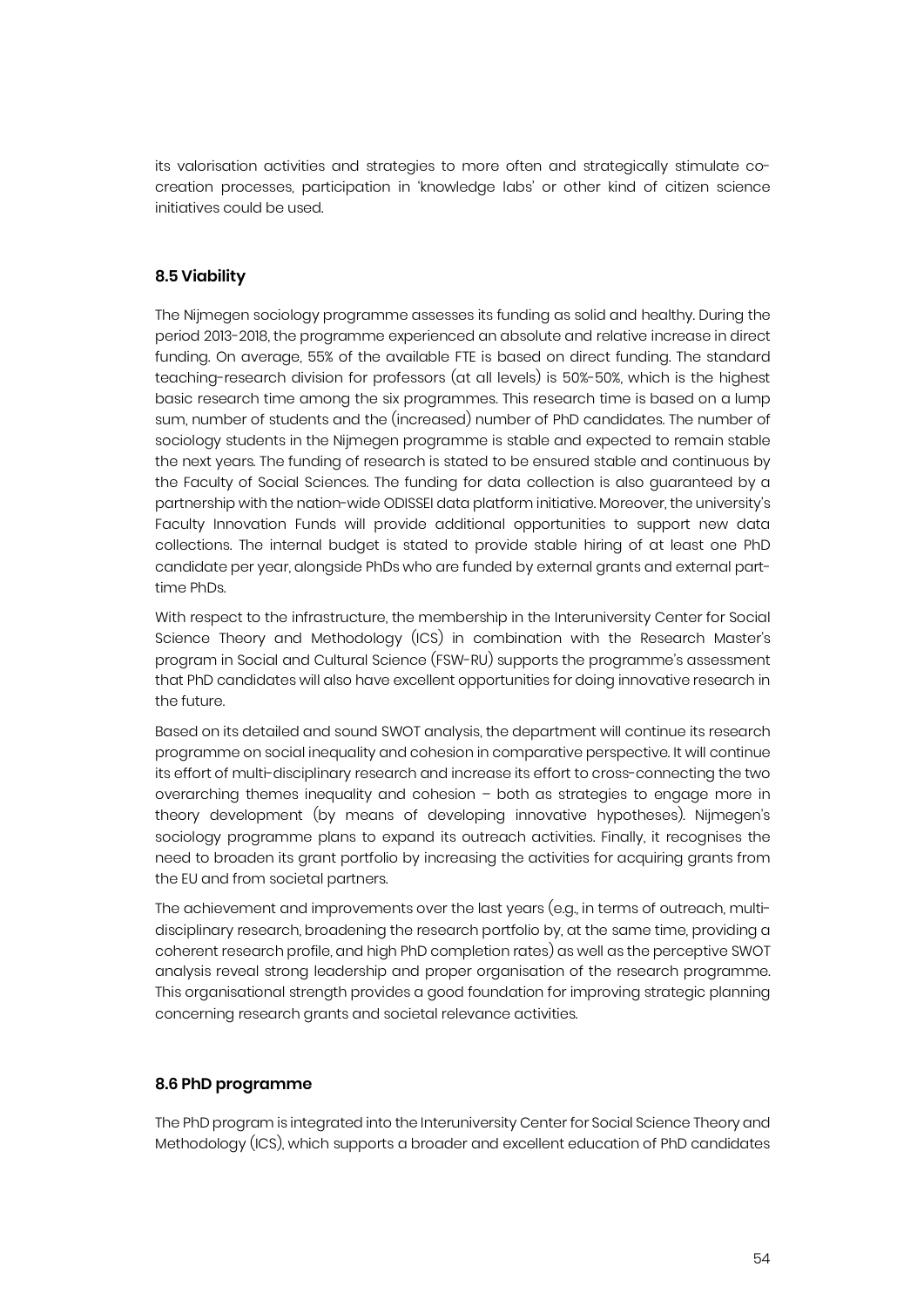despite the small size of the Nijmegen's sociology groups and helps attracting PhD candidates also from abroad.

The ICS graduate training programme is a collaboration of four Dutch universities (the University of Groningen, Radboud University, Utrecht University and one sociology subgroup at the University of Amsterdam). The ICS graduate training programme is elaborated in chapter 9.

Nijmegen's self-evaluation report states that the Research Master in Social Cultural Science is a very good preparation for starting a PhD project. The PhD training focuses on cumulative dissertations consisting of four journal articles (with PhD candidates as at least first author) and a synthesis. The success rate with bringing PhD candidates to graduation is excellent. For the PhD cohort starting between 2010 and 2014, Nijmegen shows the highest completion rate of PhD candidates during the evaluation period in general (100%) and within five years (86%) of all the six programs assessed. The number of PhD candidates (in FTE) has doubled over the evaluation period.

PhD candidates are assigned at least two supervisors (with one supervisor sometimes from different departments or other universities within the ICS programme). The 'open door' policy aims to prioritise PhDs and other young researchers. The frequency of supervision is dependent on the needs of the PhDs; being always higher in the beginning of the PhD period. Based on the interviews during the site visit, the number of PhDs per promotor has increased to 5-6 and 2-3 PhDs per daily supervisor over the evaluation period. Together with the ICS environment, Nijmegen's sociology programme is strongly committed to provide high quality supervision of PhDs also in the future.

#### **8.7 Research integrity**

The policy on research integrity of the Nijmegen sociology group is excellent and exemplary: (1) All primary data collections require a positive advice by the faculty's ethics committee. (2) Researchers follow an institutionalised system of archiving information related to all publications in publication packages (see https://www.ru.nl/rscr) and the Dutch Code of Conduct for Research Integrity (established in 2018). (3) Nijmegen's sociology group highly values and enforces strict regulations regarding clear, accurate, and safe processes of data management, described in a data protocol (see the RSCR website). (4) 'Open science' is enhanced by making datasets available to the scientific community (of course, in accordance with data protection regulations). These measures support the need to ensure the transparency of research and the reproducibility of results in scientific publications. The department has established a 'trust person' which in case of work pressure and research integrity issues supports PhDs and staff.

#### **8.8 Diversity**

The age distribution of the Nijmegen's scientific staff is healthy with a good balance of experienced senior and 'hungry' younger researchers.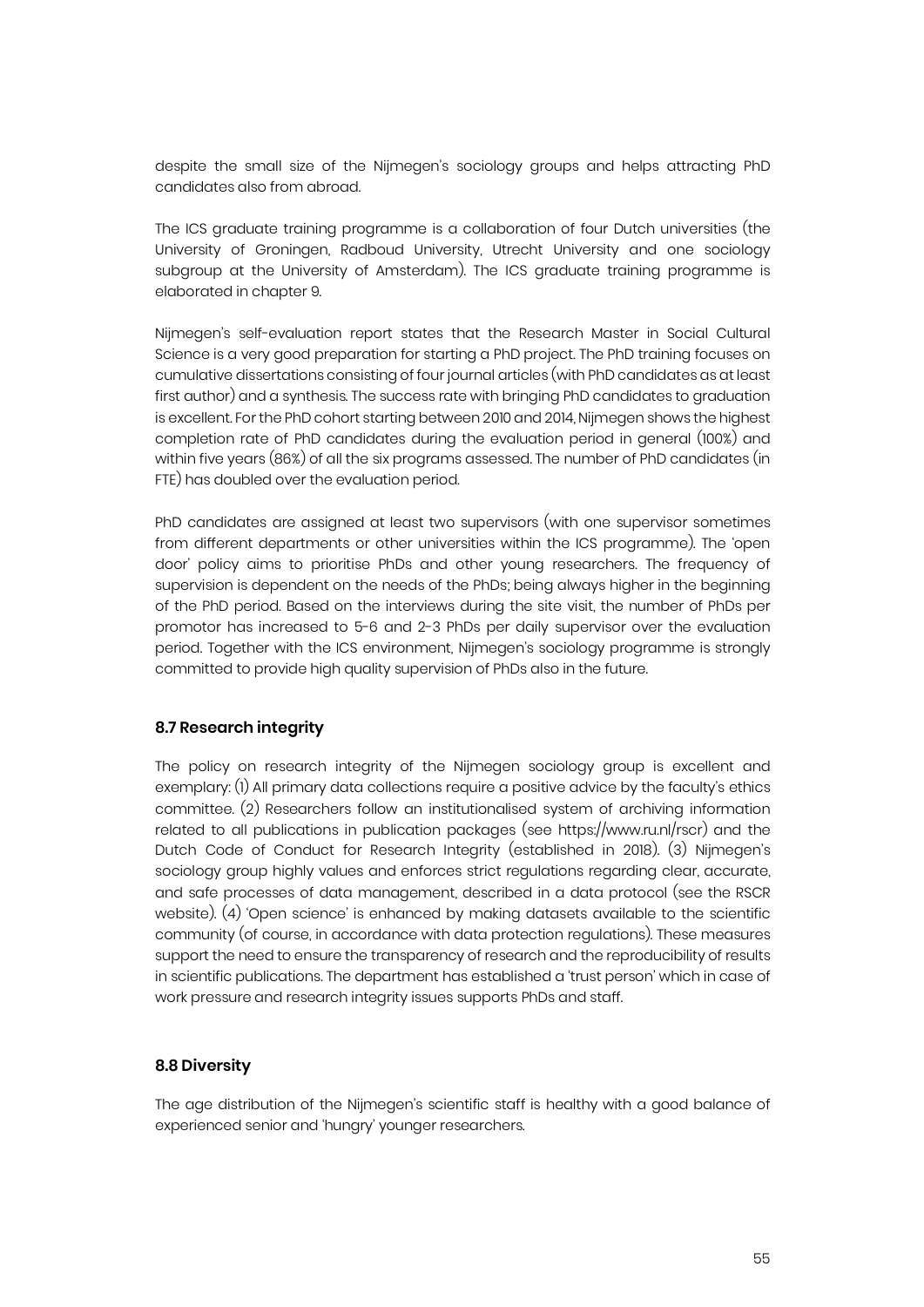The self-evaluation report mainly addresses the gender distribution as a critical diversity issue. Despite the substantial increase of women in staff functions and the female majority among all staff members (mainly because of an overrepresentation at the PhD level and among non-tenured staff), the male-female ratio among senior staff is still skewed (only 2 out of 8 associate/full professors in the sociology programme are female). RSCR therefore actively develops a Gender & Diversity policy to promote the careers of female employees – including improvement of the starting position of women competing for grants and positions (e.g., by promoting international research experience, additional training and education, facilitating innovative data collection) and policies aiming at removing possible (experienced) barriers (e.g., by mentoring and coaching, supporting to combine work with care obligations, and improving regulations concerning nominations counteracting possible gender biases).

Concerning ethnic diversity, Nijmegen's self-evaluation report mainly refers to nationality when acknowledging the low representation of ethnic minorities. Ethnic minorities with Dutch citizenships are not on its 'radar' yet, and active policies or measurements to increase the programme's ethnic diversity have not been mentioned.

#### **8.9 Recommendations**

1. The committee thinks that academic networks are an excellent instrument to stimulate future success in acquiring grant proposals. The staff members clearly showed to the committee that they are integrated in several larger academic networks.

We recommend *taking on a more leading role in the networks you are involved in. Instead of teaming up in a consortium as a partner, we recommend taking a leading role for wellchosen grant proposals (identified in the strategic plan mentioned above). In this way, Nijmegen's sociology will become more agenda-setting and more successful in obtaining research grants.*

2. The programme has a clear vision on the direction it wants to develop their research in terms of content. The programme deliberately chooses the card of interdisciplinary research starting from their problem driven sociological approach.

*The committee welcomes the clear choices made in the department and encourages the department to continue on the path chosen.*

3. Sociological research at the University of Nijmegen is at a high level. Nevertheless, the size of the department needs to be a constant point of attention. Limited resources require Nijmegen's sociology to make hard choices because it cannot do everything.

We recommend *acting more strategically and plan actions on (1) grant proposal writing and (2) agenda setting in your fields of expertise. A strategic master plan on these domains is necessary to plan your actions carefully during the coming years.*

4. The committee appreciates the manifold valorisation activities of the programme. However, we do see less examples of co-creation than in other universities.

We recommend *extending its valorisation activities and strategies to more often and strategically stimulate co-creation processes.*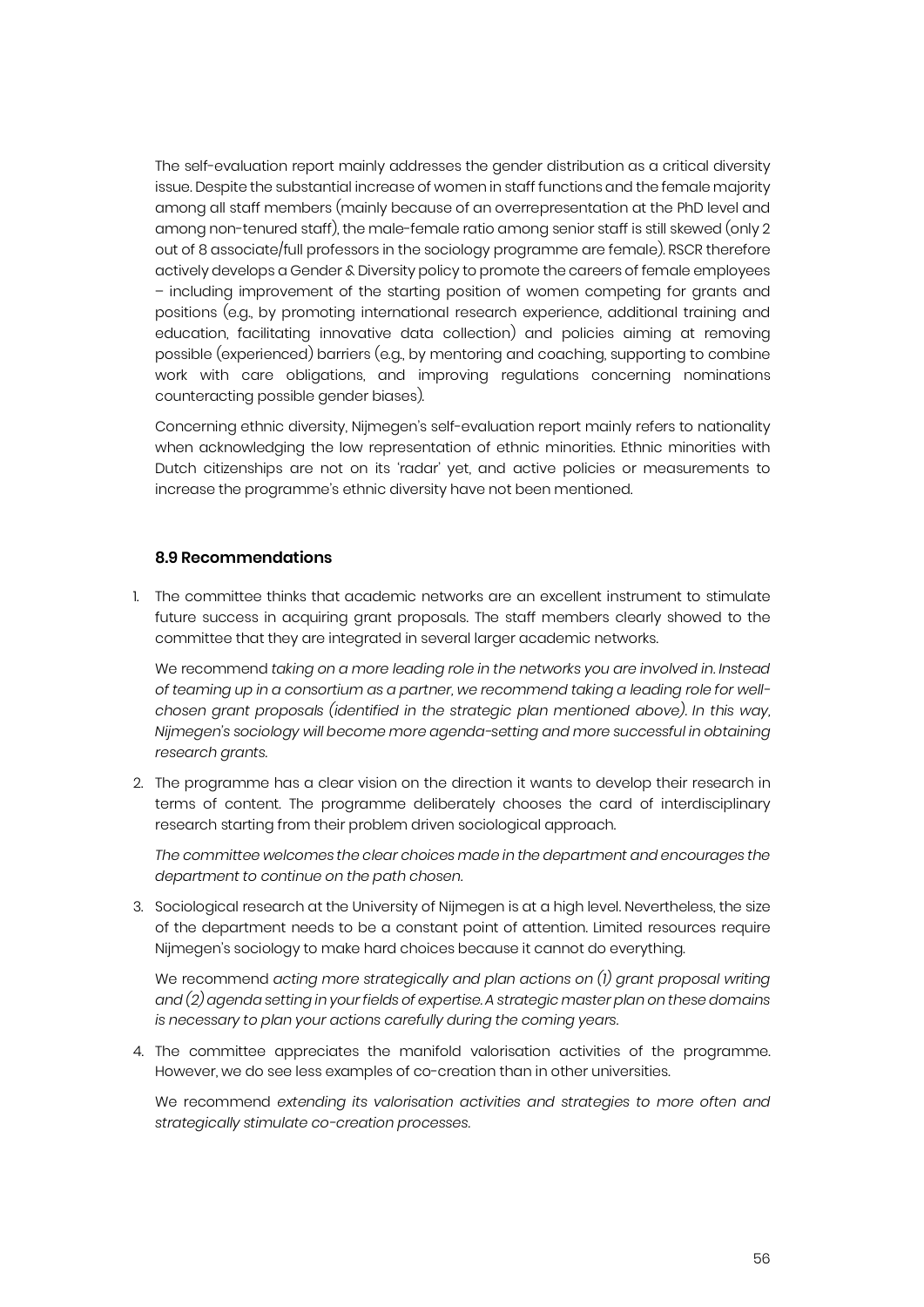# **9. Interuniversity Center for Social Science Theory and Methodology (ICS)**

#### **9.1 Assessment PhD programme**

The Interuniversity Center for Social Science Theory and Methodology (ICS) is a Graduate school in which four Dutch universities (the University of Groningen, Radboud University, Utrecht University and one sociological sub-group at the University of Amsterdam) collaborate in the training of Research Master students and PhD candidates. It was founded in 1989 and was accredited by the Royal Netherlands Academy of Arts and Sciences (KNAW), most recently in 2012. The goal of the ICS PhD program is to educate highly qualified researchers and (potentially) faculty in conducting theoretically and methodologically advanced social science research. The committee believes that all participating universities benefit very much from participation in the ICS.

Every year, the four universities recruit 15 to 20 PhD candidates to start in the ICS graduate training programme. Together these PhD candidates form a cohort, in which they will progress through their training programme. This cohort structure often results in strong bonds between PhDs, supporting peer-to-peer advice when encountering problems during their PhD trajectory.

The ICS training programme is characterised by a very clear structure in the first 18 months, during which the PhD candidates follow a mandatory course programme. During the rest of the training programme, they regularly present their work on Forum days twice a year. An external traineeship is also incorporated in the training programme, which is often used to work with researchers who are not part of their supervision team. The completion rates of PhDs in the ICS programme are excellent, with the vast majority of the PhDs defending their dissertations within four to five years.

Participation in the ICS can be considered as a strength of the four participating universities, as the clear structure of the ICS seems to be related to the high completion rate of the PhDs. The PhDs themselves also highly appreciated the cohort style and the clear structure of the ICS programme. The career outcomes of the ICS are also very good, with 67% of ICS graduates having their first job in academia, and 60% still working in academia.

#### **9.2 Recommendation**

The committee was informed about potential issues for international PhDs with regard to the start of the new cohorts in ICS. Due to visa issues, it is not always possible to start at September 1st leading to difficulties following the programme. They therefore miss out on the valuable structure of the ICS programme.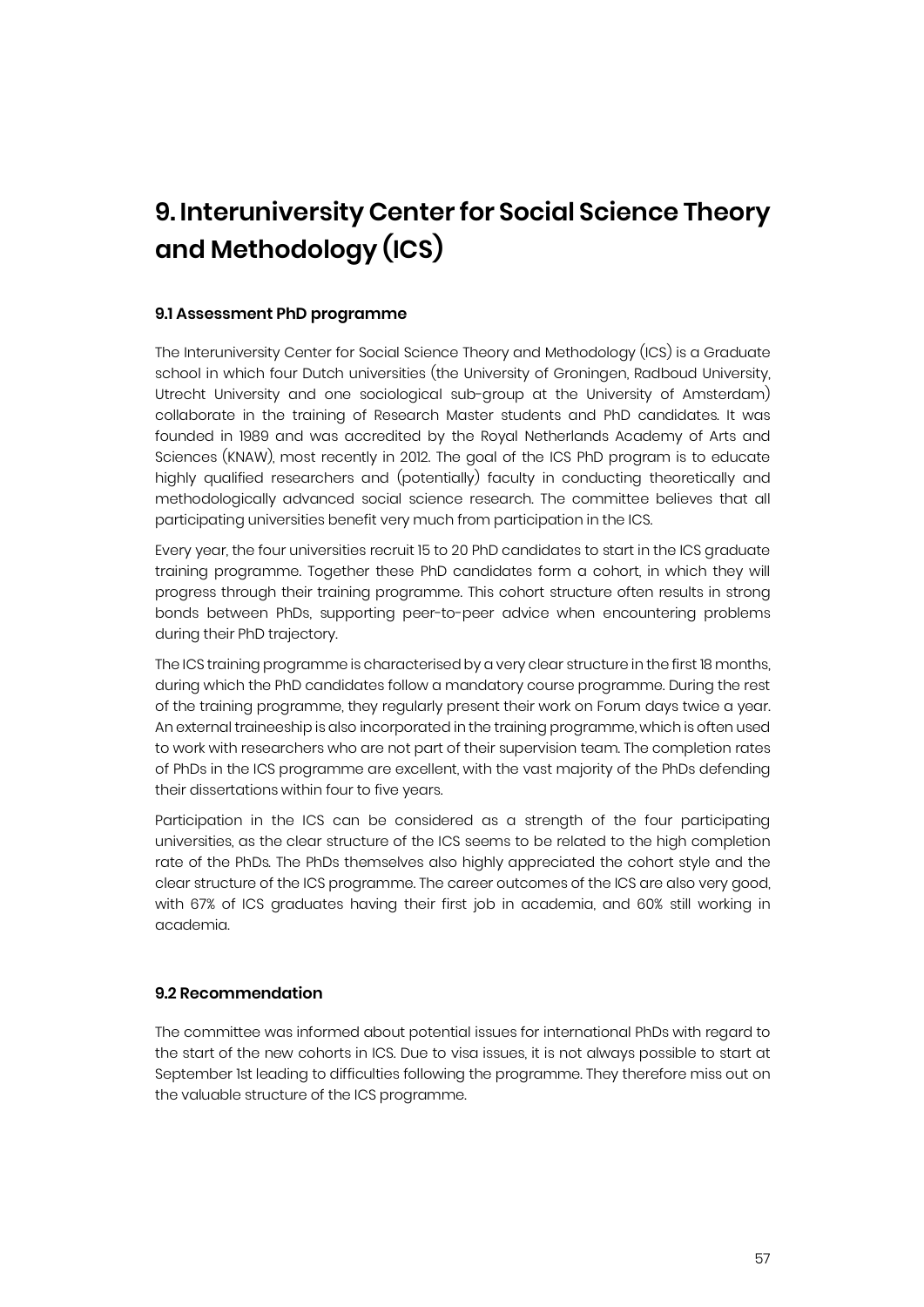We recommend *to either hire the PhDs earlier (at least 4 months before the start of the ICS programme) or to delay the start of the ICS programme to November 1st or January 1st.*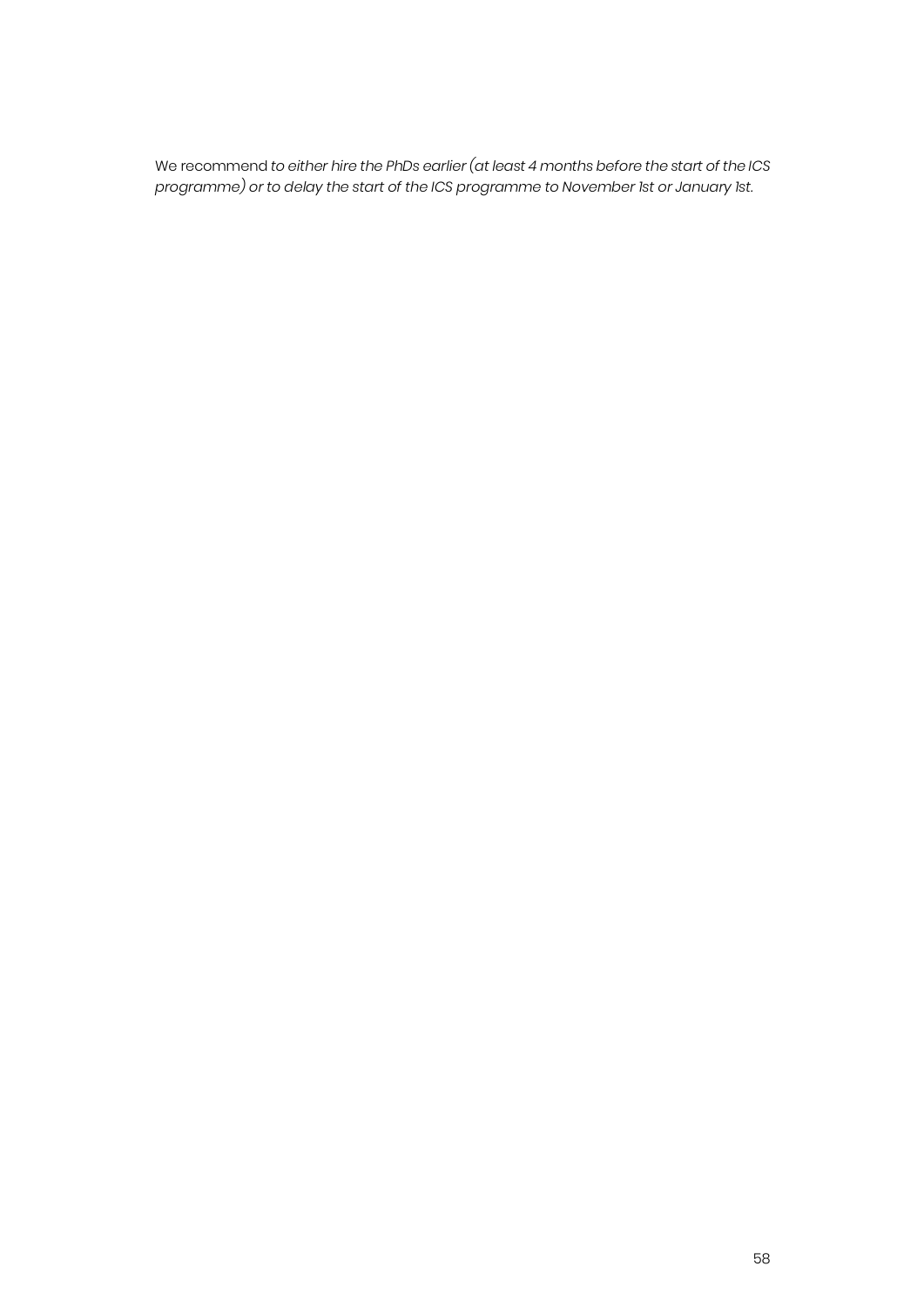### **Appendix A – Curriculum Vitae**

Sara Arber is Emeritus Professor of Sociology and Co-Director, Centre for Research on Ageing and Gender (CRAG) at the University of Surrey, UK. At Surrey, she was Head of the School of Human Sciences (2001-04) and Head of the Sociology Department (1996-2002). Sara was President of the British Sociological Association (1999-2001) and President of the International Sociological Association Research Committee on Sociology of Aging (RC11) (2006-2010). She received the British Society of Gerontology Award for Outstanding Achievement in 2011 and the British Sociological Association Distinguished Service to Sociology Award in 2017. She is a Fellow of the British Academy (FBA) and was a member of the Sociology Panel for the UK Research Excellence Framework (REF) for 2014. Sara has over 300 publications on gender and ageing, inequalities in health, and sociology of sleep.

Lucille Mattijssen is a PhD candidate at the Vrije Universiteit Amsterdam. She works on the project "Non-standard employment: Prospect or precarity", which was funded by a NWO Research Talent Grant. Two of the chapters of her dissertation are (in the process of being) published in international peer-reviewed journals. Next to this, she currently is the president of the PhD Candidate Network Netherlands (PNN).

Dimitri Mortelmans (chair) is Senior Full Professor in Sociology at the Faculty of Social Sciences of the University of Antwerp (Belgium). He teaches Introduction to Scientific Work, Quantitative Research methods, Qualitative Research Methods, Applied Multivariate Statistics and Advanced topics in family sociology, life course sociology and demography. He is head of the Centre for Population, Family and Health (CPFH). His research concentrates on family sociology and sociology of labour. He has published on divorce, new constituted families, gendered labour careers and work-life balance. He is also the main author of the Step in Statistics book series of which six volumes have been published (in Dutch). On qualitative methodology, he published the Handbook of Qualitative Research Methods and Qualitative Analysis with NVivo. In demography, he (co- )edited Changing Family Dynamics and Demographic Evolution. The Family Kaleidoscope (Edward Elgar), Lone parenthood in the Life Course (Springer) and Divorce in Europe (Springer)

José Luis Molina is full professor of Anthropology at the Universitat Autònoma de Barcelona (UAB). He is an Economic Anthropologist interested in the emergence of socioeconomic structures, like migrant enclaves and transnational fields. Molina is interested in mixed method approaches, combining ethnography and personal network analysis. He is specialized in Southeast Europe, and Romania in particular. Currently, he is the president of the Research Ethics Committee of the UAB, co-PI of the research project "The Role of Social Transnational Fields in the Emergence, Maintenance and Decay of Ethnic and Demographic Enclaves" (ORBITS), and co-editor of the journal REDES-Revista Hispana para el Análisis de Redes Sociales.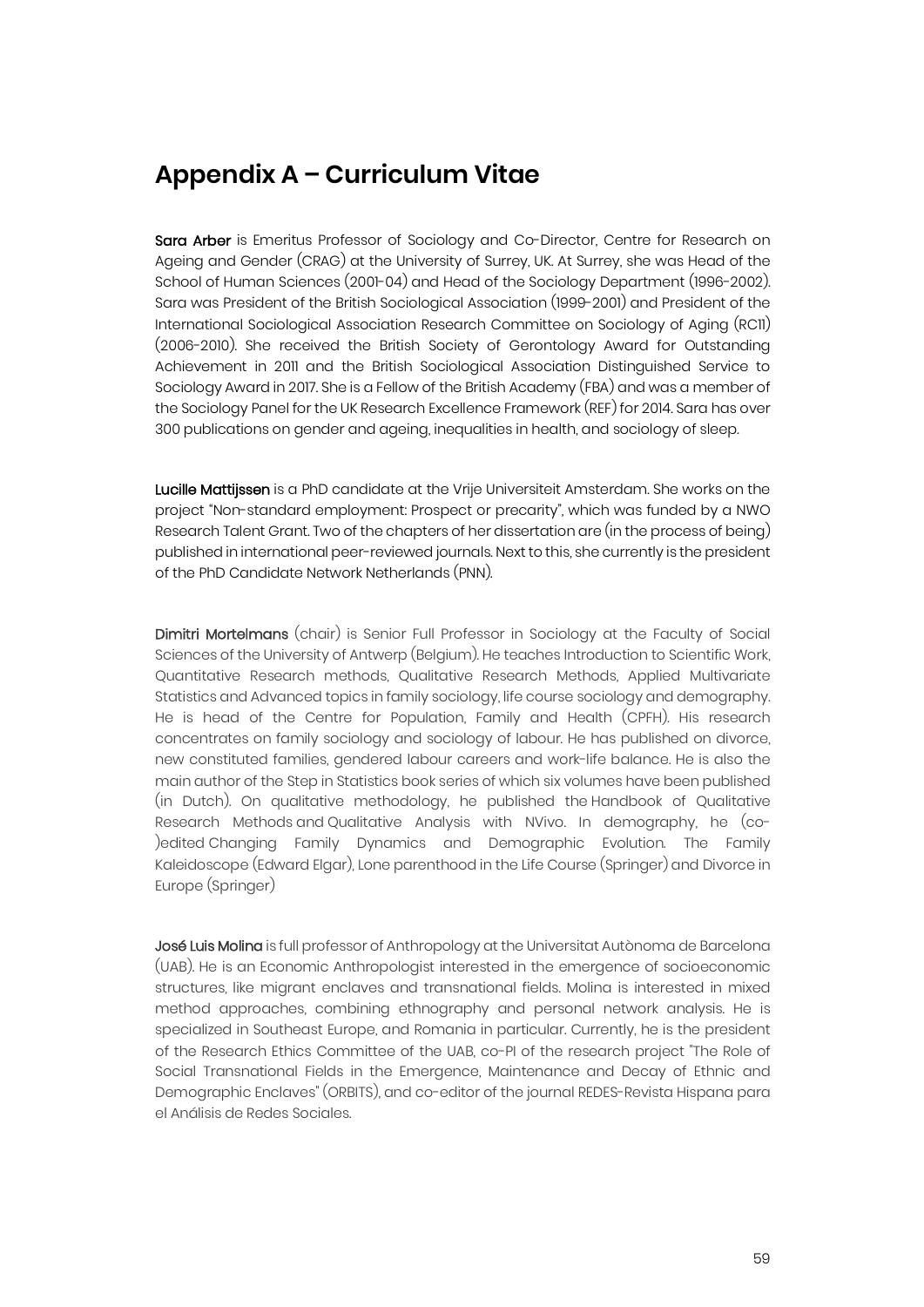Abby Peterson is Professor emerita of Sociology in the Department of Sociology and Work Science, University of Gothenburg. She has held visiting professorships in the Department of Sociology, Vytautus Magnus University in Lithuania and the Centre for Criminology, Oxford University. She conducts research within the fields of political sociology and cultural sociology and the interface between the two fields, as well as within the fields of criminology and sociology of law. In particular, Peterson has made contributions within social movement theory, culture and politics, policing political protests, classical sociological theory, and ethnic relations. She has served as editor of Acta Sociologica and is a past president of the Swedish Sociological Society.

Enzo Mingione is Professor Emeritus at the Department of Sociology and Social Research of the University of Milano Bicocca. He has been Chair of the Departments of Sociology of the University of Messina and Padua, Dean of the Faculty of Sociology of the University of Milano Bicocca, Director of the Doctorate School in the Social Science at the University of Milano Bicocca. He has been an evaluator for the ERC. He has been invited in various foreign Universities, among which UCLA, SciencePo, the London School of Economics, University College London and Stanford. He has been one of the Founding Editors of the International Journal of Urban and Regional Studies, president of the ISA Research committee on Urban and Regional Research and member of the executive committee of the ISA. He is the author and editor of various books (among which Fragmented Societies and Urban Poverty and the Underclass) and a great number of articles in English. His research topics range from urban studies to welfare, economy and society, poverty, unemployment and the future of work.

Heike Solga is director of the research unit "Skill Formation and Labor market" at the WZB -Berlin Social Science Center (member of the Leibniz Association) and full professor for Sociology at the Freie Universitaet Berlin. Her research interests are sociology of education, labour market research, and life course research. She is one of the Principal Investigators of the German National Education Panel Study (NEPS), responsible for vocational education and training and entry into the labour market. Her current research projects are on schoolto-work transitions of less-educated youth, information asymmetries and educational decisions concerning higher education, cross-country variation in employment opportunities of low-skilled workers, and the impact of technological change on training participation as well as use of work skills at the workplace. She is member of the Berlin-Brandenburg Academy of Sciences and Humanities and of the German Council of Science and Humanities ("Wissenschaftsrat").

Danelien van Aalst is a PhD candidate at the Sociology Department of the University of Groningen. She graduated cum laude from the research master Sociology and Social Research in Utrecht University and wrote her master thesis on Relative Age Effect on popularity among adolescents in class. Her PhD project focuses on the role of teachers in identifying, preventing, and reducing bullying. Danelien has been a part of the Sociology education committee as a bachelor student, and she was a student member of the Social Science faculty board during her research master. In 2018-2019, she was part of the organization of the National PhD Day that took place in Groningen.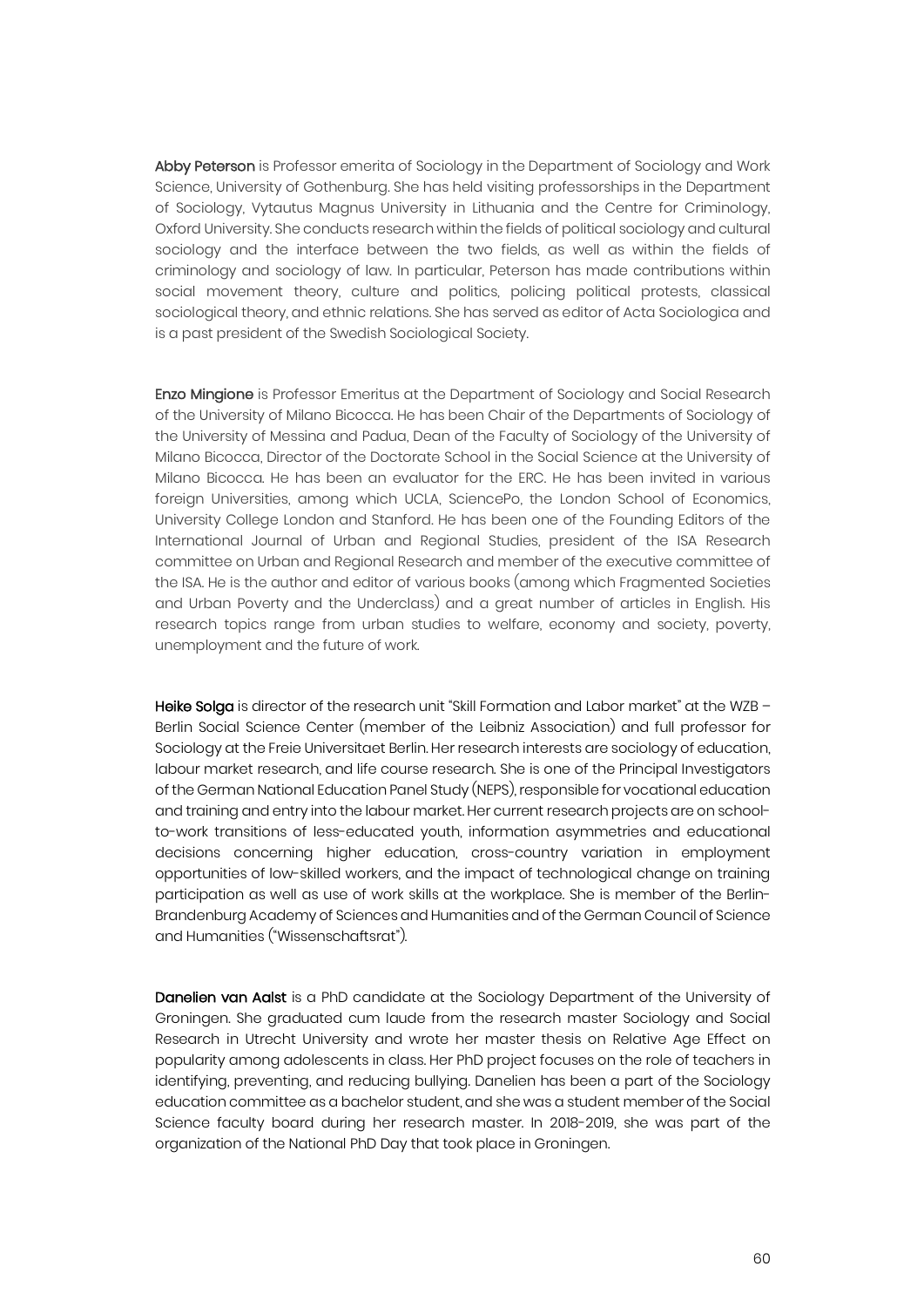Tobias Wolbring holds the chair of Empirical Economic Sociology at the School of Business, Economics, and Society of Friedrich-Alexander-University Erlangen-Nürnberg. He is editorin-chief of the journal Soziale Welt, chair of the section Methods of Social Research of the German Sociological Association, and board member of the Research Committee 45 Rational Choice of the International Sociological Association. His interests include economic sociology, methods of social research (in particular experiments, evaluations, panel analysis), research in higher education, and research in social stratification and mobility. Tobias Wolbring has published four monographs, eight edited volumes, and over 30 articles in peer reviewed journals such as the European Sociological Research, Rationality & Society, Social Science Research, Sociological Methods and Research, and the Journal of Happiness Studies.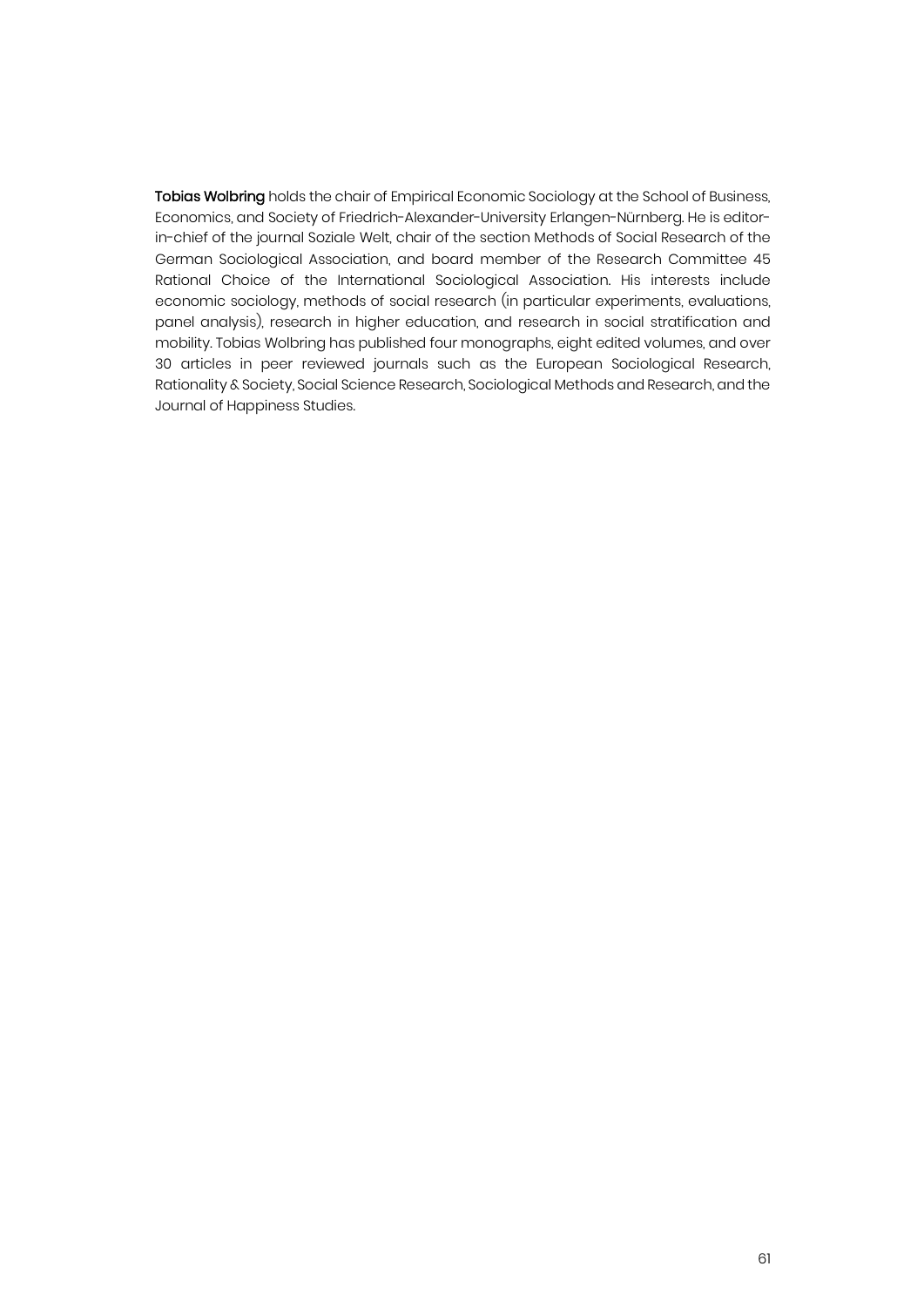# **Appendix B – Programme of the site visit**

#### Monday 24 February 2020, Radisson blu hotel,

| Time        |                                       |
|-------------|---------------------------------------|
| 16.30-19.30 | Preparatory committee meeting         |
| 19:30       | Diner (Radisson blu) (committee only) |

#### Tuesday 25 February: Trippenhuis

| Vrije Universiteit Amsterdam        |                                              |
|-------------------------------------|----------------------------------------------|
| $8.30 - 9.00$                       | Internal preparatory meeting                 |
| $9.00 - 9.40$                       | Management                                   |
| $9.40 - 10.10$                      | Junior staff                                 |
| $10.10 - 10.25$                     | break                                        |
| $10.25 - 10.55$                     | PhD candidates                               |
| $10.55 - 11.35$                     | Senior staff                                 |
| $11.35 - 12.05$                     | Reflections + preparing questions management |
| $12.05 - 12.30$                     | Management                                   |
| $12.30 - 13.30$                     | Reflection and lunch                         |
| <b>Erasmus University Rotterdam</b> |                                              |
| $13.30 - 14.10$                     | Management                                   |
| $14.10 - 14.40$                     | Junior staff                                 |
| $14.40 - 14.55$                     | <b>Break</b>                                 |
| 14.55-15.25                         | <b>PhD</b> candidates                        |
| $15.25 - 16.05$                     | Senior staff                                 |
| $16.05 - 16.35$                     | Reflections + preparing questions management |
| $16.35 - 17.00$                     | Management                                   |
| 17.00-18.00                         | reflection                                   |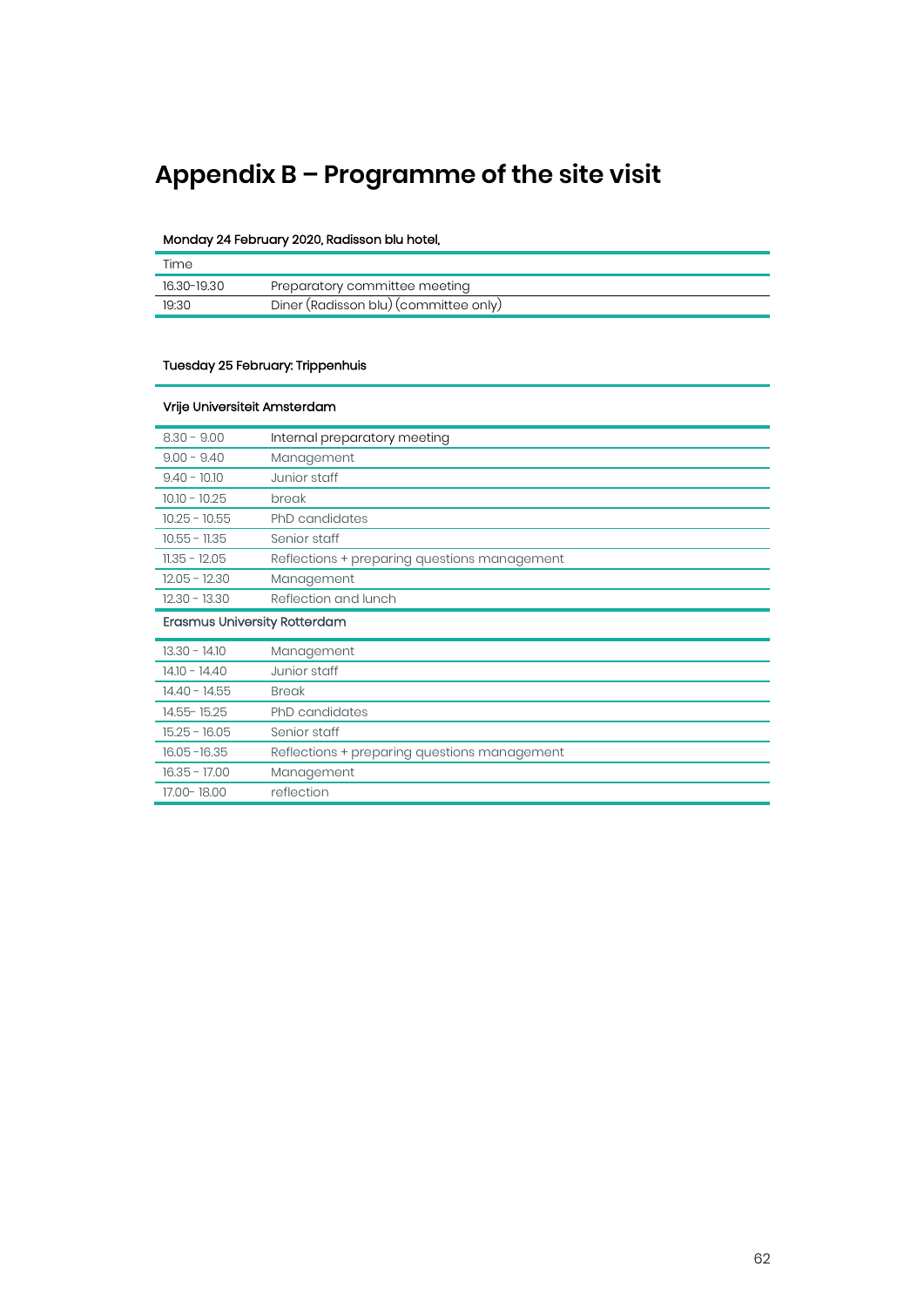#### Wednesday 26 February: Trippenhuis

| <b>Utrecht University</b> |                                              |
|---------------------------|----------------------------------------------|
| $8.30 - 9.00$             | Internal preparatory meeting                 |
| $9.00 - 9.40$             | Management                                   |
| $9.40 - 10.10$            | Junior staff                                 |
| $10.10 - 10.25$           | break                                        |
| $10.25 - 10.55$           | PhD candidates                               |
| $10.55 - 11.35$           | Senior staff                                 |
| $11.35 - 12.05$           | Reflections + preparing questions management |
| $12.05 - 12.30$           | Management                                   |
| $12.30 - 13.30$           | Reflection and lunch                         |
| University of Groningen   |                                              |
|                           |                                              |
| $13.30 - 14.10$           | Management                                   |
| $14.10 - 14.40$           | Junior staff                                 |
| $14.40 - 14.55$           | <b>Break</b>                                 |
| 14.55-15.25               | <b>PhD</b> candidates                        |
| $15.25 - 16.05$           | Senior staff                                 |
| $16.05 - 16.35$           | Reflections + preparing questions management |
| $16.35 - 17.00$           | Management                                   |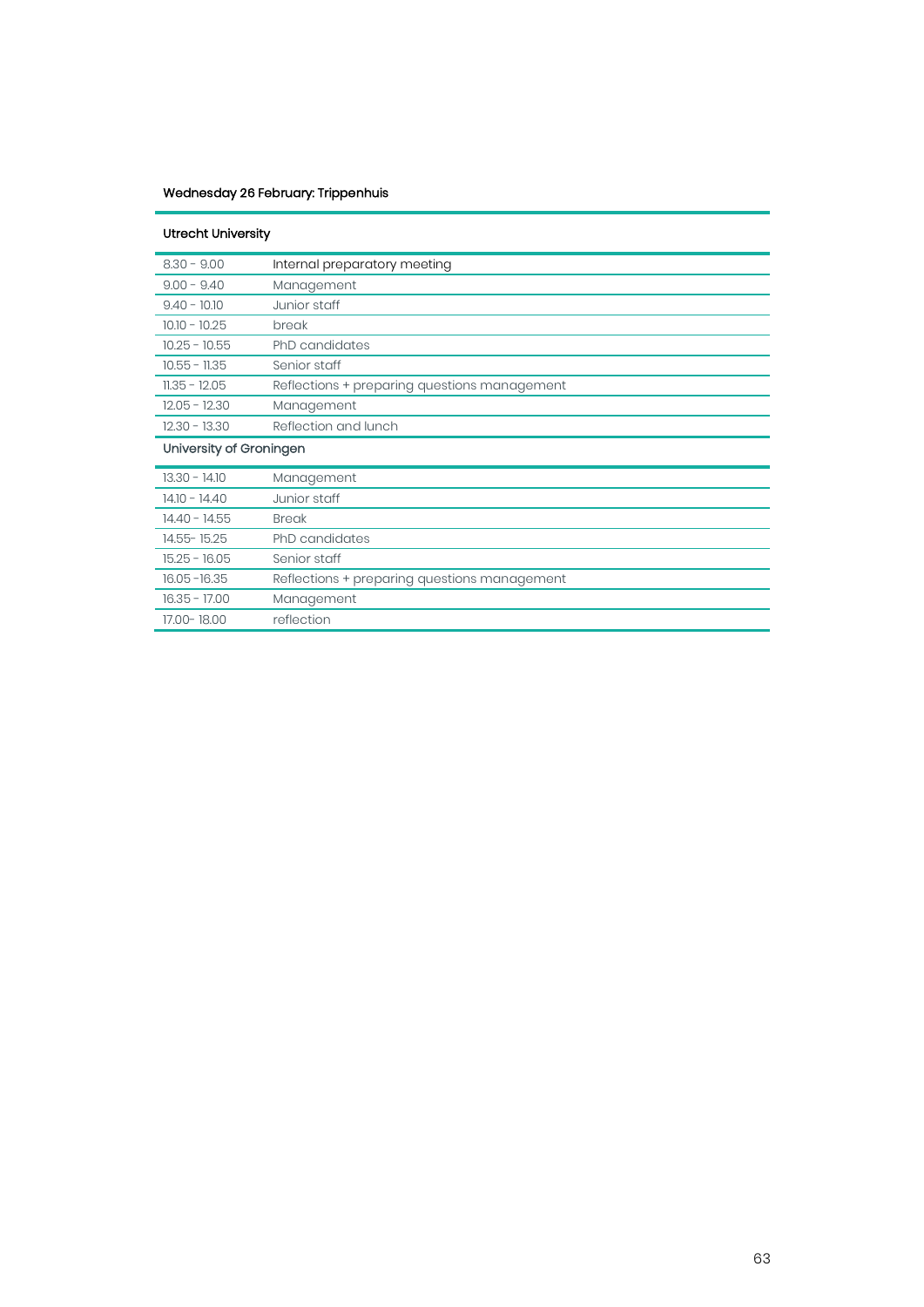#### Thursday 27 February: Trippenhuis

| University of Amsterdam     |                                              |
|-----------------------------|----------------------------------------------|
| $8.30 - 9.00$               | Internal preparatory meeting                 |
| $9.00 - 9.40$               | Management                                   |
| $9.40 - 10.10$              | Junior staff                                 |
| $10.10 - 10.25$             | break                                        |
| $10.25 - 10.55$             | PhD candidates                               |
| $10.55 - 11.35$             | Senior staff                                 |
| $11.35 - 12.05$             | Reflections + preparing questions management |
| $12.05 - 12.30$             | Management                                   |
| $12.30 - 13.30$             | Reflection and lunch                         |
| Radboud University Nijmegen |                                              |
| $13.30 - 14.10$             | Management                                   |
| $14.10 - 14.40$             | Junior staff                                 |
| $14.40 - 14.55$             | <b>Break</b>                                 |
| 14.55-15.25                 | <b>PhD</b> candidates                        |
| $15.25 - 16.05$             | Senior staff                                 |
| $16.05 - 16.35$             | Reflections + preparing questions management |
| $16.35 - 17.00$             | Management                                   |
| 17.00-18.00                 | reflection                                   |

#### Friday 28 February Trippenhuis

| 8.30 - 9.00   | overall reflection and preparation report |
|---------------|-------------------------------------------|
| $9.00 - 9.40$ | Presentation                              |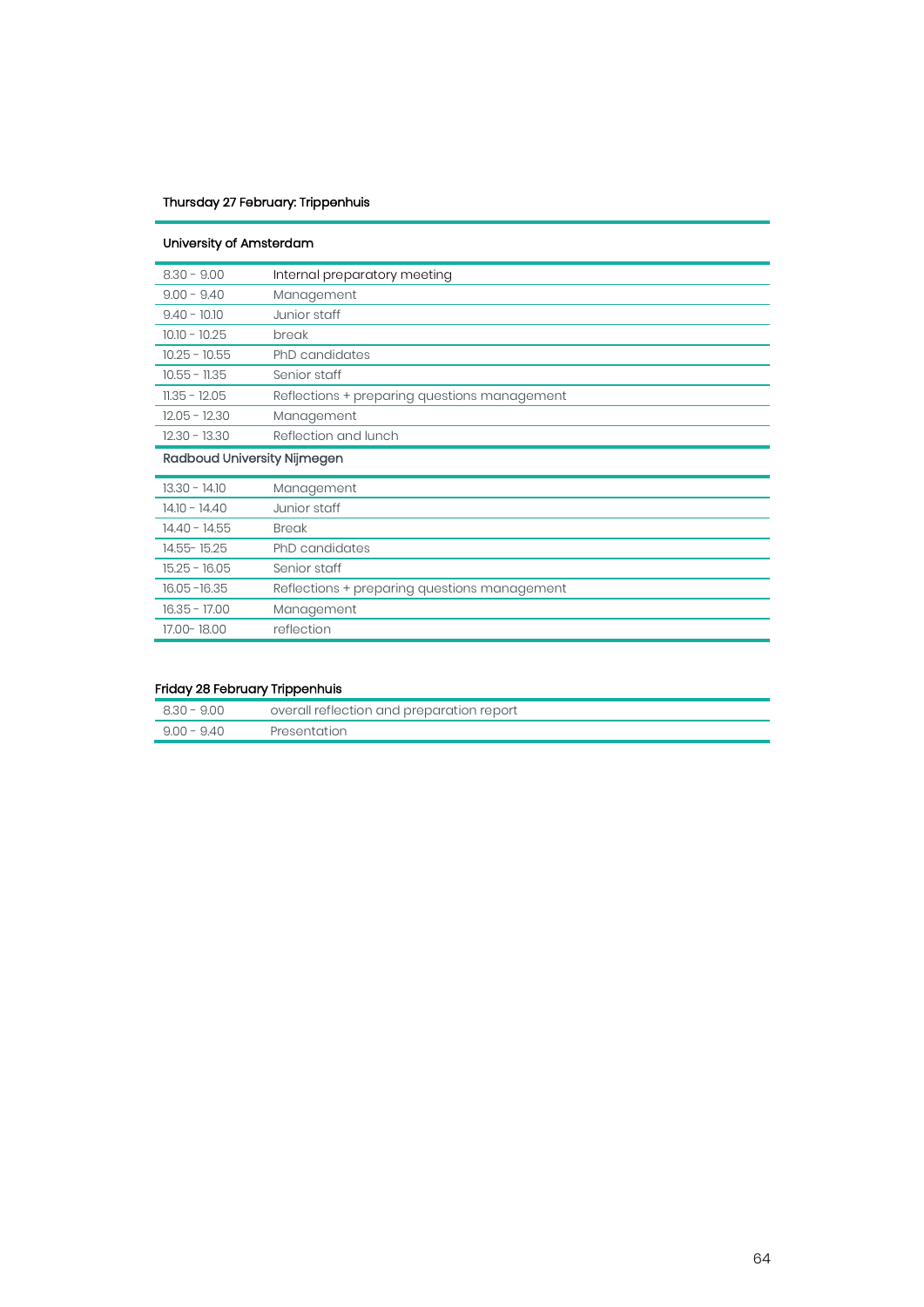## Appendix C – Tables

#### **1. Vrije Universiteit Amsterdam**

#### **Table 1.1 Number of staff and research fte – Vrije Universiteit Amsterdam**

|                            | 2013       |    | 2014       |    |            | 2015 |            | 2016 |            | 2017 |       | 2018 |  |
|----------------------------|------------|----|------------|----|------------|------|------------|------|------------|------|-------|------|--|
|                            | <b>FTE</b> | #  | <b>FTE</b> | #  | <b>FTE</b> | #    | <b>FTE</b> | #    | <b>FTE</b> | #    | FTE   | #    |  |
| Scientific Staff           | 7.03       | 25 | 7.76       | 25 | 8.33       | 26   | 8.74       | 26   | 8.09       | 25   | 7.48  | 25   |  |
| Post-docs                  | 3.82       | 10 | 6.66       | 15 | 10.01      | 18   | 7.72       | 21   | 9.90       | 26   | 14.14 | 30   |  |
| PhD candidates             | 13.06      | 21 | 13.73      | 24 | 12.82      | 20   | 13.58      | 21   | 12.15      | 18   | 14.05 | 21   |  |
| Total<br>research<br>staff | 23.91      | 56 | 28.15      | 64 | 31.16      | 64   | 30.04      | 68   | 30.14      | 69   | 35.67 | 76   |  |

#### **Table 1.2 Funding - Vrije Universiteit Amsterdam**

|                          | 2013       |      | 2014       |      | 2015  |      | 2016       |      | 2017  |      | 2018       |      |
|--------------------------|------------|------|------------|------|-------|------|------------|------|-------|------|------------|------|
| <b>Funding</b>           | <b>FTE</b> | %    | <b>FTE</b> | %    | FTE   | %    | <b>FTE</b> | %    | FTE   | %    | <b>FTE</b> | %    |
| Direct funding           | 10.76      | 44%  | 9.89       | 35%  | 8.46  | 27%  | 9.44       | 31%  | 9.90  | 33%  | 10.63      | 30%  |
| Research grants          | 2.88       | 12%  | 6.38       | 23%  | 9.11  | 29%  | 8.49       | 28%  | 9.06  | 30%  | 15.02      | 42%  |
| Contract                 |            |      |            |      |       |      |            |      |       |      |            |      |
| research                 | 10.44      | 44%  | 11.88      | 42%  | 13.59 | 44%  | 12.11      | 40%  | 11.18 | 37%  | 10.02      | 28%  |
| <b>Total funding</b>     | 23.91      | 100% | 28.15      | 100% | 31.16 | 100% | 30.04      | 100% | 30.14 | 100% | 35.67      | 100% |
| <b>Expenditure</b>       | K€         | %    | K€         | %    | K€    | %    | K€         | %    | K€    | %    | K€         | %    |
| Personal costs           | 1.451      | 87%  | 2.455      | 84%  | 1.733 | 85%  | 2.224      | 83%  | 1.911 | 85%  | 2.154      | 84%  |
| Ohter costs              | 261        | 13%  | 478        | 16%  | 303   | 15%  | 444        | 17%  | 347   | 15%  | 416        | 16%  |
| <b>Total Expenditure</b> | 1.667      | 100% | 2.933      | 100% | 2.036 | 100% | 2.668      | 100% | 2.258 | 100% | 2.571      | 100% |

#### **Table 1.3 Output - Vrije Universiteit Amsterdam**

|                                                          | 2013 | 2014           | 2015 | 2016           | 2017 | 2018 |
|----------------------------------------------------------|------|----------------|------|----------------|------|------|
| <b>Dutch</b>                                             |      |                |      |                |      |      |
| Dutch-language article in peer-reviewed journal          | 3    | $\overline{2}$ | 9    | 3              |      | 4    |
| Dutch-language monograph, scientific publisher           |      | $\overline{2}$ | 0    |                | 0    | 0    |
| Dutch-language edited book, scientific publisher (1)     |      | 0              |      |                |      |      |
| Dutch language chapter in a book, scientific publisher   | 3    |                |      | 4              |      | 5    |
| Non-Dutch                                                |      |                |      |                |      |      |
| Non-Dutch language article in peer-reviewed journal      | 56   | 62             | 59   | 54             | 76   | 68   |
| Non-Dutch language monograph, scientific publisher       | 2    | $\overline{2}$ |      |                | 0    |      |
| Non-Dutch language edited book, scientific publisher (1) |      | 3              | 4    | $\overline{2}$ | 5    |      |
| language chapter in a<br>Non-Dutch<br>book, scientific   | 34   | 23             | 21   | 16             | 11   | 20   |
| publisher                                                |      |                |      |                |      |      |
| <b>PhD</b> theses                                        | 5    | 3              |      | 3              | 4    |      |

Note 1: this category also includes guest editorship of a journal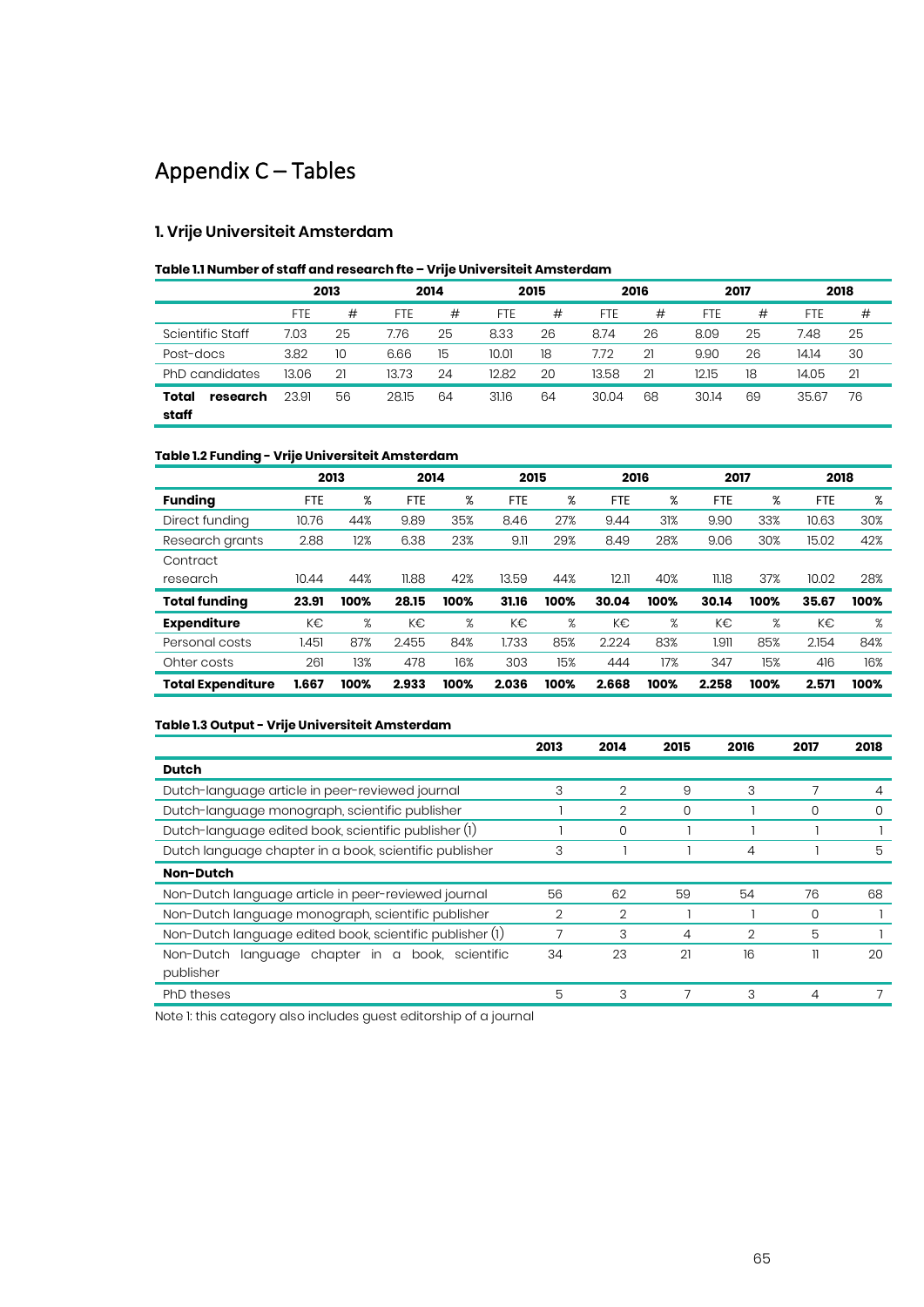| <b>Enrolment</b>        |                |                |                               |   |                                      |   |                                      |                |                                      |   |                     |                |                     |   |     |
|-------------------------|----------------|----------------|-------------------------------|---|--------------------------------------|---|--------------------------------------|----------------|--------------------------------------|---|---------------------|----------------|---------------------|---|-----|
| <b>Starting</b><br>year |                |                | Graduated<br>after 4<br>years |   | <b>Graduated</b><br>after 5<br>years |   | <b>Graduated</b><br>after 6<br>years |                | <b>Graduated</b><br>after 7<br>years |   | Not yet<br>finished |                | <b>Discontinued</b> |   |     |
|                         | м              | F              | $M+F$                         | # | %                                    | # | %                                    | #              | %                                    | # | %                   | #              | %                   | # | %   |
| 2010                    | 0              | 3              | 3                             |   | 33%                                  |   |                                      | $\overline{2}$ | 67%                                  |   |                     |                |                     |   |     |
| 2011                    |                | $\overline{2}$ | 3                             |   |                                      |   |                                      |                | 33%                                  |   | 33%                 |                | 33%                 |   |     |
| 2012                    | 2              |                | 3                             |   |                                      |   | 33%                                  |                |                                      |   |                     |                | 33%                 |   | 33% |
| 2013                    |                |                | $\overline{2}$                |   |                                      |   |                                      |                | 50%                                  |   |                     |                | 50%                 |   |     |
| 2014                    | $\overline{2}$ | $\overline{2}$ | $\overline{4}$                |   |                                      |   |                                      |                |                                      |   |                     | $\overline{4}$ | 100%                |   |     |
| <b>Total</b>            | 6              | 9              | 15                            |   | 7%                                   |   | 7%                                   | 4              | 27%                                  |   | 7%                  | 7              | 47%                 |   | 7%  |

**Table 1.4 PhD candidates (internal) - Vrije Universiteit Amsterdam**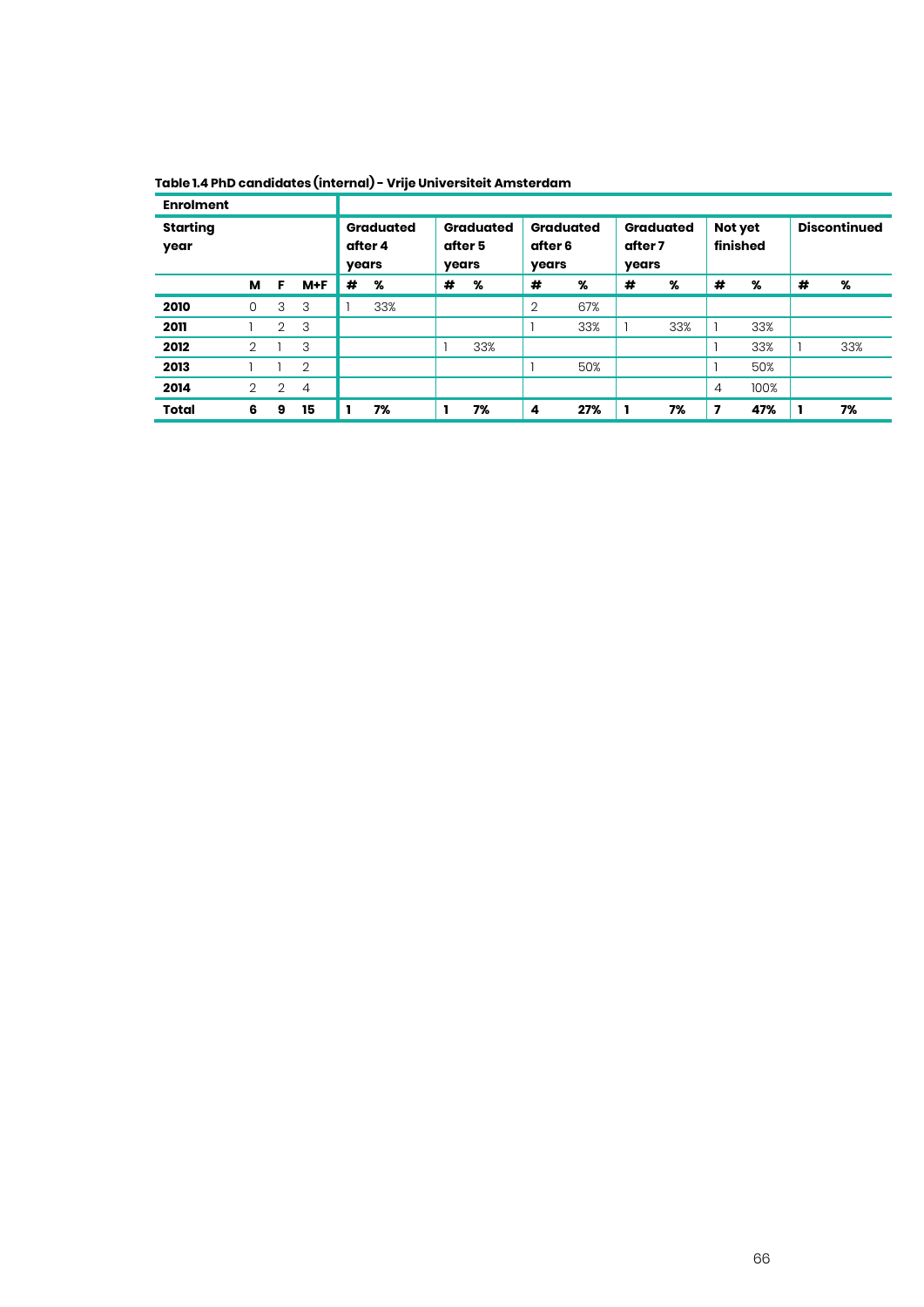#### **2. Erasmus University Rotterdam**

#### **Table 2.1 Number of staff and research fte – Erasmus University Rotterdam**

|                   | 2013  |    | 2014       |    | 2015       |    | 2016  |    | 2017  |    | 2018       |    |
|-------------------|-------|----|------------|----|------------|----|-------|----|-------|----|------------|----|
|                   | FTE   | #  | <b>FTE</b> | #  | <b>FTE</b> | #  | FTE   | #  | FTE   | #  | <b>FTE</b> | #  |
| Scientific Staff  | 8.69  | 21 | 7.42       | 22 | 6.40       | 20 | 5.63  | 18 | 6.20  | 18 | 6.23       | 18 |
| Post-docs         | 4.18  | 10 | 7.53       | 15 | 9.43       | 17 | 9.41  | 16 | 7.87  | 29 | 10.95      | 21 |
| PhD candidates    | 9.76  | 16 | 13.33      | 22 | 13.13      | 20 | 11.65 |    | 9.25  | 15 | 9.66       | 19 |
| Total<br>research |       |    |            |    |            |    |       |    |       |    |            |    |
| staff             | 22.63 | 47 | 28.28      | 59 | 28.96      | 57 | 26.69 | 50 | 23.32 | 52 | 26.84      | 58 |

#### **Table 2.2 Funding - Erasmus University Rotterdam**

|                      | 2013       | 2014 |            | 2015 |            | 2016 |            | 2017 |            | 2018 |            |      |
|----------------------|------------|------|------------|------|------------|------|------------|------|------------|------|------------|------|
| <b>Funding</b>       | <b>FTE</b> | %    | <b>FTE</b> | %    | <b>FTE</b> | %    | <b>FTE</b> | %    | <b>FTE</b> | %    | <b>FTE</b> | %    |
| Direct funding       | 9.1        | 40%  | 9.9        | 35%  | 9.8        | 34%  | 12.9       | 48%  | 11.7       | 50%  | 14.6       | 54%  |
| Research grants      | 10.9       | 48%  | 15.8       | 56%  | 16.4       | 57%  | 11.3       | 42%  | 8.8        | 38%  | 8.0        | 30%  |
| Contract             |            |      |            |      |            |      |            |      |            |      |            |      |
| research             | 2.6        | 11%  | 2.6        | 9%   | 2.8        | 10%  | 2.5        | 9%   | 2.8        | 12%  | 4.2        | 16%  |
| <b>Total funding</b> | 22.6       | 100% | 28.3       | 100% | 29.0       | 100% | 26.7       | 100% | 23.3       | 100% | 26.8       | 100% |
|                      |            |      |            |      |            |      |            |      |            |      |            |      |
| <b>Expenditure</b>   | K€         | %    | K€         | %    | K€         | %    | K€         | %    | K€         | %    | K€         | %    |
| Personal costs       | 3.921      | 85%  | 4.062      | 91%  | 3.866      | 88%  | 3.552      | 84%  | 3.488      | 79%  | 3.765      | 77%  |
| Ohter costs          | 679        | 15%  | 394        | 9%   | 539        | 12%  | 654        | 16%  | 905        | 21%  | 1.098      | 23%  |
| Total                |            |      |            |      |            |      |            |      |            |      |            |      |

#### **Table 2.3 Output - Erasmus University Rotterdam**

|                                                          | 2013           | 2014 | 2015 | 2016          | 2017           | 2018 |
|----------------------------------------------------------|----------------|------|------|---------------|----------------|------|
| <b>Dutch</b>                                             |                |      |      |               |                |      |
| Dutch-language article in peer-reviewed journal          | 13             | 13   |      | 10            |                | 10   |
| Dutch-language monograph, scientific publisher           | 2              |      |      |               |                | 0    |
| Dutch-language edited book, scientific publisher (1)     |                | 0    |      | 0             | 2              | 0    |
| Dutch language chapter in a book, scientific publisher   | 10             |      | 2    | 2             | 4              | 3    |
| <b>Non-Dutch</b>                                         |                |      |      |               |                |      |
| Non-Dutch language article in peer-reviewed journal      | 42             | 42   | 43   | 30            | 40             | 36   |
| Non-Dutch language monograph, scientific publisher       |                | 0    | 3    | 0             | $\overline{2}$ |      |
| Non-Dutch language edited book, scientific publisher (1) |                | 5    | 3    | 2             | 3              | 3    |
| Non-Dutch language chapter in a book, scientific         | 12             | 16   | 18   | 21            | 12             | 18   |
| publisher                                                |                |      |      |               |                |      |
| <b>PhD</b> theses                                        | $\overline{2}$ | 4    | 5    | $\mathcal{D}$ | 3              |      |

Note 1: this category also includes guest editorship of a journal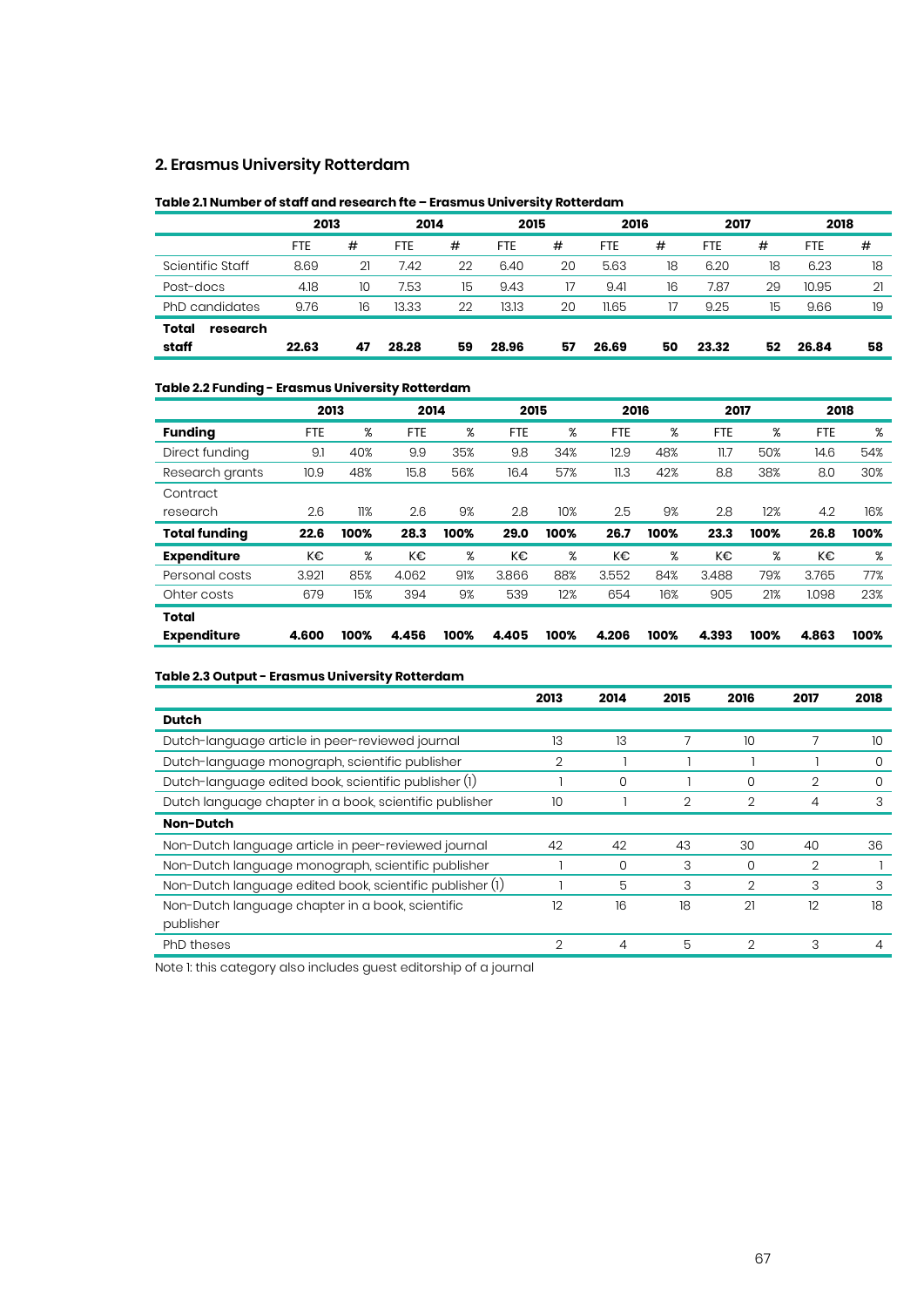| <b>Enrolment</b>        |                   |                |    |                  |                  |                  |                  |                  |                  |                  |                  |         |          |   |                     |
|-------------------------|-------------------|----------------|----|------------------|------------------|------------------|------------------|------------------|------------------|------------------|------------------|---------|----------|---|---------------------|
| <b>Starting</b><br>year | м<br>F<br>$M + F$ |                |    | after 4<br>years | <b>Graduated</b> | after 5<br>years | <b>Graduated</b> | after 6<br>years | <b>Graduated</b> | after 7<br>years | <b>Graduated</b> | Not yet | finished |   | <b>Discontinued</b> |
|                         |                   |                |    | #                | %                | #                | %                | #                | %                | #                | %                | #       | %        | # | %                   |
| 2010                    | 0                 | 3              | 3  | $\overline{2}$   | 67%              |                  | 33%              |                  |                  |                  |                  |         |          |   |                     |
| 2011                    | 2                 |                | 3  | $\overline{2}$   | 67%              |                  |                  |                  | 33%              |                  |                  |         |          |   |                     |
| 2012                    | 2                 | 3              | 5  |                  | 20%              | $\overline{2}$   | 40%              | $\overline{2}$   | 40%              |                  |                  |         |          |   |                     |
| 2013                    |                   | $\overline{2}$ | 3  |                  |                  |                  | 33%              |                  | 33%              |                  |                  |         | 33%      |   |                     |
| 2014                    |                   |                | 2  | $\overline{2}$   | 100%             |                  |                  |                  |                  |                  |                  |         |          |   |                     |
| <b>Total</b>            | 6                 | 10             | 16 | 7                | 44%              | 4                | 25%              | 4                | 25%              |                  |                  |         | 6%       |   |                     |

#### **Table 2.4 PhD candidates- Erasmus University Rotterdam\***

\* The self-assessment report of EUR used a different format, and the table above was sent to the committee separately.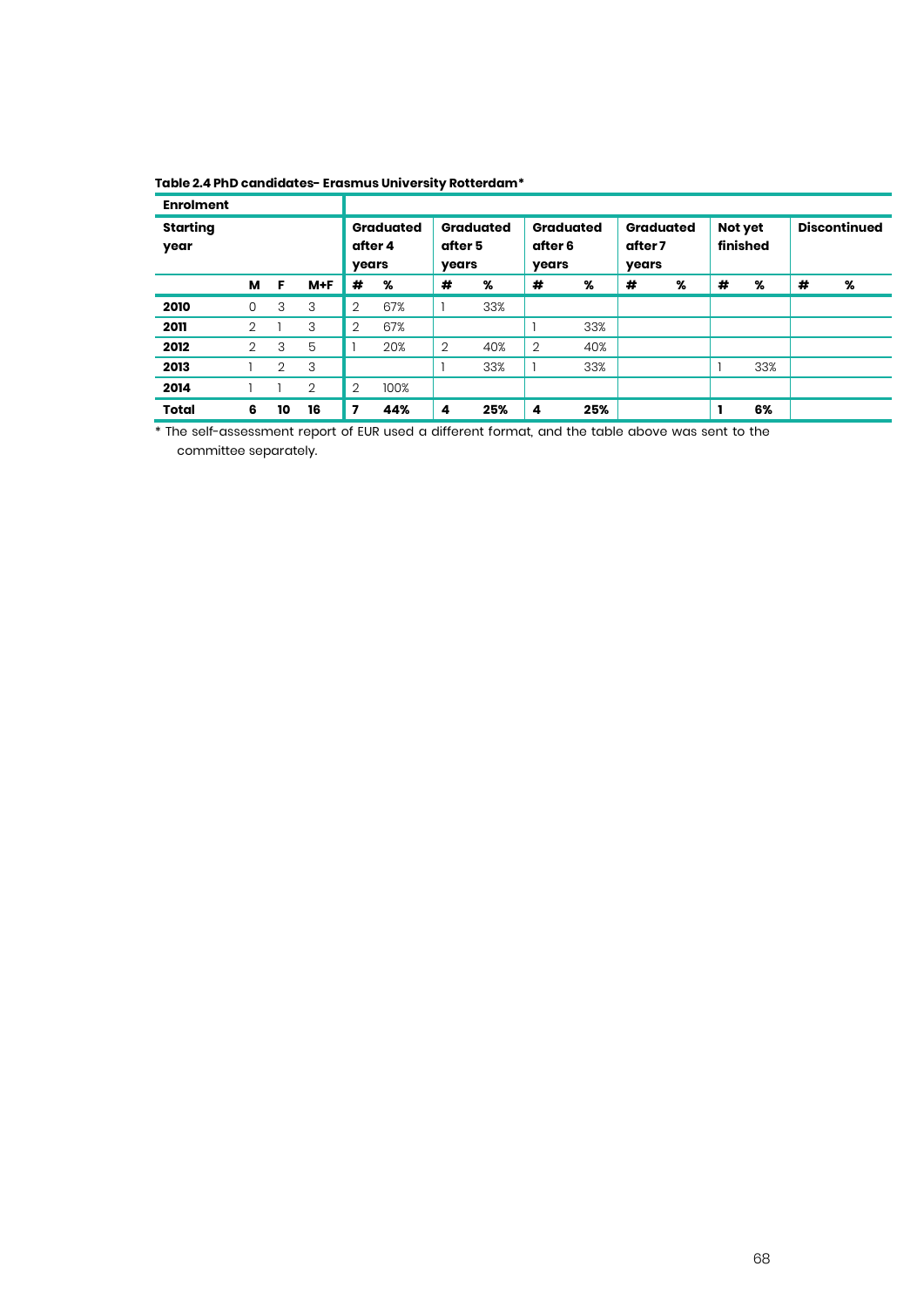#### **3. Utrecht University**

#### **Table 3.1 Number of staff and research fte – Utrecht University**

|                   | 2013       |    | 2014       |    | 2015       |    | 2016       |    | 2017  |    | 2018  |    |
|-------------------|------------|----|------------|----|------------|----|------------|----|-------|----|-------|----|
|                   | <b>FTE</b> | #  | <b>FTE</b> | #  | <b>FTE</b> | #  | <b>FTE</b> | #  | FTE   | #  | FTE   | #  |
| Scientific Staff  | 7.33       | 18 | 8.19       | 20 | 7.79       | 23 | 8.29       | 25 | 9.11  | 25 | 9.53  | 24 |
| Post-docs         | 3.35       | 8  | 6.29       | 11 | 6.41       | 14 | 5.34       | 15 | 6.85  | 18 | 5.78  | 13 |
| PhD candidates    | 15.94      | 29 | 16.00      | 26 | 15.82      | 28 | 17.10      | 25 | 16.49 | 30 | 17.52 | 28 |
| Total<br>research |            |    |            |    |            |    |            |    |       |    |       |    |
| staff             | 26.62      | 55 | 30.48      | 57 | 30.02      | 65 | 30.73      | 65 | 32.45 | 73 | 32.83 | 65 |

#### **Table 3.2 Funding - Utrecht University**

|                      | 2013       |      | 2014       |      | 2015       |      | 2016       |      | 2017       |      | 2018       |      |
|----------------------|------------|------|------------|------|------------|------|------------|------|------------|------|------------|------|
| <b>Funding</b>       | <b>FTE</b> | %    | <b>FTE</b> | %    | <b>FTE</b> | %    | <b>FTE</b> | %    | <b>FTE</b> | %    | <b>FTE</b> | %    |
| Direct funding       | 8.52       | 32%  | 10.06      | 33%  | 8.41       | 28%  | 11.68      | 38%  | 8.44       | 26%  | 14.12      | 43%  |
| Research grants      | 17.04      | 64%  | 12.80      | 42%  | 14.71      | 49%  | 16.29      | 53%  | 19.47      | 60%  | 12.15      | 37%  |
| Contract             | 1.06       | 4%   | 5.79       | 19%  | 3.60       | 12%  |            |      | 0.65       | 2%   | 2.95       | 9%   |
| research             |            |      |            |      |            |      |            |      |            |      |            |      |
| Other*               |            |      | 1.83       | 6%   | 3.30       | 11%  | 2.77       | 9%   | 3.89       | 12%  | 3.61       | 11%  |
| <b>Total funding</b> | 26.62      | 100% | 30.48      | 100% | 30.02      | 100% | 30.74      | 100% | 32.45      | 100% | 32.83      | 100% |
| <b>Expenditure</b>   | K€         | %    | K€         | %    | K€         | %    | K€         | %    | K€         | %    | K€         | %    |
| Personal costs       | 2.014      | 82%  | 2.368      | 81%  | 2.268      | 86%  | 2.382      | 72%  | 2.596      | 92%  | 3.563      | 91%  |
| Ohter costs          | 429        | 18%  | 544        | 19%  | 350        | 14%  | 925        | 28%  | 230        | 8%   | 341        | 9%   |
| <b>Total</b>         |            |      |            |      |            |      |            |      |            |      |            |      |
| <b>Expenditure</b>   | 2.444      | 100% | 2.913      | 100% | 2.618      | 100% | 3.308      | 100% | 2.826      | 100% | 3.905      | 100% |

\* Funds that do not fit into the other category, including first stream money secured in competition

#### **Table 3.3 Output - Utrecht University**

|                                                              | 2013           | 2014           | 2015           | 2016           | 2017           | 2018 |
|--------------------------------------------------------------|----------------|----------------|----------------|----------------|----------------|------|
| <b>Dutch</b>                                                 |                |                |                |                |                |      |
| Dutch-language article in peer-reviewed journal              | 14             | 8              | 13             | 10             | 8              |      |
| Dutch-language monograph, scientific publisher               | $\overline{2}$ |                | $\overline{2}$ | $\overline{2}$ | $\overline{2}$ |      |
| Dutch-language edited book, scientific publisher (1)         | 0              | O              | 0              | 0              | O              | O    |
| Dutch language chapter in a book, scientific publisher       | 6              | 0              | 5              |                |                |      |
| Non-Dutch                                                    |                |                |                |                |                |      |
| Non-Dutch language article in peer-reviewed journal          | 94             | 94             | 83             | 103            | 82             | 77   |
| Non-Dutch language monograph, scientific publisher           |                | $\overline{2}$ | $\overline{2}$ | 3              | $\overline{2}$ | 3    |
| Non-Dutch language edited book, scientific publisher (1)     | 0              | 0              | $\overline{2}$ |                | 0              |      |
| Non-Dutch<br>chapter in a<br>book.<br>language<br>scientific | 10             | 20             | 17             | 3              | 14             | 9    |
| publisher                                                    |                |                |                |                |                |      |
| PhD theses                                                   |                | 6              |                | 4              | 2              | 6    |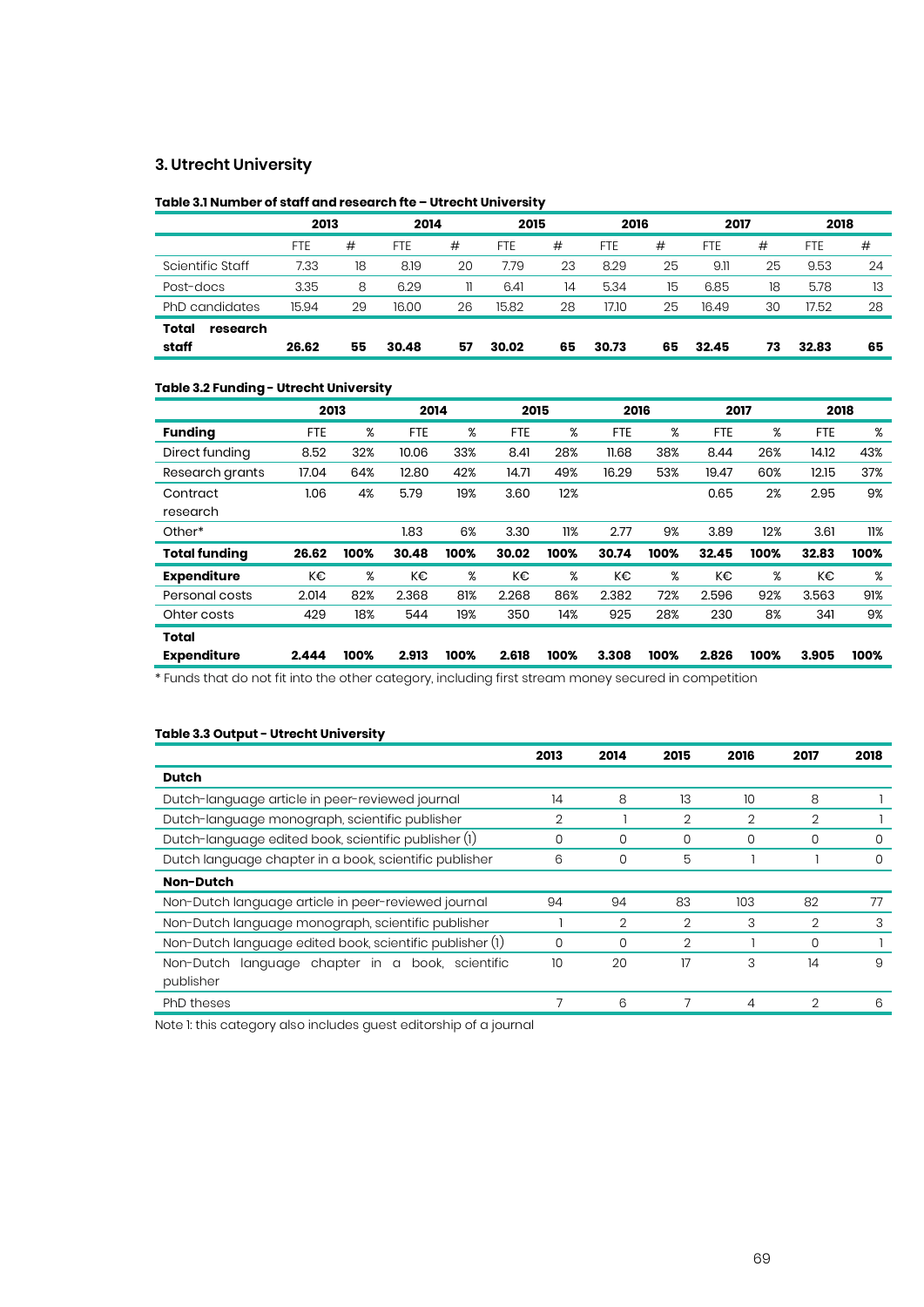### **Table 3.4 PhD candidates - Utrecht University**

| <b>Enrolment</b>        |                |                |         |    |                             |                  |                  |              |                  |         |                  |         |          |   |                     |
|-------------------------|----------------|----------------|---------|----|-----------------------------|------------------|------------------|--------------|------------------|---------|------------------|---------|----------|---|---------------------|
| <b>Starting</b><br>year |                |                |         |    | <b>Graduated</b><br>after 4 | after 5<br>years | <b>Graduated</b> | after 6      | <b>Graduated</b> | after 7 | <b>Graduated</b> | Not yet | finished |   | <b>Discontinued</b> |
|                         |                | F              |         |    | years<br>%                  |                  |                  | years        |                  | years   |                  |         |          |   |                     |
|                         | м              |                | $M + F$ | #  |                             | #                | %                | #            | %                | #       | %                | #       | %        | # | %                   |
| 2010                    | 3              | 5              | 8       | 6  | 75%                         |                  | 13%              |              | 13%              |         |                  |         |          |   |                     |
| 2011                    |                | $\overline{2}$ | 3       | 2  | 67%                         |                  |                  |              | 13%              |         |                  |         |          |   |                     |
| 2012                    | $\overline{2}$ |                | 3       |    |                             |                  |                  |              |                  |         |                  |         |          | 3 | 100%                |
| 2013                    | 3              | 4              |         | 6  | 86%                         |                  |                  |              |                  |         |                  |         | 14%      |   |                     |
| 2014                    |                | $\overline{4}$ | 5       | 4  | 80%                         |                  |                  |              |                  |         |                  |         |          |   | 20%                 |
| <b>Total</b>            | 10             | 16             | 26      | 18 | 69%                         |                  | 4%               | $\mathbf{2}$ | 8%               |         |                  |         | 4%       | 4 | 15%                 |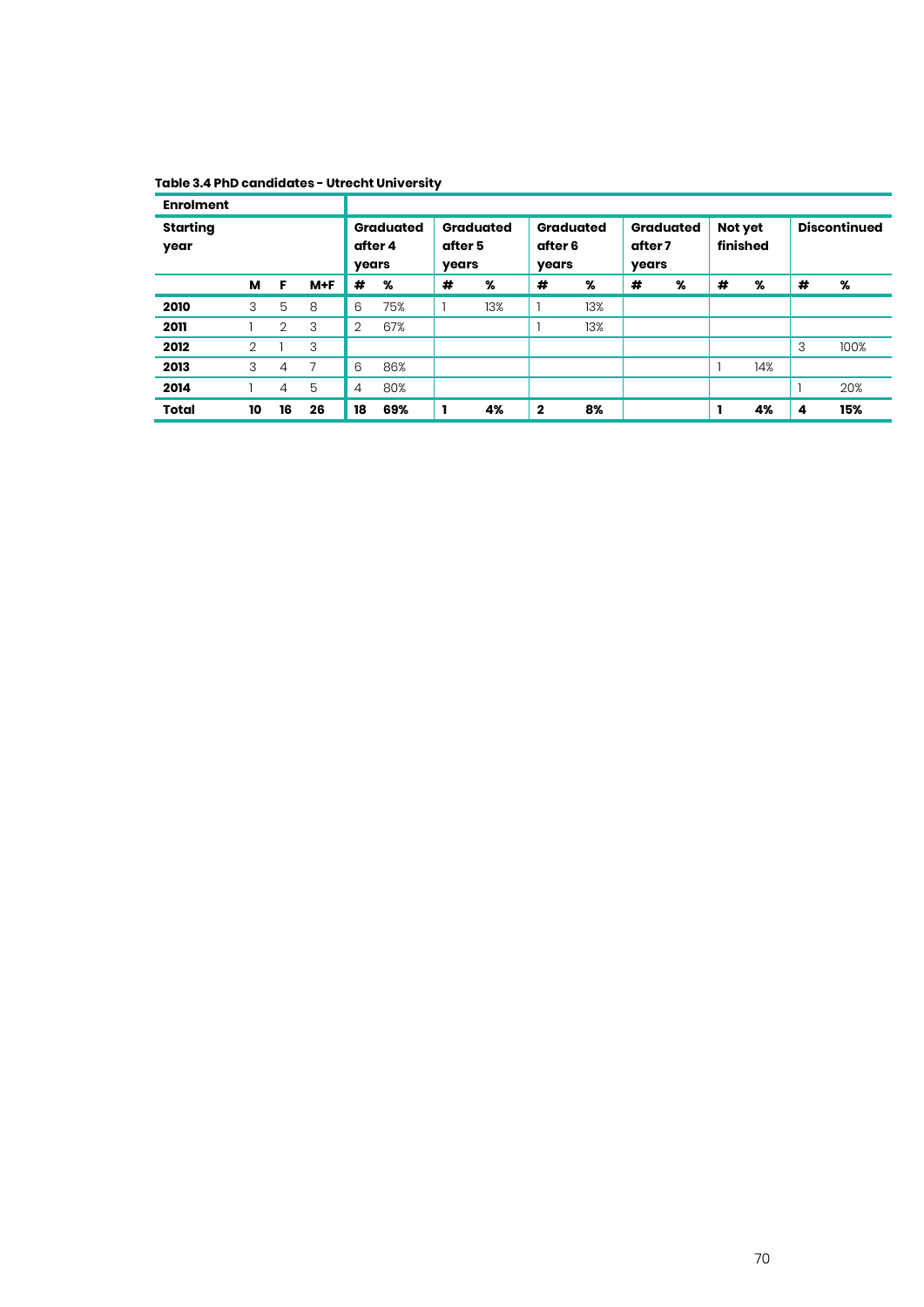#### **4. University of Groningen**

#### **Table 4.1 Number of staff and research fte – University of Groningen**

|                   |      | 2013 |            | 2014 | 2015       |    | 2016       |    | 2017 |    | 2018 |    |
|-------------------|------|------|------------|------|------------|----|------------|----|------|----|------|----|
|                   | FTE  | #    | <b>FTE</b> | #    | <b>FTE</b> | #  | <b>FTE</b> | #  | FTE  | #  | FTE  | #  |
| Scientific Staff  | 5.1  | 16   | 4.6        | 15   | 5.2        | 15 | 5.2        | 16 | 5.1  |    | 6.5  | 20 |
| Post-docs         | 4.7  | 9    | 2.4        |      | 1.2        | 4  | 3.1        | 5  | 3.2  | 6  | 2.4  |    |
| PhD candidates    | 14.1 | 25   | 15.5       | 29   | 13.6       | 26 | 15.2       | 25 | 15.7 | 27 | 18.5 | 29 |
| Total<br>research |      |      |            |      |            |    |            |    |      |    |      |    |
| staff             | 23.9 | 50   | 22.5       | 51   | 20.1       | 45 | 23.5       | 46 | 24.0 | 50 | 27.4 | 56 |

#### **Table 4.2 Funding - University of Groningen**

|                          | 2013       |     | 2014  |     | 2015       |     | 2016       |     | 2017       |     | 2018       |     |
|--------------------------|------------|-----|-------|-----|------------|-----|------------|-----|------------|-----|------------|-----|
| <b>Funding</b>           | <b>FTE</b> | %   | FTE   | %   | <b>FTE</b> | %   | <b>FTE</b> | %   | <b>FTE</b> | %   | <b>FTE</b> | %   |
| Direct funding           | 15.3       | 60  | 14.2  | 59  | 13.4       | 62  | 14.8       | 58  | 14.9       | 57  | 18.6       | 63  |
| Research grants          | 7.4        | 29  | 7.7   | 32  | 7.3        | 33  | 10.1       | 39  | 10.2       | 39  | 10.0       | 34  |
| Contract                 |            |     |       |     |            |     |            |     |            |     |            |     |
| research                 | 2.9        | 11  | 2.3   | 10  | 1.1        | 5   | 0.8        | 3   | 1.1        | 4   | 1.0        | 4   |
| <b>Total funding</b>     | 25.6       | 100 | 24.2  | 100 | 21.8       | 100 | 25.7       | 100 | 26.2       | 100 | 29.6       | 100 |
| <b>Expenditure</b>       | K€         | %   | K€    | %   | K€         | %   | K€         | %   | K€         | %   | K€         | %   |
| Personal costs           | 1.390      | 84  | 1.240 | 86  | 1.120      | 88  | 1.300      | 87  | 1.380      | 85  | 1.510      | 79  |
| Ohter costs              | 260        | 16  | 200   | 14  | 150        | 12  | 190        | 13  | 250        | 15  | 390        | 21  |
| <b>Total Expenditure</b> | 1.650      | 100 | 1.440 | 100 | 1.260      | 100 | 1.490      | 100 | 1.630      | 100 | 1.900      | 100 |

#### Table 4.3 Output - University of Groningen

|                                                                     | 2013           | 2014 | 2015 | 2016 | 2017 | 2018 |
|---------------------------------------------------------------------|----------------|------|------|------|------|------|
| Dutch                                                               |                |      |      |      |      |      |
| Dutch-language article in peer-reviewed journal                     | 3              | 5    | 5    | 4    | 3    | 6    |
| Dutch-language monograph, scientific publisher                      | 0              | 0    | 0    | 0    | 0    | O    |
| Dutch-language edited book, scientific publisher (1)                | 0              | 0    | 0    | 0    | 0    |      |
| Dutch language chapter in a book, scientific publisher              | 2              |      | 3    | 2    |      | O    |
| Non-Dutch                                                           |                |      |      |      |      |      |
| Non-Dutch language article in peer-reviewed journal                 | 64             | 55   | 51   | 54   | 59   | 56   |
| Non-Dutch language monograph, scientific publisher                  | 0              | 0    | 0    | 0    |      | O    |
| Non-Dutch language edited book, scientific publisher (1)            | $\overline{2}$ |      |      |      | 2    |      |
| language chapter in<br>Non-Dutch<br>book.<br>$\alpha$<br>scientific | 17             | 19   | 9    | 6    | 10   | 8    |
| publisher                                                           |                |      |      |      |      |      |
| PhD theses                                                          | 2              | 3    |      | 6    | 5    | 5    |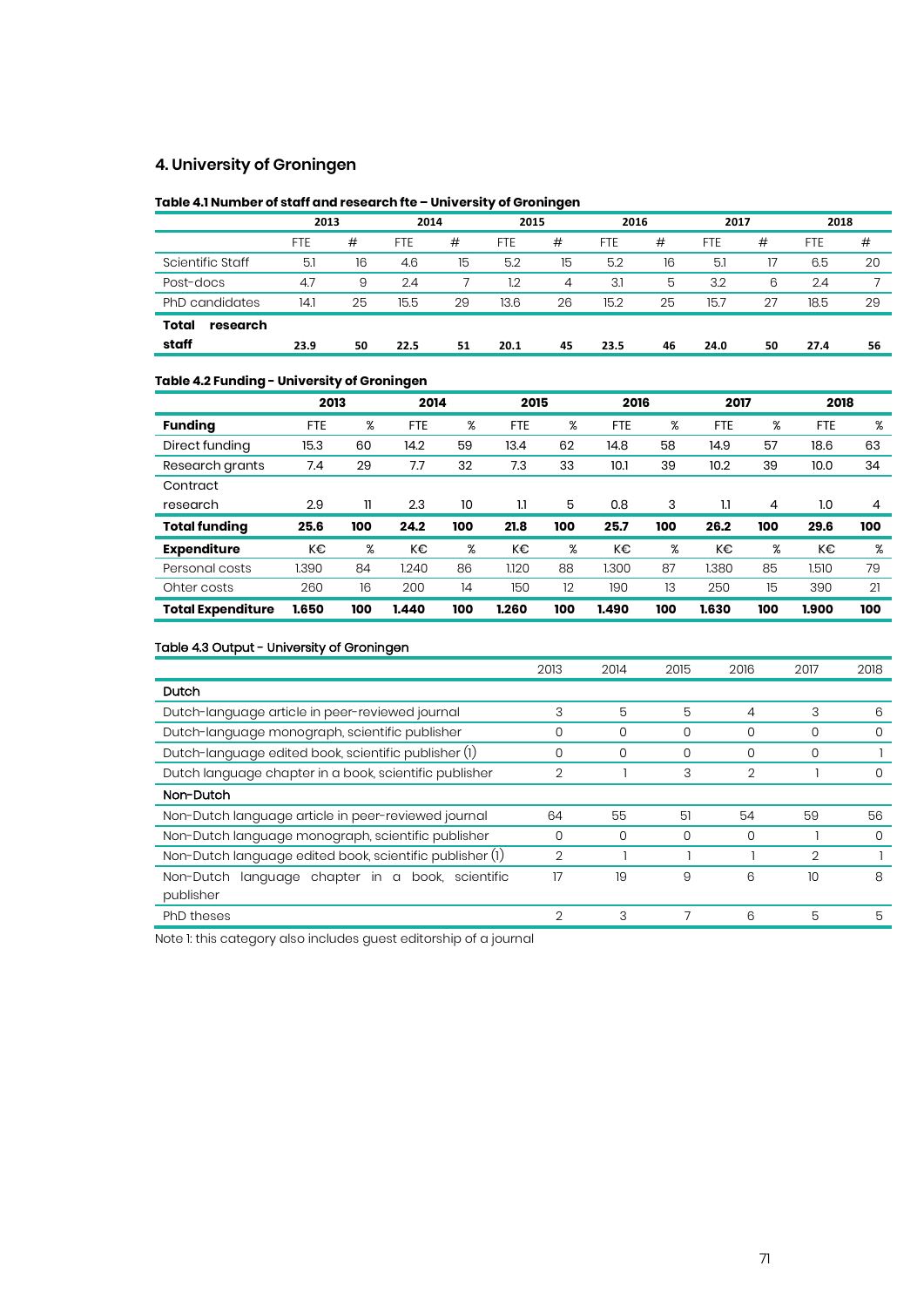#### Table 4.4 PhD candidates - University of Groningen

| Enrolment        |              |                |         |                  |           |                  |                     |                               |                     |                               |                     |                     |                     |              |              |
|------------------|--------------|----------------|---------|------------------|-----------|------------------|---------------------|-------------------------------|---------------------|-------------------------------|---------------------|---------------------|---------------------|--------------|--------------|
| Starting<br>year |              |                |         | after 4<br>years | Graduated | after 5<br>years | Graduated           | Graduated<br>after 6<br>years |                     | Graduated<br>after 7<br>years |                     | Not yet<br>finished |                     |              | Discontinued |
|                  | м            | F              | $M + F$ | #                | %         | #                | $\boldsymbol{\chi}$ | #                             | $\boldsymbol{\chi}$ | #                             | $\boldsymbol{\chi}$ | #                   | $\boldsymbol{\chi}$ | #            | %            |
| 2010             | 3            | 2              | 5       | 5                | 100%      |                  |                     |                               |                     |                               |                     |                     |                     |              |              |
| 2011             | 2            | 3              | 5       | 3                | 60%       |                  | 20%                 |                               |                     |                               |                     |                     |                     |              | 20%          |
| 2012             | 2            |                | 3       | 2                | 67%       |                  |                     |                               |                     |                               |                     |                     | 33%                 |              |              |
| 2013             |              | 5              | 6       | $\overline{2}$   | 33%       | $\overline{2}$   | 33%                 |                               |                     |                               |                     |                     | 17%                 |              | 17%          |
| 2014             | 3            | $\overline{2}$ | 5       | 3                | 60%       |                  | 20%                 |                               |                     |                               |                     |                     | 20%                 |              |              |
| Total            | $\mathbf{u}$ | 13             | 24      | 15               | 63%       | 4                | 17%                 |                               |                     |                               |                     | з                   | 13%                 | $\mathbf{2}$ | 8%           |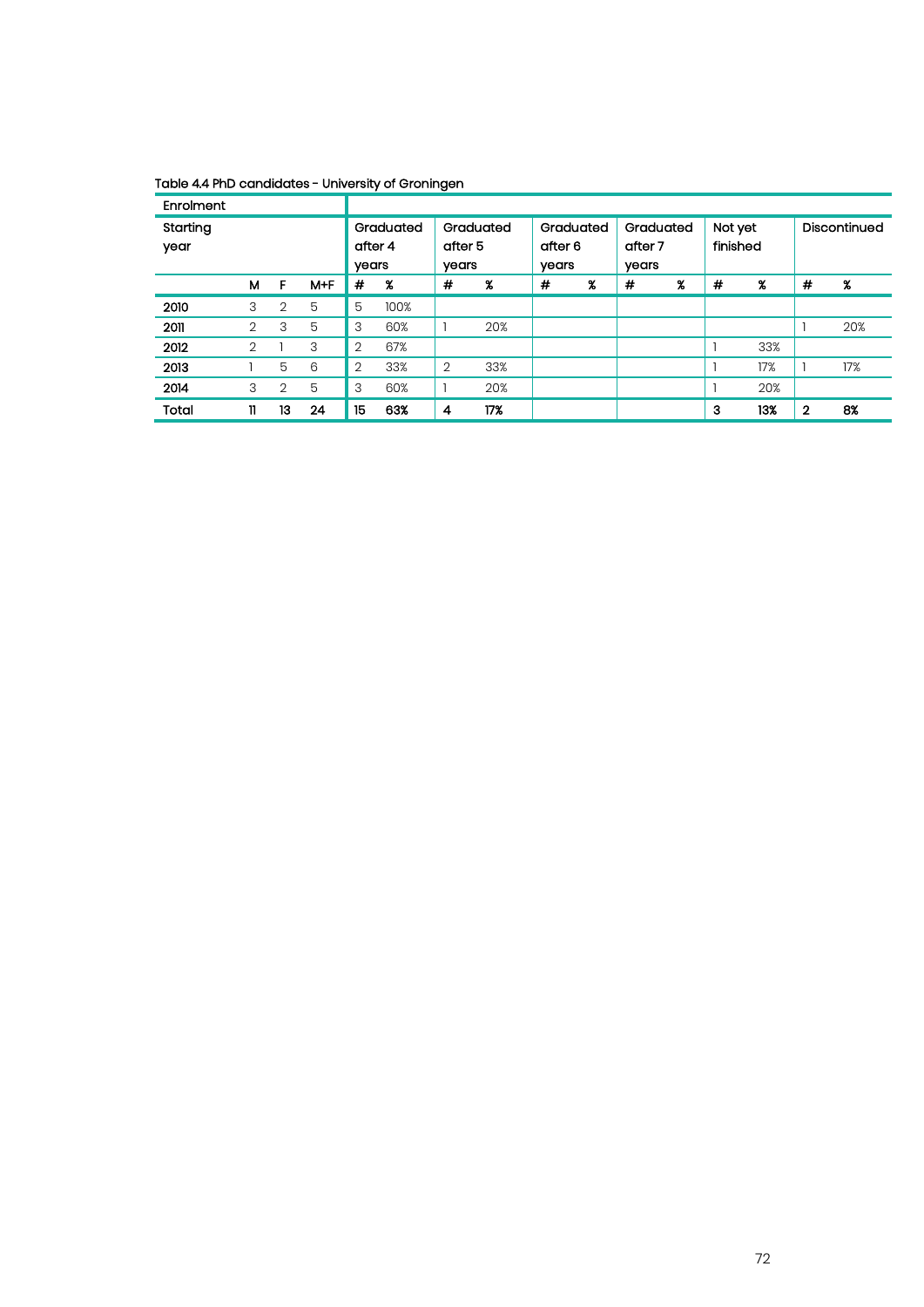#### **5. University of Amsterdam**

#### **Table 5.1 Number of staff and research fte – University of Amsterdam**

|                            | 2013       |    | 2014       |    | 2015       |    | 2016  |    | 2017       |    | 2018  |    |
|----------------------------|------------|----|------------|----|------------|----|-------|----|------------|----|-------|----|
|                            | <b>FTE</b> | #  | <b>FTE</b> | #  | <b>FTE</b> | #  | FTE   | #  | <b>FTE</b> | #  | FTE   | #  |
| Scientific Staff           | 11.01      | 32 | 11.55      | 29 | 13.01      | 35 | 15.59 | 37 | 15.33      | 37 | 16.10 | 37 |
| Post-docs                  | 5.52       | 9  | 6.28       | 10 | 6.53       | 15 | 9.83  | 18 | 12.81      | 20 | 16.93 | 26 |
| PhD candidates             | 17.62      | 29 | 14.95      | 25 | 13.12      | 24 | 15.58 | 25 | 19.99      | 36 | 23.55 | 36 |
| Total<br>research<br>staff | 34.15      | 70 | 32.78      | 64 | 32.66      | 74 | 41.00 | 80 | 48.13      | 93 | 56.57 | 99 |

#### **Table 5.2 Funding - University of Amsterdam**

|                          | 2013       |      | 2014       |      | 2015       |      | 2016       |      | 2017       |      | 2018       |      |
|--------------------------|------------|------|------------|------|------------|------|------------|------|------------|------|------------|------|
| Funding                  | <b>FTE</b> | %    | <b>FTE</b> | %    | <b>FTE</b> | %    | <b>FTE</b> | %    | <b>FTE</b> | %    | <b>FTE</b> | %    |
| Direct funding           | 10.35      | 30%  | 12.21      | 37%  | 11.14      | 34%  | 14.32      | 35%  | 16.34      | 34%  | 14.57      | 26%  |
| Research grants          | 12.78      | 37%  | 12.01      | 37%  | 12.82      | 39%  | 19.22      | 47%  | 25.20      | 52%  | 26.01      | 46%  |
| Contract                 |            |      |            |      |            |      |            |      |            |      |            |      |
| research                 | 8.26       | 24%  | 5.90       | 18%  | 5.67       | 17%  | 4.80       | 12%  | 3.29       | 7%   | 9.86       | 17%  |
| Other                    | 2.77       | 8%   | 2.67       | 8%   | 3.03       | 9%   | 2.67       | 7%   | 3.30       | 7%   | 6.13       | 11%  |
| <b>Total funding</b>     | 34.15      | 100% | 32.78      | 100% | 32,66      | 100% | 41.00      | 100% | 48.13      | 100% | 56.57      | 100% |
| <b>Expenditure</b>       | K€         | %    | K€         | ℅    | K€         | %    | K€         | %    | K€         | %    | K€         | %    |
| Personal costs           | 2.295      | 58%  | 2.413      | 61%  | 2.520      | 62%  | 3.085      | 62%  | 4.023      | 62%  | 4.099      | 65%  |
| Ohter costs              | 1.658      | 42%  | 1.536      | 39%  | 1.540      | 38%  | 1.883      | 38%  | 2.512      | 38%  | 2.173      | 35%  |
| <b>Total Expenditure</b> | 3.953      | 100% | 3.950      | 100% | 4.059      | 100% | 4.968      | 100% | 6.535      | 100% | 6.272      | 100% |

#### **Table 5.3 Output - University of Amsterdam**

|                                                          | 2013 | 2014           | 2015 | 2016 | 2017 | 2018 |
|----------------------------------------------------------|------|----------------|------|------|------|------|
| <b>Dutch</b>                                             |      |                |      |      |      |      |
| Dutch-language article in peer-reviewed journal          | 15   | 8              | 12   | 12   | 9    | 14   |
| Dutch-language monograph, scientific publisher           | 2    | 0              | 0    | 0    |      |      |
| Dutch-language edited book, scientific publisher (1)     | 5    |                |      |      | 2    |      |
| Dutch language chapter in a book, scientific publisher   | 34   | 12             | 13   | 9    | 3    |      |
| Non-Dutch                                                |      |                |      |      |      |      |
| Non-Dutch language article in peer-reviewed journal      | 78   | 68             | 83   | 75   | 83   | 96   |
| Non-Dutch language monograph, scientific publisher       | 3    | $\overline{2}$ |      | 3    | 4    |      |
| Non-Dutch language edited book, scientific publisher (1) | 5    | 12             | 9    | 4    | 5    | 4    |
| language chapter in a<br>Non-Dutch<br>book, scientific   | 31   | 34             | 39   | 29   | 15   | 23   |
| publisher                                                |      |                |      |      |      |      |
| PhD theses                                               |      | 14             | 9    | 11   | 11   | 6    |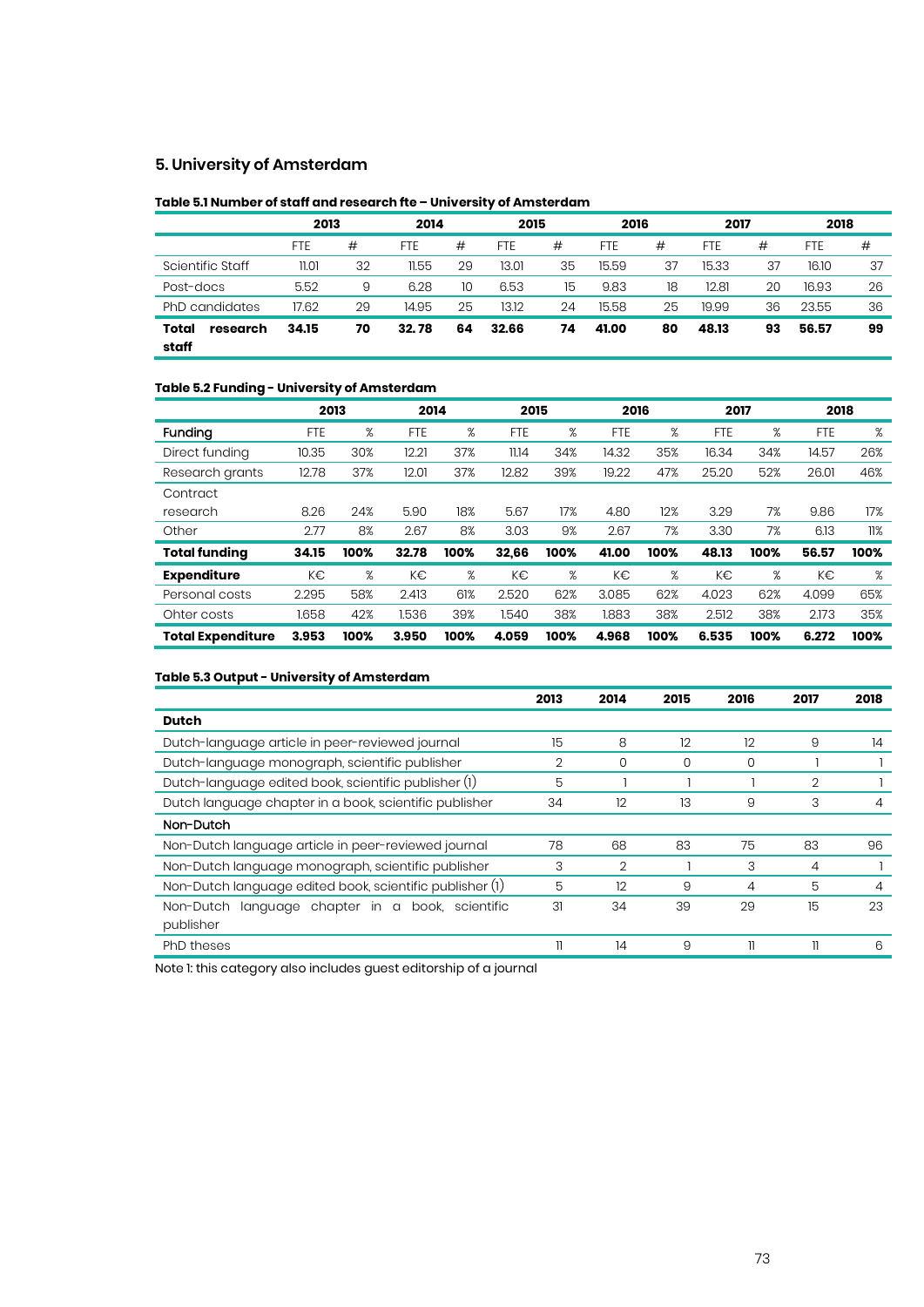| Table 5.4 PhD candidates - University of Amsterdam |
|----------------------------------------------------|
|----------------------------------------------------|

| <b>Enrolment</b>        |                |                                      |                |                                      |     |                                      |     |                                      |     |                     |     |                         |     |    |   |
|-------------------------|----------------|--------------------------------------|----------------|--------------------------------------|-----|--------------------------------------|-----|--------------------------------------|-----|---------------------|-----|-------------------------|-----|----|---|
| <b>Starting</b><br>year |                | <b>Graduated</b><br>after 4<br>years |                | <b>Graduated</b><br>after 5<br>years |     | <b>Graduated</b><br>after 6<br>years |     | <b>Graduated</b><br>after 7<br>years |     | Not yet<br>finished |     | <b>Discontinued</b>     |     |    |   |
|                         | м              | F                                    | $M + F$        | #                                    | %   | #                                    | %   | #                                    | %   | #                   | %   | #                       | %   | #  | % |
| 2010                    | 3              | 3                                    | 6              |                                      | 17% |                                      | 17% | $\overline{2}$                       | 33% | $\overline{2}$      | 33% |                         |     |    |   |
| 2011                    | $\overline{4}$ | 5                                    | 9              |                                      | 11% | $\overline{2}$                       | 22% |                                      | 11% | 3                   | 33% | $\overline{2}$          | 22% |    |   |
| 2012                    | 0              | 2                                    | 2              |                                      | 50% |                                      |     |                                      |     |                     |     |                         | 50% |    |   |
| 2013                    | $\overline{2}$ | 2                                    | $\overline{4}$ |                                      | 25% | $\overline{2}$                       | 50% |                                      |     |                     |     |                         | 25% |    |   |
| 2014                    | 3              | $\overline{2}$                       | 5              |                                      | 20% |                                      | 20% |                                      |     |                     |     | 3                       | 60% |    |   |
| <b>Total</b>            | 12             | 14                                   | 26             | 5                                    | 19% | 6                                    | 23% | 3                                    | 12% | 5                   | 19% | $\overline{\mathbf{z}}$ | 27% | 0% |   |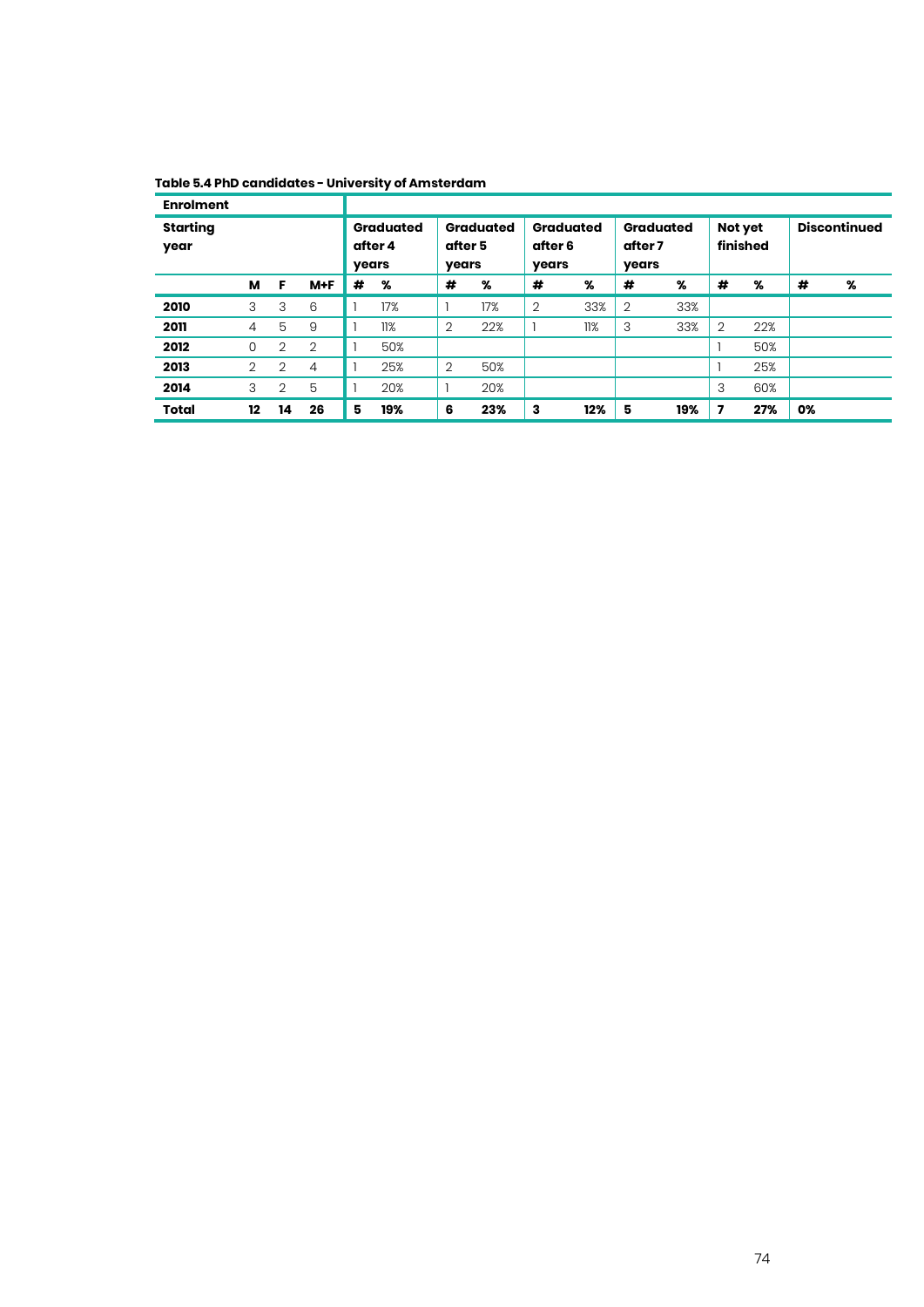#### **6. Radboud University**

#### **Table 6.1 Number of staff and research fte – Radboud University**

|                            | 2013       |    | 2014       |    |            | 2015 |            | 2016 |            | 2017 |       | 2018           |
|----------------------------|------------|----|------------|----|------------|------|------------|------|------------|------|-------|----------------|
|                            | <b>FTE</b> | #  | <b>FTE</b> | #  | <b>FTE</b> | #    | <b>FTE</b> | #    | <b>FTE</b> | #    | FTE   | #              |
| Scientific Staff           | 5.29       | 12 | 5.63       | 15 | 5.88       | 15   | 6.62       | 18   | 7.62       | 22   | 7.45  | 19             |
| Post-docs                  | 3.35       | 5  | 2.13       | 4  | 1.97       | 4    | 1.3        | 4    | 2.39       | 4    | 1.65  | $\overline{4}$ |
| PhD candidates             | 4.03       | 5  | 5.02       | 8  | 8.17       | 9    | 8.42       | 10   | 8.49       | 11.  | 8.41  | 12             |
| Total<br>research<br>staff | 12.67      | 22 | 12.78      | 27 | 16.02      | 28   | 16.34      | 31   | 18.5       | 36   | 17.51 | 35             |

#### **Table 6.2 Funding- Radboud University**

|                          |            | 2013 | 2014       |      | 2015       |      | 2016  |      | 2017       |      | 2018       |      |
|--------------------------|------------|------|------------|------|------------|------|-------|------|------------|------|------------|------|
| <b>Funding</b>           | <b>FTE</b> | %    | <b>FTE</b> | %    | <b>FTE</b> | %    | FTE   | %    | <b>FTE</b> | %    | <b>FTE</b> | %    |
| Direct funding           | 6.42       | 51%  | 9.5        | 74%  | 11.06      | 69%  | 10.42 | 64%  | 10.76      | 58%  | 10.69      | 61%  |
| Research grants          | 4.5        | 36%  | 1.68       | 13%  | 3.54       | 22%  | 4.88  | 30%  | 5.75       | 31%  | 4.8        | 27%  |
| Contract                 |            |      |            |      |            |      |       |      |            |      |            |      |
| research                 | 1.75       | 14%  | 16         | 13%  | 1.42       | 9%   | 1.04  | 6%   | 1.99       | 11%  | 2.02       | 12%  |
| <b>Total funding</b>     | 12.67      | 100% | 12.78      | 100% | 16.02      | 100% | 16.34 | 100% | 18.5       | 100% | 17.51      | 100% |
| <b>Expenditure</b>       | K€         | %    | K€         | %    | K€         | %    | K€    | %    | K€         | %    | K€         | %    |
| Personal costs           | 924        | 70%  | 937        | 74%  | 1.082      | 85%  | 1.118 | 86%  | 1.240      | 86%  | 1.243      | 91%  |
| Other costs              | 396        | 30%  | 322        | 26%  | 187        | 15%  | 179   | 14%  | 198        | 14%  | 121        | 9%   |
| <b>Total Expenditure</b> | 1.320      | 100% | 1.259      | 100% | 1.269      | 100% | 1.297 | 100% | 1.438      | 100% | 1.364      | 100% |

#### **Table 6.3 Output - Radboud University**

| 2013 | 2014           | 2015 | 2016           | 2017 | 2018 |
|------|----------------|------|----------------|------|------|
|      |                |      |                |      |      |
| 12   | 9              |      | 6              | 9    | 2    |
|      |                | 2    |                |      |      |
|      | $\overline{2}$ | 3    | 3              |      |      |
| 3    | 3              | 17   | 5              | 3    |      |
|      |                |      |                |      |      |
| 40   | 39             | 22   | 38             | 52   | 42   |
|      | 2              | 3    |                |      |      |
|      |                |      |                |      |      |
|      | 6              | 9    | 5              | 9    | 6    |
|      |                |      |                |      |      |
|      | 2              | 2    | $\overline{2}$ | 2    | 3    |
|      |                |      |                |      |      |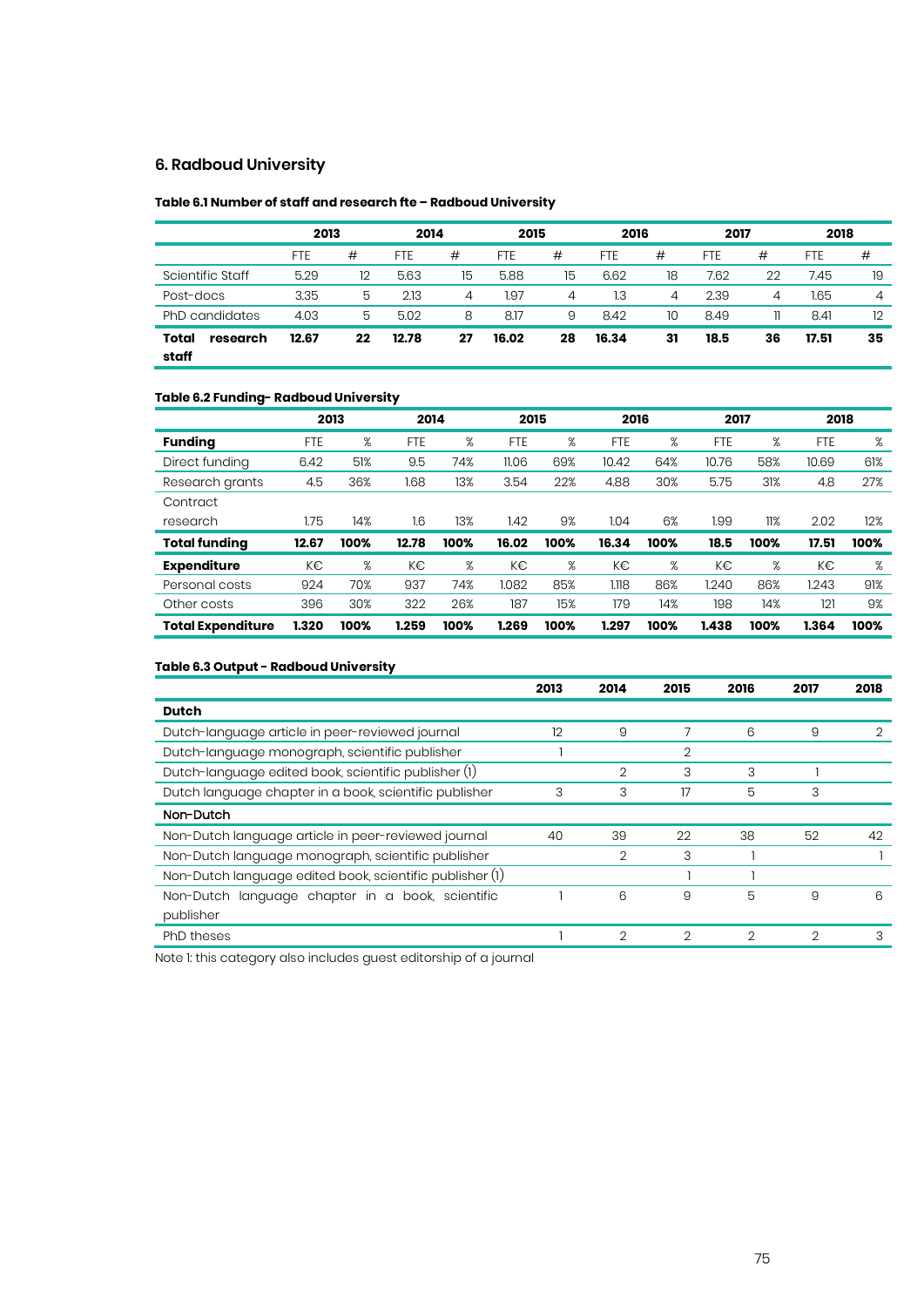#### **Table 6.4 PhD candidates - Radboud University**

| <b>Enrolment</b>        |                |                                                                              |                         |                                      |      |                                      |     |                     |   |                     |   |   |   |   |   |
|-------------------------|----------------|------------------------------------------------------------------------------|-------------------------|--------------------------------------|------|--------------------------------------|-----|---------------------|---|---------------------|---|---|---|---|---|
| <b>Starting</b><br>year |                | <b>Graduated</b><br><b>Graduated</b><br>after 5<br>after 4<br>years<br>years |                         | <b>Graduated</b><br>after 6<br>years |      | <b>Graduated</b><br>after 7<br>years |     | Not yet<br>finished |   | <b>Discontinued</b> |   |   |   |   |   |
|                         | м              | F                                                                            | $M+F$                   | #                                    | %    | #                                    | %   | #                   | % | #                   | % | # | % | # | % |
| 2010                    | 0              | 0                                                                            | 0                       |                                      |      |                                      |     |                     |   |                     |   |   |   |   |   |
| 2011                    | 0              |                                                                              |                         |                                      | 100% |                                      |     |                     |   |                     |   |   |   |   |   |
| 2012                    |                |                                                                              | $\overline{2}$          | $\overline{2}$                       | 100% |                                      |     |                     |   |                     |   |   |   |   |   |
| 2013                    | 0              |                                                                              |                         |                                      | 100% |                                      |     |                     |   |                     |   |   |   |   |   |
| 2014                    | $\overline{2}$ |                                                                              | 3                       | $\overline{2}$                       | 66%  |                                      | 33% |                     |   |                     |   |   |   |   |   |
| <b>Total</b>            | 3              | 4                                                                            | $\overline{\mathbf{z}}$ | 6                                    | 86%  |                                      | 14% |                     |   |                     |   |   |   |   |   |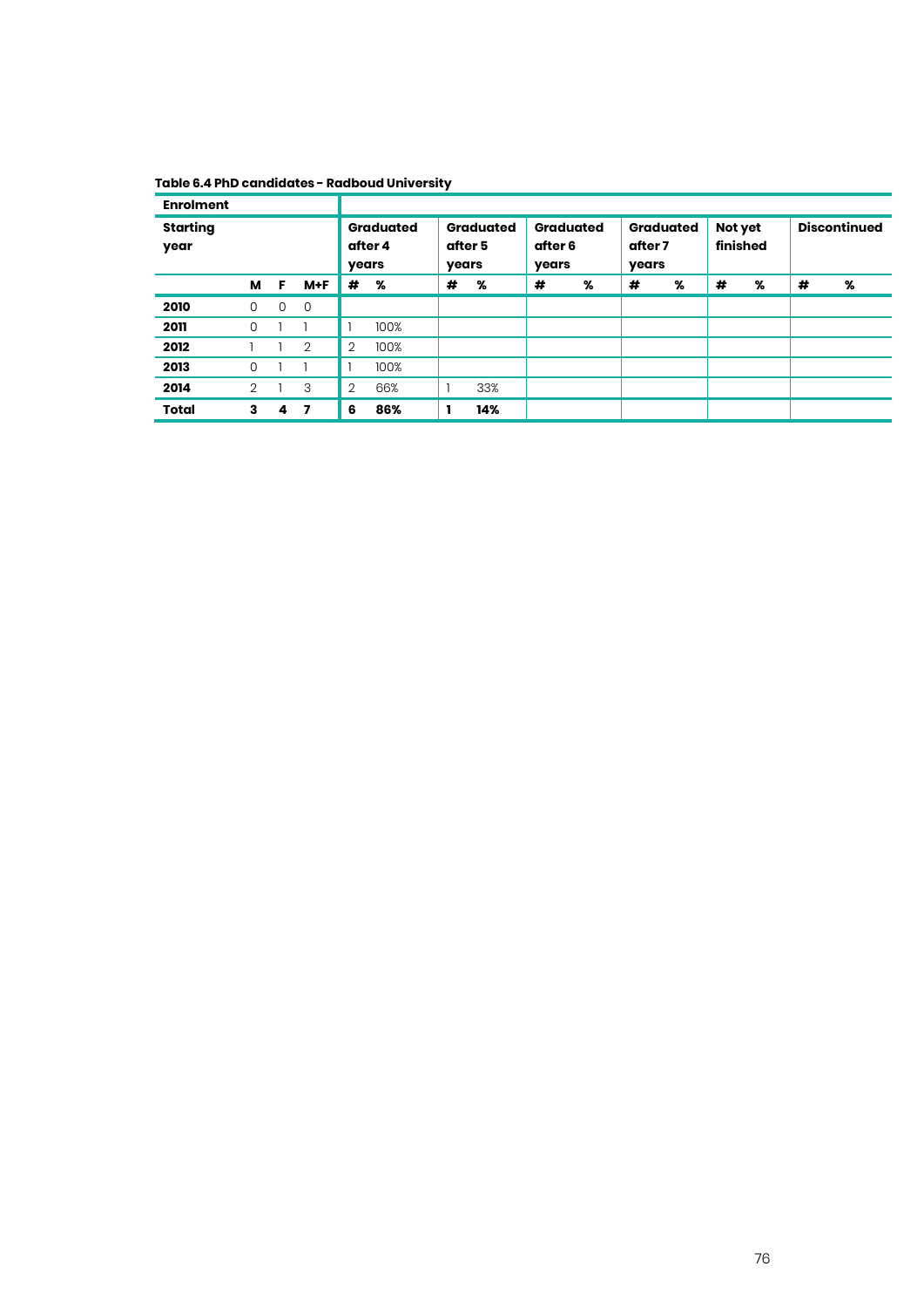# **Appendix D – Meaning of the scores**

| Category       | Meaning                     | Research quality                                                                                                                              | Relevance<br>to<br>society                                                            | Viability                                                                                                                     |
|----------------|-----------------------------|-----------------------------------------------------------------------------------------------------------------------------------------------|---------------------------------------------------------------------------------------|-------------------------------------------------------------------------------------------------------------------------------|
| 1              | World leading/<br>excellent | The research unit has<br>been shown to be<br>one of the few most<br>influential<br>research<br>groups in the world in<br>its particular field | The research unit<br>makes<br>an<br>outstanding<br>contribution<br>to<br>society      | The research unit<br>excellently<br>is<br>equipped for the<br>future                                                          |
| $\overline{2}$ | Very good                   | research<br><b>The</b><br>unit<br>conducts very good.<br>internationally<br>recognised research                                               | The research unit<br>makes<br>a<br>very<br>good contribution<br>to society            | The research unit<br>well<br>is<br>very<br>equipped for the<br>future                                                         |
| 3              | Good                        | research<br>The<br>unit<br>conducts<br>good<br>research                                                                                       | The research unit<br>makes<br>$\alpha$<br>good<br>contribution<br>to<br>society       | The research unit<br>makes responsible<br>strategic<br>decisions<br>and is<br>therefore<br>well<br>equipped for the<br>future |
| 4              | Unsatisfactory              | The<br>research<br>unit<br>achieve<br>does<br>not<br>satisfactory results in<br>its field                                                     | The research unit<br>does not make a<br>satisfactory<br>contribution<br>to<br>society | The research unit<br>is not adequately<br>equipped for the<br>future                                                          |